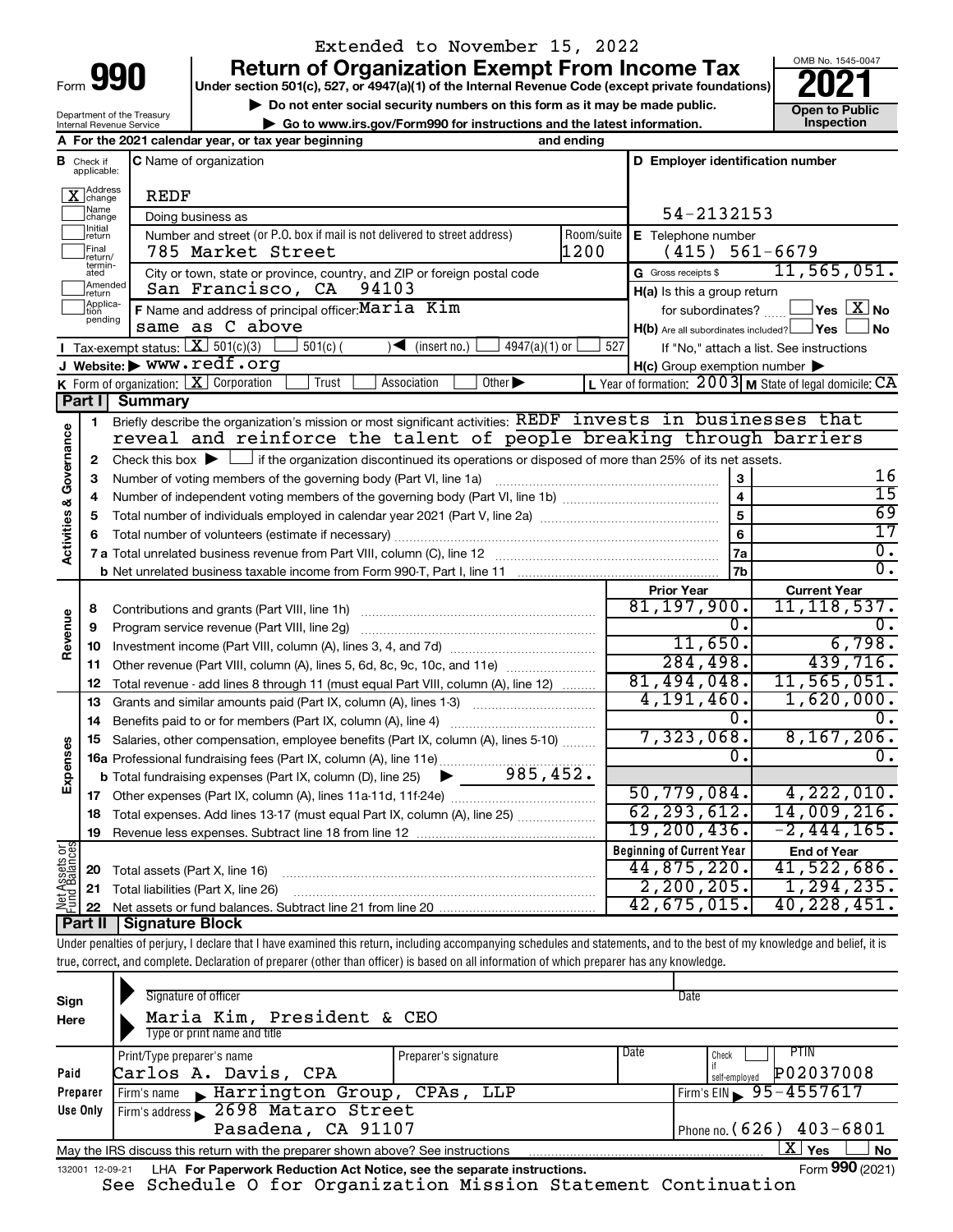|              | 54-2132153<br><b>REDF</b><br>Page 2<br>Form 990 (2021)                                                                                                  |
|--------------|---------------------------------------------------------------------------------------------------------------------------------------------------------|
|              | <b>Part III   Statement of Program Service Accomplishments</b>                                                                                          |
|              | $\boxed{\textbf{X}}$<br>Check if Schedule O contains a response or note to any line in this Part III                                                    |
| 1            | Briefly describe the organization's mission:                                                                                                            |
|              | REDF is the only venture philanthropy in the U.S. that invests                                                                                          |
|              | exclusively in the growth of employment social enterprises (ESEs).                                                                                      |
|              | Since 1997, REDF has provided capital and advisory services to 238                                                                                      |
|              | ESEs, which have earned \$1.36 billion in revenue and employed 84,000                                                                                   |
| $\mathbf{2}$ | Did the organization undertake any significant program services during the year which were not listed on the                                            |
|              | $\mathsf{lvs}\ \boxed{\mathrm{X}}$ No<br>prior Form 990 or 990-EZ?                                                                                      |
|              | If "Yes," describe these new services on Schedule O.                                                                                                    |
| 3            | $\Box$ Yes $[\overline{\mathrm{X}}]$ No<br>Did the organization cease conducting, or make significant changes in how it conducts, any program services? |
|              | If "Yes," describe these changes on Schedule O.                                                                                                         |
| 4            | Describe the organization's program service accomplishments for each of its three largest program services, as measured by expenses.                    |
|              | Section 501(c)(3) and 501(c)(4) organizations are required to report the amount of grants and allocations to others, the total expenses, and            |
|              | revenue, if any, for each program service reported.                                                                                                     |
| 4a           | 3,863,305. including grants of \$1,300,000. ) (Revenue \$<br>) (Expenses \$<br>(Code:                                                                   |
|              | Growth Portfolio and Evaluation: REDF provides customized hands-on                                                                                      |
|              | technical assistance and measures results to a diverse portfolio of                                                                                     |
|              | ESEs to incorporate best practices that improve participant outcomes                                                                                    |
|              | and sustainability for the enterprises.                                                                                                                 |
|              |                                                                                                                                                         |
|              |                                                                                                                                                         |
|              |                                                                                                                                                         |
|              |                                                                                                                                                         |
|              |                                                                                                                                                         |
|              |                                                                                                                                                         |
|              |                                                                                                                                                         |
|              |                                                                                                                                                         |
| 4b           | $1,193,297$ $\cdot$ including grants of \$<br>) (Revenue \$<br>(Expenses \$<br>(Code:                                                                   |
|              | Partnerships: REDF provides capacity building consulting on accessing                                                                                   |
|              | public support and offers intermediary services to communities that                                                                                     |
|              | seek to create public-private partnerships that help grow the ESE                                                                                       |
|              | field. Since 2016, REDF has partnered with the City and County of LA to                                                                                 |
|              | implement LA:RISE, a collaboration between ESEs, next-stage employers                                                                                   |
|              | and Personal Service Providers (PSPs) to support transition to                                                                                          |
|              | competitive employment for ESE employees. REDF also provides capacity                                                                                   |
|              | building support to ESEs to leverage SNAP E&T funding in LA through the                                                                                 |
|              | County of LA and nationally through USDA.                                                                                                               |
|              |                                                                                                                                                         |
|              |                                                                                                                                                         |
|              |                                                                                                                                                         |
| 4с           | 320,000.) (Revenue \$<br>$\overline{999}$ , 077. including grants of \$<br>(Expenses \$<br>(Code:                                                       |
|              | The REDF Accelerator provides co-hort based leadership training and                                                                                     |
|              | coaching to ESE leaders with a focus on core ESE competencies,                                                                                          |
|              | including strategic planning, financial planning, operations, marketing                                                                                 |
|              | and communication and employee supports.                                                                                                                |
|              |                                                                                                                                                         |
|              |                                                                                                                                                         |
|              |                                                                                                                                                         |
|              |                                                                                                                                                         |
|              |                                                                                                                                                         |
|              |                                                                                                                                                         |
|              |                                                                                                                                                         |
|              |                                                                                                                                                         |
|              | 4d Other program services (Describe on Schedule O.)                                                                                                     |
|              | 4, 146, 864. including grants of \$<br>(Expenses \$<br>(Revenue \$<br>10, 202, 543.                                                                     |
|              | 4e Total program service expenses ><br>Form 990 (2021)                                                                                                  |
|              |                                                                                                                                                         |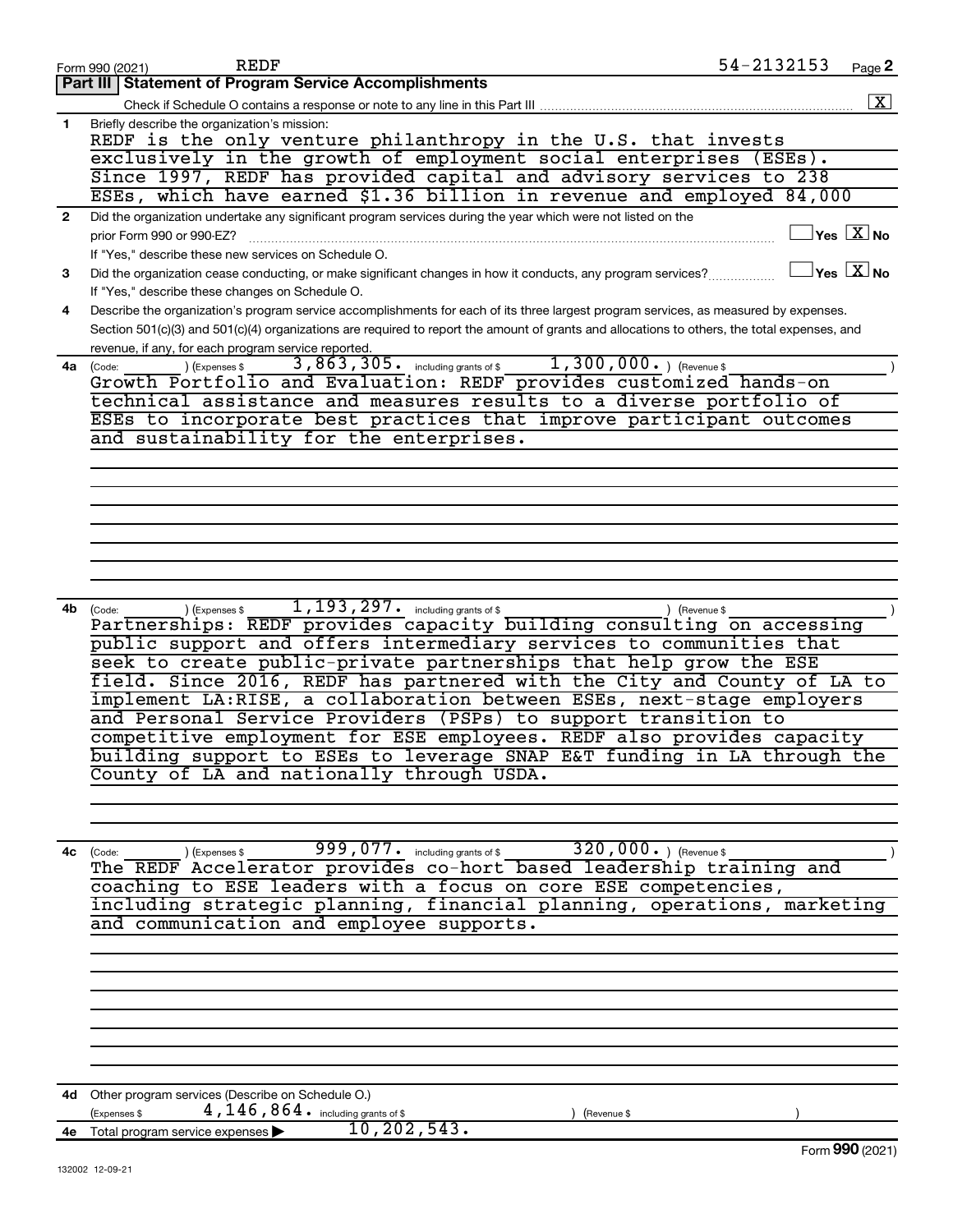|     | <b>Part IV   Checklist of Required Schedules</b>                                                                                                                                                                                    |                 |                         |                         |
|-----|-------------------------------------------------------------------------------------------------------------------------------------------------------------------------------------------------------------------------------------|-----------------|-------------------------|-------------------------|
|     |                                                                                                                                                                                                                                     |                 | Yes                     | No                      |
| 1.  | Is the organization described in section 501(c)(3) or 4947(a)(1) (other than a private foundation)?                                                                                                                                 |                 |                         |                         |
|     |                                                                                                                                                                                                                                     | 1               | х                       |                         |
| 2   |                                                                                                                                                                                                                                     | $\mathbf{2}$    | $\overline{\textbf{x}}$ |                         |
| 3   | Did the organization engage in direct or indirect political campaign activities on behalf of or in opposition to candidates for                                                                                                     |                 |                         |                         |
|     |                                                                                                                                                                                                                                     | 3               |                         | x                       |
| 4   | Section 501(c)(3) organizations. Did the organization engage in lobbying activities, or have a section 501(h) election in effect                                                                                                    |                 |                         |                         |
|     |                                                                                                                                                                                                                                     | 4               | X                       |                         |
| 5   | Is the organization a section 501(c)(4), 501(c)(5), or 501(c)(6) organization that receives membership dues, assessments, or                                                                                                        |                 |                         |                         |
|     |                                                                                                                                                                                                                                     | 5               |                         | x                       |
| 6   | Did the organization maintain any donor advised funds or any similar funds or accounts for which donors have the right to                                                                                                           |                 |                         |                         |
|     | provide advice on the distribution or investment of amounts in such funds or accounts? If "Yes," complete Schedule D, Part I                                                                                                        | 6               |                         | x                       |
| 7   | Did the organization receive or hold a conservation easement, including easements to preserve open space,                                                                                                                           |                 |                         |                         |
|     |                                                                                                                                                                                                                                     | $\overline{7}$  |                         | x                       |
| 8   | Did the organization maintain collections of works of art, historical treasures, or other similar assets? If "Yes," complete                                                                                                        |                 |                         |                         |
|     | Schedule D, Part III <b>Marting Constructs</b> and the construction of the construction of the construction of the construction of the construction of the construction of the construction of the construction of the construction | 8               |                         | x                       |
| 9   | Did the organization report an amount in Part X, line 21, for escrow or custodial account liability, serve as a custodian for                                                                                                       |                 |                         |                         |
|     | amounts not listed in Part X; or provide credit counseling, debt management, credit repair, or debt negotiation services?                                                                                                           |                 |                         |                         |
|     |                                                                                                                                                                                                                                     | 9               |                         | x                       |
| 10  | Did the organization, directly or through a related organization, hold assets in donor-restricted endowments                                                                                                                        |                 |                         |                         |
|     |                                                                                                                                                                                                                                     | 10              |                         | x                       |
| 11  | If the organization's answer to any of the following questions is "Yes," then complete Schedule D, Parts VI, VII, VIII, IX, or X,                                                                                                   |                 |                         |                         |
|     | as applicable.                                                                                                                                                                                                                      |                 |                         |                         |
|     | a Did the organization report an amount for land, buildings, and equipment in Part X, line 10? If "Yes," complete Schedule D,                                                                                                       |                 |                         |                         |
|     | Part VI                                                                                                                                                                                                                             | 11a             | X                       |                         |
|     | b Did the organization report an amount for investments - other securities in Part X, line 12, that is 5% or more of its total                                                                                                      |                 |                         |                         |
|     | assets reported in Part X, line 16? If "Yes," complete Schedule D, Part VII [11] [11] [12] [12] [12] [12] [13] [                                                                                                                    | 11b             |                         | x                       |
|     | c Did the organization report an amount for investments - program related in Part X, line 13, that is 5% or more of its total                                                                                                       |                 |                         |                         |
|     |                                                                                                                                                                                                                                     | 11c             |                         | x                       |
|     | d Did the organization report an amount for other assets in Part X, line 15, that is 5% or more of its total assets reported in                                                                                                     |                 |                         |                         |
|     |                                                                                                                                                                                                                                     | 11d             |                         | x                       |
|     |                                                                                                                                                                                                                                     | 11e             |                         | $\overline{\mathtt{x}}$ |
|     | f Did the organization's separate or consolidated financial statements for the tax year include a footnote that addresses                                                                                                           |                 |                         |                         |
|     | the organization's liability for uncertain tax positions under FIN 48 (ASC 740)? If "Yes," complete Schedule D, Part X                                                                                                              | 11f             | х                       |                         |
|     | 12a Did the organization obtain separate, independent audited financial statements for the tax year? If "Yes," complete                                                                                                             |                 |                         |                         |
|     |                                                                                                                                                                                                                                     | 12a             |                         | x                       |
|     | <b>b</b> Was the organization included in consolidated, independent audited financial statements for the tax year?                                                                                                                  |                 |                         |                         |
|     | If "Yes," and if the organization answered "No" to line 12a, then completing Schedule D, Parts XI and XII is optional <i>manimum</i>                                                                                                | 12b             | X                       |                         |
| 13  |                                                                                                                                                                                                                                     | 13              |                         | X                       |
| 14a |                                                                                                                                                                                                                                     | 14a             |                         | $\overline{\mathtt{x}}$ |
|     | <b>b</b> Did the organization have aggregate revenues or expenses of more than \$10,000 from grantmaking, fundraising, business,                                                                                                    |                 |                         |                         |
|     | investment, and program service activities outside the United States, or aggregate foreign investments valued at \$100,000                                                                                                          |                 |                         |                         |
|     |                                                                                                                                                                                                                                     | 14b             |                         | x                       |
| 15  | Did the organization report on Part IX, column (A), line 3, more than \$5,000 of grants or other assistance to or for any                                                                                                           |                 |                         |                         |
|     |                                                                                                                                                                                                                                     | 15              |                         | х                       |
| 16  | Did the organization report on Part IX, column (A), line 3, more than \$5,000 of aggregate grants or other assistance to                                                                                                            |                 |                         |                         |
|     |                                                                                                                                                                                                                                     | 16              |                         | х                       |
| 17  | Did the organization report a total of more than \$15,000 of expenses for professional fundraising services on Part IX,                                                                                                             |                 |                         |                         |
|     |                                                                                                                                                                                                                                     | 17              |                         | х                       |
| 18  | Did the organization report more than \$15,000 total of fundraising event gross income and contributions on Part VIII, lines                                                                                                        |                 |                         |                         |
|     |                                                                                                                                                                                                                                     | 18              |                         | х                       |
| 19  | Did the organization report more than \$15,000 of gross income from gaming activities on Part VIII, line 9a? If "Yes,"                                                                                                              |                 |                         |                         |
|     |                                                                                                                                                                                                                                     | 19              |                         | x                       |
|     |                                                                                                                                                                                                                                     | 20a             |                         | $\overline{\texttt{x}}$ |
| b   |                                                                                                                                                                                                                                     | 20 <sub>b</sub> |                         |                         |
| 21  | Did the organization report more than \$5,000 of grants or other assistance to any domestic organization or                                                                                                                         |                 |                         |                         |
|     |                                                                                                                                                                                                                                     | 21              | х                       |                         |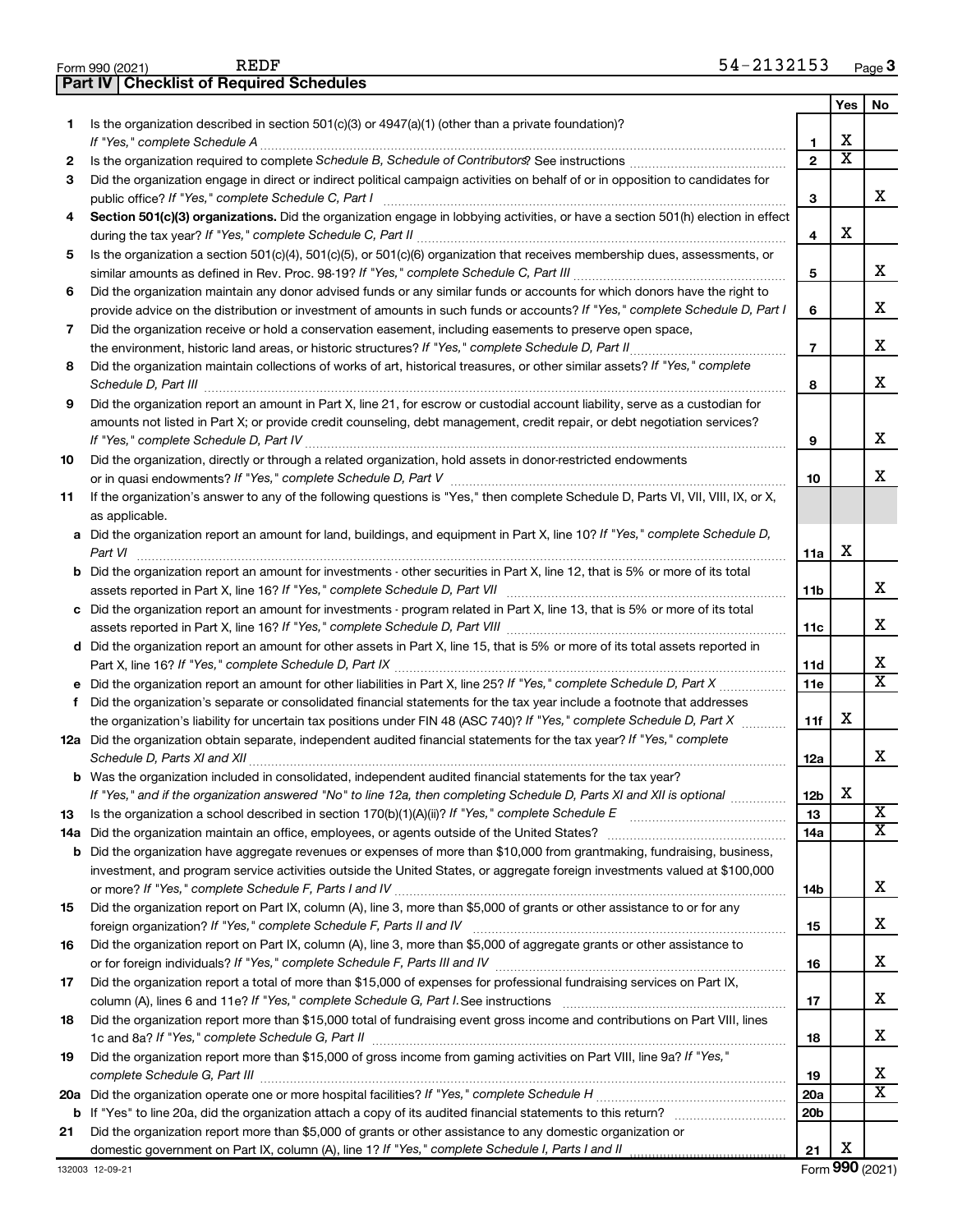|               | 54-2132153<br>REDF<br>Form 990 (2021)                                                                                                                                                  |                 |                         | Page 4                  |
|---------------|----------------------------------------------------------------------------------------------------------------------------------------------------------------------------------------|-----------------|-------------------------|-------------------------|
|               | <b>Checklist of Required Schedules (continued)</b><br>Part IV                                                                                                                          |                 |                         |                         |
|               |                                                                                                                                                                                        |                 | <b>Yes</b>              | No                      |
| 22            | Did the organization report more than \$5,000 of grants or other assistance to or for domestic individuals on                                                                          |                 |                         |                         |
|               |                                                                                                                                                                                        | 22              |                         | х                       |
| 23            | Did the organization answer "Yes" to Part VII, Section A, line 3, 4, or 5, about compensation of the organization's current                                                            |                 |                         |                         |
|               | and former officers, directors, trustees, key employees, and highest compensated employees? If "Yes," complete                                                                         |                 |                         |                         |
|               |                                                                                                                                                                                        | 23              | x                       |                         |
|               | Schedule J <b>Execute Schedule J Execute Schedule J</b><br>24a Did the organization have a tax-exempt bond issue with an outstanding principal amount of more than \$100,000 as of the |                 |                         |                         |
|               |                                                                                                                                                                                        |                 |                         |                         |
|               | last day of the year, that was issued after December 31, 2002? If "Yes," answer lines 24b through 24d and complete                                                                     |                 |                         | X.                      |
|               | Schedule K. If "No," go to line 25a                                                                                                                                                    | 24a             |                         |                         |
|               |                                                                                                                                                                                        | 24 <sub>b</sub> |                         |                         |
|               | c Did the organization maintain an escrow account other than a refunding escrow at any time during the year to defease                                                                 |                 |                         |                         |
|               |                                                                                                                                                                                        | 24c             |                         |                         |
|               |                                                                                                                                                                                        | 24d             |                         |                         |
|               | 25a Section 501(c)(3), 501(c)(4), and 501(c)(29) organizations. Did the organization engage in an excess benefit                                                                       |                 |                         |                         |
|               |                                                                                                                                                                                        | 25a             |                         | x                       |
|               | b Is the organization aware that it engaged in an excess benefit transaction with a disqualified person in a prior year, and                                                           |                 |                         |                         |
|               | that the transaction has not been reported on any of the organization's prior Forms 990 or 990-EZ? If "Yes," complete                                                                  |                 |                         |                         |
|               | Schedule L, Part I                                                                                                                                                                     | 25 <sub>b</sub> |                         | x                       |
| 26            | Did the organization report any amount on Part X, line 5 or 22, for receivables from or payables to any current                                                                        |                 |                         |                         |
|               | or former officer, director, trustee, key employee, creator or founder, substantial contributor, or 35%                                                                                |                 |                         |                         |
|               | controlled entity or family member of any of these persons? If "Yes," complete Schedule L, Part II                                                                                     | 26              |                         | х                       |
| 27            | Did the organization provide a grant or other assistance to any current or former officer, director, trustee, key employee,                                                            |                 |                         |                         |
|               | creator or founder, substantial contributor or employee thereof, a grant selection committee member, or to a 35% controlled                                                            |                 |                         |                         |
|               | entity (including an employee thereof) or family member of any of these persons? If "Yes," complete Schedule L, Part III.                                                              | 27              |                         | x                       |
|               |                                                                                                                                                                                        |                 |                         |                         |
| 28            | Was the organization a party to a business transaction with one of the following parties (see the Schedule L, Part IV,                                                                 |                 |                         |                         |
|               | instructions for applicable filing thresholds, conditions, and exceptions):                                                                                                            |                 |                         |                         |
|               | a A current or former officer, director, trustee, key employee, creator or founder, or substantial contributor? If                                                                     |                 |                         |                         |
|               |                                                                                                                                                                                        | 28a             |                         | x                       |
|               |                                                                                                                                                                                        | 28b             |                         | $\overline{\texttt{x}}$ |
|               | c A 35% controlled entity of one or more individuals and/or organizations described in line 28a or 28b?!f                                                                              |                 |                         |                         |
|               |                                                                                                                                                                                        | 28c             |                         | х                       |
| 29            |                                                                                                                                                                                        | 29              | $\overline{\textbf{x}}$ |                         |
| 30            | Did the organization receive contributions of art, historical treasures, or other similar assets, or qualified conservation                                                            |                 |                         |                         |
|               |                                                                                                                                                                                        | 30              |                         | х                       |
| 31            | Did the organization liquidate, terminate, or dissolve and cease operations? If "Yes," complete Schedule N, Part I                                                                     | 31              |                         | $\overline{\mathbf{x}}$ |
| 32            | Did the organization sell, exchange, dispose of, or transfer more than 25% of its net assets?If "Yes," complete                                                                        |                 |                         |                         |
|               | Schedule N, Part II                                                                                                                                                                    | 32              |                         | х                       |
| 33            | Did the organization own 100% of an entity disregarded as separate from the organization under Regulations                                                                             |                 |                         |                         |
|               |                                                                                                                                                                                        | 33              |                         | x                       |
| 34            | Was the organization related to any tax-exempt or taxable entity? If "Yes," complete Schedule R, Part II, III, or IV, and                                                              |                 |                         |                         |
|               | Part V, line 1                                                                                                                                                                         | 34              | х                       |                         |
|               | 35a Did the organization have a controlled entity within the meaning of section 512(b)(13)?                                                                                            |                 |                         | x                       |
|               |                                                                                                                                                                                        | 35a             |                         |                         |
|               | b If "Yes" to line 35a, did the organization receive any payment from or engage in any transaction with a controlled entity                                                            |                 |                         |                         |
|               |                                                                                                                                                                                        | 35 <sub>b</sub> |                         |                         |
| 36            | Section 501(c)(3) organizations. Did the organization make any transfers to an exempt non-charitable related organization?                                                             |                 |                         |                         |
|               | If "Yes," complete Schedule R, Part V, line 2                                                                                                                                          | 36              |                         | x.                      |
| 37            | Did the organization conduct more than 5% of its activities through an entity that is not a related organization                                                                       |                 |                         |                         |
|               |                                                                                                                                                                                        | 37              |                         | х                       |
| 38            | Did the organization complete Schedule O and provide explanations on Schedule O for Part VI, lines 11b and 19?                                                                         |                 |                         |                         |
|               |                                                                                                                                                                                        | 38              | х                       |                         |
| <b>Part V</b> | <b>Statements Regarding Other IRS Filings and Tax Compliance</b>                                                                                                                       |                 |                         |                         |
|               | Check if Schedule O contains a response or note to any line in this Part V [11] [12] Check if Schedule O contains a response or note to any line in this Part V                        |                 |                         |                         |
|               |                                                                                                                                                                                        |                 | Yes                     | No                      |
|               | 102<br>1a                                                                                                                                                                              |                 |                         |                         |
|               | 0<br><b>b</b> Enter the number of Forms W-2G included on line 1a. Enter -0- if not applicable<br>1 <sub>b</sub>                                                                        |                 |                         |                         |
|               | c Did the organization comply with backup withholding rules for reportable payments to vendors and reportable gaming                                                                   |                 |                         |                         |
|               |                                                                                                                                                                                        | 1c              | х                       |                         |
|               |                                                                                                                                                                                        |                 |                         | Form 990 (2021)         |
|               | 132004 12-09-21                                                                                                                                                                        |                 |                         |                         |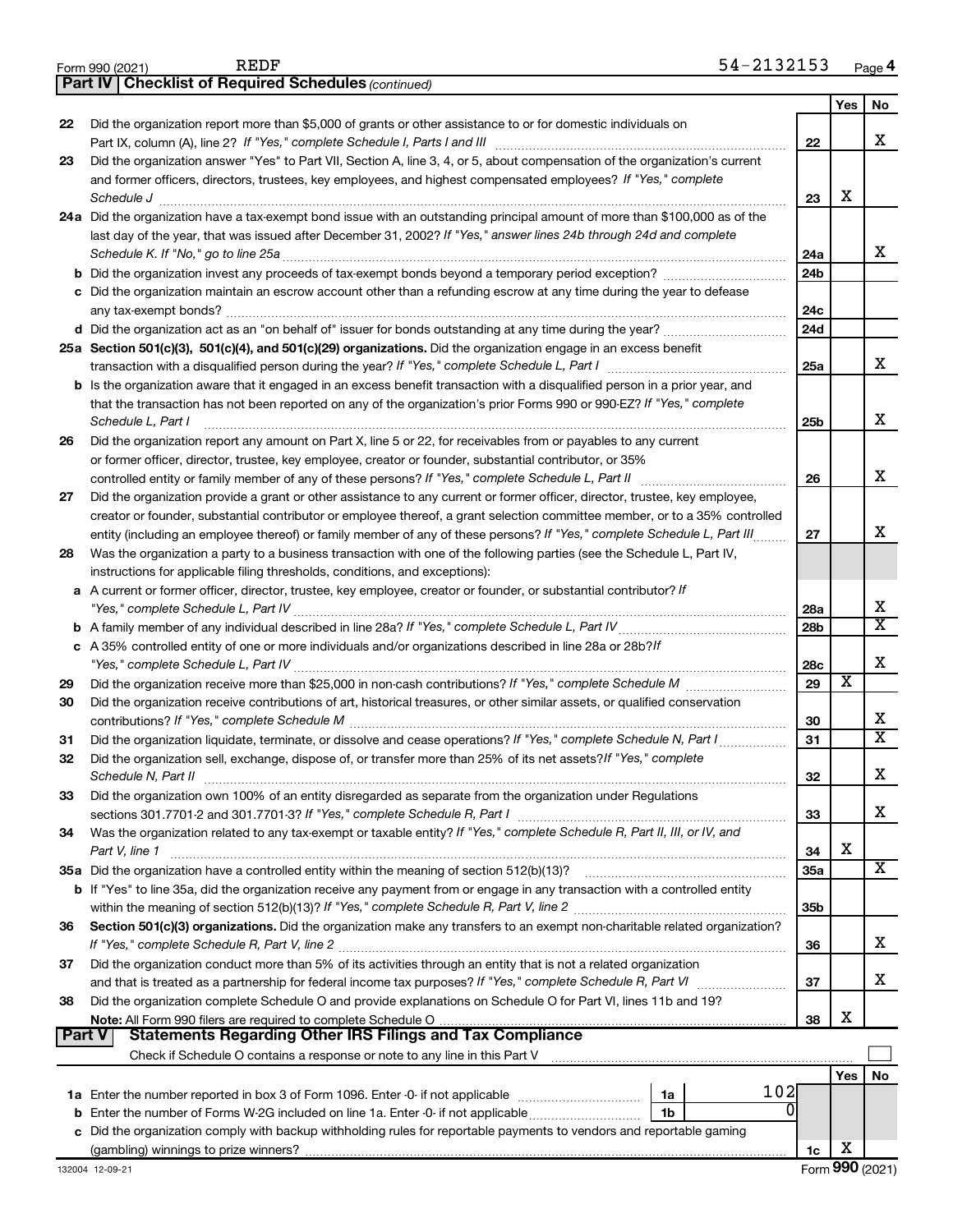|               | 54-2132153<br><b>REDF</b><br>Form 990 (2021)                                                                                                    |                |     | Page 5                       |
|---------------|-------------------------------------------------------------------------------------------------------------------------------------------------|----------------|-----|------------------------------|
| <b>Part V</b> | Statements Regarding Other IRS Filings and Tax Compliance (continued)                                                                           |                |     |                              |
|               |                                                                                                                                                 |                | Yes | No                           |
|               | 2a Enter the number of employees reported on Form W-3, Transmittal of Wage and Tax Statements,                                                  |                |     |                              |
|               | 69<br>filed for the calendar year ending with or within the year covered by this return<br>2a                                                   |                |     |                              |
| b             | If at least one is reported on line 2a, did the organization file all required federal employment tax returns?                                  | 2 <sub>b</sub> | X   |                              |
|               |                                                                                                                                                 |                |     |                              |
|               | 3a Did the organization have unrelated business gross income of \$1,000 or more during the year?                                                | За             |     | x                            |
|               | If "Yes," has it filed a Form 990-T for this year? If "No" to line 3b, provide an explanation on Schedule O                                     | 3 <sub>b</sub> |     |                              |
| b             |                                                                                                                                                 |                |     |                              |
|               | 4a At any time during the calendar year, did the organization have an interest in, or a signature or other authority over, a                    |                |     | x                            |
|               | financial account in a foreign country (such as a bank account, securities account, or other financial account)?                                | 4a             |     |                              |
|               | <b>b</b> If "Yes," enter the name of the foreign country $\blacktriangleright$                                                                  |                |     |                              |
|               | See instructions for filing requirements for FinCEN Form 114, Report of Foreign Bank and Financial Accounts (FBAR).                             |                |     |                              |
| 5a            |                                                                                                                                                 | 5a             |     | х<br>$\overline{\mathbf{x}}$ |
| b             |                                                                                                                                                 | 5 <sub>b</sub> |     |                              |
| с             |                                                                                                                                                 | 5 <sub>c</sub> |     |                              |
|               | 6a Does the organization have annual gross receipts that are normally greater than \$100,000, and did the organization solicit                  |                |     |                              |
|               |                                                                                                                                                 | 6a             |     | x                            |
|               | <b>b</b> If "Yes," did the organization include with every solicitation an express statement that such contributions or gifts                   |                |     |                              |
|               | were not tax deductible?                                                                                                                        | 6b             |     |                              |
| 7             | Organizations that may receive deductible contributions under section 170(c).                                                                   |                |     |                              |
| a             | Did the organization receive a payment in excess of \$75 made partly as a contribution and partly for goods and services provided to the payor? | 7а             |     | x                            |
| b             |                                                                                                                                                 | 7b             |     |                              |
| с             | Did the organization sell, exchange, or otherwise dispose of tangible personal property for which it was required                               |                |     |                              |
|               |                                                                                                                                                 | 7c             |     | x                            |
| d             | 7d                                                                                                                                              |                |     |                              |
| е             | Did the organization receive any funds, directly or indirectly, to pay premiums on a personal benefit contract?                                 | 7e             |     | Х                            |
| Ť             | Did the organization, during the year, pay premiums, directly or indirectly, on a personal benefit contract?                                    | 7f             |     | $\overline{\mathbf{X}}$      |
| g             | If the organization received a contribution of qualified intellectual property, did the organization file Form 8899 as required?                | 7g             | N/R |                              |
| h             | If the organization received a contribution of cars, boats, airplanes, or other vehicles, did the organization file a Form 1098-C?              | 7h             | N/R |                              |
| 8             | Sponsoring organizations maintaining donor advised funds. Did a donor advised fund maintained by the                                            |                |     |                              |
|               | N/A<br>sponsoring organization have excess business holdings at any time during the year?                                                       | 8              |     |                              |
| 9             | Sponsoring organizations maintaining donor advised funds.                                                                                       |                |     |                              |
| а             | N/A<br>Did the sponsoring organization make any taxable distributions under section 4966?                                                       | 9a             |     |                              |
| b             | N/A<br>Did the sponsoring organization make a distribution to a donor, donor advisor, or related person?                                        | 9b             |     |                              |
| 10            | Section 501(c)(7) organizations. Enter:                                                                                                         |                |     |                              |
|               | 10a                                                                                                                                             |                |     |                              |
|               | Gross receipts, included on Form 990, Part VIII, line 12, for public use of club facilities<br>10 <sub>b</sub>                                  |                |     |                              |
| 11            | Section 501(c)(12) organizations. Enter:                                                                                                        |                |     |                              |
|               | N/A<br>11a                                                                                                                                      |                |     |                              |
| а             | Gross income from other sources. (Do not net amounts due or paid to other sources against                                                       |                |     |                              |
| b             |                                                                                                                                                 |                |     |                              |
|               | 11b                                                                                                                                             |                |     |                              |
|               | 12a Section 4947(a)(1) non-exempt charitable trusts. Is the organization filing Form 990 in lieu of Form 1041?                                  | 12a            |     |                              |
|               | <b>b</b> If "Yes," enter the amount of tax-exempt interest received or accrued during the year $\ldots$ $\mathbf{N}/\mathbf{A}$<br>  12b        |                |     |                              |
| 13            | Section 501(c)(29) qualified nonprofit health insurance issuers.<br>N/A                                                                         |                |     |                              |
| а             | Is the organization licensed to issue qualified health plans in more than one state?                                                            | 13a            |     |                              |
|               | Note: See the instructions for additional information the organization must report on Schedule O.                                               |                |     |                              |
| b             | Enter the amount of reserves the organization is required to maintain by the states in which the                                                |                |     |                              |
|               | 13 <sub>b</sub>                                                                                                                                 |                |     |                              |
| с             | 13 <sub>c</sub>                                                                                                                                 |                |     |                              |
| 14a           | Did the organization receive any payments for indoor tanning services during the tax year?                                                      | 14a            |     | X                            |
|               | <b>b</b> If "Yes," has it filed a Form 720 to report these payments? If "No," provide an explanation on Schedule O                              | 14b            |     |                              |
| 15            | Is the organization subject to the section 4960 tax on payment(s) of more than \$1,000,000 in remuneration or                                   |                |     |                              |
|               | excess parachute payment(s) during the year?                                                                                                    | 15             |     | х                            |
|               | If "Yes," see the instructions and file Form 4720, Schedule N.                                                                                  |                |     |                              |
| 16            | Is the organization an educational institution subject to the section 4968 excise tax on net investment income?                                 | 16             |     | х                            |
|               | If "Yes," complete Form 4720, Schedule O.                                                                                                       |                |     |                              |
| 17            | Section 501(c)(21) organizations. Did the trust, any disqualified person, or mine operator engage in any                                        |                |     |                              |
|               | N/A                                                                                                                                             | 17             |     |                              |
|               | If "Yes," complete Form 6069.                                                                                                                   |                |     |                              |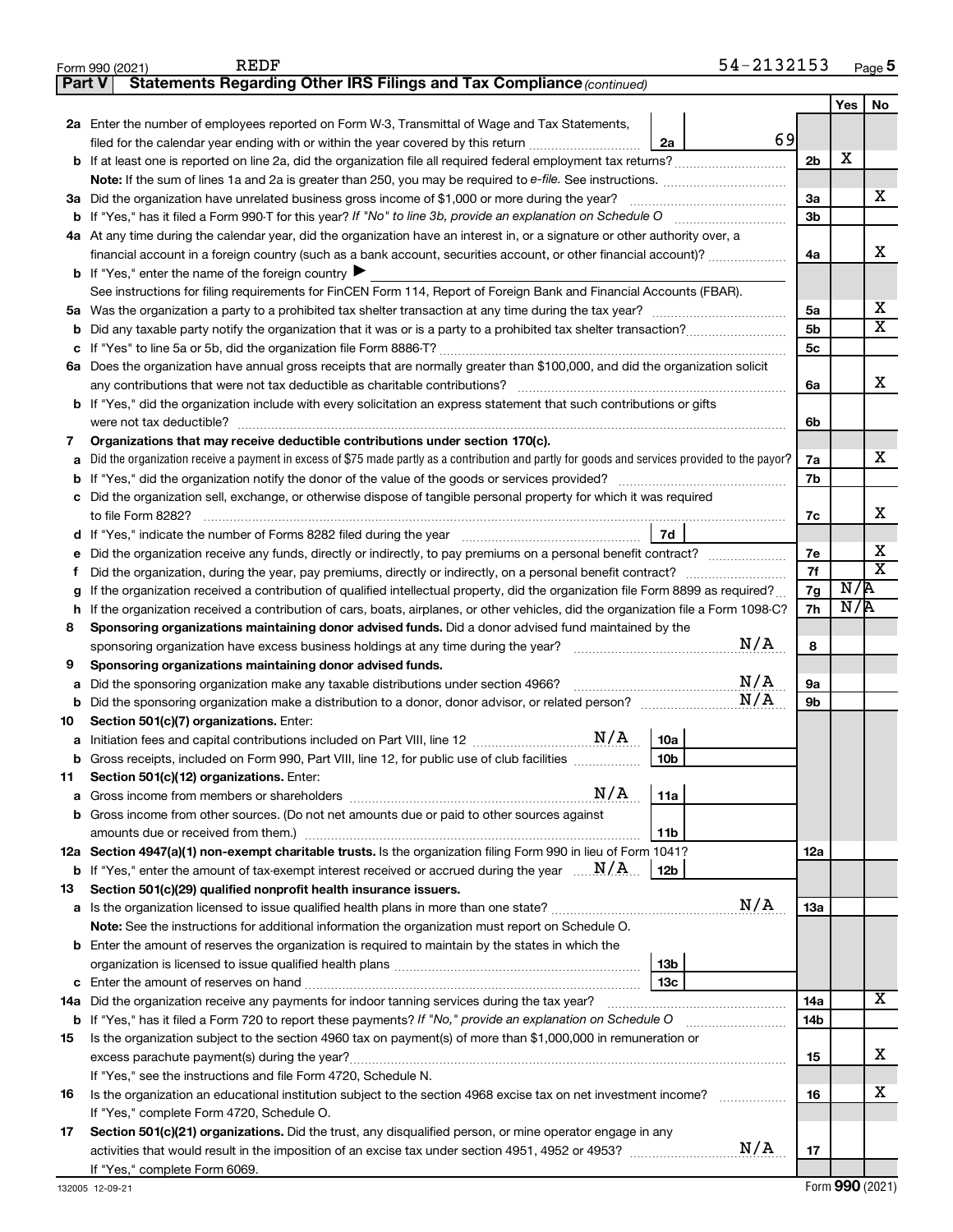|    | <b>REDF</b><br>Form 990 (2021)                                                                                                                   |    | 54-2132153 |                 |                         | Page 6                  |
|----|--------------------------------------------------------------------------------------------------------------------------------------------------|----|------------|-----------------|-------------------------|-------------------------|
|    | Part VI Governance, Management, and Disclosure. For each "Yes" response to lines 2 through 7b below, and for a "No" response                     |    |            |                 |                         |                         |
|    | to line 8a, 8b, or 10b below, describe the circumstances, processes, or changes on Schedule O. See instructions.                                 |    |            |                 |                         |                         |
|    |                                                                                                                                                  |    |            |                 |                         | $\overline{\mathbf{X}}$ |
|    | <b>Section A. Governing Body and Management</b>                                                                                                  |    |            |                 |                         |                         |
|    |                                                                                                                                                  |    |            |                 | Yes                     | No                      |
|    | 1a Enter the number of voting members of the governing body at the end of the tax year                                                           | 1a |            | 16              |                         |                         |
|    | If there are material differences in voting rights among members of the governing body, or if the governing                                      |    |            |                 |                         |                         |
|    | body delegated broad authority to an executive committee or similar committee, explain on Schedule O.                                            |    |            |                 |                         |                         |
| b  | Enter the number of voting members included on line 1a, above, who are independent <i></i>                                                       | 1b |            | 15              |                         |                         |
| 2  | Did any officer, director, trustee, or key employee have a family relationship or a business relationship with any other                         |    |            |                 |                         |                         |
|    | officer, director, trustee, or key employee?                                                                                                     |    |            | 2               |                         | х                       |
| 3  | Did the organization delegate control over management duties customarily performed by or under the direct supervision                            |    |            |                 |                         |                         |
|    |                                                                                                                                                  |    |            | 3               |                         | х                       |
| 4  | Did the organization make any significant changes to its governing documents since the prior Form 990 was filed?                                 |    |            | 4               |                         | $\overline{\text{x}}$   |
| 5  |                                                                                                                                                  |    |            | 5               |                         | $\overline{\textbf{x}}$ |
| 6  |                                                                                                                                                  |    |            | 6               |                         | $\overline{\textbf{x}}$ |
|    | 7a Did the organization have members, stockholders, or other persons who had the power to elect or appoint one or                                |    |            |                 |                         |                         |
|    |                                                                                                                                                  |    |            | 7a              |                         | х                       |
|    | <b>b</b> Are any governance decisions of the organization reserved to (or subject to approval by) members, stockholders, or                      |    |            |                 |                         |                         |
|    | persons other than the governing body?                                                                                                           |    |            | 7b              |                         | x                       |
| 8  | Did the organization contemporaneously document the meetings held or written actions undertaken during the year by the following:                |    |            |                 |                         |                         |
| a  |                                                                                                                                                  |    |            | 8а              | х                       |                         |
| b  | Each committee with authority to act on behalf of the governing body?                                                                            |    |            | 8b              | $\overline{\mathbf{x}}$ |                         |
| 9  | Is there any officer, director, trustee, or key employee listed in Part VII, Section A, who cannot be reached at the                             |    |            |                 |                         |                         |
|    |                                                                                                                                                  |    |            | 9               |                         | x                       |
|    | Section B. Policies (This Section B requests information about policies not required by the Internal Revenue Code.)                              |    |            |                 |                         |                         |
|    |                                                                                                                                                  |    |            |                 | Yes                     | No<br>х                 |
|    |                                                                                                                                                  |    |            | 10a             |                         |                         |
|    | <b>b</b> If "Yes," did the organization have written policies and procedures governing the activities of such chapters, affiliates,              |    |            |                 |                         |                         |
|    | and branches to ensure their operations are consistent with the organization's exempt purposes?                                                  |    |            | 10b<br>11a      | X                       |                         |
|    | 11a Has the organization provided a complete copy of this Form 990 to all members of its governing body before filing the form?                  |    |            |                 |                         |                         |
|    | <b>b</b> Describe on Schedule O the process, if any, used by the organization to review this Form 990.                                           |    |            | 12a             | х                       |                         |
|    | <b>b</b> Were officers, directors, or trustees, and key employees required to disclose annually interests that could give rise to conflicts?     |    |            | 12 <sub>b</sub> | $\overline{\mathbf{X}}$ |                         |
|    | c Did the organization regularly and consistently monitor and enforce compliance with the policy? If "Yes," describe                             |    |            |                 |                         |                         |
|    |                                                                                                                                                  |    |            | 12c             | х                       |                         |
| 13 | Did the organization have a written whistleblower policy?                                                                                        |    |            | 13              | A                       |                         |
| 14 |                                                                                                                                                  |    |            | 14              | X                       |                         |
| 15 | Did the process for determining compensation of the following persons include a review and approval by independent                               |    |            |                 |                         |                         |
|    | persons, comparability data, and contemporaneous substantiation of the deliberation and decision?                                                |    |            |                 |                         |                         |
| a  |                                                                                                                                                  |    |            | <b>15a</b>      | х                       |                         |
|    |                                                                                                                                                  |    |            | <b>15b</b>      | X                       |                         |
|    | If "Yes" to line 15a or 15b, describe the process on Schedule O. See instructions.                                                               |    |            |                 |                         |                         |
|    | 16a Did the organization invest in, contribute assets to, or participate in a joint venture or similar arrangement with a                        |    |            |                 |                         |                         |
|    | taxable entity during the year?                                                                                                                  |    |            | 16a             |                         | х                       |
|    | b If "Yes," did the organization follow a written policy or procedure requiring the organization to evaluate its participation                   |    |            |                 |                         |                         |
|    | in joint venture arrangements under applicable federal tax law, and take steps to safeguard the organization's                                   |    |            |                 |                         |                         |
|    | exempt status with respect to such arrangements?                                                                                                 |    |            | 16b             |                         |                         |
|    | <b>Section C. Disclosure</b>                                                                                                                     |    |            |                 |                         |                         |
| 17 | List the states with which a copy of this Form 990 is required to be filed $\blacktriangleright$ CA                                              |    |            |                 |                         |                         |
| 18 | Section 6104 requires an organization to make its Forms 1023 (1024 or 1024-A, if applicable), 990, and 990-T (section 501(c)(3)s only) available |    |            |                 |                         |                         |
|    | for public inspection. Indicate how you made these available. Check all that apply.                                                              |    |            |                 |                         |                         |
|    | $\lfloor x \rfloor$ Another's website<br>$X$ Upon request<br>Own website<br>Other (explain on Schedule O)                                        |    |            |                 |                         |                         |
| 19 | Describe on Schedule O whether (and if so, how) the organization made its governing documents, conflict of interest policy, and financial        |    |            |                 |                         |                         |
|    | statements available to the public during the tax year.                                                                                          |    |            |                 |                         |                         |
| 20 | State the name, address, and telephone number of the person who possesses the organization's books and records                                   |    |            |                 |                         |                         |
|    | Maria Kim - (415) 561-6679                                                                                                                       |    |            |                 |                         |                         |
|    | 785 Market Street, 1200, San Francisco, CA<br>94103                                                                                              |    |            |                 |                         |                         |

ľ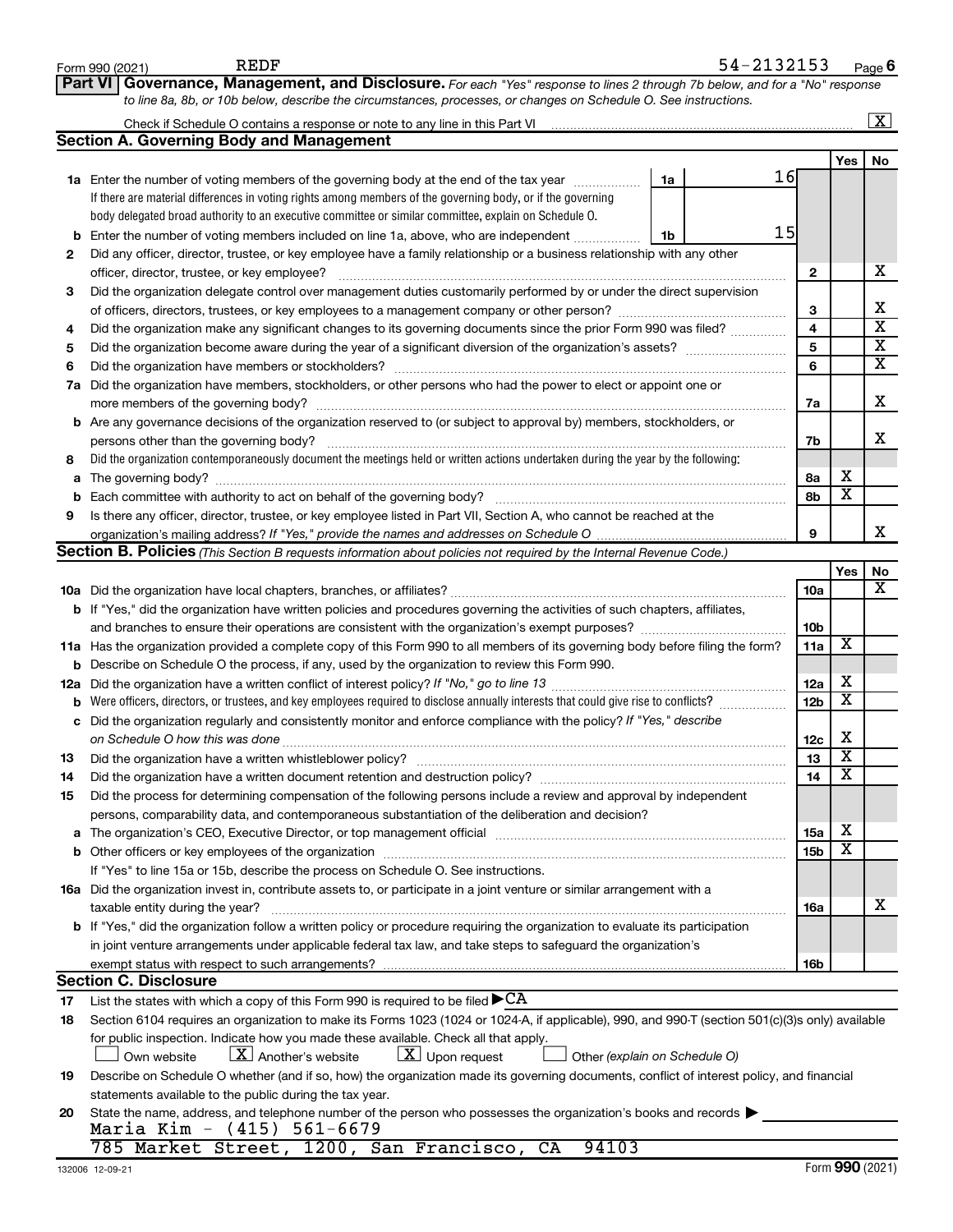$\Box$ 

| Part VII Compensation of Officers, Directors, Trustees, Key Employees, Highest Compensated |  |
|--------------------------------------------------------------------------------------------|--|
| <b>Employees, and Independent Contractors</b>                                              |  |

Check if Schedule O contains a response or note to any line in this Part VII

**Section A. Officers, Directors, Trustees, Key Employees, and Highest Compensated Employees**

**1a**  Complete this table for all persons required to be listed. Report compensation for the calendar year ending with or within the organization's tax year.  $\bullet$  List all of the organization's current officers, directors, trustees (whether individuals or organizations), regardless of amount of compensation.

Enter -0- in columns (D), (E), and (F) if no compensation was paid.

**•** List all of the organization's **current** key employees, if any. See the instructions for definition of "key employee."

• List the organization's five *current* highest compensated employees (other than an officer, director, trustee, or key employee) who received reportable compensation (box 5 of Form W-2, Form 1099-MISC, and/or box 1 of Form 1099-NEC) of more than \$100,000 from the organization and any related organizations.

 $\bullet$  List all of the organization's former officers, key employees, and highest compensated employees who received more than \$100,000 of reportable compensation from the organization and any related organizations.

**•** List all of the organization's former directors or trustees that received, in the capacity as a former director or trustee of the organization, more than \$10,000 of reportable compensation from the organization and any related organizations.

See the instructions for the order in which to list the persons above.

Check this box if neither the organization nor any related organization compensated any current officer, director, or trustee.  $\Box$ 

| (A)                                  | (B)                    |                                         |                                                                  |             | (C)          |                                   |        | (D)             | (E)                              | (F)                      |  |
|--------------------------------------|------------------------|-----------------------------------------|------------------------------------------------------------------|-------------|--------------|-----------------------------------|--------|-----------------|----------------------------------|--------------------------|--|
| Name and title                       | Average                | Position<br>(do not check more than one |                                                                  |             |              |                                   |        | Reportable      | Reportable                       | Estimated                |  |
|                                      | hours per              |                                         | box, unless person is both an<br>officer and a director/trustee) |             |              |                                   |        | compensation    | compensation                     | amount of                |  |
|                                      | week                   |                                         |                                                                  |             |              |                                   |        | from<br>the     | from related                     | other                    |  |
|                                      | (list any<br>hours for |                                         |                                                                  |             |              |                                   |        | organization    | organizations<br>(W-2/1099-MISC/ | compensation<br>from the |  |
|                                      | related                |                                         | trustee                                                          |             |              |                                   |        | (W-2/1099-MISC/ | 1099-NEC)                        | organization             |  |
|                                      | organizations          |                                         |                                                                  |             |              |                                   |        | 1099-NEC)       |                                  | and related              |  |
|                                      | below                  | Individual trustee or director          | Institutional t                                                  |             | Key employee |                                   |        |                 |                                  | organizations            |  |
|                                      | line)                  |                                         |                                                                  | Officer     |              | Highest compensated<br>  employee | Former |                 |                                  |                          |  |
| David Samuels<br>(1)                 | 40.00                  |                                         |                                                                  |             |              |                                   |        |                 |                                  |                          |  |
| Chief Financial & Admin. Officer     |                        |                                         |                                                                  | $\mathbf X$ |              |                                   |        | 220, 218.       | 0.                               | 42,094.                  |  |
| Carrie McKellogg<br>(2)              | 32.00                  |                                         |                                                                  |             |              |                                   |        |                 |                                  |                          |  |
| Chief Program Officer                | 8.00                   |                                         |                                                                  | $\mathbf X$ |              |                                   |        | 219,569.        | 0.                               | 42,537.                  |  |
| Jo'Vion Greer<br>(3)                 | 40.00                  |                                         |                                                                  |             |              |                                   |        |                 |                                  |                          |  |
| VP, Dev. and Marketing Communication |                        |                                         |                                                                  |             | X            |                                   |        | 230,456.        | 0.                               | 23,437.                  |  |
| Carla I. Javits<br>(4)               | 32.00                  |                                         |                                                                  |             |              |                                   |        |                 |                                  |                          |  |
| Pres. & CEO/CEO (transition 6/21)    |                        | x                                       |                                                                  | $\mathbf X$ |              |                                   |        | 207,596.        | 0.                               | 34,732.                  |  |
| (5) Brian Williams                   | 40.00                  |                                         |                                                                  |             |              |                                   |        |                 |                                  |                          |  |
| Director of Talent                   |                        |                                         |                                                                  |             |              | X                                 |        | 168,180.        | 0.                               | 35,421.                  |  |
| (6) Peter A. Lippman                 | 40.00                  |                                         |                                                                  |             |              |                                   |        |                 |                                  |                          |  |
| Director of Finance                  |                        |                                         |                                                                  |             |              | $\mathbf X$                       |        | 173,706.        | $\mathbf 0$ .                    | 25,844.                  |  |
| (7)<br>Emilie Linick                 | 40.00                  |                                         |                                                                  |             |              |                                   |        |                 |                                  |                          |  |
| Director, Impact Lending             |                        |                                         |                                                                  |             |              | $\mathbf X$                       |        | 170,466.        | 0.                               | 20,391.                  |  |
| (8) Lori Warren                      | 40.00                  |                                         |                                                                  |             |              |                                   |        |                 |                                  |                          |  |
| Director, Marketing & Communications |                        |                                         |                                                                  |             |              | $\mathbf X$                       |        | 148,387.        | $\mathbf 0$ .                    | 39,928.                  |  |
| (9) Karen Chern Zangle               | 40.00                  |                                         |                                                                  |             |              |                                   |        |                 |                                  |                          |  |
| Director, Growth Portfolio           |                        |                                         |                                                                  |             |              | $\mathbf X$                       |        | 156,967.        | 0.                               | 7,014.                   |  |
| (10) Maria Kim                       | 40.00                  |                                         |                                                                  |             |              |                                   |        |                 |                                  |                          |  |
| President (term start 6/21)          |                        |                                         |                                                                  | $\mathbf X$ |              |                                   |        | 138,320.        | 0.                               | 13,212.                  |  |
| (11) George R. Roberts               | 1.00                   |                                         |                                                                  |             |              |                                   |        |                 |                                  |                          |  |
| Board Chair                          |                        | X                                       |                                                                  | $\mathbf X$ |              |                                   |        | $\mathbf 0$ .   | 0.                               | $0$ .                    |  |
| (12) Stuart Davidson                 | 1.00                   |                                         |                                                                  |             |              |                                   |        |                 |                                  |                          |  |
| Vice Chair                           | $1.00$ X               |                                         |                                                                  | $\mathbf X$ |              |                                   |        | $\mathbf 0$ .   | $\mathbf 0$ .                    | $\mathbf 0$ .            |  |
| (13) Philip Estes                    | 1.00                   |                                         |                                                                  |             |              |                                   |        |                 |                                  |                          |  |
| Treasurer                            | $1.00$ X               |                                         |                                                                  | $\mathbf X$ |              |                                   |        | $\mathbf 0$ .   | 0.                               | 0.                       |  |
| (14) Dan Rose                        | 1.00                   |                                         |                                                                  |             |              |                                   |        |                 |                                  |                          |  |
| Secretary                            |                        | $\mathbf X$                             |                                                                  | $\mathbf X$ |              |                                   |        | $\mathbf 0$ .   | $\mathbf 0$ .                    | 0.                       |  |
| (15) Harris Barton                   | 1.00                   |                                         |                                                                  |             |              |                                   |        |                 |                                  |                          |  |
| Board Member                         |                        | $\mathbf X$                             |                                                                  |             |              |                                   |        | 0.              | $\mathbf 0$ .                    | 0.                       |  |
| (16) Bonnie Boswell                  | 1.00                   |                                         |                                                                  |             |              |                                   |        |                 |                                  |                          |  |
| Board Member                         |                        | X                                       |                                                                  |             |              |                                   |        | 0.              | 0.                               | $\mathbf 0$ .            |  |
| (17) Lewis Byrd                      | 1.00                   |                                         |                                                                  |             |              |                                   |        |                 |                                  |                          |  |
| Board Member (term end 3/21)         | $1.00$ X               |                                         |                                                                  |             |              |                                   |        | 0.              | 0.                               | 0.                       |  |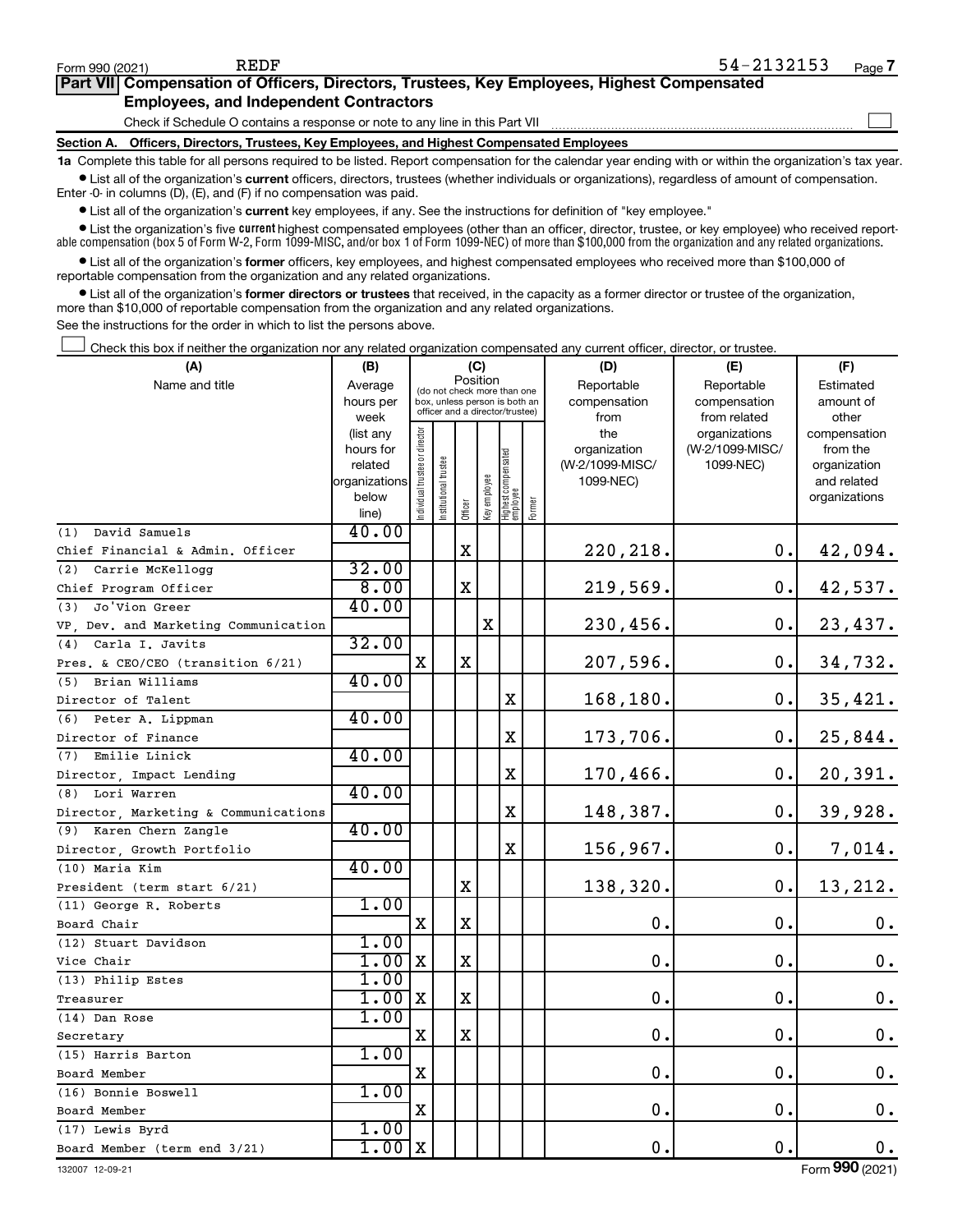| 54-2132153<br><b>REDF</b><br>Page 8<br>Form 990 (2021)                                                                                     |                |                                |                       |         |              |                                                              |                     |                         |                 |                  |              |               |                  |
|--------------------------------------------------------------------------------------------------------------------------------------------|----------------|--------------------------------|-----------------------|---------|--------------|--------------------------------------------------------------|---------------------|-------------------------|-----------------|------------------|--------------|---------------|------------------|
| <b>Part VII</b><br>Section A. Officers, Directors, Trustees, Key Employees, and Highest Compensated Employees (continued)                  |                |                                |                       |         |              |                                                              |                     |                         |                 |                  |              |               |                  |
| (B)<br>(A)<br>(C)<br>(F)<br>(D)<br>(E)                                                                                                     |                |                                |                       |         |              |                                                              |                     |                         |                 |                  |              |               |                  |
| Name and title                                                                                                                             | Average        |                                |                       |         | Position     |                                                              |                     | Reportable              | Reportable      |                  |              | Estimated     |                  |
| hours per                                                                                                                                  |                |                                |                       |         |              | (do not check more than one<br>box, unless person is both an |                     | compensation            | compensation    |                  |              | amount of     |                  |
| week                                                                                                                                       |                |                                |                       |         |              | officer and a director/trustee)                              |                     | from                    | from related    |                  |              | other         |                  |
|                                                                                                                                            | (list any      |                                |                       |         |              |                                                              |                     | the                     | organizations   |                  |              | compensation  |                  |
|                                                                                                                                            | hours for      |                                |                       |         |              |                                                              |                     | organization            | (W-2/1099-MISC/ |                  |              | from the      |                  |
|                                                                                                                                            | related        |                                |                       |         |              |                                                              |                     | (W 2/1099-MISC/         | 1099-NEC)       |                  |              | organization  |                  |
|                                                                                                                                            | organizations  |                                |                       |         |              |                                                              |                     | 1099-NEC)               |                 |                  |              | and related   |                  |
|                                                                                                                                            | below<br>line) | Individual trustee or director | Institutional trustee | Officer | Key employee | Highest compensated<br>  employee                            | Former              |                         |                 |                  |              | organizations |                  |
|                                                                                                                                            | 1.00           |                                |                       |         |              |                                                              |                     |                         |                 |                  |              |               |                  |
| (18) Elizabeth Y. A. Ferguson                                                                                                              |                | X                              |                       |         |              |                                                              |                     | О.                      |                 | 0.               |              |               | $0$ .            |
| Board Member                                                                                                                               | 1.00           |                                |                       |         |              |                                                              |                     |                         |                 |                  |              |               |                  |
| (19) Chet P. Hewitt                                                                                                                        |                |                                |                       |         |              |                                                              |                     |                         |                 |                  |              |               |                  |
| Board Member                                                                                                                               |                | X                              |                       |         |              |                                                              |                     | О.                      |                 | 0.               |              |               | 0.               |
| (20) Mack Jenkins                                                                                                                          | 1.00           |                                |                       |         |              |                                                              |                     |                         |                 |                  |              |               |                  |
| Board Member                                                                                                                               |                | X                              |                       |         |              |                                                              |                     | О.                      |                 | 0.               |              |               | 0.               |
| (21) George Montgomery                                                                                                                     | 1.00           |                                |                       |         |              |                                                              |                     |                         |                 |                  |              |               |                  |
| Board Member                                                                                                                               |                | X                              |                       |         |              |                                                              |                     | О.                      |                 | 0.               |              |               | 0.               |
| (22) Chris O'Donnell                                                                                                                       | 1.00           |                                |                       |         |              |                                                              |                     |                         |                 |                  |              |               |                  |
| Board Member                                                                                                                               |                | X                              |                       |         |              |                                                              |                     | О.                      |                 | 0.               |              |               | 0.               |
| (23) Chinwe Onyeagoro                                                                                                                      | 1.00           |                                |                       |         |              |                                                              |                     |                         |                 |                  |              |               |                  |
| Board Member                                                                                                                               |                | X                              |                       |         |              |                                                              |                     | О.                      |                 | 0.               |              |               | 0.               |
| (24) Elena Quintana                                                                                                                        | 1.00           |                                |                       |         |              |                                                              |                     |                         |                 |                  |              |               |                  |
| Board Member                                                                                                                               |                | X                              |                       |         |              |                                                              |                     | О.                      |                 | 0.               |              |               | 0.               |
| (25) Jesse Rogers                                                                                                                          | 1.00           |                                |                       |         |              |                                                              |                     |                         |                 |                  |              |               |                  |
| Board Member (term end 3/21)                                                                                                               |                | X                              |                       |         |              |                                                              |                     | О.                      |                 | $\mathbf 0$ .    |              |               | 0.               |
| (26) Maria S. Salinas                                                                                                                      | 1.00           |                                |                       |         |              |                                                              |                     |                         |                 |                  |              |               |                  |
| Board Member                                                                                                                               |                | X                              |                       |         |              |                                                              |                     | Ο.                      |                 | 0.               |              |               | 0.               |
| 1b Subtotal                                                                                                                                |                |                                |                       |         |              |                                                              |                     | 1,833,865.              |                 | $\overline{0}$ . |              |               | 284,610.         |
| c Total from continuation sheets to Part VII, Section A manufactured by                                                                    |                |                                |                       |         |              |                                                              |                     | 0.                      |                 | $\overline{0}$ . |              |               | $\overline{0}$ . |
|                                                                                                                                            |                |                                |                       |         |              |                                                              |                     | 1,833,865.              |                 | $\overline{0}$ . |              |               | 284,610.         |
| Total number of individuals (including but not limited to those listed above) who received more than \$100,000 of reportable<br>2          |                |                                |                       |         |              |                                                              |                     |                         |                 |                  |              |               |                  |
| compensation from the organization $\blacktriangleright$                                                                                   |                |                                |                       |         |              |                                                              |                     |                         |                 |                  |              |               | 28               |
|                                                                                                                                            |                |                                |                       |         |              |                                                              |                     |                         |                 |                  |              | Yes           | No               |
| 3<br>Did the organization list any former officer, director, trustee, key employee, or highest compensated employee on                     |                |                                |                       |         |              |                                                              |                     |                         |                 |                  |              |               |                  |
| line 1a? If "Yes," complete Schedule J for such individual manufacture content to the set of the set of the such re                        |                |                                |                       |         |              |                                                              |                     |                         |                 |                  | 3            |               | X                |
| For any individual listed on line 1a, is the sum of reportable compensation and other compensation from the organization                   |                |                                |                       |         |              |                                                              |                     |                         |                 |                  |              |               |                  |
| and related organizations greater than \$150,000? If "Yes," complete Schedule J for such individual                                        |                |                                |                       |         |              |                                                              |                     |                         |                 |                  | 4            | х             |                  |
| Did any person listed on line 1a receive or accrue compensation from any unrelated organization or individual for services<br>5            |                |                                |                       |         |              |                                                              |                     |                         |                 |                  |              |               |                  |
| rendered to the organization? If "Yes," complete Schedule J for such person.                                                               |                |                                |                       |         |              |                                                              |                     |                         |                 |                  | 5            |               | X                |
| <b>Section B. Independent Contractors</b>                                                                                                  |                |                                |                       |         |              |                                                              |                     |                         |                 |                  |              |               |                  |
| Complete this table for your five highest compensated independent contractors that received more than \$100,000 of compensation from<br>1. |                |                                |                       |         |              |                                                              |                     |                         |                 |                  |              |               |                  |
| the organization. Report compensation for the calendar year ending with or within the organization's tax year.                             |                |                                |                       |         |              |                                                              |                     |                         |                 |                  |              |               |                  |
| (A)                                                                                                                                        |                |                                |                       |         |              |                                                              |                     | (B)                     |                 |                  | (C)          |               |                  |
| Name and business address                                                                                                                  |                |                                |                       |         |              |                                                              |                     | Description of services |                 |                  | Compensation |               |                  |
| Research Triangle Institute                                                                                                                |                |                                |                       |         |              |                                                              |                     | Evaluation              |                 |                  |              |               |                  |
| P.O. Box 900002, Raleigh, NC 27675                                                                                                         |                |                                |                       |         |              |                                                              |                     | Consultant              |                 |                  |              |               | 287,475.         |
| Tides Center                                                                                                                               |                |                                |                       |         |              |                                                              |                     | Data Collection         |                 |                  |              |               |                  |
| P.O. Box 399385, San Francisco, CA 94139                                                                                                   |                |                                |                       |         |              |                                                              | Strategy Consultant |                         |                 |                  |              | 197,052.      |                  |
| Seattle Jobs Initiative, Pacific Tower,                                                                                                    |                |                                |                       |         |              |                                                              |                     | SNAP Technical          |                 |                  |              |               |                  |
| 1200 12th Ave. S., Seattle, WA 98144                                                                                                       |                |                                |                       |         |              |                                                              |                     | Assistance              |                 |                  |              |               | 144,503.         |
| Sutherland Global Services Inc., 1160                                                                                                      |                |                                |                       |         |              |                                                              |                     |                         |                 |                  |              |               |                  |
| Pittsford Victor Road, Pittsford, NY 14534                                                                                                 |                |                                |                       |         |              |                                                              |                     | Due Diligence Review    |                 |                  |              |               | 125,991.         |
| Lean Jane Co, 2425 West Homer Street, Unit                                                                                                 |                |                                |                       |         |              |                                                              |                     |                         |                 |                  |              |               |                  |
| 2, Chicago, IL 60647                                                                                                                       |                |                                |                       |         |              |                                                              |                     | Consultant              |                 |                  |              |               | 122, 363.        |
| Total number of independent contractors (including but not limited to those listed above) who received more than<br>$\mathbf{2}$           |                |                                |                       |         |              |                                                              |                     |                         |                 |                  |              |               |                  |
| \$100,000 of compensation from the organization                                                                                            |                |                                |                       |         |              |                                                              |                     |                         |                 |                  |              |               |                  |
| See Bart WII Section & Continuation sheets                                                                                                 |                |                                |                       |         |              |                                                              |                     |                         |                 |                  |              |               |                  |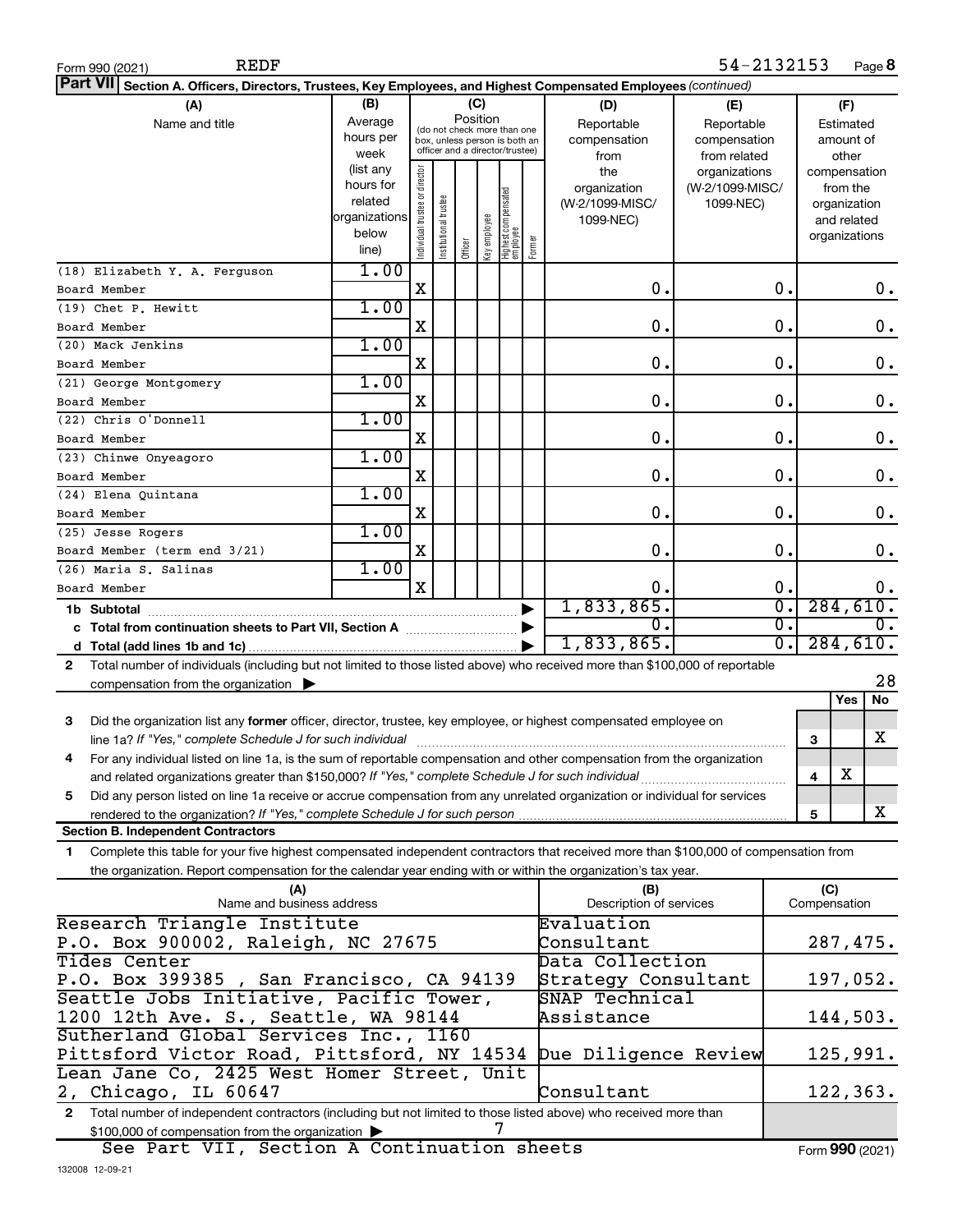| REDF<br>Form 990                                                                                                |                                                                                               |             |                       |          |                        |                              |        |                                 | 54-2132153      |                             |
|-----------------------------------------------------------------------------------------------------------------|-----------------------------------------------------------------------------------------------|-------------|-----------------------|----------|------------------------|------------------------------|--------|---------------------------------|-----------------|-----------------------------|
| Part VII Section A. Officers, Directors, Trustees, Key Employees, and Highest Compensated Employees (continued) |                                                                                               |             |                       |          |                        |                              |        |                                 |                 |                             |
| (A)                                                                                                             | (B)                                                                                           |             |                       |          | (C)                    |                              |        | (D)                             | (E)             | (F)                         |
| Name and title                                                                                                  | Average                                                                                       |             |                       | Position |                        |                              |        | Reportable                      | Reportable      | Estimated                   |
|                                                                                                                 | hours                                                                                         |             |                       |          | (check all that apply) |                              |        | compensation                    | compensation    | amount of                   |
|                                                                                                                 | per                                                                                           |             |                       |          |                        |                              |        | from                            | from related    | other                       |
|                                                                                                                 | week                                                                                          |             |                       |          |                        |                              |        | the                             | organizations   | compensation                |
|                                                                                                                 |                                                                                               |             |                       |          |                        |                              |        | organization<br>(W-2/1099-MISC) | (W-2/1099-MISC) | from the                    |
|                                                                                                                 |                                                                                               |             |                       |          |                        |                              |        |                                 |                 | organization<br>and related |
|                                                                                                                 |                                                                                               |             | Institutional trustee |          |                        | Highest compensated employee |        |                                 |                 | organizations               |
|                                                                                                                 |                                                                                               |             |                       |          |                        |                              |        |                                 |                 |                             |
|                                                                                                                 | (list any<br>hours for<br>list any<br>hours for<br>related<br>organizations<br>below<br>line) |             |                       | Officer  | Key employee           |                              | Former |                                 |                 |                             |
| (27) Adam Smith                                                                                                 | 1.00                                                                                          |             |                       |          |                        |                              |        |                                 |                 |                             |
| Board Member                                                                                                    |                                                                                               | $\mathbf X$ |                       |          |                        |                              |        | $0$ .                           | $0$ .           | $\mathbf 0$ .               |
|                                                                                                                 |                                                                                               |             |                       |          |                        |                              |        |                                 |                 |                             |
|                                                                                                                 |                                                                                               |             |                       |          |                        |                              |        |                                 |                 |                             |
|                                                                                                                 |                                                                                               |             |                       |          |                        |                              |        |                                 |                 |                             |
|                                                                                                                 |                                                                                               |             |                       |          |                        |                              |        |                                 |                 |                             |
|                                                                                                                 |                                                                                               |             |                       |          |                        |                              |        |                                 |                 |                             |
|                                                                                                                 |                                                                                               |             |                       |          |                        |                              |        |                                 |                 |                             |
|                                                                                                                 |                                                                                               |             |                       |          |                        |                              |        |                                 |                 |                             |
|                                                                                                                 |                                                                                               |             |                       |          |                        |                              |        |                                 |                 |                             |
|                                                                                                                 |                                                                                               |             |                       |          |                        |                              |        |                                 |                 |                             |
|                                                                                                                 |                                                                                               |             |                       |          |                        |                              |        |                                 |                 |                             |
|                                                                                                                 |                                                                                               |             |                       |          |                        |                              |        |                                 |                 |                             |
|                                                                                                                 |                                                                                               |             |                       |          |                        |                              |        |                                 |                 |                             |
|                                                                                                                 |                                                                                               |             |                       |          |                        |                              |        |                                 |                 |                             |
|                                                                                                                 |                                                                                               |             |                       |          |                        |                              |        |                                 |                 |                             |
|                                                                                                                 |                                                                                               |             |                       |          |                        |                              |        |                                 |                 |                             |
|                                                                                                                 |                                                                                               |             |                       |          |                        |                              |        |                                 |                 |                             |
|                                                                                                                 |                                                                                               |             |                       |          |                        |                              |        |                                 |                 |                             |
|                                                                                                                 |                                                                                               |             |                       |          |                        |                              |        |                                 |                 |                             |
|                                                                                                                 |                                                                                               |             |                       |          |                        |                              |        |                                 |                 |                             |
|                                                                                                                 |                                                                                               |             |                       |          |                        |                              |        |                                 |                 |                             |
|                                                                                                                 |                                                                                               |             |                       |          |                        |                              |        |                                 |                 |                             |
|                                                                                                                 |                                                                                               |             |                       |          |                        |                              |        |                                 |                 |                             |
|                                                                                                                 |                                                                                               |             |                       |          |                        |                              |        |                                 |                 |                             |
|                                                                                                                 |                                                                                               |             |                       |          |                        |                              |        |                                 |                 |                             |
|                                                                                                                 |                                                                                               |             |                       |          |                        |                              |        |                                 |                 |                             |
|                                                                                                                 |                                                                                               |             |                       |          |                        |                              |        |                                 |                 |                             |
|                                                                                                                 |                                                                                               |             |                       |          |                        |                              |        |                                 |                 |                             |
|                                                                                                                 |                                                                                               |             |                       |          |                        |                              |        |                                 |                 |                             |
|                                                                                                                 |                                                                                               |             |                       |          |                        |                              |        |                                 |                 |                             |
|                                                                                                                 |                                                                                               |             |                       |          |                        |                              |        |                                 |                 |                             |
|                                                                                                                 |                                                                                               |             |                       |          |                        |                              |        |                                 |                 |                             |
|                                                                                                                 |                                                                                               |             |                       |          |                        |                              |        |                                 |                 |                             |
|                                                                                                                 |                                                                                               |             |                       |          |                        |                              |        |                                 |                 |                             |
|                                                                                                                 |                                                                                               |             |                       |          |                        |                              |        |                                 |                 |                             |
|                                                                                                                 |                                                                                               |             |                       |          |                        |                              |        |                                 |                 |                             |
|                                                                                                                 |                                                                                               |             |                       |          |                        |                              |        |                                 |                 |                             |
|                                                                                                                 |                                                                                               |             |                       |          |                        |                              |        |                                 |                 |                             |
|                                                                                                                 |                                                                                               |             |                       |          |                        |                              |        |                                 |                 |                             |
|                                                                                                                 |                                                                                               |             |                       |          |                        |                              |        |                                 |                 |                             |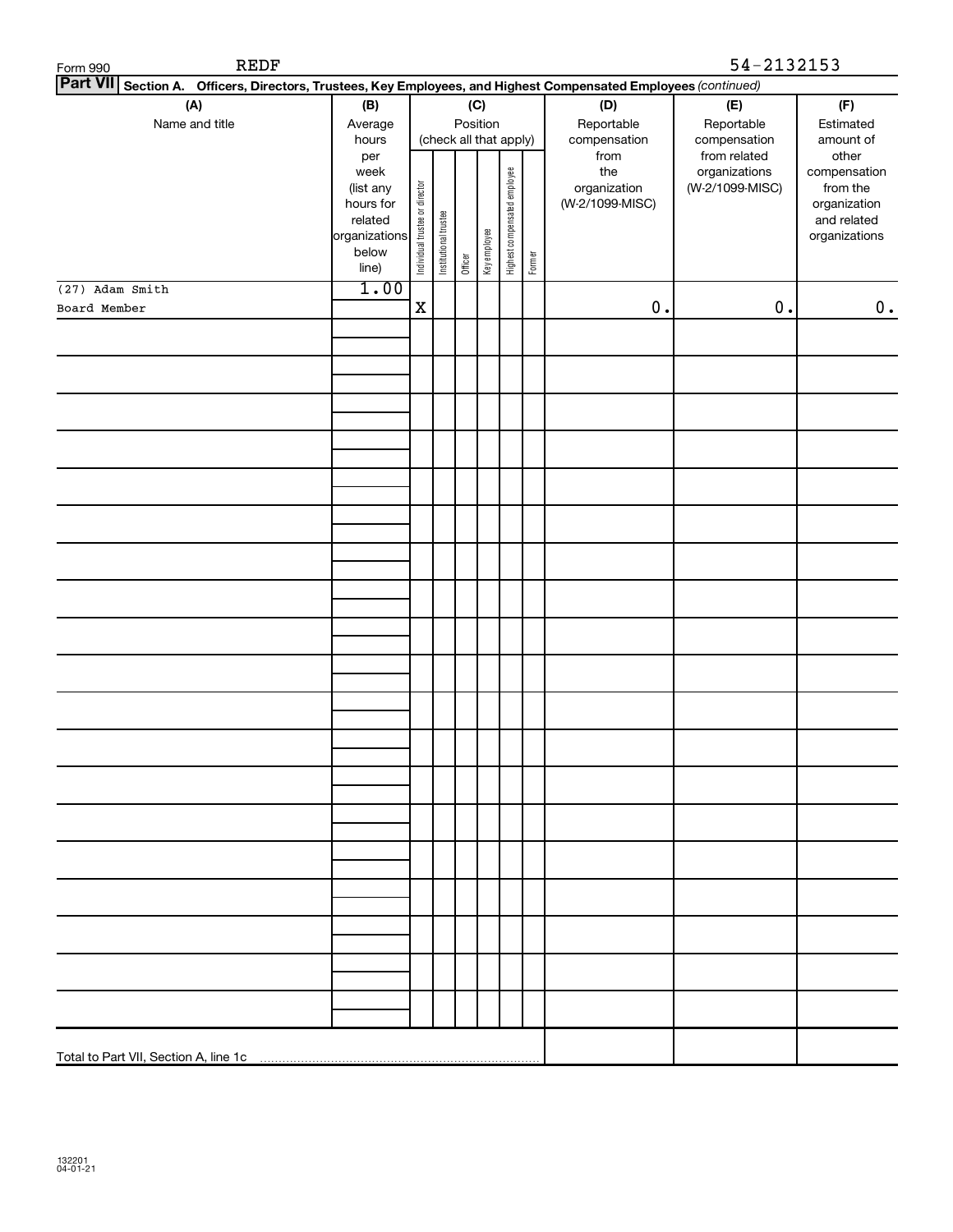| Form 990 (2021)                                           |                  |   | <b>REDF</b>                                                                                                           |                |                |            |                      |               |                                       | 54-2132153                    | Page 9                                                          |
|-----------------------------------------------------------|------------------|---|-----------------------------------------------------------------------------------------------------------------------|----------------|----------------|------------|----------------------|---------------|---------------------------------------|-------------------------------|-----------------------------------------------------------------|
|                                                           | <b>Part VIII</b> |   | <b>Statement of Revenue</b>                                                                                           |                |                |            |                      |               |                                       |                               |                                                                 |
|                                                           |                  |   |                                                                                                                       |                |                |            |                      |               |                                       |                               |                                                                 |
|                                                           |                  |   |                                                                                                                       |                |                |            |                      | Total revenue | Related or exempt<br>function revenue | Unrelated<br>business revenue | (D)<br>Revenue excluded<br>from tax under<br>sections 512 - 514 |
|                                                           |                  |   | 1 a Federated campaigns                                                                                               |                | 1a             |            |                      |               |                                       |                               |                                                                 |
|                                                           |                  |   | <b>b</b> Membership dues                                                                                              |                | 1 <sub>b</sub> |            |                      |               |                                       |                               |                                                                 |
|                                                           |                  |   | c Fundraising events                                                                                                  |                | 1c             |            |                      |               |                                       |                               |                                                                 |
|                                                           |                  |   | d Related organizations                                                                                               |                | 1 <sub>d</sub> |            |                      |               |                                       |                               |                                                                 |
|                                                           |                  |   | e Government grants (contributions)                                                                                   |                | 1e             |            | 2,146,027.           |               |                                       |                               |                                                                 |
|                                                           |                  |   | f All other contributions, gifts, grants, and                                                                         |                |                |            |                      |               |                                       |                               |                                                                 |
| Contributions, Gifts, Grants<br>and Other Similar Amounts |                  |   | similar amounts not included above                                                                                    |                | 1f             |            | 8,972,510.           |               |                                       |                               |                                                                 |
|                                                           |                  |   | Noncash contributions included in lines 1a-1f                                                                         |                | 1g   \$        |            | 100,806.             |               |                                       |                               |                                                                 |
|                                                           |                  | h |                                                                                                                       |                |                |            | ▶                    | 11, 118, 537. |                                       |                               |                                                                 |
|                                                           |                  |   |                                                                                                                       |                |                |            | <b>Business Code</b> |               |                                       |                               |                                                                 |
|                                                           | 2 a              |   | <u> 1989 - Johann Barn, fransk politik (d. 1989)</u>                                                                  |                |                |            |                      |               |                                       |                               |                                                                 |
| Program Service<br>Revenue                                |                  | b | the contract of the contract of the contract of the contract of                                                       |                |                |            |                      |               |                                       |                               |                                                                 |
|                                                           |                  | с | the contract of the contract of the contract of the contract of the contract of                                       |                |                |            |                      |               |                                       |                               |                                                                 |
|                                                           |                  | d | <u> 1989 - Johann Barn, mars ann an t-Amhain an t-Amhain an t-Amhain an t-Amhain an t-Amhain an t-Amhain an t-Amh</u> |                |                |            |                      |               |                                       |                               |                                                                 |
|                                                           |                  | е |                                                                                                                       |                |                |            |                      |               |                                       |                               |                                                                 |
|                                                           |                  |   | f All other program service revenue                                                                                   |                |                |            |                      |               |                                       |                               |                                                                 |
|                                                           | a                |   |                                                                                                                       |                |                |            | ▶                    |               |                                       |                               |                                                                 |
|                                                           | З                |   | Investment income (including dividends, interest, and                                                                 |                |                |            |                      |               |                                       |                               |                                                                 |
|                                                           |                  |   |                                                                                                                       |                |                |            | ▶                    | 6,798.        |                                       |                               | 6,798.                                                          |
|                                                           | 4                |   | Income from investment of tax-exempt bond proceeds                                                                    |                |                |            |                      |               |                                       |                               |                                                                 |
|                                                           | 5                |   |                                                                                                                       |                | (i) Real       |            | (ii) Personal        |               |                                       |                               |                                                                 |
|                                                           |                  |   |                                                                                                                       |                |                |            |                      |               |                                       |                               |                                                                 |
|                                                           |                  |   | <b>6 a</b> Gross rents<br>.                                                                                           | 6a             |                |            |                      |               |                                       |                               |                                                                 |
|                                                           |                  | b | Less: rental expenses                                                                                                 | 6 <sub>b</sub> |                |            |                      |               |                                       |                               |                                                                 |
|                                                           |                  | с | Rental income or (loss)<br>d Net rental income or (loss)                                                              | 6с             |                |            | ▶                    |               |                                       |                               |                                                                 |
|                                                           |                  |   | 7 a Gross amount from sales of                                                                                        |                | (i) Securities |            | (ii) Other           |               |                                       |                               |                                                                 |
|                                                           |                  |   | assets other than inventory                                                                                           | 7а             |                |            |                      |               |                                       |                               |                                                                 |
|                                                           |                  |   | <b>b</b> Less: cost or other basis                                                                                    |                |                |            |                      |               |                                       |                               |                                                                 |
|                                                           |                  |   | and sales expenses                                                                                                    | 7b             |                |            |                      |               |                                       |                               |                                                                 |
| evenue                                                    |                  |   | c Gain or (loss)                                                                                                      | 7c             |                |            |                      |               |                                       |                               |                                                                 |
|                                                           |                  |   |                                                                                                                       |                |                |            |                      |               |                                       |                               |                                                                 |
| Other F                                                   |                  |   | 8 a Gross income from fundraising events (not                                                                         |                |                |            |                      |               |                                       |                               |                                                                 |
|                                                           |                  |   | including \$<br><u>of</u> of                                                                                          |                |                |            |                      |               |                                       |                               |                                                                 |
|                                                           |                  |   | contributions reported on line 1c). See                                                                               |                |                |            |                      |               |                                       |                               |                                                                 |
|                                                           |                  |   |                                                                                                                       |                |                | 8a         |                      |               |                                       |                               |                                                                 |
|                                                           |                  |   | <b>b</b> Less: direct expenses                                                                                        |                |                | l 8b       |                      |               |                                       |                               |                                                                 |
|                                                           |                  |   | c Net income or (loss) from fundraising events                                                                        |                |                |            | ▶                    |               |                                       |                               |                                                                 |
|                                                           |                  |   | 9 a Gross income from gaming activities. See                                                                          |                |                |            |                      |               |                                       |                               |                                                                 |
|                                                           |                  |   |                                                                                                                       |                |                | 9a         |                      |               |                                       |                               |                                                                 |
|                                                           |                  |   |                                                                                                                       |                |                | l 9b       |                      |               |                                       |                               |                                                                 |
|                                                           |                  |   | c Net income or (loss) from gaming activities                                                                         |                |                |            | ▶                    |               |                                       |                               |                                                                 |
|                                                           |                  |   | 10 a Gross sales of inventory, less returns                                                                           |                |                |            |                      |               |                                       |                               |                                                                 |
|                                                           |                  |   |                                                                                                                       |                |                | 10a        |                      |               |                                       |                               |                                                                 |
|                                                           |                  |   | <b>b</b> Less: cost of goods sold                                                                                     |                |                | <b>HOb</b> |                      |               |                                       |                               |                                                                 |
|                                                           |                  |   | c Net income or (loss) from sales of inventory                                                                        |                |                |            | ▶                    |               |                                       |                               |                                                                 |
|                                                           |                  |   |                                                                                                                       |                |                |            | <b>Business Code</b> |               |                                       |                               |                                                                 |
| Miscellaneous<br>Revenue                                  |                  |   | 11 a Consulting                                                                                                       |                |                |            | 900099               | 439,716.      |                                       |                               | 439,716.                                                        |
|                                                           |                  | b | the control of the control of the control of                                                                          |                |                |            |                      |               |                                       |                               |                                                                 |
|                                                           |                  | с |                                                                                                                       |                |                |            |                      |               |                                       |                               |                                                                 |
|                                                           |                  |   |                                                                                                                       |                |                |            |                      |               |                                       |                               |                                                                 |
|                                                           |                  |   |                                                                                                                       |                |                |            |                      | 439,716.      |                                       |                               |                                                                 |
|                                                           | 12               |   |                                                                                                                       |                |                |            |                      | 11, 565, 051. | 0.                                    | 0.                            | 446,514.                                                        |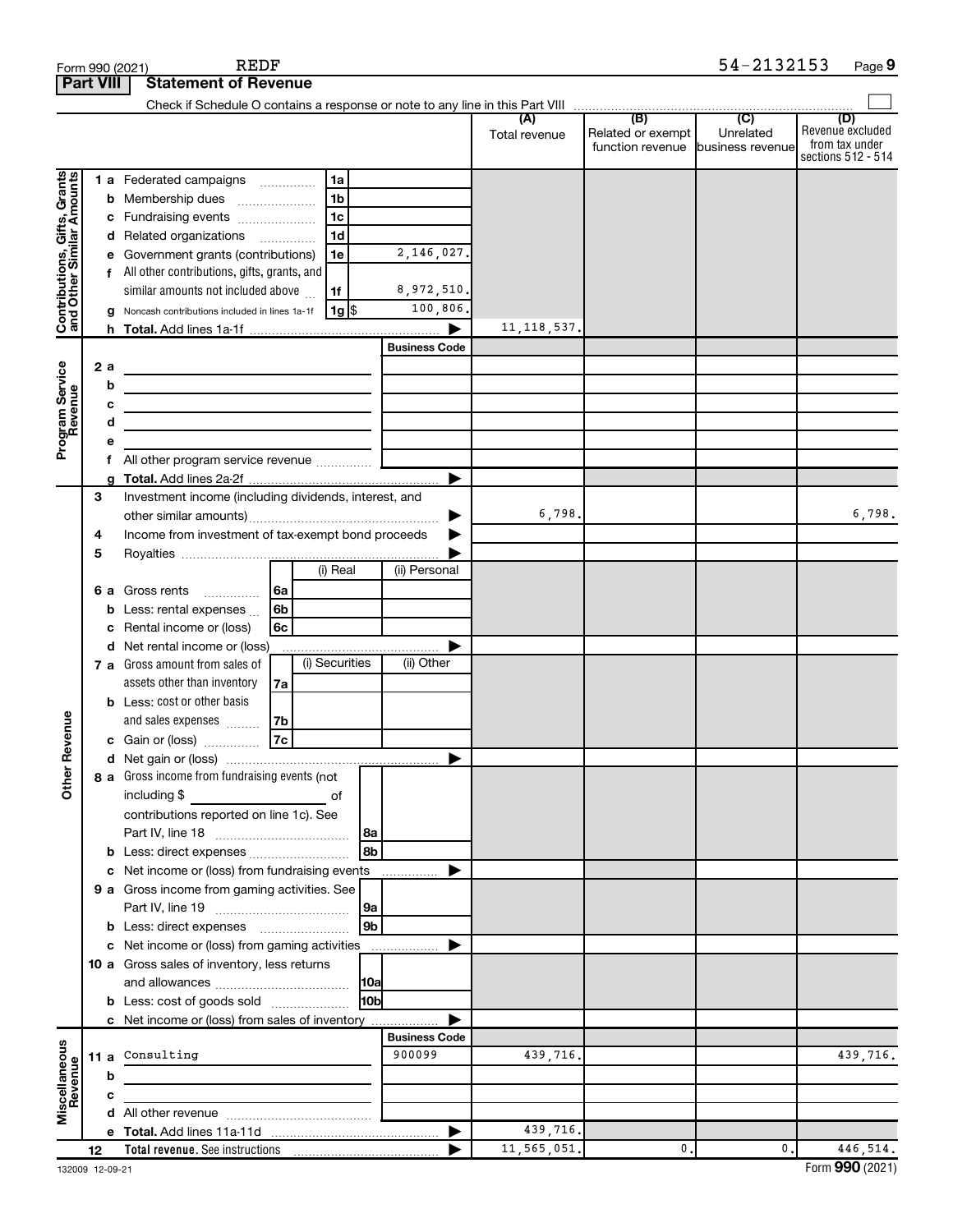|    | Section 501(c)(3) and 501(c)(4) organizations must complete all columns. All other organizations must complete column (A).                                                                                   |                       |                                    |                                           |                                |
|----|--------------------------------------------------------------------------------------------------------------------------------------------------------------------------------------------------------------|-----------------------|------------------------------------|-------------------------------------------|--------------------------------|
|    | Check if Schedule O contains a response or note to any line in this Part IX                                                                                                                                  |                       |                                    |                                           | $\overline{\mathbf{X}}$        |
|    | Do not include amounts reported on lines 6b,<br>7b, 8b, 9b, and 10b of Part VIII.                                                                                                                            | (A)<br>Total expenses | (B)<br>Program service<br>expenses | (C)<br>Management and<br>general expenses | (D)<br>Fundraising<br>expenses |
| 1. | Grants and other assistance to domestic organizations                                                                                                                                                        |                       |                                    |                                           |                                |
|    | and domestic governments. See Part IV, line 21                                                                                                                                                               | 1,620,000.            | 1,620,000.                         |                                           |                                |
| 2  | Grants and other assistance to domestic                                                                                                                                                                      |                       |                                    |                                           |                                |
|    | individuals. See Part IV, line 22                                                                                                                                                                            |                       |                                    |                                           |                                |
| 3  | Grants and other assistance to foreign                                                                                                                                                                       |                       |                                    |                                           |                                |
|    | organizations, foreign governments, and foreign                                                                                                                                                              |                       |                                    |                                           |                                |
|    | individuals. See Part IV, lines 15 and 16                                                                                                                                                                    |                       |                                    |                                           |                                |
| 4  | Benefits paid to or for members                                                                                                                                                                              |                       |                                    |                                           |                                |
| 5  | Compensation of current officers, directors,                                                                                                                                                                 |                       |                                    |                                           |                                |
|    | trustees, and key employees                                                                                                                                                                                  | 1, 172, 171.          | 311,987.                           | 409,361.                                  | 450,823.                       |
| 6  | Compensation not included above to disqualified                                                                                                                                                              |                       |                                    |                                           |                                |
|    | persons (as defined under section 4958(f)(1)) and                                                                                                                                                            |                       |                                    |                                           |                                |
|    | persons described in section 4958(c)(3)(B)<br>1.1.1.1.1.1.1                                                                                                                                                  |                       |                                    |                                           |                                |
| 7  | Other salaries and wages                                                                                                                                                                                     | 5,369,237.            | 4,058,672.                         | 1, 136, 232.                              | 174, 333.                      |
| 8  | Pension plan accruals and contributions (include                                                                                                                                                             |                       |                                    |                                           |                                |
|    | section 401(k) and 403(b) employer contributions)                                                                                                                                                            | 180,204.              | 124,503.                           | 53,945.                                   | 1,756.                         |
| 9  |                                                                                                                                                                                                              | 951,284.              | 620, 237.                          | 281,682.                                  | 49,365.                        |
| 10 |                                                                                                                                                                                                              | 494,310.              | 345,708.                           | 107,518.                                  | 41,084.                        |
| 11 | Fees for services (nonemployees):                                                                                                                                                                            |                       |                                    |                                           |                                |
| а  |                                                                                                                                                                                                              |                       |                                    |                                           |                                |
| b  |                                                                                                                                                                                                              | 50, 319.              | 1,076.                             | 49, 243.                                  |                                |
| с  |                                                                                                                                                                                                              |                       |                                    |                                           |                                |
| d  |                                                                                                                                                                                                              |                       |                                    |                                           |                                |
| e  | Professional fundraising services. See Part IV, line 17                                                                                                                                                      |                       |                                    |                                           |                                |
| f  | Investment management fees                                                                                                                                                                                   |                       |                                    |                                           |                                |
| g  | Other. (If line 11g amount exceeds 10% of line 25,                                                                                                                                                           |                       |                                    |                                           |                                |
|    | column (A), amount, list line 11g expenses on Sch O.)                                                                                                                                                        | 2,719,011.            | 2,090,270.                         | 421,191.                                  | 207,550.                       |
| 12 |                                                                                                                                                                                                              |                       |                                    |                                           |                                |
| 13 |                                                                                                                                                                                                              | 8,087.                | 5,338.                             | 1,024.                                    | 1,725.                         |
| 14 |                                                                                                                                                                                                              | 327,050.              | 232, 174.                          | 71,316.                                   | 23,560.                        |
| 15 |                                                                                                                                                                                                              |                       |                                    |                                           |                                |
| 16 |                                                                                                                                                                                                              | 138,498.              | 98,001.                            | 30, 453.                                  | 10,044.                        |
| 17 |                                                                                                                                                                                                              | 50, 719.              | 29,974.                            | 14,135.                                   | 6,610.                         |
| 18 | Payments of travel or entertainment expenses                                                                                                                                                                 |                       |                                    |                                           |                                |
|    | for any federal, state, or local public officials                                                                                                                                                            |                       |                                    |                                           |                                |
| 19 | Conferences, conventions, and meetings                                                                                                                                                                       | $24,666$ .            | 8,723.                             | 15,049.                                   | 894.                           |
| 20 | Interest                                                                                                                                                                                                     |                       |                                    |                                           |                                |
| 21 |                                                                                                                                                                                                              |                       |                                    |                                           |                                |
| 22 | Depreciation, depletion, and amortization                                                                                                                                                                    | 77,725.               | 54,998.                            | 17,090.                                   | 5,637.                         |
| 23 | Insurance                                                                                                                                                                                                    | 39,845                |                                    | 39,845.                                   |                                |
| 24 | Other expenses. Itemize expenses not covered<br>above. (List miscellaneous expenses on line 24e. If<br>line 24e amount exceeds 10% of line 25, column (A),<br>amount, list line 24e expenses on Schedule O.) |                       |                                    |                                           |                                |
|    | a Affiliate Support                                                                                                                                                                                          | 517,761.              | 456,515.                           | $61,246$ .                                |                                |
| b  | Other expenses                                                                                                                                                                                               | 90,575.               | 74,998.                            | 7,268.                                    | 8,309.                         |
| C  | Training & Development                                                                                                                                                                                       | 47, 123.              | 6,144.                             | 40,979.                                   |                                |
| d  | Recruiting                                                                                                                                                                                                   | 38,381.               | 795.                               | 37,586.                                   |                                |
| е  | All other expenses                                                                                                                                                                                           | 92, 250.              | 62,430.                            | 26,058.                                   | 3,762.                         |
| 25 | Total functional expenses. Add lines 1 through 24e                                                                                                                                                           | 14,009,216.           | 10, 202, 543.                      | 2,821,221.                                | 985, 452.                      |
| 26 | <b>Joint costs.</b> Complete this line only if the organization                                                                                                                                              |                       |                                    |                                           |                                |
|    | reported in column (B) joint costs from a combined                                                                                                                                                           |                       |                                    |                                           |                                |
|    | educational campaign and fundraising solicitation.                                                                                                                                                           |                       |                                    |                                           |                                |
|    | Check here $\blacktriangleright$<br>if following SOP 98-2 (ASC 958-720)                                                                                                                                      |                       |                                    |                                           |                                |

**Part IX Statement of Functional Expenses**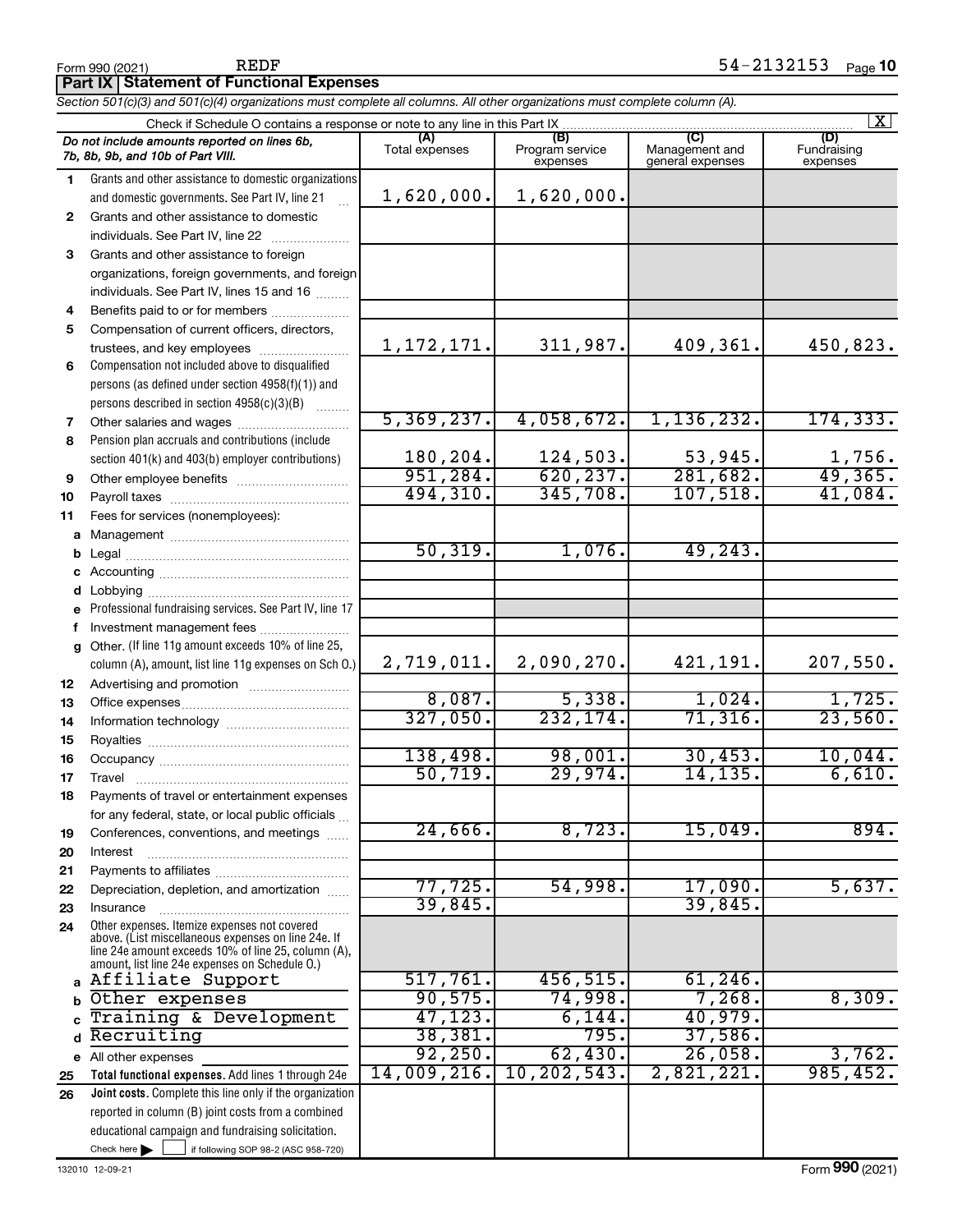|                             | Form 990 (2021) | REDF                                                                                                   |                 |                               |                              |                         | 54-2132153 Page 11 |
|-----------------------------|-----------------|--------------------------------------------------------------------------------------------------------|-----------------|-------------------------------|------------------------------|-------------------------|--------------------|
|                             | <b>Part X</b>   | <b>Balance Sheet</b>                                                                                   |                 |                               |                              |                         |                    |
|                             |                 |                                                                                                        |                 |                               |                              |                         |                    |
|                             |                 |                                                                                                        |                 |                               | (A)<br>Beginning of year     |                         | (B)<br>End of year |
|                             | 1               |                                                                                                        |                 |                               | 1,892,822.                   | $\mathbf{1}$            | 11, 204, 141.      |
|                             | 2               |                                                                                                        | 9,615,082.      | $\mathbf{2}$                  | 2,091,540.                   |                         |                    |
|                             | 3               |                                                                                                        |                 |                               | 32, 237, 082.                | $\mathbf{3}$            | 27, 287, 962.      |
|                             | 4               |                                                                                                        |                 |                               | 862,533.                     | $\overline{\mathbf{4}}$ | 399, 232.          |
|                             | 5               | Loans and other receivables from any current or former officer, director,                              |                 |                               |                              |                         |                    |
|                             |                 | trustee, key employee, creator or founder, substantial contributor, or 35%                             |                 |                               |                              |                         |                    |
|                             |                 | controlled entity or family member of any of these persons                                             |                 |                               |                              | 5                       |                    |
|                             | 6               | Loans and other receivables from other disqualified persons (as defined                                |                 |                               |                              |                         |                    |
|                             |                 | under section $4958(f)(1)$ , and persons described in section $4958(c)(3)(B)$                          |                 |                               |                              | 6                       |                    |
|                             | 7               |                                                                                                        |                 |                               |                              | $\overline{7}$          |                    |
| Assets                      | 8               |                                                                                                        |                 |                               |                              | 8                       |                    |
|                             | 9               |                                                                                                        |                 |                               | 133,015.                     | 9                       | 264,680.           |
|                             |                 | <b>10a</b> Land, buildings, and equipment: cost or other                                               |                 |                               |                              |                         |                    |
|                             |                 | basis. Complete Part VI of Schedule D  10a                                                             |                 | $\frac{1,121,756.}{863,355.}$ |                              |                         |                    |
|                             |                 | b Less: accumulated depreciation [11,11,11,11,11,11]                                                   | 10 <sub>b</sub> |                               | 117,956.                     | 10c                     | 258,401.           |
|                             | 11              |                                                                                                        |                 |                               |                              | 11                      |                    |
|                             | 12              |                                                                                                        |                 |                               |                              | 12                      |                    |
|                             | 13              |                                                                                                        |                 |                               |                              | 13                      |                    |
|                             | 14              |                                                                                                        |                 | 14                            |                              |                         |                    |
|                             | 15              |                                                                                                        | 16,730.         | 15                            | 16,730.                      |                         |                    |
|                             | 16              |                                                                                                        | 44,875,220.     | 16                            | 41,522,686.                  |                         |                    |
|                             | 17              |                                                                                                        |                 | 1,192,897.                    | 17                           | 1, 294, 235.            |                    |
|                             | 18              |                                                                                                        |                 |                               |                              | 18                      |                    |
|                             | 19              |                                                                                                        |                 |                               |                              | 19                      |                    |
|                             | 20              |                                                                                                        |                 |                               |                              | 20                      |                    |
|                             | 21              | Escrow or custodial account liability. Complete Part IV of Schedule D                                  |                 | .                             |                              | 21                      |                    |
|                             | 22              | Loans and other payables to any current or former officer, director,                                   |                 |                               |                              |                         |                    |
| Liabilities                 |                 | trustee, key employee, creator or founder, substantial contributor, or 35%                             |                 |                               |                              |                         |                    |
|                             |                 | controlled entity or family member of any of these persons                                             |                 |                               |                              | 22                      |                    |
|                             | 23              | Secured mortgages and notes payable to unrelated third parties                                         |                 | .                             |                              | 23                      |                    |
|                             | 24              | Unsecured notes and loans payable to unrelated third parties                                           |                 |                               | 1,007,308.                   | 24                      | 0.                 |
|                             | 25              | Other liabilities (including federal income tax, payables to related third                             |                 |                               |                              |                         |                    |
|                             |                 | parties, and other liabilities not included on lines 17-24). Complete Part X                           |                 |                               |                              |                         |                    |
|                             |                 | of Schedule D                                                                                          |                 |                               |                              | 25                      |                    |
|                             | 26              |                                                                                                        |                 |                               | 2, 200, 205.                 | 26                      | 1,294,235.         |
|                             |                 | Organizations that follow FASB ASC 958, check here $\blacktriangleright \lfloor \underline{X} \rfloor$ |                 |                               |                              |                         |                    |
|                             |                 | and complete lines 27, 28, 32, and 33.                                                                 |                 |                               |                              |                         |                    |
|                             | 27              |                                                                                                        |                 |                               | $9,421,555$ .<br>33,253,460. | 27                      | 40, 228, 451.      |
|                             | 28              |                                                                                                        |                 |                               |                              | 28                      |                    |
|                             |                 | Organizations that do not follow FASB ASC 958, check here $\blacktriangleright$                        |                 |                               |                              |                         |                    |
|                             |                 | and complete lines 29 through 33.                                                                      |                 |                               |                              |                         |                    |
|                             | 29              |                                                                                                        |                 |                               |                              | 29                      |                    |
|                             | 30              | Paid-in or capital surplus, or land, building, or equipment fund                                       |                 |                               |                              | 30                      |                    |
| Net Assets or Fund Balances | 31              | Retained earnings, endowment, accumulated income, or other funds                                       |                 |                               |                              | 31                      |                    |
|                             | 32              |                                                                                                        |                 |                               | 42,675,015.                  | 32                      | 40, 228, 451.      |
|                             | 33              |                                                                                                        |                 |                               | 44,875,220.                  | 33                      | 41,522,686.        |
|                             |                 |                                                                                                        |                 |                               |                              |                         | Form 990 (2021)    |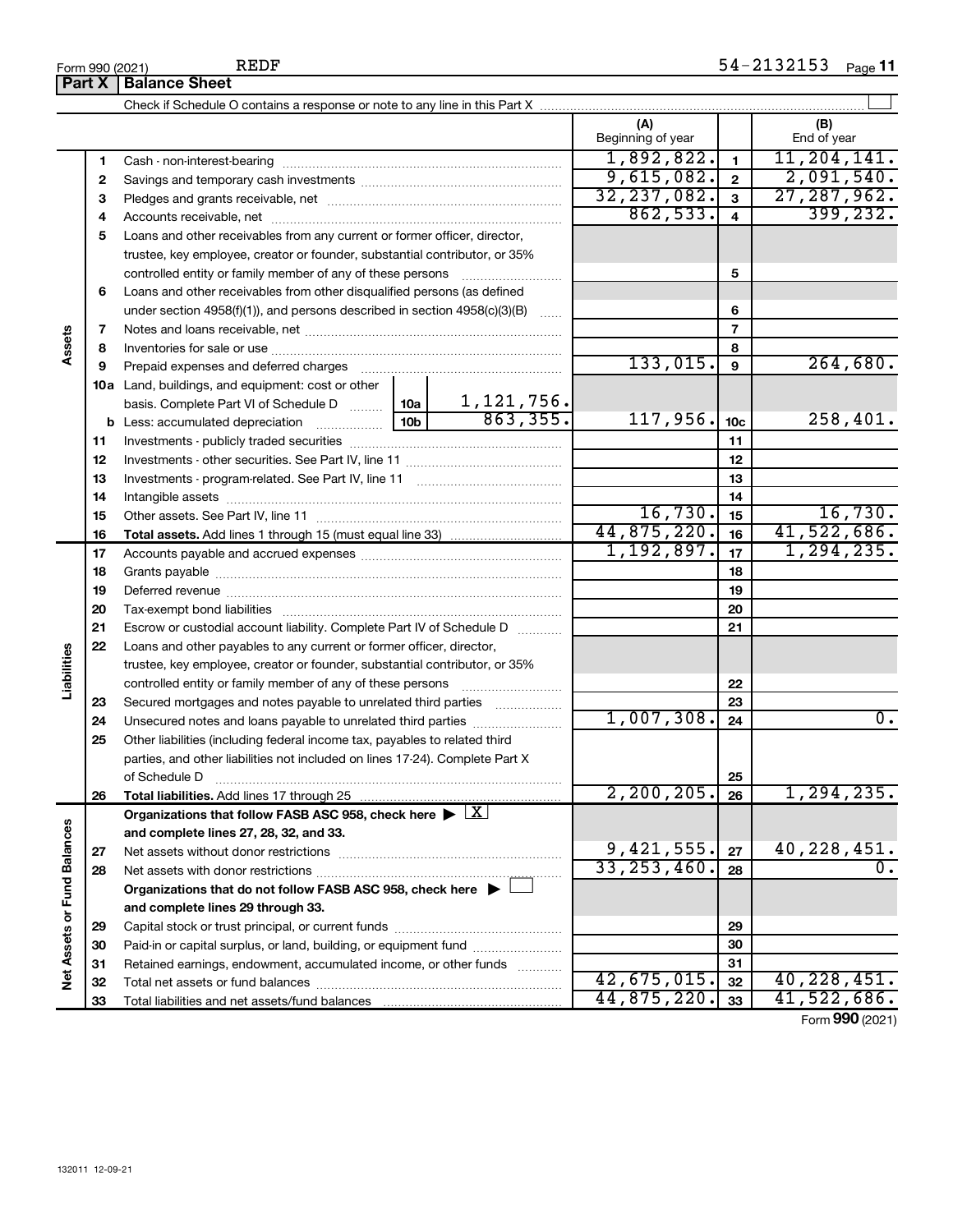|    | REDF<br>Form 990 (2021)                                                                                                                                                                                                        |                          | 54-2132153     |     | Page 12                 |
|----|--------------------------------------------------------------------------------------------------------------------------------------------------------------------------------------------------------------------------------|--------------------------|----------------|-----|-------------------------|
|    | Part XI<br><b>Reconciliation of Net Assets</b>                                                                                                                                                                                 |                          |                |     |                         |
|    |                                                                                                                                                                                                                                |                          |                |     | $\overline{\mathbf{x}}$ |
|    |                                                                                                                                                                                                                                |                          |                |     |                         |
| 1  |                                                                                                                                                                                                                                | $\blacksquare$           | 11,565,051.    |     |                         |
| 2  |                                                                                                                                                                                                                                | $\mathfrak{p}$           | 14,009,216.    |     |                         |
| З  | Revenue less expenses. Subtract line 2 from line 1                                                                                                                                                                             | $\overline{\mathbf{3}}$  | $-2,444,165.$  |     |                         |
| 4  |                                                                                                                                                                                                                                | 4                        | 42,675,015.    |     |                         |
| 5  |                                                                                                                                                                                                                                | 5                        |                |     |                         |
| 6  |                                                                                                                                                                                                                                | 6                        |                |     |                         |
| 7  | Investment expenses [[11] https://www.facebook.com/www.facebook.com/www.facebook.com/www.facebook.com/www.facebook.com/www.facebook.com/www.facebook.com/www.facebook.com/www.facebook.com/www.facebook.com/www.facebook.com/w | $\overline{\phantom{a}}$ |                |     |                         |
| 8  | Prior period adjustments [111] matter contract and an international contract and adjustments [11] matter contract and adjustments [11] matter contract and adjustments [11] matter contract and adjustments and adjustments an | 8                        |                |     |                         |
| 9  | Other changes in net assets or fund balances (explain on Schedule O)                                                                                                                                                           | 9                        |                |     | $-2,399.$               |
| 10 | Net assets or fund balances at end of year. Combine lines 3 through 9 (must equal Part X, line 32,                                                                                                                             |                          |                |     |                         |
|    |                                                                                                                                                                                                                                | 10                       | 40, 228, 451.  |     |                         |
|    | Part XII Financial Statements and Reporting                                                                                                                                                                                    |                          |                |     |                         |
|    |                                                                                                                                                                                                                                |                          |                |     |                         |
|    |                                                                                                                                                                                                                                |                          |                | Yes | <b>No</b>               |
| 1  | $\boxed{\text{X}}$ Accrual<br>Accounting method used to prepare the Form 990: [130] Cash<br>  Other                                                                                                                            |                          |                |     |                         |
|    | If the organization changed its method of accounting from a prior year or checked "Other," explain on Schedule O.                                                                                                              |                          |                |     |                         |
|    | 2a Were the organization's financial statements compiled or reviewed by an independent accountant?                                                                                                                             |                          | 2a             |     | x                       |
|    | If "Yes," check a box below to indicate whether the financial statements for the year were compiled or reviewed on a                                                                                                           |                          |                |     |                         |
|    | separate basis, consolidated basis, or both:                                                                                                                                                                                   |                          |                |     |                         |
|    | Consolidated basis<br>Both consolidated and separate basis<br>Separate basis                                                                                                                                                   |                          |                |     |                         |
|    |                                                                                                                                                                                                                                |                          | 2 <sub>b</sub> | х   |                         |
|    | If "Yes," check a box below to indicate whether the financial statements for the year were audited on a separate basis,                                                                                                        |                          |                |     |                         |
|    | consolidated basis, or both:                                                                                                                                                                                                   |                          |                |     |                         |
|    | $\boxed{\textbf{X}}$ Consolidated basis<br>Separate basis<br>Both consolidated and separate basis                                                                                                                              |                          |                |     |                         |
| c  | If "Yes" to line 2a or 2b, does the organization have a committee that assumes responsibility for oversight of the audit,                                                                                                      |                          |                |     |                         |
|    | review, or compilation of its financial statements and selection of an independent accountant?                                                                                                                                 |                          | 2c             | х   |                         |
|    | If the organization changed either its oversight process or selection process during the tax year, explain on Schedule O.                                                                                                      |                          |                |     |                         |
|    | 3a As a result of a federal award, was the organization required to undergo an audit or audits as set forth in the Single Audit                                                                                                |                          |                |     |                         |
|    |                                                                                                                                                                                                                                |                          | За             | х   |                         |
|    | b If "Yes," did the organization undergo the required audit or audits? If the organization did not undergo the required audit                                                                                                  |                          |                |     |                         |
|    |                                                                                                                                                                                                                                |                          | 3b             | х   |                         |

Form (2021) **990**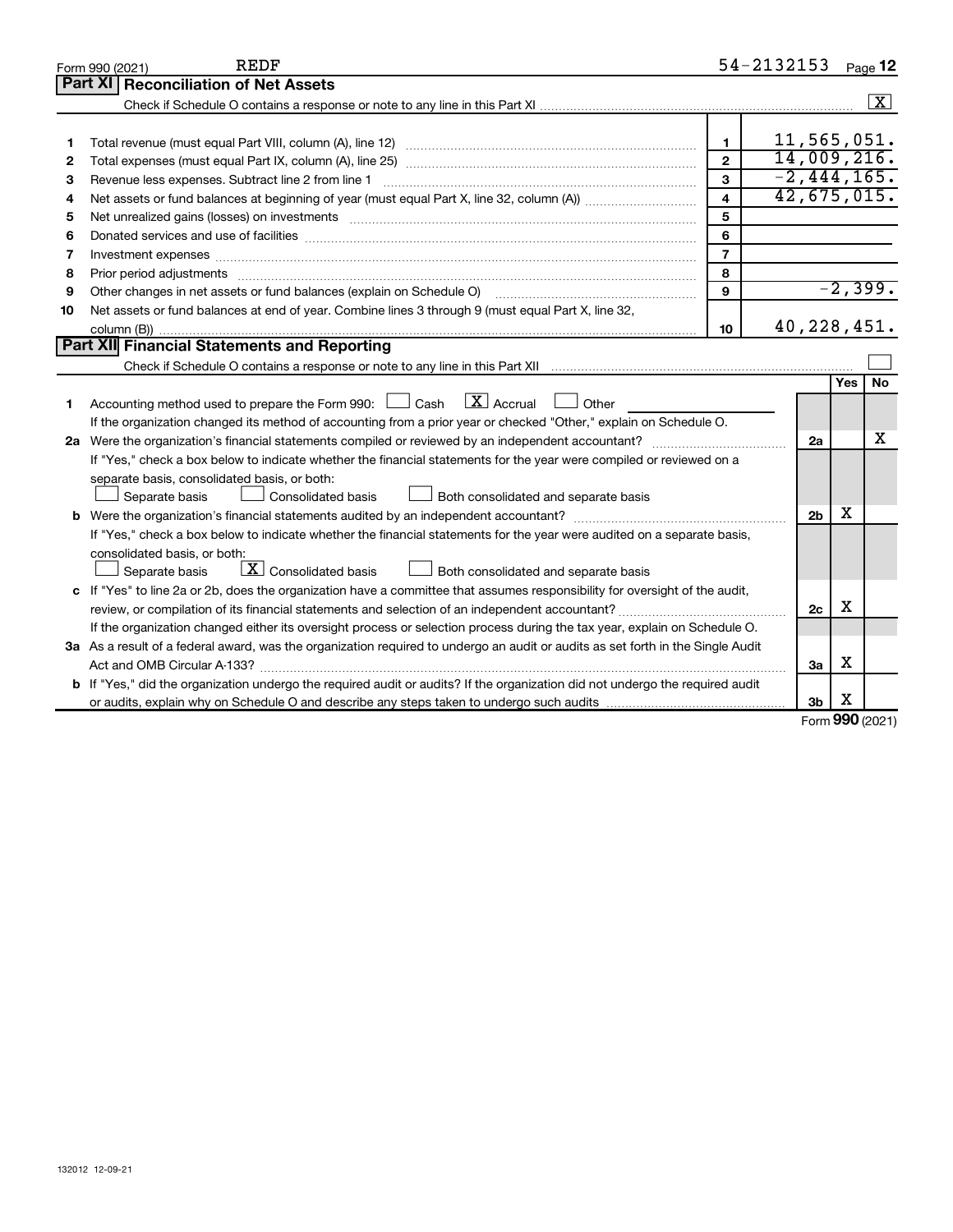Department of the Treasury Internal Revenue Service

# Form 990)<br> **Complete if the organization is a section 501(c)(3) organization or a section**<br> **Public Charity Status and Public Support**

**4947(a)(1) nonexempt charitable trust. | Attach to Form 990 or Form 990-EZ.** 

**| Go to www.irs.gov/Form990 for instructions and the latest information.**

|    | <b>Open to Public</b><br>Inspection |
|----|-------------------------------------|
| ۵r | antification numl                   |

OMB No. 1545-0047

|        |                                                                                                          | Name of the organization                                                                                                                                                                   |          |                            |     |                                                                |                            | <b>Employer identification number</b> |
|--------|----------------------------------------------------------------------------------------------------------|--------------------------------------------------------------------------------------------------------------------------------------------------------------------------------------------|----------|----------------------------|-----|----------------------------------------------------------------|----------------------------|---------------------------------------|
|        | REDF<br>Reason for Public Charity Status. (All organizations must complete this part.) See instructions. |                                                                                                                                                                                            |          |                            |     |                                                                |                            | 54-2132153                            |
| Part I |                                                                                                          |                                                                                                                                                                                            |          |                            |     |                                                                |                            |                                       |
|        |                                                                                                          | The organization is not a private foundation because it is: (For lines 1 through 12, check only one box.)                                                                                  |          |                            |     |                                                                |                            |                                       |
| 1      |                                                                                                          | A church, convention of churches, or association of churches described in <b>section 170(b)(1)(A)(i).</b>                                                                                  |          |                            |     |                                                                |                            |                                       |
| 2      |                                                                                                          | A school described in section 170(b)(1)(A)(ii). (Attach Schedule E (Form 990).)                                                                                                            |          |                            |     |                                                                |                            |                                       |
| 3      |                                                                                                          | A hospital or a cooperative hospital service organization described in section 170(b)(1)(A)(iii).                                                                                          |          |                            |     |                                                                |                            |                                       |
| 4      |                                                                                                          | A medical research organization operated in conjunction with a hospital described in section 170(b)(1)(A)(iii). Enter the hospital's name,                                                 |          |                            |     |                                                                |                            |                                       |
|        |                                                                                                          | city, and state:                                                                                                                                                                           |          |                            |     |                                                                |                            |                                       |
| 5      |                                                                                                          | An organization operated for the benefit of a college or university owned or operated by a governmental unit described in                                                                  |          |                            |     |                                                                |                            |                                       |
|        |                                                                                                          | section 170(b)(1)(A)(iv). (Complete Part II.)                                                                                                                                              |          |                            |     |                                                                |                            |                                       |
| 6      | $\lfloor x \rfloor$                                                                                      | A federal, state, or local government or governmental unit described in section 170(b)(1)(A)(v).                                                                                           |          |                            |     |                                                                |                            |                                       |
| 7      |                                                                                                          | An organization that normally receives a substantial part of its support from a governmental unit or from the general public described in<br>section 170(b)(1)(A)(vi). (Complete Part II.) |          |                            |     |                                                                |                            |                                       |
| 8      |                                                                                                          | A community trust described in section 170(b)(1)(A)(vi). (Complete Part II.)                                                                                                               |          |                            |     |                                                                |                            |                                       |
| 9      |                                                                                                          | An agricultural research organization described in section 170(b)(1)(A)(ix) operated in conjunction with a land-grant college                                                              |          |                            |     |                                                                |                            |                                       |
|        |                                                                                                          | or university or a non-land-grant college of agriculture (see instructions). Enter the name, city, and state of the college or                                                             |          |                            |     |                                                                |                            |                                       |
|        |                                                                                                          | university:                                                                                                                                                                                |          |                            |     |                                                                |                            |                                       |
| 10     |                                                                                                          | An organization that normally receives (1) more than 33 1/3% of its support from contributions, membership fees, and gross receipts from                                                   |          |                            |     |                                                                |                            |                                       |
|        |                                                                                                          | activities related to its exempt functions, subject to certain exceptions; and (2) no more than 33 1/3% of its support from gross investment                                               |          |                            |     |                                                                |                            |                                       |
|        |                                                                                                          | income and unrelated business taxable income (less section 511 tax) from businesses acquired by the organization after June 30, 1975.                                                      |          |                            |     |                                                                |                            |                                       |
|        |                                                                                                          | See section 509(a)(2). (Complete Part III.)                                                                                                                                                |          |                            |     |                                                                |                            |                                       |
| 11     |                                                                                                          | An organization organized and operated exclusively to test for public safety. See section 509(a)(4).                                                                                       |          |                            |     |                                                                |                            |                                       |
| 12     |                                                                                                          | An organization organized and operated exclusively for the benefit of, to perform the functions of, or to carry out the purposes of one or                                                 |          |                            |     |                                                                |                            |                                       |
|        |                                                                                                          | more publicly supported organizations described in section 509(a)(1) or section 509(a)(2). See section 509(a)(3). Check the box on                                                         |          |                            |     |                                                                |                            |                                       |
|        |                                                                                                          | lines 12a through 12d that describes the type of supporting organization and complete lines 12e, 12f, and 12g.                                                                             |          |                            |     |                                                                |                            |                                       |
| а      |                                                                                                          | Type I. A supporting organization operated, supervised, or controlled by its supported organization(s), typically by giving                                                                |          |                            |     |                                                                |                            |                                       |
|        |                                                                                                          | the supported organization(s) the power to regularly appoint or elect a majority of the directors or trustees of the supporting                                                            |          |                            |     |                                                                |                            |                                       |
|        |                                                                                                          | organization. You must complete Part IV, Sections A and B.                                                                                                                                 |          |                            |     |                                                                |                            |                                       |
| b      |                                                                                                          | Type II. A supporting organization supervised or controlled in connection with its supported organization(s), by having                                                                    |          |                            |     |                                                                |                            |                                       |
|        |                                                                                                          | control or management of the supporting organization vested in the same persons that control or manage the supported                                                                       |          |                            |     |                                                                |                            |                                       |
|        |                                                                                                          | organization(s). You must complete Part IV, Sections A and C.                                                                                                                              |          |                            |     |                                                                |                            |                                       |
| с      |                                                                                                          | Type III functionally integrated. A supporting organization operated in connection with, and functionally integrated with,                                                                 |          |                            |     |                                                                |                            |                                       |
|        |                                                                                                          | its supported organization(s) (see instructions). You must complete Part IV, Sections A, D, and E.                                                                                         |          |                            |     |                                                                |                            |                                       |
| d      |                                                                                                          | Type III non-functionally integrated. A supporting organization operated in connection with its supported organization(s)                                                                  |          |                            |     |                                                                |                            |                                       |
|        |                                                                                                          | that is not functionally integrated. The organization generally must satisfy a distribution requirement and an attentiveness                                                               |          |                            |     |                                                                |                            |                                       |
|        |                                                                                                          | requirement (see instructions). You must complete Part IV, Sections A and D, and Part V.                                                                                                   |          |                            |     |                                                                |                            |                                       |
| е      |                                                                                                          | Check this box if the organization received a written determination from the IRS that it is a Type I, Type II, Type III                                                                    |          |                            |     |                                                                |                            |                                       |
|        |                                                                                                          | functionally integrated, or Type III non-functionally integrated supporting organization.                                                                                                  |          |                            |     |                                                                |                            |                                       |
| f      |                                                                                                          |                                                                                                                                                                                            |          |                            |     |                                                                |                            |                                       |
| g      |                                                                                                          | Provide the following information about the supported organization(s).<br>(i) Name of supported                                                                                            | (ii) EIN | (iii) Type of organization |     |                                                                | (v) Amount of monetary     | (vi) Amount of other                  |
|        |                                                                                                          | organization                                                                                                                                                                               |          | (described on lines 1-10   |     | (iv) Is the organization listed<br>in your governing document? | support (see instructions) | support (see instructions)            |
|        |                                                                                                          |                                                                                                                                                                                            |          | above (see instructions))  | Yes | No                                                             |                            |                                       |
|        |                                                                                                          |                                                                                                                                                                                            |          |                            |     |                                                                |                            |                                       |
|        |                                                                                                          |                                                                                                                                                                                            |          |                            |     |                                                                |                            |                                       |
|        |                                                                                                          |                                                                                                                                                                                            |          |                            |     |                                                                |                            |                                       |
|        |                                                                                                          |                                                                                                                                                                                            |          |                            |     |                                                                |                            |                                       |
|        |                                                                                                          |                                                                                                                                                                                            |          |                            |     |                                                                |                            |                                       |
|        |                                                                                                          |                                                                                                                                                                                            |          |                            |     |                                                                |                            |                                       |
|        |                                                                                                          |                                                                                                                                                                                            |          |                            |     |                                                                |                            |                                       |
| Total  |                                                                                                          |                                                                                                                                                                                            |          |                            |     |                                                                |                            |                                       |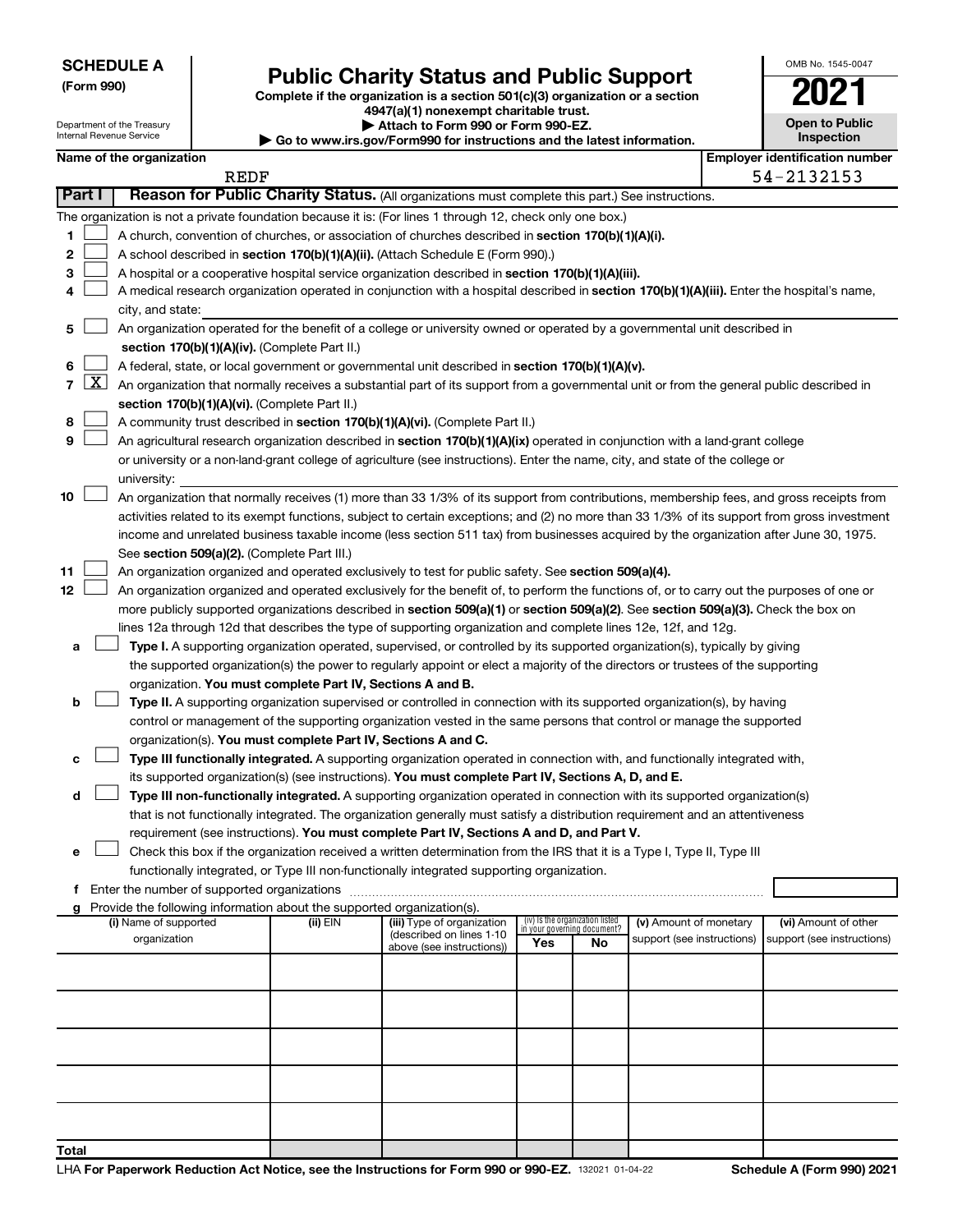**Part II Support Schedule for Organizations Described in Sections 170(b)(1)(A)(iv) and 170(b)(1)(A)(vi)**

(Complete only if you checked the box on line 5, 7, or 8 of Part I or if the organization failed to qualify under Part III. If the organization fails to qualify under the tests listed below, please complete Part III.)

|    | <b>Section A. Public Support</b>                                                                                                               |             |             |             |               |                               |                                    |
|----|------------------------------------------------------------------------------------------------------------------------------------------------|-------------|-------------|-------------|---------------|-------------------------------|------------------------------------|
|    | Calendar year (or fiscal year beginning in)                                                                                                    | (a) 2017    | $(b)$ 2018  | $(c)$ 2019  | $(d)$ 2020    | (e) 2021                      | (f) Total                          |
|    | 1 Gifts, grants, contributions, and                                                                                                            |             |             |             |               |                               |                                    |
|    | membership fees received. (Do not                                                                                                              |             |             |             |               |                               |                                    |
|    | include any "unusual grants.")                                                                                                                 | 14,420,583. | 10,012,142. | 11,446,062. | 81, 197, 900. | 10,600,776.                   | 127,677,463.                       |
|    | 2 Tax revenues levied for the organ-                                                                                                           |             |             |             |               |                               |                                    |
|    | ization's benefit and either paid to                                                                                                           |             |             |             |               |                               |                                    |
|    | or expended on its behalf                                                                                                                      |             |             |             |               |                               |                                    |
|    | 3 The value of services or facilities                                                                                                          |             |             |             |               |                               |                                    |
|    | furnished by a governmental unit to                                                                                                            |             |             |             |               |                               |                                    |
|    | the organization without charge                                                                                                                |             |             |             |               |                               |                                    |
|    | 4 Total. Add lines 1 through 3                                                                                                                 | 14,420,583. | 10,012,142. | 11,446,062. | 81, 197, 900. | 10,600,776.                   | 127, 677, 463.                     |
| 5. | The portion of total contributions                                                                                                             |             |             |             |               |                               |                                    |
|    | by each person (other than a                                                                                                                   |             |             |             |               |                               |                                    |
|    | governmental unit or publicly                                                                                                                  |             |             |             |               |                               |                                    |
|    | supported organization) included                                                                                                               |             |             |             |               |                               |                                    |
|    | on line 1 that exceeds 2% of the                                                                                                               |             |             |             |               |                               |                                    |
|    | amount shown on line 11,                                                                                                                       |             |             |             |               |                               |                                    |
|    | column (f)                                                                                                                                     |             |             |             |               |                               | 32, 297, 850.                      |
|    | 6 Public support. Subtract line 5 from line 4.                                                                                                 |             |             |             |               |                               | 95, 379, 613.                      |
|    | <b>Section B. Total Support</b>                                                                                                                |             |             |             |               |                               |                                    |
|    | Calendar year (or fiscal year beginning in)                                                                                                    | (a) 2017    | (b) 2018    | $(c)$ 2019  | $(d)$ 2020    | (e) 2021                      | (f) Total                          |
|    | <b>7</b> Amounts from line 4                                                                                                                   | 14,420,583. | 10,012,142. | 11,446,062  | 81, 197, 900  | 10,600,776                    | 127, 677, 463.                     |
| 8  | Gross income from interest,                                                                                                                    |             |             |             |               |                               |                                    |
|    |                                                                                                                                                |             |             |             |               |                               |                                    |
|    | dividends, payments received on                                                                                                                |             |             |             |               |                               |                                    |
|    | securities loans, rents, royalties,                                                                                                            | 13,387.     | 34,867.     | 42,319.     | 11,650.       | 6,798.                        | 109,021.                           |
|    | and income from similar sources                                                                                                                |             |             |             |               |                               |                                    |
|    | <b>9</b> Net income from unrelated business                                                                                                    |             |             |             |               |                               |                                    |
|    | activities, whether or not the                                                                                                                 |             |             |             |               |                               |                                    |
|    | business is regularly carried on                                                                                                               |             |             |             |               |                               |                                    |
|    | 10 Other income. Do not include gain                                                                                                           |             |             |             |               |                               |                                    |
|    | or loss from the sale of capital                                                                                                               | 7,141.      |             |             |               | 284, 498. 439, 716. 731, 355. |                                    |
|    | assets (Explain in Part VI.)                                                                                                                   |             |             |             |               |                               | 128, 517, 839.                     |
|    | 11 Total support. Add lines 7 through 10                                                                                                       |             |             |             |               | 12                            | 151,684.                           |
| 12 | Gross receipts from related activities, etc. (see instructions)                                                                                |             |             |             |               |                               |                                    |
|    | 13 First 5 years. If the Form 990 is for the organization's first, second, third, fourth, or fifth tax year as a section 501(c)(3)             |             |             |             |               |                               |                                    |
|    | <b>Section C. Computation of Public Support Percentage</b>                                                                                     |             |             |             |               |                               |                                    |
|    |                                                                                                                                                |             |             |             |               | 14                            | 74.22<br>%                         |
|    |                                                                                                                                                |             |             |             |               | 15                            | 97.34                              |
|    |                                                                                                                                                |             |             |             |               |                               | %                                  |
|    | 16a 33 1/3% support test - 2021. If the organization did not check the box on line 13, and line 14 is 33 1/3% or more, check this box and      |             |             |             |               |                               | $\blacktriangleright$ $\mathbf{X}$ |
|    |                                                                                                                                                |             |             |             |               |                               |                                    |
|    | b 33 1/3% support test - 2020. If the organization did not check a box on line 13 or 16a, and line 15 is 33 1/3% or more, check this box       |             |             |             |               |                               |                                    |
|    |                                                                                                                                                |             |             |             |               |                               |                                    |
|    | 17a 10% -facts-and-circumstances test - 2021. If the organization did not check a box on line 13, 16a, or 16b, and line 14 is 10% or more,     |             |             |             |               |                               |                                    |
|    | and if the organization meets the facts-and-circumstances test, check this box and stop here. Explain in Part VI how the organization          |             |             |             |               |                               |                                    |
|    | meets the facts-and-circumstances test. The organization qualifies as a publicly supported organization                                        |             |             |             |               |                               |                                    |
|    | <b>b 10% -facts-and-circumstances test - 2020.</b> If the organization did not check a box on line 13, 16a, 16b, or 17a, and line 15 is 10% or |             |             |             |               |                               |                                    |
|    | more, and if the organization meets the facts-and-circumstances test, check this box and stop here. Explain in Part VI how the                 |             |             |             |               |                               |                                    |
|    | organization meets the facts-and-circumstances test. The organization qualifies as a publicly supported organization                           |             |             |             |               |                               |                                    |
|    | 18 Private foundation. If the organization did not check a box on line 13, 16a, 16b, 17a, or 17b, check this box and see instructions          |             |             |             |               |                               |                                    |

**Schedule A (Form 990) 2021**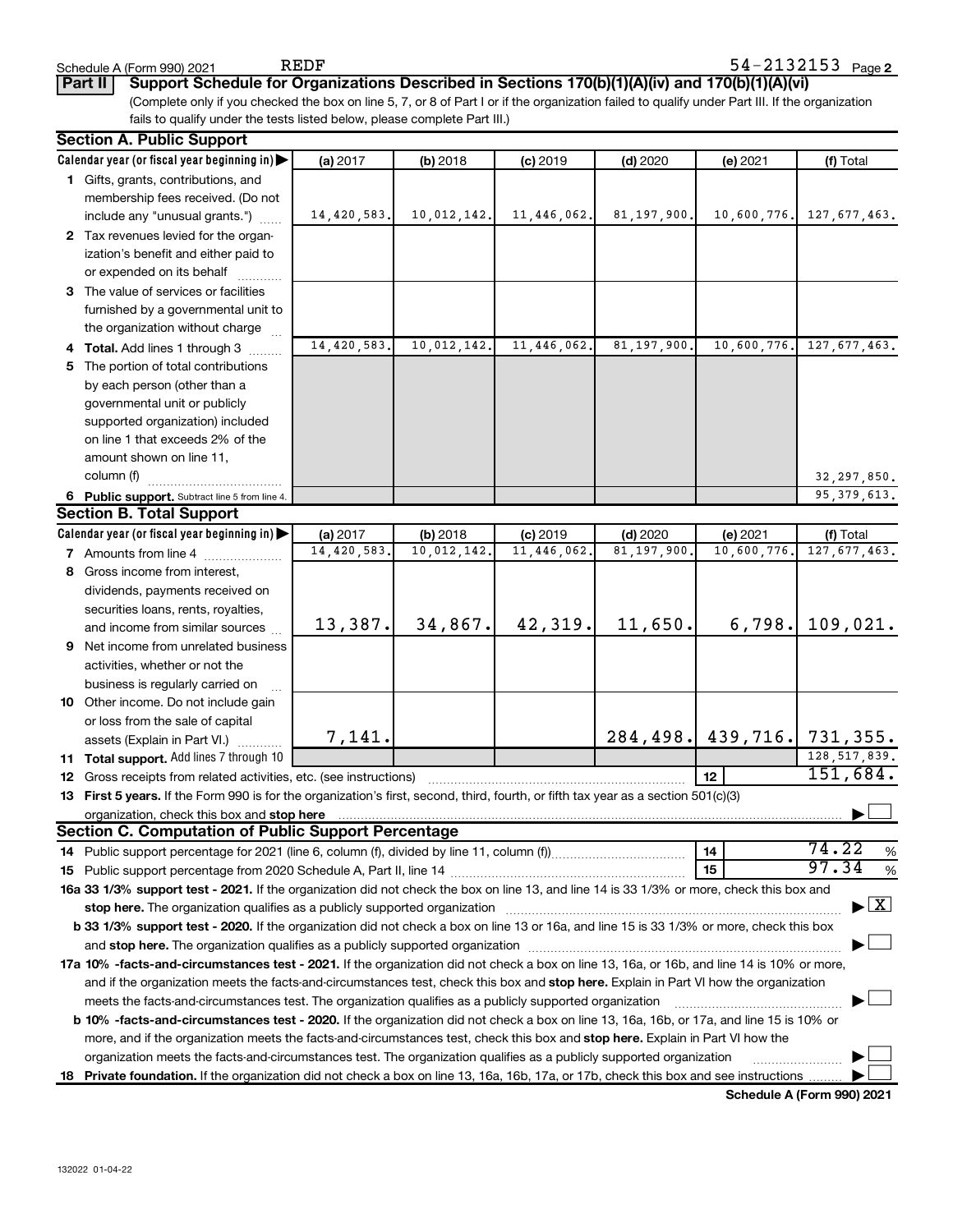### **Part III Support Schedule for Organizations Described in Section 509(a)(2)**

(Complete only if you checked the box on line 10 of Part I or if the organization failed to qualify under Part II. If the organization fails to qualify under the tests listed below, please complete Part II.)

| <b>Section A. Public Support</b>                                                                                                                                                                                                         |          |            |            |            |          |           |
|------------------------------------------------------------------------------------------------------------------------------------------------------------------------------------------------------------------------------------------|----------|------------|------------|------------|----------|-----------|
| Calendar year (or fiscal year beginning in)                                                                                                                                                                                              | (a) 2017 | (b) 2018   | $(c)$ 2019 | $(d)$ 2020 | (e) 2021 | (f) Total |
| 1 Gifts, grants, contributions, and                                                                                                                                                                                                      |          |            |            |            |          |           |
| membership fees received. (Do not                                                                                                                                                                                                        |          |            |            |            |          |           |
| include any "unusual grants.")                                                                                                                                                                                                           |          |            |            |            |          |           |
| <b>2</b> Gross receipts from admissions,                                                                                                                                                                                                 |          |            |            |            |          |           |
| merchandise sold or services per-                                                                                                                                                                                                        |          |            |            |            |          |           |
| formed, or facilities furnished in                                                                                                                                                                                                       |          |            |            |            |          |           |
| any activity that is related to the<br>organization's tax-exempt purpose                                                                                                                                                                 |          |            |            |            |          |           |
| 3 Gross receipts from activities that                                                                                                                                                                                                    |          |            |            |            |          |           |
| are not an unrelated trade or bus-                                                                                                                                                                                                       |          |            |            |            |          |           |
| iness under section 513                                                                                                                                                                                                                  |          |            |            |            |          |           |
| 4 Tax revenues levied for the organ-                                                                                                                                                                                                     |          |            |            |            |          |           |
| ization's benefit and either paid to                                                                                                                                                                                                     |          |            |            |            |          |           |
| or expended on its behalf                                                                                                                                                                                                                |          |            |            |            |          |           |
| 5 The value of services or facilities                                                                                                                                                                                                    |          |            |            |            |          |           |
| furnished by a governmental unit to                                                                                                                                                                                                      |          |            |            |            |          |           |
| the organization without charge                                                                                                                                                                                                          |          |            |            |            |          |           |
| 6 Total. Add lines 1 through 5                                                                                                                                                                                                           |          |            |            |            |          |           |
| 7a Amounts included on lines 1, 2, and                                                                                                                                                                                                   |          |            |            |            |          |           |
| 3 received from disqualified persons                                                                                                                                                                                                     |          |            |            |            |          |           |
| <b>b</b> Amounts included on lines 2 and 3 received                                                                                                                                                                                      |          |            |            |            |          |           |
| from other than disqualified persons that                                                                                                                                                                                                |          |            |            |            |          |           |
| exceed the greater of \$5,000 or 1% of the                                                                                                                                                                                               |          |            |            |            |          |           |
| amount on line 13 for the year                                                                                                                                                                                                           |          |            |            |            |          |           |
| c Add lines 7a and 7b                                                                                                                                                                                                                    |          |            |            |            |          |           |
| 8 Public support. (Subtract line 7c from line 6.)<br><b>Section B. Total Support</b>                                                                                                                                                     |          |            |            |            |          |           |
|                                                                                                                                                                                                                                          |          |            |            |            |          |           |
| Calendar year (or fiscal year beginning in)                                                                                                                                                                                              | (a) 2017 | $(b)$ 2018 | $(c)$ 2019 | $(d)$ 2020 | (e) 2021 | (f) Total |
| 9 Amounts from line 6<br><b>10a</b> Gross income from interest,                                                                                                                                                                          |          |            |            |            |          |           |
| dividends, payments received on                                                                                                                                                                                                          |          |            |            |            |          |           |
| securities loans, rents, royalties,                                                                                                                                                                                                      |          |            |            |            |          |           |
| and income from similar sources                                                                                                                                                                                                          |          |            |            |            |          |           |
| <b>b</b> Unrelated business taxable income                                                                                                                                                                                               |          |            |            |            |          |           |
| (less section 511 taxes) from businesses                                                                                                                                                                                                 |          |            |            |            |          |           |
| acquired after June 30, 1975                                                                                                                                                                                                             |          |            |            |            |          |           |
| c Add lines 10a and 10b                                                                                                                                                                                                                  |          |            |            |            |          |           |
| <b>11</b> Net income from unrelated business<br>activities not included on line 10b.                                                                                                                                                     |          |            |            |            |          |           |
| whether or not the business is                                                                                                                                                                                                           |          |            |            |            |          |           |
| regularly carried on                                                                                                                                                                                                                     |          |            |            |            |          |           |
| 12 Other income. Do not include gain<br>or loss from the sale of capital                                                                                                                                                                 |          |            |            |            |          |           |
| assets (Explain in Part VI.)                                                                                                                                                                                                             |          |            |            |            |          |           |
| <b>13</b> Total support. (Add lines 9, 10c, 11, and 12.)                                                                                                                                                                                 |          |            |            |            |          |           |
| 14 First 5 years. If the Form 990 is for the organization's first, second, third, fourth, or fifth tax year as a section 501(c)(3) organization,                                                                                         |          |            |            |            |          |           |
| check this box and stop here <b>construction and construction</b> and check this box and stop here <b>construction</b> and construction and construction and construction and construction and construction and construction and constru |          |            |            |            |          |           |
| Section C. Computation of Public Support Percentage                                                                                                                                                                                      |          |            |            |            |          |           |
|                                                                                                                                                                                                                                          |          |            |            |            | 15       | ℅         |
| 16 Public support percentage from 2020 Schedule A, Part III, line 15                                                                                                                                                                     |          |            |            |            | 16       | %         |
| Section D. Computation of Investment Income Percentage                                                                                                                                                                                   |          |            |            |            |          |           |
|                                                                                                                                                                                                                                          |          |            |            |            | 17       | %         |
| 18 Investment income percentage from 2020 Schedule A, Part III, line 17                                                                                                                                                                  |          |            |            |            | 18       | %         |
| 19a 33 1/3% support tests - 2021. If the organization did not check the box on line 14, and line 15 is more than 33 1/3%, and line 17 is not                                                                                             |          |            |            |            |          |           |
| more than 33 1/3%, check this box and stop here. The organization qualifies as a publicly supported organization                                                                                                                         |          |            |            |            |          |           |
| b 33 1/3% support tests - 2020. If the organization did not check a box on line 14 or line 19a, and line 16 is more than 33 1/3%, and                                                                                                    |          |            |            |            |          |           |
| line 18 is not more than 33 1/3%, check this box and stop here. The organization qualifies as a publicly supported organization                                                                                                          |          |            |            |            |          |           |
|                                                                                                                                                                                                                                          |          |            |            |            |          |           |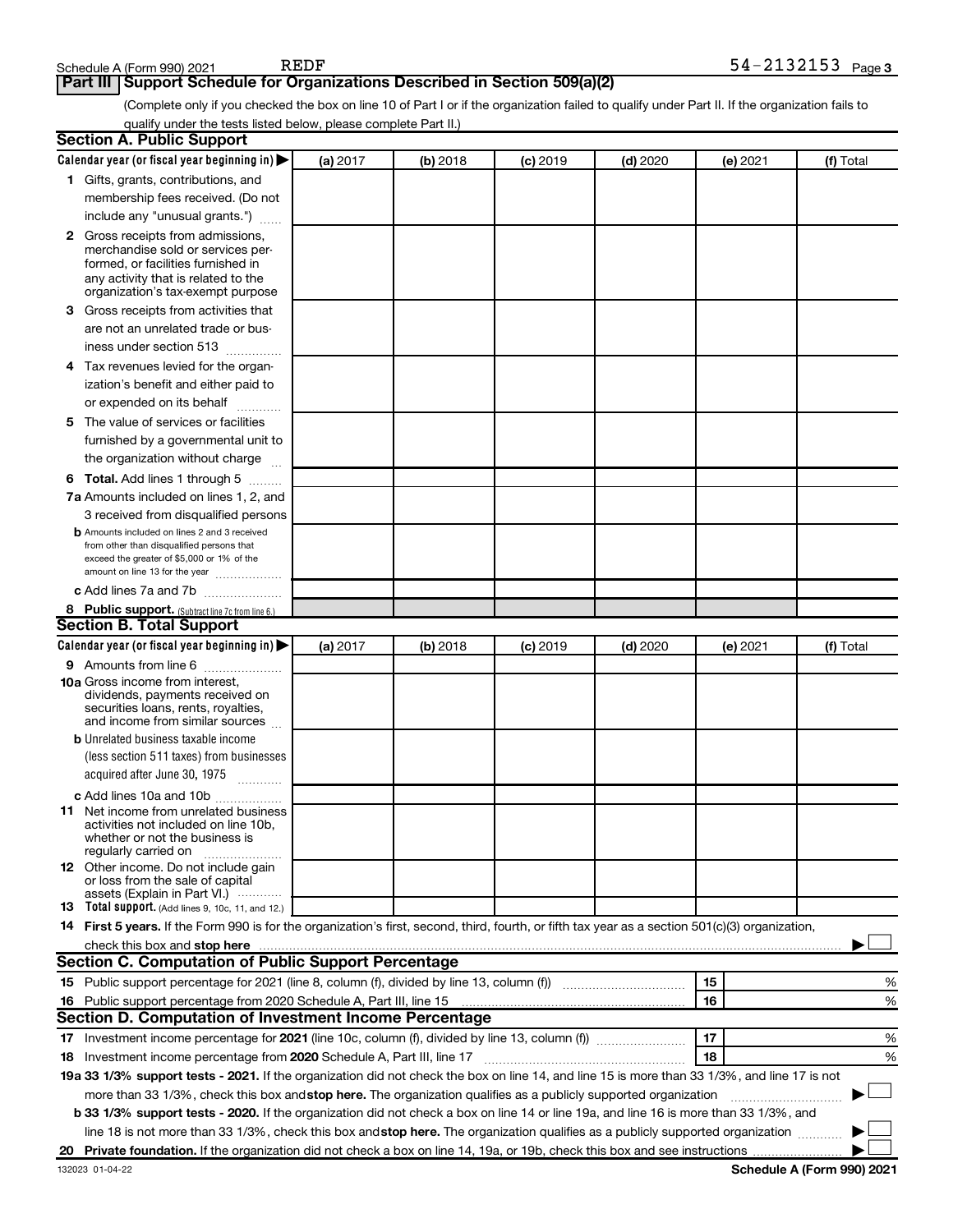### **Part IV** | Supporting Organizations

(Complete only if you checked a box in line 12 on Part I. If you checked box 12a, Part I, complete Sections A and B. If you checked box 12b, Part I, complete Sections A and C. If you checked box 12c, Part I, complete Sections A, D, and E. If you checked box 12d, Part I, complete Sections A and D, and complete Part V.)

### **Section A. All Supporting Organizations**

- **1** Are all of the organization's supported organizations listed by name in the organization's governing documents? If "No," describe in Part VI how the supported organizations are designated. If designated by *class or purpose, describe the designation. If historic and continuing relationship, explain.*
- **2** Did the organization have any supported organization that does not have an IRS determination of status under section 509(a)(1) or (2)? If "Yes," explain in Part **VI** how the organization determined that the supported *organization was described in section 509(a)(1) or (2).*
- **3a** Did the organization have a supported organization described in section 501(c)(4), (5), or (6)? If "Yes," answer *lines 3b and 3c below.*
- **b** Did the organization confirm that each supported organization qualified under section 501(c)(4), (5), or (6) and satisfied the public support tests under section 509(a)(2)? If "Yes," describe in Part VI when and how the *organization made the determination.*
- **c** Did the organization ensure that all support to such organizations was used exclusively for section 170(c)(2)(B) purposes? If "Yes," explain in Part VI what controls the organization put in place to ensure such use.
- **4 a** *If* Was any supported organization not organized in the United States ("foreign supported organization")? *"Yes," and if you checked box 12a or 12b in Part I, answer lines 4b and 4c below.*
- **b** Did the organization have ultimate control and discretion in deciding whether to make grants to the foreign supported organization? If "Yes," describe in Part VI how the organization had such control and discretion *despite being controlled or supervised by or in connection with its supported organizations.*
- **c** Did the organization support any foreign supported organization that does not have an IRS determination under sections 501(c)(3) and 509(a)(1) or (2)? If "Yes," explain in Part VI what controls the organization used *to ensure that all support to the foreign supported organization was used exclusively for section 170(c)(2)(B) purposes.*
- **5a** Did the organization add, substitute, or remove any supported organizations during the tax year? If "Yes," answer lines 5b and 5c below (if applicable). Also, provide detail in **Part VI,** including (i) the names and EIN *numbers of the supported organizations added, substituted, or removed; (ii) the reasons for each such action; (iii) the authority under the organization's organizing document authorizing such action; and (iv) how the action was accomplished (such as by amendment to the organizing document).*
- **b** Type I or Type II only. Was any added or substituted supported organization part of a class already designated in the organization's organizing document?
- **c Substitutions only.**  Was the substitution the result of an event beyond the organization's control?
- **6** Did the organization provide support (whether in the form of grants or the provision of services or facilities) to **Part VI.** support or benefit one or more of the filing organization's supported organizations? If "Yes," provide detail in anyone other than (i) its supported organizations, (ii) individuals that are part of the charitable class benefited by one or more of its supported organizations, or (iii) other supporting organizations that also
- **7** Did the organization provide a grant, loan, compensation, or other similar payment to a substantial contributor regard to a substantial contributor? If "Yes," complete Part I of Schedule L (Form 990). (as defined in section 4958(c)(3)(C)), a family member of a substantial contributor, or a 35% controlled entity with
- **8** Did the organization make a loan to a disqualified person (as defined in section 4958) not described on line 7? *If "Yes," complete Part I of Schedule L (Form 990).*
- **9 a** Was the organization controlled directly or indirectly at any time during the tax year by one or more in section 509(a)(1) or (2))? If "Yes," provide detail in **Part VI.** disqualified persons, as defined in section 4946 (other than foundation managers and organizations described
- **b** Did one or more disqualified persons (as defined on line 9a) hold a controlling interest in any entity in which the supporting organization had an interest? If "Yes," provide detail in Part VI.
- **c** Did a disqualified person (as defined on line 9a) have an ownership interest in, or derive any personal benefit from, assets in which the supporting organization also had an interest? If "Yes," provide detail in Part VI.
- **10 a** Was the organization subject to the excess business holdings rules of section 4943 because of section supporting organizations)? If "Yes," answer line 10b below. 4943(f) (regarding certain Type II supporting organizations, and all Type III non-functionally integrated
	- **b** Did the organization have any excess business holdings in the tax year? (Use Schedule C, Form 4720, to *determine whether the organization had excess business holdings.)*

| Yes | <b>No</b> |
|-----|-----------|
|     |           |
|     |           |
|     |           |
|     |           |
|     |           |
|     |           |
|     |           |
|     |           |
|     |           |
|     |           |
|     |           |
|     |           |
|     |           |
|     |           |
|     |           |
|     |           |
|     |           |
|     |           |
|     |           |
|     |           |
|     |           |
|     |           |
|     |           |
|     |           |
|     |           |
|     |           |
|     |           |
|     |           |
|     |           |
|     |           |
|     |           |
|     |           |
|     |           |
|     |           |
|     |           |

**10b**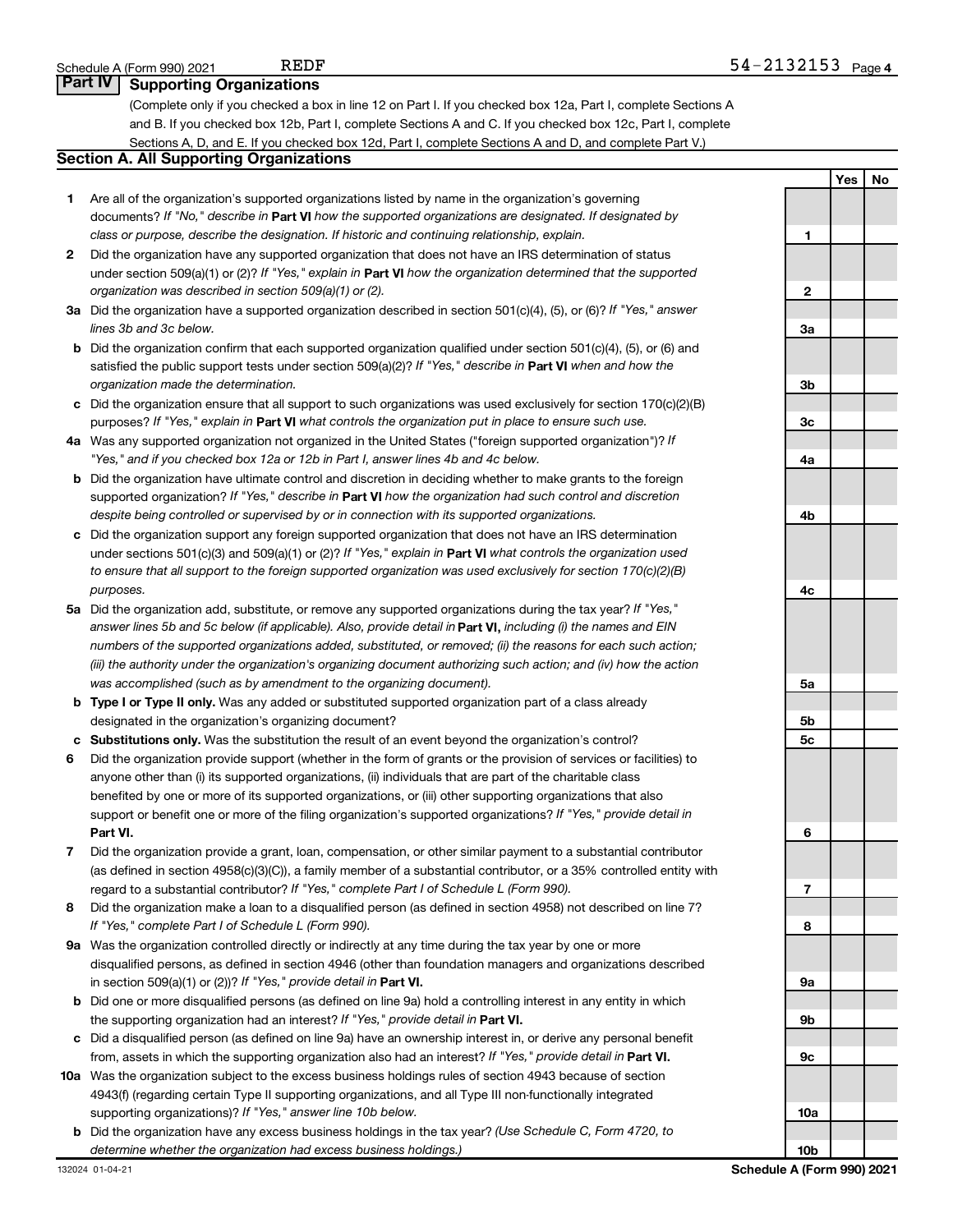| Yes<br>No<br>Has the organization accepted a gift or contribution from any of the following persons?<br>11<br>a A person who directly or indirectly controls, either alone or together with persons described on lines 11b and<br>11c below, the governing body of a supported organization?<br>11a<br>11 <sub>b</sub><br><b>b</b> A family member of a person described on line 11a above?<br>c A 35% controlled entity of a person described on line 11a or 11b above?If "Yes" to line 11a, 11b, or 11c, provide<br>detail in Part VI.<br>11c<br><b>Section B. Type I Supporting Organizations</b><br>Yes<br>No<br>1<br>Did the governing body, members of the governing body, officers acting in their official capacity, or membership of one or<br>more supported organizations have the power to regularly appoint or elect at least a majority of the organization's officers,<br>directors, or trustees at all times during the tax year? If "No," describe in Part VI how the supported organization(s)<br>effectively operated, supervised, or controlled the organization's activities. If the organization had more than one supported<br>organization, describe how the powers to appoint and/or remove officers, directors, or trustees were allocated among the<br>supported organizations and what conditions or restrictions, if any, applied to such powers during the tax year.<br>1<br>Did the organization operate for the benefit of any supported organization other than the supported<br>2<br>organization(s) that operated, supervised, or controlled the supporting organization? If "Yes," explain in<br>Part VI how providing such benefit carried out the purposes of the supported organization(s) that operated,<br>supervised, or controlled the supporting organization.<br>$\mathbf{2}$<br><b>Section C. Type II Supporting Organizations</b><br>Yes<br>No<br>Were a majority of the organization's directors or trustees during the tax year also a majority of the directors<br>1<br>or trustees of each of the organization's supported organization(s)? If "No," describe in Part VI how control<br>or management of the supporting organization was vested in the same persons that controlled or managed<br>the supported organization(s).<br>1<br><b>Section D. All Type III Supporting Organizations</b><br>Yes<br>No<br>Did the organization provide to each of its supported organizations, by the last day of the fifth month of the<br>1<br>organization's tax year, (i) a written notice describing the type and amount of support provided during the prior tax<br>year, (ii) a copy of the Form 990 that was most recently filed as of the date of notification, and (iii) copies of the<br>organization's governing documents in effect on the date of notification, to the extent not previously provided?<br>1<br>Were any of the organization's officers, directors, or trustees either (i) appointed or elected by the supported<br>2<br>organization(s) or (ii) serving on the governing body of a supported organization? If "No," explain in Part VI how<br>the organization maintained a close and continuous working relationship with the supported organization(s).<br>$\mathbf{2}$<br>By reason of the relationship described on line 2, above, did the organization's supported organizations have a<br>З<br>significant voice in the organization's investment policies and in directing the use of the organization's<br>income or assets at all times during the tax year? If "Yes," describe in Part VI the role the organization's<br>supported organizations played in this regard.<br>3<br>Section E. Type III Functionally Integrated Supporting Organizations<br>Check the box next to the method that the organization used to satisfy the Integral Part Test during the yealsee instructions).<br>1<br>The organization satisfied the Activities Test. Complete line 2 below.<br>a<br>The organization is the parent of each of its supported organizations. Complete line 3 below.<br>b<br>The organization supported a governmental entity. Describe in Part VI how you supported a governmental entity (see instructions).<br>c<br>Activities Test. Answer lines 2a and 2b below.<br>2<br>Yes<br>No<br>Did substantially all of the organization's activities during the tax year directly further the exempt purposes of<br>а<br>the supported organization(s) to which the organization was responsive? If "Yes," then in Part VI identify<br>those supported organizations and explain how these activities directly furthered their exempt purposes,<br>how the organization was responsive to those supported organizations, and how the organization determined<br>that these activities constituted substantially all of its activities.<br>2a<br><b>b</b> Did the activities described on line 2a, above, constitute activities that, but for the organization's involvement,<br>one or more of the organization's supported organization(s) would have been engaged in? If "Yes," explain in<br>Part VI the reasons for the organization's position that its supported organization(s) would have engaged in<br>these activities but for the organization's involvement.<br>2b<br>Parent of Supported Organizations. Answer lines 3a and 3b below.<br>з<br>Did the organization have the power to regularly appoint or elect a majority of the officers, directors, or<br>а<br>trustees of each of the supported organizations? If "Yes" or "No" provide details in Part VI.<br>За<br>b Did the organization exercise a substantial degree of direction over the policies, programs, and activities of each<br>of its supported organizations? If "Yes," describe in Part VI the role played by the organization in this regard.<br>Зb | <b>Supporting Organizations (continued)</b><br>Part IV |  |  |
|-------------------------------------------------------------------------------------------------------------------------------------------------------------------------------------------------------------------------------------------------------------------------------------------------------------------------------------------------------------------------------------------------------------------------------------------------------------------------------------------------------------------------------------------------------------------------------------------------------------------------------------------------------------------------------------------------------------------------------------------------------------------------------------------------------------------------------------------------------------------------------------------------------------------------------------------------------------------------------------------------------------------------------------------------------------------------------------------------------------------------------------------------------------------------------------------------------------------------------------------------------------------------------------------------------------------------------------------------------------------------------------------------------------------------------------------------------------------------------------------------------------------------------------------------------------------------------------------------------------------------------------------------------------------------------------------------------------------------------------------------------------------------------------------------------------------------------------------------------------------------------------------------------------------------------------------------------------------------------------------------------------------------------------------------------------------------------------------------------------------------------------------------------------------------------------------------------------------------------------------------------------------------------------------------------------------------------------------------------------------------------------------------------------------------------------------------------------------------------------------------------------------------------------------------------------------------------------------------------------------------------------------------------------------------------------------------------------------------------------------------------------------------------------------------------------------------------------------------------------------------------------------------------------------------------------------------------------------------------------------------------------------------------------------------------------------------------------------------------------------------------------------------------------------------------------------------------------------------------------------------------------------------------------------------------------------------------------------------------------------------------------------------------------------------------------------------------------------------------------------------------------------------------------------------------------------------------------------------------------------------------------------------------------------------------------------------------------------------------------------------------------------------------------------------------------------------------------------------------------------------------------------------------------------------------------------------------------------------------------------------------------------------------------------------------------------------------------------------------------------------------------------------------------------------------------------------------------------------------------------------------------------------------------------------------------------------------------------------------------------------------------------------------------------------------------------------------------------------------------------------------------------------------------------------------------------------------------------------------------------------------------------------------------------------------------------------------------------------------------------------------------------------------------------------------------------------------------------------------------------------------------------------------------------------------------------------------------------------------------------------------------------------------------------------------------------------------------------------------------------------------------------------------------------------------------------------------------------------------------------------------------------------------------------------------------------------------------------------------------------------------------------------------------------------------------------------------------------------------------------------------------------------------------------------------------------------------------------------------------------------------------------------------------------------------------------------------------------------------------------------------------------------------------------------------------------------------|--------------------------------------------------------|--|--|
|                                                                                                                                                                                                                                                                                                                                                                                                                                                                                                                                                                                                                                                                                                                                                                                                                                                                                                                                                                                                                                                                                                                                                                                                                                                                                                                                                                                                                                                                                                                                                                                                                                                                                                                                                                                                                                                                                                                                                                                                                                                                                                                                                                                                                                                                                                                                                                                                                                                                                                                                                                                                                                                                                                                                                                                                                                                                                                                                                                                                                                                                                                                                                                                                                                                                                                                                                                                                                                                                                                                                                                                                                                                                                                                                                                                                                                                                                                                                                                                                                                                                                                                                                                                                                                                                                                                                                                                                                                                                                                                                                                                                                                                                                                                                                                                                                                                                                                                                                                                                                                                                                                                                                                                                                                                                                                                                                                                                                                                                                                                                                                                                                                                                                                                                                                                                                               |                                                        |  |  |
|                                                                                                                                                                                                                                                                                                                                                                                                                                                                                                                                                                                                                                                                                                                                                                                                                                                                                                                                                                                                                                                                                                                                                                                                                                                                                                                                                                                                                                                                                                                                                                                                                                                                                                                                                                                                                                                                                                                                                                                                                                                                                                                                                                                                                                                                                                                                                                                                                                                                                                                                                                                                                                                                                                                                                                                                                                                                                                                                                                                                                                                                                                                                                                                                                                                                                                                                                                                                                                                                                                                                                                                                                                                                                                                                                                                                                                                                                                                                                                                                                                                                                                                                                                                                                                                                                                                                                                                                                                                                                                                                                                                                                                                                                                                                                                                                                                                                                                                                                                                                                                                                                                                                                                                                                                                                                                                                                                                                                                                                                                                                                                                                                                                                                                                                                                                                                               |                                                        |  |  |
|                                                                                                                                                                                                                                                                                                                                                                                                                                                                                                                                                                                                                                                                                                                                                                                                                                                                                                                                                                                                                                                                                                                                                                                                                                                                                                                                                                                                                                                                                                                                                                                                                                                                                                                                                                                                                                                                                                                                                                                                                                                                                                                                                                                                                                                                                                                                                                                                                                                                                                                                                                                                                                                                                                                                                                                                                                                                                                                                                                                                                                                                                                                                                                                                                                                                                                                                                                                                                                                                                                                                                                                                                                                                                                                                                                                                                                                                                                                                                                                                                                                                                                                                                                                                                                                                                                                                                                                                                                                                                                                                                                                                                                                                                                                                                                                                                                                                                                                                                                                                                                                                                                                                                                                                                                                                                                                                                                                                                                                                                                                                                                                                                                                                                                                                                                                                                               |                                                        |  |  |
|                                                                                                                                                                                                                                                                                                                                                                                                                                                                                                                                                                                                                                                                                                                                                                                                                                                                                                                                                                                                                                                                                                                                                                                                                                                                                                                                                                                                                                                                                                                                                                                                                                                                                                                                                                                                                                                                                                                                                                                                                                                                                                                                                                                                                                                                                                                                                                                                                                                                                                                                                                                                                                                                                                                                                                                                                                                                                                                                                                                                                                                                                                                                                                                                                                                                                                                                                                                                                                                                                                                                                                                                                                                                                                                                                                                                                                                                                                                                                                                                                                                                                                                                                                                                                                                                                                                                                                                                                                                                                                                                                                                                                                                                                                                                                                                                                                                                                                                                                                                                                                                                                                                                                                                                                                                                                                                                                                                                                                                                                                                                                                                                                                                                                                                                                                                                                               |                                                        |  |  |
|                                                                                                                                                                                                                                                                                                                                                                                                                                                                                                                                                                                                                                                                                                                                                                                                                                                                                                                                                                                                                                                                                                                                                                                                                                                                                                                                                                                                                                                                                                                                                                                                                                                                                                                                                                                                                                                                                                                                                                                                                                                                                                                                                                                                                                                                                                                                                                                                                                                                                                                                                                                                                                                                                                                                                                                                                                                                                                                                                                                                                                                                                                                                                                                                                                                                                                                                                                                                                                                                                                                                                                                                                                                                                                                                                                                                                                                                                                                                                                                                                                                                                                                                                                                                                                                                                                                                                                                                                                                                                                                                                                                                                                                                                                                                                                                                                                                                                                                                                                                                                                                                                                                                                                                                                                                                                                                                                                                                                                                                                                                                                                                                                                                                                                                                                                                                                               |                                                        |  |  |
|                                                                                                                                                                                                                                                                                                                                                                                                                                                                                                                                                                                                                                                                                                                                                                                                                                                                                                                                                                                                                                                                                                                                                                                                                                                                                                                                                                                                                                                                                                                                                                                                                                                                                                                                                                                                                                                                                                                                                                                                                                                                                                                                                                                                                                                                                                                                                                                                                                                                                                                                                                                                                                                                                                                                                                                                                                                                                                                                                                                                                                                                                                                                                                                                                                                                                                                                                                                                                                                                                                                                                                                                                                                                                                                                                                                                                                                                                                                                                                                                                                                                                                                                                                                                                                                                                                                                                                                                                                                                                                                                                                                                                                                                                                                                                                                                                                                                                                                                                                                                                                                                                                                                                                                                                                                                                                                                                                                                                                                                                                                                                                                                                                                                                                                                                                                                                               |                                                        |  |  |
|                                                                                                                                                                                                                                                                                                                                                                                                                                                                                                                                                                                                                                                                                                                                                                                                                                                                                                                                                                                                                                                                                                                                                                                                                                                                                                                                                                                                                                                                                                                                                                                                                                                                                                                                                                                                                                                                                                                                                                                                                                                                                                                                                                                                                                                                                                                                                                                                                                                                                                                                                                                                                                                                                                                                                                                                                                                                                                                                                                                                                                                                                                                                                                                                                                                                                                                                                                                                                                                                                                                                                                                                                                                                                                                                                                                                                                                                                                                                                                                                                                                                                                                                                                                                                                                                                                                                                                                                                                                                                                                                                                                                                                                                                                                                                                                                                                                                                                                                                                                                                                                                                                                                                                                                                                                                                                                                                                                                                                                                                                                                                                                                                                                                                                                                                                                                                               |                                                        |  |  |
|                                                                                                                                                                                                                                                                                                                                                                                                                                                                                                                                                                                                                                                                                                                                                                                                                                                                                                                                                                                                                                                                                                                                                                                                                                                                                                                                                                                                                                                                                                                                                                                                                                                                                                                                                                                                                                                                                                                                                                                                                                                                                                                                                                                                                                                                                                                                                                                                                                                                                                                                                                                                                                                                                                                                                                                                                                                                                                                                                                                                                                                                                                                                                                                                                                                                                                                                                                                                                                                                                                                                                                                                                                                                                                                                                                                                                                                                                                                                                                                                                                                                                                                                                                                                                                                                                                                                                                                                                                                                                                                                                                                                                                                                                                                                                                                                                                                                                                                                                                                                                                                                                                                                                                                                                                                                                                                                                                                                                                                                                                                                                                                                                                                                                                                                                                                                                               |                                                        |  |  |
|                                                                                                                                                                                                                                                                                                                                                                                                                                                                                                                                                                                                                                                                                                                                                                                                                                                                                                                                                                                                                                                                                                                                                                                                                                                                                                                                                                                                                                                                                                                                                                                                                                                                                                                                                                                                                                                                                                                                                                                                                                                                                                                                                                                                                                                                                                                                                                                                                                                                                                                                                                                                                                                                                                                                                                                                                                                                                                                                                                                                                                                                                                                                                                                                                                                                                                                                                                                                                                                                                                                                                                                                                                                                                                                                                                                                                                                                                                                                                                                                                                                                                                                                                                                                                                                                                                                                                                                                                                                                                                                                                                                                                                                                                                                                                                                                                                                                                                                                                                                                                                                                                                                                                                                                                                                                                                                                                                                                                                                                                                                                                                                                                                                                                                                                                                                                                               |                                                        |  |  |
|                                                                                                                                                                                                                                                                                                                                                                                                                                                                                                                                                                                                                                                                                                                                                                                                                                                                                                                                                                                                                                                                                                                                                                                                                                                                                                                                                                                                                                                                                                                                                                                                                                                                                                                                                                                                                                                                                                                                                                                                                                                                                                                                                                                                                                                                                                                                                                                                                                                                                                                                                                                                                                                                                                                                                                                                                                                                                                                                                                                                                                                                                                                                                                                                                                                                                                                                                                                                                                                                                                                                                                                                                                                                                                                                                                                                                                                                                                                                                                                                                                                                                                                                                                                                                                                                                                                                                                                                                                                                                                                                                                                                                                                                                                                                                                                                                                                                                                                                                                                                                                                                                                                                                                                                                                                                                                                                                                                                                                                                                                                                                                                                                                                                                                                                                                                                                               |                                                        |  |  |
|                                                                                                                                                                                                                                                                                                                                                                                                                                                                                                                                                                                                                                                                                                                                                                                                                                                                                                                                                                                                                                                                                                                                                                                                                                                                                                                                                                                                                                                                                                                                                                                                                                                                                                                                                                                                                                                                                                                                                                                                                                                                                                                                                                                                                                                                                                                                                                                                                                                                                                                                                                                                                                                                                                                                                                                                                                                                                                                                                                                                                                                                                                                                                                                                                                                                                                                                                                                                                                                                                                                                                                                                                                                                                                                                                                                                                                                                                                                                                                                                                                                                                                                                                                                                                                                                                                                                                                                                                                                                                                                                                                                                                                                                                                                                                                                                                                                                                                                                                                                                                                                                                                                                                                                                                                                                                                                                                                                                                                                                                                                                                                                                                                                                                                                                                                                                                               |                                                        |  |  |
|                                                                                                                                                                                                                                                                                                                                                                                                                                                                                                                                                                                                                                                                                                                                                                                                                                                                                                                                                                                                                                                                                                                                                                                                                                                                                                                                                                                                                                                                                                                                                                                                                                                                                                                                                                                                                                                                                                                                                                                                                                                                                                                                                                                                                                                                                                                                                                                                                                                                                                                                                                                                                                                                                                                                                                                                                                                                                                                                                                                                                                                                                                                                                                                                                                                                                                                                                                                                                                                                                                                                                                                                                                                                                                                                                                                                                                                                                                                                                                                                                                                                                                                                                                                                                                                                                                                                                                                                                                                                                                                                                                                                                                                                                                                                                                                                                                                                                                                                                                                                                                                                                                                                                                                                                                                                                                                                                                                                                                                                                                                                                                                                                                                                                                                                                                                                                               |                                                        |  |  |
|                                                                                                                                                                                                                                                                                                                                                                                                                                                                                                                                                                                                                                                                                                                                                                                                                                                                                                                                                                                                                                                                                                                                                                                                                                                                                                                                                                                                                                                                                                                                                                                                                                                                                                                                                                                                                                                                                                                                                                                                                                                                                                                                                                                                                                                                                                                                                                                                                                                                                                                                                                                                                                                                                                                                                                                                                                                                                                                                                                                                                                                                                                                                                                                                                                                                                                                                                                                                                                                                                                                                                                                                                                                                                                                                                                                                                                                                                                                                                                                                                                                                                                                                                                                                                                                                                                                                                                                                                                                                                                                                                                                                                                                                                                                                                                                                                                                                                                                                                                                                                                                                                                                                                                                                                                                                                                                                                                                                                                                                                                                                                                                                                                                                                                                                                                                                                               |                                                        |  |  |
|                                                                                                                                                                                                                                                                                                                                                                                                                                                                                                                                                                                                                                                                                                                                                                                                                                                                                                                                                                                                                                                                                                                                                                                                                                                                                                                                                                                                                                                                                                                                                                                                                                                                                                                                                                                                                                                                                                                                                                                                                                                                                                                                                                                                                                                                                                                                                                                                                                                                                                                                                                                                                                                                                                                                                                                                                                                                                                                                                                                                                                                                                                                                                                                                                                                                                                                                                                                                                                                                                                                                                                                                                                                                                                                                                                                                                                                                                                                                                                                                                                                                                                                                                                                                                                                                                                                                                                                                                                                                                                                                                                                                                                                                                                                                                                                                                                                                                                                                                                                                                                                                                                                                                                                                                                                                                                                                                                                                                                                                                                                                                                                                                                                                                                                                                                                                                               |                                                        |  |  |
|                                                                                                                                                                                                                                                                                                                                                                                                                                                                                                                                                                                                                                                                                                                                                                                                                                                                                                                                                                                                                                                                                                                                                                                                                                                                                                                                                                                                                                                                                                                                                                                                                                                                                                                                                                                                                                                                                                                                                                                                                                                                                                                                                                                                                                                                                                                                                                                                                                                                                                                                                                                                                                                                                                                                                                                                                                                                                                                                                                                                                                                                                                                                                                                                                                                                                                                                                                                                                                                                                                                                                                                                                                                                                                                                                                                                                                                                                                                                                                                                                                                                                                                                                                                                                                                                                                                                                                                                                                                                                                                                                                                                                                                                                                                                                                                                                                                                                                                                                                                                                                                                                                                                                                                                                                                                                                                                                                                                                                                                                                                                                                                                                                                                                                                                                                                                                               |                                                        |  |  |
|                                                                                                                                                                                                                                                                                                                                                                                                                                                                                                                                                                                                                                                                                                                                                                                                                                                                                                                                                                                                                                                                                                                                                                                                                                                                                                                                                                                                                                                                                                                                                                                                                                                                                                                                                                                                                                                                                                                                                                                                                                                                                                                                                                                                                                                                                                                                                                                                                                                                                                                                                                                                                                                                                                                                                                                                                                                                                                                                                                                                                                                                                                                                                                                                                                                                                                                                                                                                                                                                                                                                                                                                                                                                                                                                                                                                                                                                                                                                                                                                                                                                                                                                                                                                                                                                                                                                                                                                                                                                                                                                                                                                                                                                                                                                                                                                                                                                                                                                                                                                                                                                                                                                                                                                                                                                                                                                                                                                                                                                                                                                                                                                                                                                                                                                                                                                                               |                                                        |  |  |
|                                                                                                                                                                                                                                                                                                                                                                                                                                                                                                                                                                                                                                                                                                                                                                                                                                                                                                                                                                                                                                                                                                                                                                                                                                                                                                                                                                                                                                                                                                                                                                                                                                                                                                                                                                                                                                                                                                                                                                                                                                                                                                                                                                                                                                                                                                                                                                                                                                                                                                                                                                                                                                                                                                                                                                                                                                                                                                                                                                                                                                                                                                                                                                                                                                                                                                                                                                                                                                                                                                                                                                                                                                                                                                                                                                                                                                                                                                                                                                                                                                                                                                                                                                                                                                                                                                                                                                                                                                                                                                                                                                                                                                                                                                                                                                                                                                                                                                                                                                                                                                                                                                                                                                                                                                                                                                                                                                                                                                                                                                                                                                                                                                                                                                                                                                                                                               |                                                        |  |  |
|                                                                                                                                                                                                                                                                                                                                                                                                                                                                                                                                                                                                                                                                                                                                                                                                                                                                                                                                                                                                                                                                                                                                                                                                                                                                                                                                                                                                                                                                                                                                                                                                                                                                                                                                                                                                                                                                                                                                                                                                                                                                                                                                                                                                                                                                                                                                                                                                                                                                                                                                                                                                                                                                                                                                                                                                                                                                                                                                                                                                                                                                                                                                                                                                                                                                                                                                                                                                                                                                                                                                                                                                                                                                                                                                                                                                                                                                                                                                                                                                                                                                                                                                                                                                                                                                                                                                                                                                                                                                                                                                                                                                                                                                                                                                                                                                                                                                                                                                                                                                                                                                                                                                                                                                                                                                                                                                                                                                                                                                                                                                                                                                                                                                                                                                                                                                                               |                                                        |  |  |
|                                                                                                                                                                                                                                                                                                                                                                                                                                                                                                                                                                                                                                                                                                                                                                                                                                                                                                                                                                                                                                                                                                                                                                                                                                                                                                                                                                                                                                                                                                                                                                                                                                                                                                                                                                                                                                                                                                                                                                                                                                                                                                                                                                                                                                                                                                                                                                                                                                                                                                                                                                                                                                                                                                                                                                                                                                                                                                                                                                                                                                                                                                                                                                                                                                                                                                                                                                                                                                                                                                                                                                                                                                                                                                                                                                                                                                                                                                                                                                                                                                                                                                                                                                                                                                                                                                                                                                                                                                                                                                                                                                                                                                                                                                                                                                                                                                                                                                                                                                                                                                                                                                                                                                                                                                                                                                                                                                                                                                                                                                                                                                                                                                                                                                                                                                                                                               |                                                        |  |  |
|                                                                                                                                                                                                                                                                                                                                                                                                                                                                                                                                                                                                                                                                                                                                                                                                                                                                                                                                                                                                                                                                                                                                                                                                                                                                                                                                                                                                                                                                                                                                                                                                                                                                                                                                                                                                                                                                                                                                                                                                                                                                                                                                                                                                                                                                                                                                                                                                                                                                                                                                                                                                                                                                                                                                                                                                                                                                                                                                                                                                                                                                                                                                                                                                                                                                                                                                                                                                                                                                                                                                                                                                                                                                                                                                                                                                                                                                                                                                                                                                                                                                                                                                                                                                                                                                                                                                                                                                                                                                                                                                                                                                                                                                                                                                                                                                                                                                                                                                                                                                                                                                                                                                                                                                                                                                                                                                                                                                                                                                                                                                                                                                                                                                                                                                                                                                                               |                                                        |  |  |
|                                                                                                                                                                                                                                                                                                                                                                                                                                                                                                                                                                                                                                                                                                                                                                                                                                                                                                                                                                                                                                                                                                                                                                                                                                                                                                                                                                                                                                                                                                                                                                                                                                                                                                                                                                                                                                                                                                                                                                                                                                                                                                                                                                                                                                                                                                                                                                                                                                                                                                                                                                                                                                                                                                                                                                                                                                                                                                                                                                                                                                                                                                                                                                                                                                                                                                                                                                                                                                                                                                                                                                                                                                                                                                                                                                                                                                                                                                                                                                                                                                                                                                                                                                                                                                                                                                                                                                                                                                                                                                                                                                                                                                                                                                                                                                                                                                                                                                                                                                                                                                                                                                                                                                                                                                                                                                                                                                                                                                                                                                                                                                                                                                                                                                                                                                                                                               |                                                        |  |  |
|                                                                                                                                                                                                                                                                                                                                                                                                                                                                                                                                                                                                                                                                                                                                                                                                                                                                                                                                                                                                                                                                                                                                                                                                                                                                                                                                                                                                                                                                                                                                                                                                                                                                                                                                                                                                                                                                                                                                                                                                                                                                                                                                                                                                                                                                                                                                                                                                                                                                                                                                                                                                                                                                                                                                                                                                                                                                                                                                                                                                                                                                                                                                                                                                                                                                                                                                                                                                                                                                                                                                                                                                                                                                                                                                                                                                                                                                                                                                                                                                                                                                                                                                                                                                                                                                                                                                                                                                                                                                                                                                                                                                                                                                                                                                                                                                                                                                                                                                                                                                                                                                                                                                                                                                                                                                                                                                                                                                                                                                                                                                                                                                                                                                                                                                                                                                                               |                                                        |  |  |
|                                                                                                                                                                                                                                                                                                                                                                                                                                                                                                                                                                                                                                                                                                                                                                                                                                                                                                                                                                                                                                                                                                                                                                                                                                                                                                                                                                                                                                                                                                                                                                                                                                                                                                                                                                                                                                                                                                                                                                                                                                                                                                                                                                                                                                                                                                                                                                                                                                                                                                                                                                                                                                                                                                                                                                                                                                                                                                                                                                                                                                                                                                                                                                                                                                                                                                                                                                                                                                                                                                                                                                                                                                                                                                                                                                                                                                                                                                                                                                                                                                                                                                                                                                                                                                                                                                                                                                                                                                                                                                                                                                                                                                                                                                                                                                                                                                                                                                                                                                                                                                                                                                                                                                                                                                                                                                                                                                                                                                                                                                                                                                                                                                                                                                                                                                                                                               |                                                        |  |  |
|                                                                                                                                                                                                                                                                                                                                                                                                                                                                                                                                                                                                                                                                                                                                                                                                                                                                                                                                                                                                                                                                                                                                                                                                                                                                                                                                                                                                                                                                                                                                                                                                                                                                                                                                                                                                                                                                                                                                                                                                                                                                                                                                                                                                                                                                                                                                                                                                                                                                                                                                                                                                                                                                                                                                                                                                                                                                                                                                                                                                                                                                                                                                                                                                                                                                                                                                                                                                                                                                                                                                                                                                                                                                                                                                                                                                                                                                                                                                                                                                                                                                                                                                                                                                                                                                                                                                                                                                                                                                                                                                                                                                                                                                                                                                                                                                                                                                                                                                                                                                                                                                                                                                                                                                                                                                                                                                                                                                                                                                                                                                                                                                                                                                                                                                                                                                                               |                                                        |  |  |
|                                                                                                                                                                                                                                                                                                                                                                                                                                                                                                                                                                                                                                                                                                                                                                                                                                                                                                                                                                                                                                                                                                                                                                                                                                                                                                                                                                                                                                                                                                                                                                                                                                                                                                                                                                                                                                                                                                                                                                                                                                                                                                                                                                                                                                                                                                                                                                                                                                                                                                                                                                                                                                                                                                                                                                                                                                                                                                                                                                                                                                                                                                                                                                                                                                                                                                                                                                                                                                                                                                                                                                                                                                                                                                                                                                                                                                                                                                                                                                                                                                                                                                                                                                                                                                                                                                                                                                                                                                                                                                                                                                                                                                                                                                                                                                                                                                                                                                                                                                                                                                                                                                                                                                                                                                                                                                                                                                                                                                                                                                                                                                                                                                                                                                                                                                                                                               |                                                        |  |  |
|                                                                                                                                                                                                                                                                                                                                                                                                                                                                                                                                                                                                                                                                                                                                                                                                                                                                                                                                                                                                                                                                                                                                                                                                                                                                                                                                                                                                                                                                                                                                                                                                                                                                                                                                                                                                                                                                                                                                                                                                                                                                                                                                                                                                                                                                                                                                                                                                                                                                                                                                                                                                                                                                                                                                                                                                                                                                                                                                                                                                                                                                                                                                                                                                                                                                                                                                                                                                                                                                                                                                                                                                                                                                                                                                                                                                                                                                                                                                                                                                                                                                                                                                                                                                                                                                                                                                                                                                                                                                                                                                                                                                                                                                                                                                                                                                                                                                                                                                                                                                                                                                                                                                                                                                                                                                                                                                                                                                                                                                                                                                                                                                                                                                                                                                                                                                                               |                                                        |  |  |
|                                                                                                                                                                                                                                                                                                                                                                                                                                                                                                                                                                                                                                                                                                                                                                                                                                                                                                                                                                                                                                                                                                                                                                                                                                                                                                                                                                                                                                                                                                                                                                                                                                                                                                                                                                                                                                                                                                                                                                                                                                                                                                                                                                                                                                                                                                                                                                                                                                                                                                                                                                                                                                                                                                                                                                                                                                                                                                                                                                                                                                                                                                                                                                                                                                                                                                                                                                                                                                                                                                                                                                                                                                                                                                                                                                                                                                                                                                                                                                                                                                                                                                                                                                                                                                                                                                                                                                                                                                                                                                                                                                                                                                                                                                                                                                                                                                                                                                                                                                                                                                                                                                                                                                                                                                                                                                                                                                                                                                                                                                                                                                                                                                                                                                                                                                                                                               |                                                        |  |  |
|                                                                                                                                                                                                                                                                                                                                                                                                                                                                                                                                                                                                                                                                                                                                                                                                                                                                                                                                                                                                                                                                                                                                                                                                                                                                                                                                                                                                                                                                                                                                                                                                                                                                                                                                                                                                                                                                                                                                                                                                                                                                                                                                                                                                                                                                                                                                                                                                                                                                                                                                                                                                                                                                                                                                                                                                                                                                                                                                                                                                                                                                                                                                                                                                                                                                                                                                                                                                                                                                                                                                                                                                                                                                                                                                                                                                                                                                                                                                                                                                                                                                                                                                                                                                                                                                                                                                                                                                                                                                                                                                                                                                                                                                                                                                                                                                                                                                                                                                                                                                                                                                                                                                                                                                                                                                                                                                                                                                                                                                                                                                                                                                                                                                                                                                                                                                                               |                                                        |  |  |
|                                                                                                                                                                                                                                                                                                                                                                                                                                                                                                                                                                                                                                                                                                                                                                                                                                                                                                                                                                                                                                                                                                                                                                                                                                                                                                                                                                                                                                                                                                                                                                                                                                                                                                                                                                                                                                                                                                                                                                                                                                                                                                                                                                                                                                                                                                                                                                                                                                                                                                                                                                                                                                                                                                                                                                                                                                                                                                                                                                                                                                                                                                                                                                                                                                                                                                                                                                                                                                                                                                                                                                                                                                                                                                                                                                                                                                                                                                                                                                                                                                                                                                                                                                                                                                                                                                                                                                                                                                                                                                                                                                                                                                                                                                                                                                                                                                                                                                                                                                                                                                                                                                                                                                                                                                                                                                                                                                                                                                                                                                                                                                                                                                                                                                                                                                                                                               |                                                        |  |  |
|                                                                                                                                                                                                                                                                                                                                                                                                                                                                                                                                                                                                                                                                                                                                                                                                                                                                                                                                                                                                                                                                                                                                                                                                                                                                                                                                                                                                                                                                                                                                                                                                                                                                                                                                                                                                                                                                                                                                                                                                                                                                                                                                                                                                                                                                                                                                                                                                                                                                                                                                                                                                                                                                                                                                                                                                                                                                                                                                                                                                                                                                                                                                                                                                                                                                                                                                                                                                                                                                                                                                                                                                                                                                                                                                                                                                                                                                                                                                                                                                                                                                                                                                                                                                                                                                                                                                                                                                                                                                                                                                                                                                                                                                                                                                                                                                                                                                                                                                                                                                                                                                                                                                                                                                                                                                                                                                                                                                                                                                                                                                                                                                                                                                                                                                                                                                                               |                                                        |  |  |
|                                                                                                                                                                                                                                                                                                                                                                                                                                                                                                                                                                                                                                                                                                                                                                                                                                                                                                                                                                                                                                                                                                                                                                                                                                                                                                                                                                                                                                                                                                                                                                                                                                                                                                                                                                                                                                                                                                                                                                                                                                                                                                                                                                                                                                                                                                                                                                                                                                                                                                                                                                                                                                                                                                                                                                                                                                                                                                                                                                                                                                                                                                                                                                                                                                                                                                                                                                                                                                                                                                                                                                                                                                                                                                                                                                                                                                                                                                                                                                                                                                                                                                                                                                                                                                                                                                                                                                                                                                                                                                                                                                                                                                                                                                                                                                                                                                                                                                                                                                                                                                                                                                                                                                                                                                                                                                                                                                                                                                                                                                                                                                                                                                                                                                                                                                                                                               |                                                        |  |  |
|                                                                                                                                                                                                                                                                                                                                                                                                                                                                                                                                                                                                                                                                                                                                                                                                                                                                                                                                                                                                                                                                                                                                                                                                                                                                                                                                                                                                                                                                                                                                                                                                                                                                                                                                                                                                                                                                                                                                                                                                                                                                                                                                                                                                                                                                                                                                                                                                                                                                                                                                                                                                                                                                                                                                                                                                                                                                                                                                                                                                                                                                                                                                                                                                                                                                                                                                                                                                                                                                                                                                                                                                                                                                                                                                                                                                                                                                                                                                                                                                                                                                                                                                                                                                                                                                                                                                                                                                                                                                                                                                                                                                                                                                                                                                                                                                                                                                                                                                                                                                                                                                                                                                                                                                                                                                                                                                                                                                                                                                                                                                                                                                                                                                                                                                                                                                                               |                                                        |  |  |
|                                                                                                                                                                                                                                                                                                                                                                                                                                                                                                                                                                                                                                                                                                                                                                                                                                                                                                                                                                                                                                                                                                                                                                                                                                                                                                                                                                                                                                                                                                                                                                                                                                                                                                                                                                                                                                                                                                                                                                                                                                                                                                                                                                                                                                                                                                                                                                                                                                                                                                                                                                                                                                                                                                                                                                                                                                                                                                                                                                                                                                                                                                                                                                                                                                                                                                                                                                                                                                                                                                                                                                                                                                                                                                                                                                                                                                                                                                                                                                                                                                                                                                                                                                                                                                                                                                                                                                                                                                                                                                                                                                                                                                                                                                                                                                                                                                                                                                                                                                                                                                                                                                                                                                                                                                                                                                                                                                                                                                                                                                                                                                                                                                                                                                                                                                                                                               |                                                        |  |  |
|                                                                                                                                                                                                                                                                                                                                                                                                                                                                                                                                                                                                                                                                                                                                                                                                                                                                                                                                                                                                                                                                                                                                                                                                                                                                                                                                                                                                                                                                                                                                                                                                                                                                                                                                                                                                                                                                                                                                                                                                                                                                                                                                                                                                                                                                                                                                                                                                                                                                                                                                                                                                                                                                                                                                                                                                                                                                                                                                                                                                                                                                                                                                                                                                                                                                                                                                                                                                                                                                                                                                                                                                                                                                                                                                                                                                                                                                                                                                                                                                                                                                                                                                                                                                                                                                                                                                                                                                                                                                                                                                                                                                                                                                                                                                                                                                                                                                                                                                                                                                                                                                                                                                                                                                                                                                                                                                                                                                                                                                                                                                                                                                                                                                                                                                                                                                                               |                                                        |  |  |
|                                                                                                                                                                                                                                                                                                                                                                                                                                                                                                                                                                                                                                                                                                                                                                                                                                                                                                                                                                                                                                                                                                                                                                                                                                                                                                                                                                                                                                                                                                                                                                                                                                                                                                                                                                                                                                                                                                                                                                                                                                                                                                                                                                                                                                                                                                                                                                                                                                                                                                                                                                                                                                                                                                                                                                                                                                                                                                                                                                                                                                                                                                                                                                                                                                                                                                                                                                                                                                                                                                                                                                                                                                                                                                                                                                                                                                                                                                                                                                                                                                                                                                                                                                                                                                                                                                                                                                                                                                                                                                                                                                                                                                                                                                                                                                                                                                                                                                                                                                                                                                                                                                                                                                                                                                                                                                                                                                                                                                                                                                                                                                                                                                                                                                                                                                                                                               |                                                        |  |  |
|                                                                                                                                                                                                                                                                                                                                                                                                                                                                                                                                                                                                                                                                                                                                                                                                                                                                                                                                                                                                                                                                                                                                                                                                                                                                                                                                                                                                                                                                                                                                                                                                                                                                                                                                                                                                                                                                                                                                                                                                                                                                                                                                                                                                                                                                                                                                                                                                                                                                                                                                                                                                                                                                                                                                                                                                                                                                                                                                                                                                                                                                                                                                                                                                                                                                                                                                                                                                                                                                                                                                                                                                                                                                                                                                                                                                                                                                                                                                                                                                                                                                                                                                                                                                                                                                                                                                                                                                                                                                                                                                                                                                                                                                                                                                                                                                                                                                                                                                                                                                                                                                                                                                                                                                                                                                                                                                                                                                                                                                                                                                                                                                                                                                                                                                                                                                                               |                                                        |  |  |
|                                                                                                                                                                                                                                                                                                                                                                                                                                                                                                                                                                                                                                                                                                                                                                                                                                                                                                                                                                                                                                                                                                                                                                                                                                                                                                                                                                                                                                                                                                                                                                                                                                                                                                                                                                                                                                                                                                                                                                                                                                                                                                                                                                                                                                                                                                                                                                                                                                                                                                                                                                                                                                                                                                                                                                                                                                                                                                                                                                                                                                                                                                                                                                                                                                                                                                                                                                                                                                                                                                                                                                                                                                                                                                                                                                                                                                                                                                                                                                                                                                                                                                                                                                                                                                                                                                                                                                                                                                                                                                                                                                                                                                                                                                                                                                                                                                                                                                                                                                                                                                                                                                                                                                                                                                                                                                                                                                                                                                                                                                                                                                                                                                                                                                                                                                                                                               |                                                        |  |  |
|                                                                                                                                                                                                                                                                                                                                                                                                                                                                                                                                                                                                                                                                                                                                                                                                                                                                                                                                                                                                                                                                                                                                                                                                                                                                                                                                                                                                                                                                                                                                                                                                                                                                                                                                                                                                                                                                                                                                                                                                                                                                                                                                                                                                                                                                                                                                                                                                                                                                                                                                                                                                                                                                                                                                                                                                                                                                                                                                                                                                                                                                                                                                                                                                                                                                                                                                                                                                                                                                                                                                                                                                                                                                                                                                                                                                                                                                                                                                                                                                                                                                                                                                                                                                                                                                                                                                                                                                                                                                                                                                                                                                                                                                                                                                                                                                                                                                                                                                                                                                                                                                                                                                                                                                                                                                                                                                                                                                                                                                                                                                                                                                                                                                                                                                                                                                                               |                                                        |  |  |
|                                                                                                                                                                                                                                                                                                                                                                                                                                                                                                                                                                                                                                                                                                                                                                                                                                                                                                                                                                                                                                                                                                                                                                                                                                                                                                                                                                                                                                                                                                                                                                                                                                                                                                                                                                                                                                                                                                                                                                                                                                                                                                                                                                                                                                                                                                                                                                                                                                                                                                                                                                                                                                                                                                                                                                                                                                                                                                                                                                                                                                                                                                                                                                                                                                                                                                                                                                                                                                                                                                                                                                                                                                                                                                                                                                                                                                                                                                                                                                                                                                                                                                                                                                                                                                                                                                                                                                                                                                                                                                                                                                                                                                                                                                                                                                                                                                                                                                                                                                                                                                                                                                                                                                                                                                                                                                                                                                                                                                                                                                                                                                                                                                                                                                                                                                                                                               |                                                        |  |  |
|                                                                                                                                                                                                                                                                                                                                                                                                                                                                                                                                                                                                                                                                                                                                                                                                                                                                                                                                                                                                                                                                                                                                                                                                                                                                                                                                                                                                                                                                                                                                                                                                                                                                                                                                                                                                                                                                                                                                                                                                                                                                                                                                                                                                                                                                                                                                                                                                                                                                                                                                                                                                                                                                                                                                                                                                                                                                                                                                                                                                                                                                                                                                                                                                                                                                                                                                                                                                                                                                                                                                                                                                                                                                                                                                                                                                                                                                                                                                                                                                                                                                                                                                                                                                                                                                                                                                                                                                                                                                                                                                                                                                                                                                                                                                                                                                                                                                                                                                                                                                                                                                                                                                                                                                                                                                                                                                                                                                                                                                                                                                                                                                                                                                                                                                                                                                                               |                                                        |  |  |
|                                                                                                                                                                                                                                                                                                                                                                                                                                                                                                                                                                                                                                                                                                                                                                                                                                                                                                                                                                                                                                                                                                                                                                                                                                                                                                                                                                                                                                                                                                                                                                                                                                                                                                                                                                                                                                                                                                                                                                                                                                                                                                                                                                                                                                                                                                                                                                                                                                                                                                                                                                                                                                                                                                                                                                                                                                                                                                                                                                                                                                                                                                                                                                                                                                                                                                                                                                                                                                                                                                                                                                                                                                                                                                                                                                                                                                                                                                                                                                                                                                                                                                                                                                                                                                                                                                                                                                                                                                                                                                                                                                                                                                                                                                                                                                                                                                                                                                                                                                                                                                                                                                                                                                                                                                                                                                                                                                                                                                                                                                                                                                                                                                                                                                                                                                                                                               |                                                        |  |  |
|                                                                                                                                                                                                                                                                                                                                                                                                                                                                                                                                                                                                                                                                                                                                                                                                                                                                                                                                                                                                                                                                                                                                                                                                                                                                                                                                                                                                                                                                                                                                                                                                                                                                                                                                                                                                                                                                                                                                                                                                                                                                                                                                                                                                                                                                                                                                                                                                                                                                                                                                                                                                                                                                                                                                                                                                                                                                                                                                                                                                                                                                                                                                                                                                                                                                                                                                                                                                                                                                                                                                                                                                                                                                                                                                                                                                                                                                                                                                                                                                                                                                                                                                                                                                                                                                                                                                                                                                                                                                                                                                                                                                                                                                                                                                                                                                                                                                                                                                                                                                                                                                                                                                                                                                                                                                                                                                                                                                                                                                                                                                                                                                                                                                                                                                                                                                                               |                                                        |  |  |
|                                                                                                                                                                                                                                                                                                                                                                                                                                                                                                                                                                                                                                                                                                                                                                                                                                                                                                                                                                                                                                                                                                                                                                                                                                                                                                                                                                                                                                                                                                                                                                                                                                                                                                                                                                                                                                                                                                                                                                                                                                                                                                                                                                                                                                                                                                                                                                                                                                                                                                                                                                                                                                                                                                                                                                                                                                                                                                                                                                                                                                                                                                                                                                                                                                                                                                                                                                                                                                                                                                                                                                                                                                                                                                                                                                                                                                                                                                                                                                                                                                                                                                                                                                                                                                                                                                                                                                                                                                                                                                                                                                                                                                                                                                                                                                                                                                                                                                                                                                                                                                                                                                                                                                                                                                                                                                                                                                                                                                                                                                                                                                                                                                                                                                                                                                                                                               |                                                        |  |  |
|                                                                                                                                                                                                                                                                                                                                                                                                                                                                                                                                                                                                                                                                                                                                                                                                                                                                                                                                                                                                                                                                                                                                                                                                                                                                                                                                                                                                                                                                                                                                                                                                                                                                                                                                                                                                                                                                                                                                                                                                                                                                                                                                                                                                                                                                                                                                                                                                                                                                                                                                                                                                                                                                                                                                                                                                                                                                                                                                                                                                                                                                                                                                                                                                                                                                                                                                                                                                                                                                                                                                                                                                                                                                                                                                                                                                                                                                                                                                                                                                                                                                                                                                                                                                                                                                                                                                                                                                                                                                                                                                                                                                                                                                                                                                                                                                                                                                                                                                                                                                                                                                                                                                                                                                                                                                                                                                                                                                                                                                                                                                                                                                                                                                                                                                                                                                                               |                                                        |  |  |
|                                                                                                                                                                                                                                                                                                                                                                                                                                                                                                                                                                                                                                                                                                                                                                                                                                                                                                                                                                                                                                                                                                                                                                                                                                                                                                                                                                                                                                                                                                                                                                                                                                                                                                                                                                                                                                                                                                                                                                                                                                                                                                                                                                                                                                                                                                                                                                                                                                                                                                                                                                                                                                                                                                                                                                                                                                                                                                                                                                                                                                                                                                                                                                                                                                                                                                                                                                                                                                                                                                                                                                                                                                                                                                                                                                                                                                                                                                                                                                                                                                                                                                                                                                                                                                                                                                                                                                                                                                                                                                                                                                                                                                                                                                                                                                                                                                                                                                                                                                                                                                                                                                                                                                                                                                                                                                                                                                                                                                                                                                                                                                                                                                                                                                                                                                                                                               |                                                        |  |  |
|                                                                                                                                                                                                                                                                                                                                                                                                                                                                                                                                                                                                                                                                                                                                                                                                                                                                                                                                                                                                                                                                                                                                                                                                                                                                                                                                                                                                                                                                                                                                                                                                                                                                                                                                                                                                                                                                                                                                                                                                                                                                                                                                                                                                                                                                                                                                                                                                                                                                                                                                                                                                                                                                                                                                                                                                                                                                                                                                                                                                                                                                                                                                                                                                                                                                                                                                                                                                                                                                                                                                                                                                                                                                                                                                                                                                                                                                                                                                                                                                                                                                                                                                                                                                                                                                                                                                                                                                                                                                                                                                                                                                                                                                                                                                                                                                                                                                                                                                                                                                                                                                                                                                                                                                                                                                                                                                                                                                                                                                                                                                                                                                                                                                                                                                                                                                                               |                                                        |  |  |
|                                                                                                                                                                                                                                                                                                                                                                                                                                                                                                                                                                                                                                                                                                                                                                                                                                                                                                                                                                                                                                                                                                                                                                                                                                                                                                                                                                                                                                                                                                                                                                                                                                                                                                                                                                                                                                                                                                                                                                                                                                                                                                                                                                                                                                                                                                                                                                                                                                                                                                                                                                                                                                                                                                                                                                                                                                                                                                                                                                                                                                                                                                                                                                                                                                                                                                                                                                                                                                                                                                                                                                                                                                                                                                                                                                                                                                                                                                                                                                                                                                                                                                                                                                                                                                                                                                                                                                                                                                                                                                                                                                                                                                                                                                                                                                                                                                                                                                                                                                                                                                                                                                                                                                                                                                                                                                                                                                                                                                                                                                                                                                                                                                                                                                                                                                                                                               |                                                        |  |  |
|                                                                                                                                                                                                                                                                                                                                                                                                                                                                                                                                                                                                                                                                                                                                                                                                                                                                                                                                                                                                                                                                                                                                                                                                                                                                                                                                                                                                                                                                                                                                                                                                                                                                                                                                                                                                                                                                                                                                                                                                                                                                                                                                                                                                                                                                                                                                                                                                                                                                                                                                                                                                                                                                                                                                                                                                                                                                                                                                                                                                                                                                                                                                                                                                                                                                                                                                                                                                                                                                                                                                                                                                                                                                                                                                                                                                                                                                                                                                                                                                                                                                                                                                                                                                                                                                                                                                                                                                                                                                                                                                                                                                                                                                                                                                                                                                                                                                                                                                                                                                                                                                                                                                                                                                                                                                                                                                                                                                                                                                                                                                                                                                                                                                                                                                                                                                                               |                                                        |  |  |
|                                                                                                                                                                                                                                                                                                                                                                                                                                                                                                                                                                                                                                                                                                                                                                                                                                                                                                                                                                                                                                                                                                                                                                                                                                                                                                                                                                                                                                                                                                                                                                                                                                                                                                                                                                                                                                                                                                                                                                                                                                                                                                                                                                                                                                                                                                                                                                                                                                                                                                                                                                                                                                                                                                                                                                                                                                                                                                                                                                                                                                                                                                                                                                                                                                                                                                                                                                                                                                                                                                                                                                                                                                                                                                                                                                                                                                                                                                                                                                                                                                                                                                                                                                                                                                                                                                                                                                                                                                                                                                                                                                                                                                                                                                                                                                                                                                                                                                                                                                                                                                                                                                                                                                                                                                                                                                                                                                                                                                                                                                                                                                                                                                                                                                                                                                                                                               |                                                        |  |  |
|                                                                                                                                                                                                                                                                                                                                                                                                                                                                                                                                                                                                                                                                                                                                                                                                                                                                                                                                                                                                                                                                                                                                                                                                                                                                                                                                                                                                                                                                                                                                                                                                                                                                                                                                                                                                                                                                                                                                                                                                                                                                                                                                                                                                                                                                                                                                                                                                                                                                                                                                                                                                                                                                                                                                                                                                                                                                                                                                                                                                                                                                                                                                                                                                                                                                                                                                                                                                                                                                                                                                                                                                                                                                                                                                                                                                                                                                                                                                                                                                                                                                                                                                                                                                                                                                                                                                                                                                                                                                                                                                                                                                                                                                                                                                                                                                                                                                                                                                                                                                                                                                                                                                                                                                                                                                                                                                                                                                                                                                                                                                                                                                                                                                                                                                                                                                                               |                                                        |  |  |
|                                                                                                                                                                                                                                                                                                                                                                                                                                                                                                                                                                                                                                                                                                                                                                                                                                                                                                                                                                                                                                                                                                                                                                                                                                                                                                                                                                                                                                                                                                                                                                                                                                                                                                                                                                                                                                                                                                                                                                                                                                                                                                                                                                                                                                                                                                                                                                                                                                                                                                                                                                                                                                                                                                                                                                                                                                                                                                                                                                                                                                                                                                                                                                                                                                                                                                                                                                                                                                                                                                                                                                                                                                                                                                                                                                                                                                                                                                                                                                                                                                                                                                                                                                                                                                                                                                                                                                                                                                                                                                                                                                                                                                                                                                                                                                                                                                                                                                                                                                                                                                                                                                                                                                                                                                                                                                                                                                                                                                                                                                                                                                                                                                                                                                                                                                                                                               |                                                        |  |  |
|                                                                                                                                                                                                                                                                                                                                                                                                                                                                                                                                                                                                                                                                                                                                                                                                                                                                                                                                                                                                                                                                                                                                                                                                                                                                                                                                                                                                                                                                                                                                                                                                                                                                                                                                                                                                                                                                                                                                                                                                                                                                                                                                                                                                                                                                                                                                                                                                                                                                                                                                                                                                                                                                                                                                                                                                                                                                                                                                                                                                                                                                                                                                                                                                                                                                                                                                                                                                                                                                                                                                                                                                                                                                                                                                                                                                                                                                                                                                                                                                                                                                                                                                                                                                                                                                                                                                                                                                                                                                                                                                                                                                                                                                                                                                                                                                                                                                                                                                                                                                                                                                                                                                                                                                                                                                                                                                                                                                                                                                                                                                                                                                                                                                                                                                                                                                                               |                                                        |  |  |
|                                                                                                                                                                                                                                                                                                                                                                                                                                                                                                                                                                                                                                                                                                                                                                                                                                                                                                                                                                                                                                                                                                                                                                                                                                                                                                                                                                                                                                                                                                                                                                                                                                                                                                                                                                                                                                                                                                                                                                                                                                                                                                                                                                                                                                                                                                                                                                                                                                                                                                                                                                                                                                                                                                                                                                                                                                                                                                                                                                                                                                                                                                                                                                                                                                                                                                                                                                                                                                                                                                                                                                                                                                                                                                                                                                                                                                                                                                                                                                                                                                                                                                                                                                                                                                                                                                                                                                                                                                                                                                                                                                                                                                                                                                                                                                                                                                                                                                                                                                                                                                                                                                                                                                                                                                                                                                                                                                                                                                                                                                                                                                                                                                                                                                                                                                                                                               |                                                        |  |  |
|                                                                                                                                                                                                                                                                                                                                                                                                                                                                                                                                                                                                                                                                                                                                                                                                                                                                                                                                                                                                                                                                                                                                                                                                                                                                                                                                                                                                                                                                                                                                                                                                                                                                                                                                                                                                                                                                                                                                                                                                                                                                                                                                                                                                                                                                                                                                                                                                                                                                                                                                                                                                                                                                                                                                                                                                                                                                                                                                                                                                                                                                                                                                                                                                                                                                                                                                                                                                                                                                                                                                                                                                                                                                                                                                                                                                                                                                                                                                                                                                                                                                                                                                                                                                                                                                                                                                                                                                                                                                                                                                                                                                                                                                                                                                                                                                                                                                                                                                                                                                                                                                                                                                                                                                                                                                                                                                                                                                                                                                                                                                                                                                                                                                                                                                                                                                                               |                                                        |  |  |

**5** REDF 54-2132153

Schedule A (Form 990) 2021 REDF

**Schedule A (Form 990) 2021**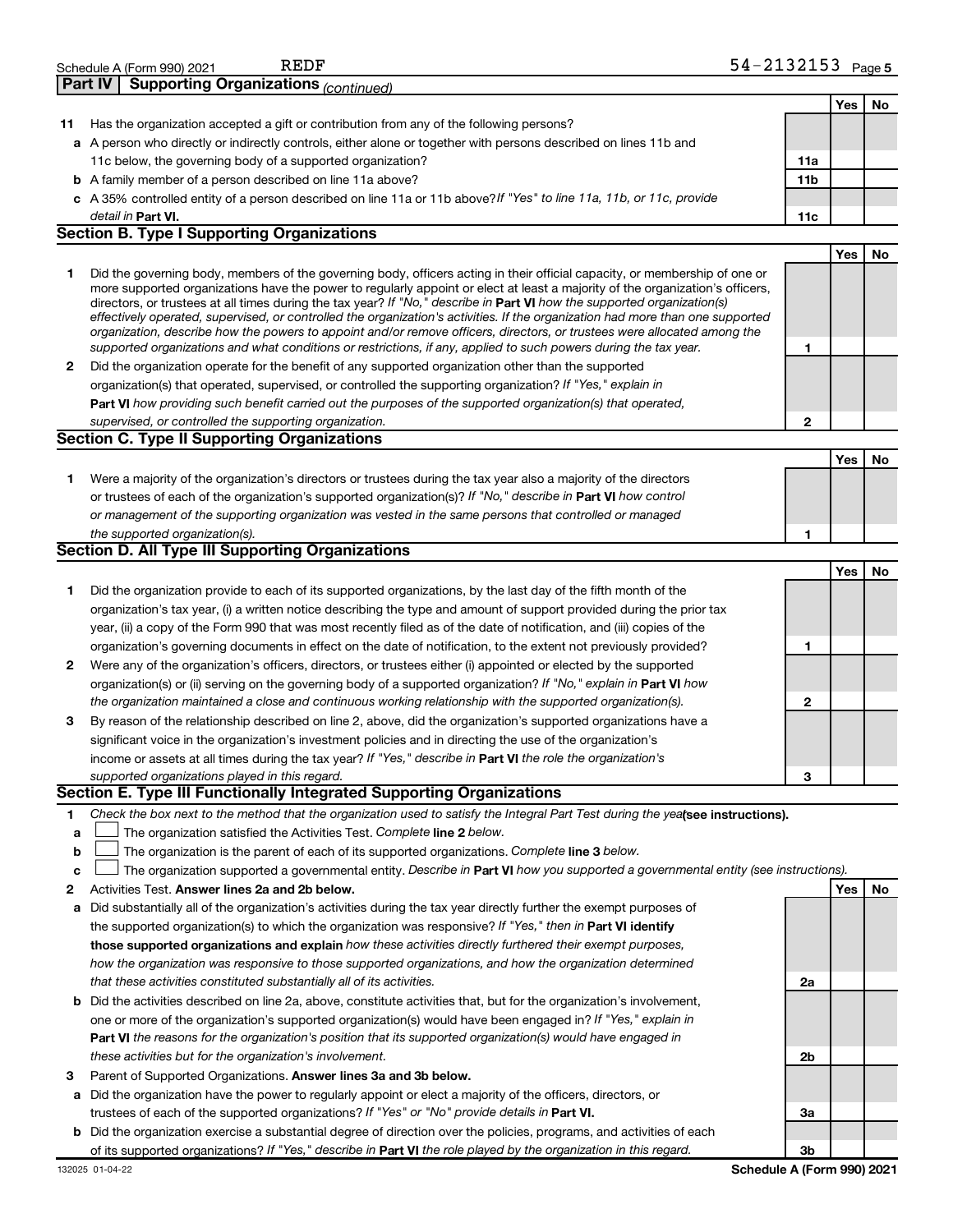| Part V         | Type III Non-Functionally Integrated 509(a)(3) Supporting Organizations                                                                        |                |                |                                |
|----------------|------------------------------------------------------------------------------------------------------------------------------------------------|----------------|----------------|--------------------------------|
| 1              | Check here if the organization satisfied the Integral Part Test as a qualifying trust on Nov. 20, 1970 (explain in Part VI). See instructions. |                |                |                                |
|                | All other Type III non-functionally integrated supporting organizations must complete Sections A through E.                                    |                |                |                                |
|                | Section A - Adjusted Net Income                                                                                                                |                | (A) Prior Year | (B) Current Year<br>(optional) |
| 1.             | Net short-term capital gain                                                                                                                    | 1              |                |                                |
| 2              | Recoveries of prior-year distributions                                                                                                         | 2              |                |                                |
| З              | Other gross income (see instructions)                                                                                                          | 3              |                |                                |
| 4              | Add lines 1 through 3.                                                                                                                         | 4              |                |                                |
| 5              | Depreciation and depletion                                                                                                                     | 5              |                |                                |
| 6              | Portion of operating expenses paid or incurred for production or                                                                               |                |                |                                |
|                | collection of gross income or for management, conservation, or                                                                                 |                |                |                                |
|                | maintenance of property held for production of income (see instructions)                                                                       | 6              |                |                                |
| 7              | Other expenses (see instructions)                                                                                                              | 7              |                |                                |
| 8              | Adjusted Net Income (subtract lines 5, 6, and 7 from line 4)                                                                                   | 8              |                |                                |
|                | Section B - Minimum Asset Amount                                                                                                               |                | (A) Prior Year | (B) Current Year<br>(optional) |
| 1              | Aggregate fair market value of all non-exempt-use assets (see                                                                                  |                |                |                                |
|                | instructions for short tax year or assets held for part of year):                                                                              |                |                |                                |
|                | <b>a</b> Average monthly value of securities                                                                                                   | 1a             |                |                                |
|                | <b>b</b> Average monthly cash balances                                                                                                         | 1b             |                |                                |
|                | c Fair market value of other non-exempt-use assets                                                                                             | 1c             |                |                                |
|                | <b>d</b> Total (add lines 1a, 1b, and 1c)                                                                                                      | 1d             |                |                                |
|                | e Discount claimed for blockage or other factors                                                                                               |                |                |                                |
|                | (explain in detail in <b>Part VI</b> ):                                                                                                        |                |                |                                |
| 2              | Acquisition indebtedness applicable to non-exempt-use assets                                                                                   | $\mathbf{2}$   |                |                                |
| 3              | Subtract line 2 from line 1d.                                                                                                                  | 3              |                |                                |
| 4              | Cash deemed held for exempt use. Enter 0.015 of line 3 (for greater amount,                                                                    |                |                |                                |
|                | see instructions).                                                                                                                             | 4              |                |                                |
| 5              | Net value of non-exempt-use assets (subtract line 4 from line 3)                                                                               | 5              |                |                                |
| 6              | Multiply line 5 by 0.035.                                                                                                                      | 6              |                |                                |
| 7              | Recoveries of prior-year distributions                                                                                                         | 7              |                |                                |
| 8              | Minimum Asset Amount (add line 7 to line 6)                                                                                                    | 8              |                |                                |
|                | <b>Section C - Distributable Amount</b>                                                                                                        |                |                | <b>Current Year</b>            |
| 1              | Adjusted net income for prior year (from Section A, line 8, column A)                                                                          | 1              |                |                                |
| 2              | Enter 0.85 of line 1.                                                                                                                          | $\overline{2}$ |                |                                |
| 3              | Minimum asset amount for prior year (from Section B, line 8, column A)                                                                         | 3              |                |                                |
| 4              | Enter greater of line 2 or line 3.                                                                                                             | 4              |                |                                |
| 5              | Income tax imposed in prior year                                                                                                               | 5              |                |                                |
| 6              | <b>Distributable Amount.</b> Subtract line 5 from line 4, unless subject to                                                                    |                |                |                                |
|                | emergency temporary reduction (see instructions).                                                                                              | 6              |                |                                |
| $\overline{7}$ | Check here if the current year is the organization's first as a non-functionally integrated Type III supporting organization (see              |                |                |                                |

**6** REDF 54-2132153

instructions).

Schedule A (Form 990) 2021 REDF

**Schedule A (Form 990) 2021**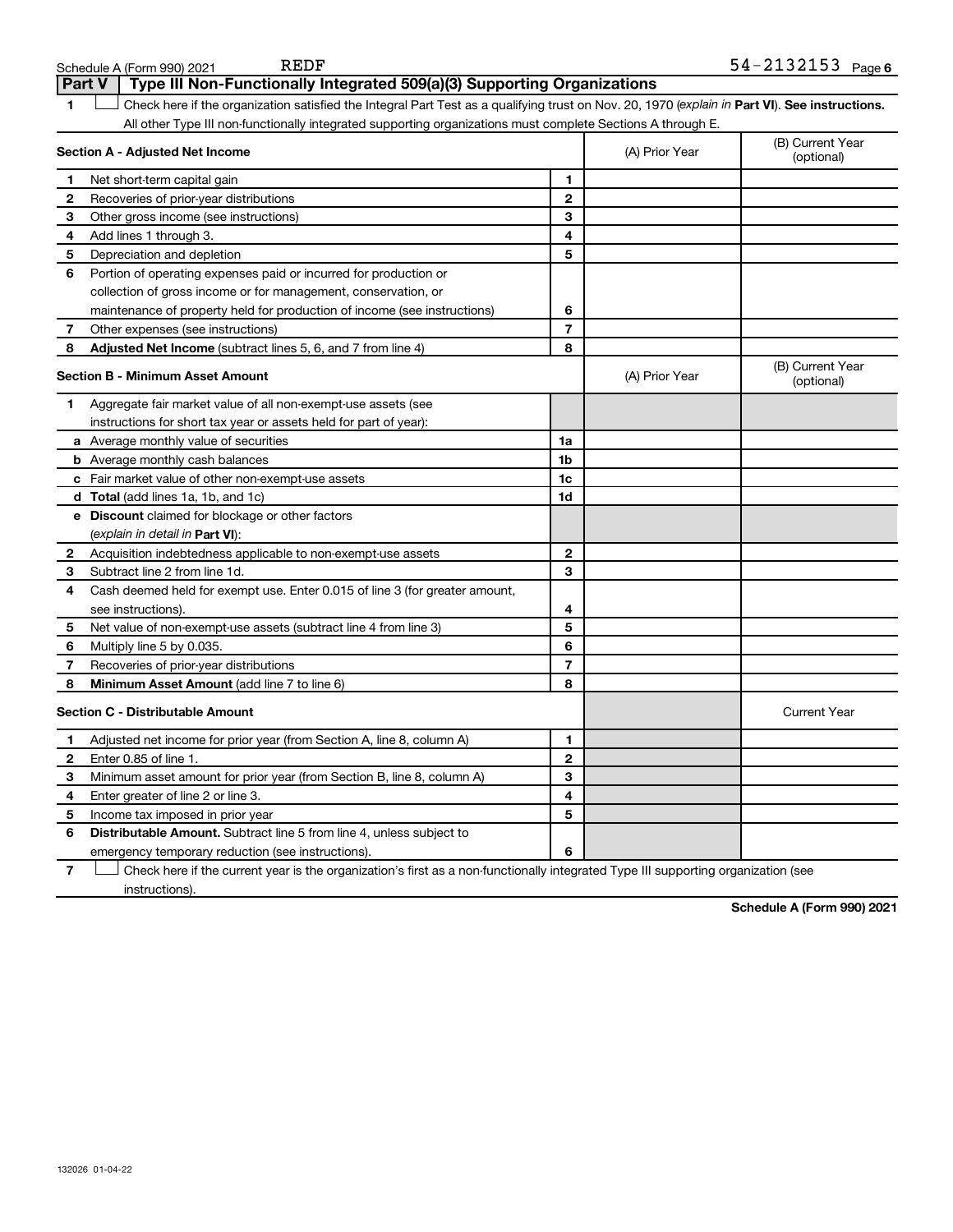| I<br>ı |
|--------|
|--------|

Schedule A (Form 990) 2021

| <b>Part V</b> | Type III Non-Functionally Integrated 509(a)(3) Supporting Organizations (continued)        |                                    |                                                |                |                                                         |
|---------------|--------------------------------------------------------------------------------------------|------------------------------------|------------------------------------------------|----------------|---------------------------------------------------------|
|               | <b>Section D - Distributions</b>                                                           |                                    |                                                |                | <b>Current Year</b>                                     |
| 1             | Amounts paid to supported organizations to accomplish exempt purposes                      |                                    |                                                | 1              |                                                         |
| 2             | Amounts paid to perform activity that directly furthers exempt purposes of supported       |                                    |                                                |                |                                                         |
|               | organizations, in excess of income from activity                                           |                                    |                                                |                |                                                         |
| 3             | Administrative expenses paid to accomplish exempt purposes of supported organizations      |                                    |                                                | 3              |                                                         |
| 4             | Amounts paid to acquire exempt-use assets                                                  |                                    |                                                | 4              |                                                         |
| 5             | Qualified set-aside amounts (prior IRS approval required - provide details in Part VI)     |                                    |                                                | 5              |                                                         |
| 6             | Other distributions ( <i>describe in Part VI</i> ). See instructions.                      |                                    |                                                | 6              |                                                         |
| 7             | Total annual distributions. Add lines 1 through 6.                                         |                                    |                                                | $\overline{7}$ |                                                         |
| 8             | Distributions to attentive supported organizations to which the organization is responsive |                                    |                                                |                |                                                         |
|               | ( <i>provide details in Part VI</i> ). See instructions.                                   |                                    |                                                | 8              |                                                         |
| 9             | Distributable amount for 2021 from Section C, line 6                                       |                                    |                                                | 9              |                                                         |
| 10            | Line 8 amount divided by line 9 amount                                                     |                                    |                                                | 10             |                                                         |
|               | <b>Section E - Distribution Allocations (see instructions)</b>                             | (i)<br><b>Excess Distributions</b> | (iii)<br><b>Underdistributions</b><br>Pre-2021 |                | (iii)<br><b>Distributable</b><br><b>Amount for 2021</b> |
| 1             | Distributable amount for 2021 from Section C, line 6                                       |                                    |                                                |                |                                                         |
| 2             | Underdistributions, if any, for years prior to 2021 (reason-                               |                                    |                                                |                |                                                         |
|               | able cause required - explain in Part VI). See instructions.                               |                                    |                                                |                |                                                         |
| 3             | Excess distributions carryover, if any, to 2021                                            |                                    |                                                |                |                                                         |
|               | a From 2016                                                                                |                                    |                                                |                |                                                         |
|               | <b>b</b> From 2017                                                                         |                                    |                                                |                |                                                         |
|               | c From 2018                                                                                |                                    |                                                |                |                                                         |
|               | d From 2019                                                                                |                                    |                                                |                |                                                         |
|               | e From 2020                                                                                |                                    |                                                |                |                                                         |
|               | f Total of lines 3a through 3e                                                             |                                    |                                                |                |                                                         |
|               | g Applied to underdistributions of prior years                                             |                                    |                                                |                |                                                         |
|               | <b>h</b> Applied to 2021 distributable amount                                              |                                    |                                                |                |                                                         |
| Ť.            | Carryover from 2016 not applied (see instructions)                                         |                                    |                                                |                |                                                         |
|               | Remainder. Subtract lines 3g, 3h, and 3i from line 3f.                                     |                                    |                                                |                |                                                         |
| 4             | Distributions for 2021 from Section D,                                                     |                                    |                                                |                |                                                         |
|               | line $7:$                                                                                  |                                    |                                                |                |                                                         |
|               | a Applied to underdistributions of prior years                                             |                                    |                                                |                |                                                         |
|               | <b>b</b> Applied to 2021 distributable amount                                              |                                    |                                                |                |                                                         |
|               | c Remainder. Subtract lines 4a and 4b from line 4.                                         |                                    |                                                |                |                                                         |
| 5             | Remaining underdistributions for years prior to 2021, if                                   |                                    |                                                |                |                                                         |
|               | any. Subtract lines 3g and 4a from line 2. For result greater                              |                                    |                                                |                |                                                         |
|               | than zero, explain in Part VI. See instructions.                                           |                                    |                                                |                |                                                         |
| 6             | Remaining underdistributions for 2021. Subtract lines 3h                                   |                                    |                                                |                |                                                         |
|               | and 4b from line 1. For result greater than zero, explain in                               |                                    |                                                |                |                                                         |
|               | <b>Part VI.</b> See instructions.                                                          |                                    |                                                |                |                                                         |
| 7             | Excess distributions carryover to 2022. Add lines 3j                                       |                                    |                                                |                |                                                         |
|               | and 4c.                                                                                    |                                    |                                                |                |                                                         |
| 8             | Breakdown of line 7:                                                                       |                                    |                                                |                |                                                         |
|               | a Excess from 2017                                                                         |                                    |                                                |                |                                                         |
|               | <b>b</b> Excess from 2018                                                                  |                                    |                                                |                |                                                         |
|               | c Excess from 2019                                                                         |                                    |                                                |                |                                                         |
|               | d Excess from 2020                                                                         |                                    |                                                |                |                                                         |
|               | e Excess from 2021                                                                         |                                    |                                                |                |                                                         |

**Schedule A (Form 990) 2021**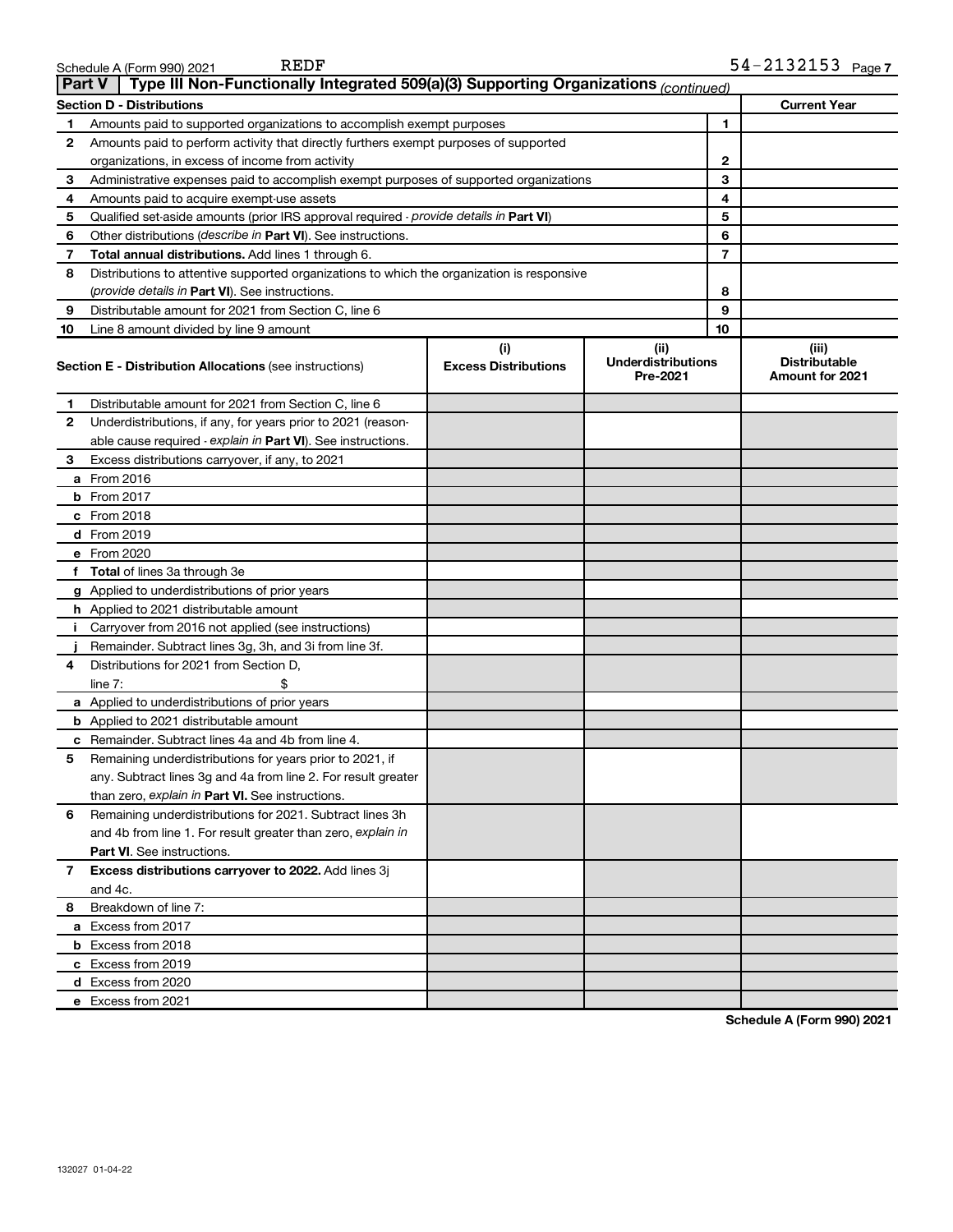|                | Schedule A (Form 990) 2021 | <b>REDF</b>                                                                                                                                                                                                                                                                                                                                                                                                                                                                                                                                                          | 54-2132153 Page 8 |
|----------------|----------------------------|----------------------------------------------------------------------------------------------------------------------------------------------------------------------------------------------------------------------------------------------------------------------------------------------------------------------------------------------------------------------------------------------------------------------------------------------------------------------------------------------------------------------------------------------------------------------|-------------------|
| <b>Part VI</b> | (See instructions.)        | Supplemental Information. Provide the explanations required by Part II, line 10; Part II, line 17a or 17b; Part III, line 12;<br>Part IV, Section A, lines 1, 2, 3b, 3c, 4b, 4c, 5a, 6, 9a, 9b, 9c, 11a, 11b, and 11c; Part IV, Section B, lines 1 and 2; Part IV, Section C,<br>line 1; Part IV, Section D, lines 2 and 3; Part IV, Section E, lines 1c, 2a, 2b, 3a, and 3b; Part V, line 1; Part V, Section B, line 1e; Part V,<br>Section D, lines 5, 6, and 8; and Part V, Section E, lines 2, 5, and 6. Also complete this part for any additional information. |                   |
|                |                            |                                                                                                                                                                                                                                                                                                                                                                                                                                                                                                                                                                      |                   |
|                |                            |                                                                                                                                                                                                                                                                                                                                                                                                                                                                                                                                                                      |                   |
|                |                            |                                                                                                                                                                                                                                                                                                                                                                                                                                                                                                                                                                      |                   |
|                |                            |                                                                                                                                                                                                                                                                                                                                                                                                                                                                                                                                                                      |                   |
|                |                            |                                                                                                                                                                                                                                                                                                                                                                                                                                                                                                                                                                      |                   |
|                |                            |                                                                                                                                                                                                                                                                                                                                                                                                                                                                                                                                                                      |                   |
|                |                            |                                                                                                                                                                                                                                                                                                                                                                                                                                                                                                                                                                      |                   |
|                |                            |                                                                                                                                                                                                                                                                                                                                                                                                                                                                                                                                                                      |                   |
|                |                            |                                                                                                                                                                                                                                                                                                                                                                                                                                                                                                                                                                      |                   |
|                |                            |                                                                                                                                                                                                                                                                                                                                                                                                                                                                                                                                                                      |                   |
|                |                            |                                                                                                                                                                                                                                                                                                                                                                                                                                                                                                                                                                      |                   |
|                |                            |                                                                                                                                                                                                                                                                                                                                                                                                                                                                                                                                                                      |                   |
|                |                            |                                                                                                                                                                                                                                                                                                                                                                                                                                                                                                                                                                      |                   |
|                |                            |                                                                                                                                                                                                                                                                                                                                                                                                                                                                                                                                                                      |                   |
|                |                            |                                                                                                                                                                                                                                                                                                                                                                                                                                                                                                                                                                      |                   |
|                |                            |                                                                                                                                                                                                                                                                                                                                                                                                                                                                                                                                                                      |                   |
|                |                            |                                                                                                                                                                                                                                                                                                                                                                                                                                                                                                                                                                      |                   |
|                |                            |                                                                                                                                                                                                                                                                                                                                                                                                                                                                                                                                                                      |                   |
|                |                            |                                                                                                                                                                                                                                                                                                                                                                                                                                                                                                                                                                      |                   |
|                |                            |                                                                                                                                                                                                                                                                                                                                                                                                                                                                                                                                                                      |                   |
|                |                            |                                                                                                                                                                                                                                                                                                                                                                                                                                                                                                                                                                      |                   |
|                |                            |                                                                                                                                                                                                                                                                                                                                                                                                                                                                                                                                                                      |                   |
|                |                            |                                                                                                                                                                                                                                                                                                                                                                                                                                                                                                                                                                      |                   |
|                |                            |                                                                                                                                                                                                                                                                                                                                                                                                                                                                                                                                                                      |                   |
|                |                            |                                                                                                                                                                                                                                                                                                                                                                                                                                                                                                                                                                      |                   |
|                |                            |                                                                                                                                                                                                                                                                                                                                                                                                                                                                                                                                                                      |                   |
|                |                            |                                                                                                                                                                                                                                                                                                                                                                                                                                                                                                                                                                      |                   |
|                |                            |                                                                                                                                                                                                                                                                                                                                                                                                                                                                                                                                                                      |                   |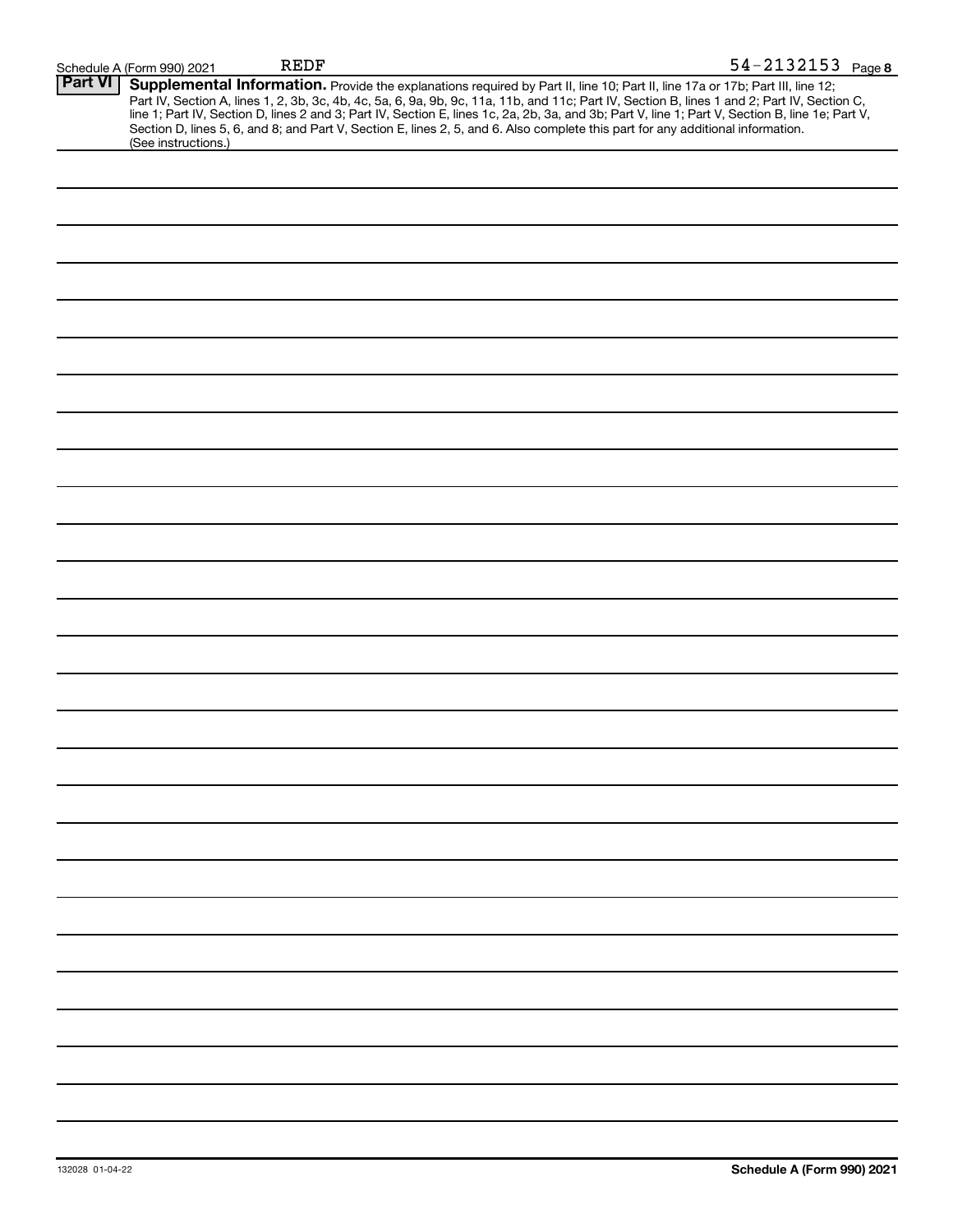| (Form 990)                                             |                                                                                                                                         | For Organizations Exempt From Income Tax Under section 501(c) and section 527                                                                                                                                                  |           |                            |                          | 2021                                           |
|--------------------------------------------------------|-----------------------------------------------------------------------------------------------------------------------------------------|--------------------------------------------------------------------------------------------------------------------------------------------------------------------------------------------------------------------------------|-----------|----------------------------|--------------------------|------------------------------------------------|
|                                                        |                                                                                                                                         | Complete if the organization is described below.<br>Attach to Form 990 or Form 990-EZ.                                                                                                                                         |           |                            |                          |                                                |
| Department of the Treasury<br>Internal Revenue Service | Inspection<br>Go to www.irs.gov/Form990 for instructions and the latest information.                                                    |                                                                                                                                                                                                                                |           |                            |                          | <b>Open to Public</b>                          |
|                                                        | If the organization answered "Yes," on Form 990, Part IV, line 3, or Form 990-EZ, Part V, line 46 (Political Campaign Activities), then |                                                                                                                                                                                                                                |           |                            |                          |                                                |
|                                                        |                                                                                                                                         | • Section 501(c)(3) organizations: Complete Parts I-A and B. Do not complete Part I-C.                                                                                                                                         |           |                            |                          |                                                |
|                                                        |                                                                                                                                         | • Section 501(c) (other than section 501(c)(3)) organizations: Complete Parts I-A and C below. Do not complete Part I-B.                                                                                                       |           |                            |                          |                                                |
| • Section 527 organizations: Complete Part I-A only.   |                                                                                                                                         |                                                                                                                                                                                                                                |           |                            |                          |                                                |
|                                                        |                                                                                                                                         | If the organization answered "Yes," on Form 990, Part IV, line 4, or Form 990-EZ, Part VI, line 47 (Lobbying Activities), then                                                                                                 |           |                            |                          |                                                |
|                                                        |                                                                                                                                         | • Section 501(c)(3) organizations that have filed Form 5768 (election under section 501(h)): Complete Part II-A. Do not complete Part II-B.                                                                                    |           |                            |                          |                                                |
|                                                        |                                                                                                                                         | • Section 501(c)(3) organizations that have NOT filed Form 5768 (election under section 501(h)): Complete Part II-B. Do not complete Part II-A.                                                                                |           |                            |                          |                                                |
|                                                        |                                                                                                                                         | If the organization answered "Yes," on Form 990, Part IV, line 5 (Proxy Tax) (See separate instructions) or Form 990-EZ, Part V, line 35c (Proxy                                                                               |           |                            |                          |                                                |
| Tax) (See separate instructions), then                 |                                                                                                                                         |                                                                                                                                                                                                                                |           |                            |                          |                                                |
|                                                        |                                                                                                                                         | • Section 501(c)(4), (5), or (6) organizations: Complete Part III.                                                                                                                                                             |           |                            |                          |                                                |
| Name of organization                                   |                                                                                                                                         |                                                                                                                                                                                                                                |           |                            |                          | <b>Employer identification number</b>          |
|                                                        | REDF                                                                                                                                    |                                                                                                                                                                                                                                |           |                            |                          | 54-2132153                                     |
| Part I-A                                               |                                                                                                                                         | Complete if the organization is exempt under section 501(c) or is a section 527 organization.                                                                                                                                  |           |                            |                          |                                                |
|                                                        |                                                                                                                                         |                                                                                                                                                                                                                                |           |                            |                          |                                                |
|                                                        |                                                                                                                                         | 1 Provide a description of the organization's direct and indirect political campaign activities in Part IV.                                                                                                                    |           |                            |                          |                                                |
| 2                                                      |                                                                                                                                         | Political campaign activity expenditures [11] matter contracts and contracts are provided as a political campaign activity expenditures [11] matter contracts and contracts are contracted as a contract of the contract of th |           |                            | $\triangleright$ \$      |                                                |
| З                                                      |                                                                                                                                         | Volunteer hours for political campaign activities [11] matter content to the content of the content of the content of the content of the content of the content of the content of the content of the content of the content of |           |                            |                          |                                                |
|                                                        |                                                                                                                                         |                                                                                                                                                                                                                                |           |                            |                          |                                                |
| Part I-B                                               |                                                                                                                                         | Complete if the organization is exempt under section 501(c)(3).                                                                                                                                                                |           |                            |                          |                                                |
| 1.                                                     |                                                                                                                                         |                                                                                                                                                                                                                                |           |                            | $\triangleright$ s       |                                                |
| 2                                                      |                                                                                                                                         |                                                                                                                                                                                                                                |           |                            |                          |                                                |
| з                                                      |                                                                                                                                         |                                                                                                                                                                                                                                |           |                            |                          | Yes<br>No                                      |
|                                                        |                                                                                                                                         |                                                                                                                                                                                                                                |           |                            |                          | Yes<br>No                                      |
| <b>b</b> If "Yes," describe in Part IV.                |                                                                                                                                         |                                                                                                                                                                                                                                |           |                            |                          |                                                |
| Part I-C                                               |                                                                                                                                         | Complete if the organization is exempt under section 501(c), except section 501(c)(3).                                                                                                                                         |           |                            |                          |                                                |
|                                                        |                                                                                                                                         | 1 Enter the amount directly expended by the filing organization for section 527 exempt function activities                                                                                                                     |           |                            | $\triangleright$ \$      |                                                |
| 2                                                      |                                                                                                                                         | Enter the amount of the filing organization's funds contributed to other organizations for section 527                                                                                                                         |           |                            |                          |                                                |
|                                                        |                                                                                                                                         | exempt function activities with activities and contain activities and contain activities and contain activities                                                                                                                |           |                            | $\triangleright$ s       |                                                |
| З                                                      |                                                                                                                                         | Total exempt function expenditures. Add lines 1 and 2. Enter here and on Form 1120-POL,                                                                                                                                        |           |                            |                          |                                                |
|                                                        |                                                                                                                                         |                                                                                                                                                                                                                                |           |                            | $\blacktriangleright$ \$ |                                                |
| 4                                                      |                                                                                                                                         |                                                                                                                                                                                                                                |           |                            |                          | Yes<br>No                                      |
| 5                                                      |                                                                                                                                         | Enter the names, addresses and employer identification number (EIN) of all section 527 political organizations to which the filing organization                                                                                |           |                            |                          |                                                |
|                                                        |                                                                                                                                         | made payments. For each organization listed, enter the amount paid from the filing organization's funds. Also enter the amount of political                                                                                    |           |                            |                          |                                                |
|                                                        |                                                                                                                                         | contributions received that were promptly and directly delivered to a separate political organization, such as a separate segregated fund or a                                                                                 |           |                            |                          |                                                |
|                                                        |                                                                                                                                         | political action committee (PAC). If additional space is needed, provide information in Part IV.                                                                                                                               |           |                            |                          |                                                |
| (a) Name                                               |                                                                                                                                         | (b) Address                                                                                                                                                                                                                    | $(c)$ EIN | (d) Amount paid from       |                          | (e) Amount of political                        |
|                                                        |                                                                                                                                         |                                                                                                                                                                                                                                |           | filing organization's      |                          | contributions received and                     |
|                                                        |                                                                                                                                         |                                                                                                                                                                                                                                |           | funds. If none, enter -0-. |                          | promptly and directly                          |
|                                                        |                                                                                                                                         |                                                                                                                                                                                                                                |           |                            |                          | delivered to a separate                        |
|                                                        |                                                                                                                                         |                                                                                                                                                                                                                                |           |                            |                          | political organization.<br>If none, enter -0-. |
|                                                        |                                                                                                                                         |                                                                                                                                                                                                                                |           |                            |                          |                                                |
|                                                        |                                                                                                                                         |                                                                                                                                                                                                                                |           |                            |                          |                                                |
|                                                        |                                                                                                                                         |                                                                                                                                                                                                                                |           |                            |                          |                                                |
|                                                        |                                                                                                                                         |                                                                                                                                                                                                                                |           |                            |                          |                                                |
|                                                        |                                                                                                                                         |                                                                                                                                                                                                                                |           |                            |                          |                                                |
|                                                        |                                                                                                                                         |                                                                                                                                                                                                                                |           |                            |                          |                                                |
|                                                        |                                                                                                                                         |                                                                                                                                                                                                                                |           |                            |                          |                                                |
|                                                        |                                                                                                                                         |                                                                                                                                                                                                                                |           |                            |                          |                                                |
|                                                        |                                                                                                                                         |                                                                                                                                                                                                                                |           |                            |                          |                                                |
|                                                        |                                                                                                                                         |                                                                                                                                                                                                                                |           |                            |                          |                                                |
|                                                        |                                                                                                                                         |                                                                                                                                                                                                                                |           |                            |                          |                                                |
|                                                        |                                                                                                                                         |                                                                                                                                                                                                                                |           |                            |                          |                                                |

**Political Campaign and Lobbying Activities** 

OMB No. 1545-0047

**SCHEDULE C**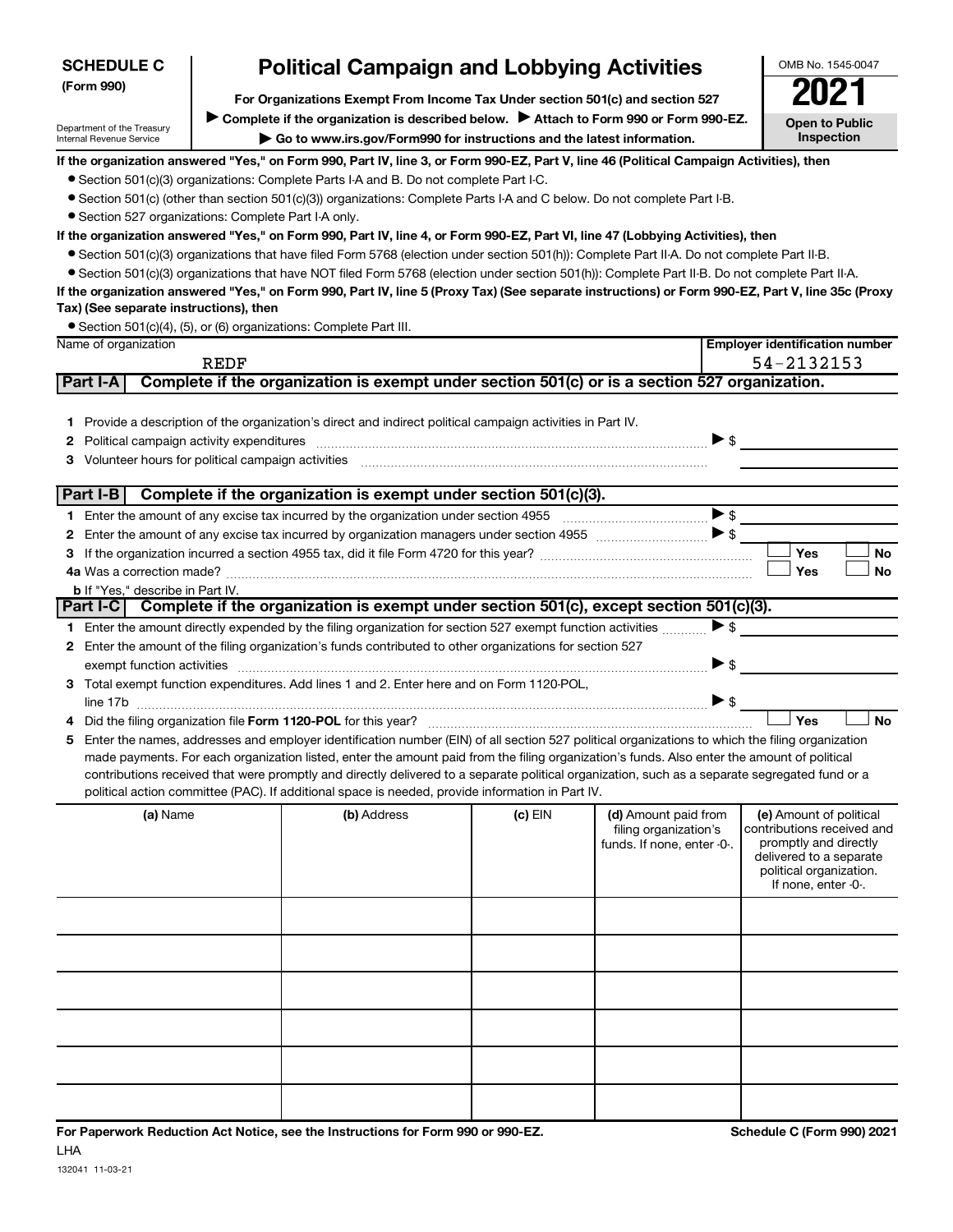| Schedule C (Form 990) 2021                                                                                                                                                                                                     | <b>REDF</b>                                                                                     |                                                                                                                                                                           |          |                              | $54 - 2132153$ Page 2          |
|--------------------------------------------------------------------------------------------------------------------------------------------------------------------------------------------------------------------------------|-------------------------------------------------------------------------------------------------|---------------------------------------------------------------------------------------------------------------------------------------------------------------------------|----------|------------------------------|--------------------------------|
| Part II-A                                                                                                                                                                                                                      |                                                                                                 | Complete if the organization is exempt under section 501(c)(3) and filed Form 5768 (election under                                                                        |          |                              |                                |
| section 501(h)).                                                                                                                                                                                                               |                                                                                                 |                                                                                                                                                                           |          |                              |                                |
| A Check $\blacktriangleright$                                                                                                                                                                                                  |                                                                                                 | if the filing organization belongs to an affiliated group (and list in Part IV each affiliated group member's name, address, EIN,                                         |          |                              |                                |
|                                                                                                                                                                                                                                |                                                                                                 | expenses, and share of excess lobbying expenditures).                                                                                                                     |          |                              |                                |
| B Check $\blacktriangleright$                                                                                                                                                                                                  |                                                                                                 | if the filing organization checked box A and "limited control" provisions apply.                                                                                          |          |                              |                                |
|                                                                                                                                                                                                                                |                                                                                                 | <b>Limits on Lobbying Expenditures</b>                                                                                                                                    |          | (a) Filing<br>organization's | (b) Affiliated group<br>totals |
|                                                                                                                                                                                                                                |                                                                                                 | (The term "expenditures" means amounts paid or incurred.)                                                                                                                 |          | totals                       |                                |
| 1a Total lobbying expenditures to influence public opinion (grassroots lobbying) [11] [12] Total lobbying content to the fluor of the fluor of the fluor of the fluor of the fluor of the fluor of the fluor of the fluor of t |                                                                                                 |                                                                                                                                                                           |          |                              |                                |
|                                                                                                                                                                                                                                |                                                                                                 |                                                                                                                                                                           |          |                              |                                |
|                                                                                                                                                                                                                                |                                                                                                 |                                                                                                                                                                           |          |                              |                                |
| d Other exempt purpose expenditures                                                                                                                                                                                            |                                                                                                 |                                                                                                                                                                           |          |                              |                                |
|                                                                                                                                                                                                                                |                                                                                                 |                                                                                                                                                                           |          |                              |                                |
| f Lobbying nontaxable amount. Enter the amount from the following table in both columns.                                                                                                                                       |                                                                                                 |                                                                                                                                                                           |          |                              |                                |
| If the amount on line 1e, column $(a)$ or $(b)$ is:                                                                                                                                                                            |                                                                                                 | The lobbying nontaxable amount is:                                                                                                                                        |          |                              |                                |
| Not over \$500,000                                                                                                                                                                                                             |                                                                                                 | 20% of the amount on line 1e.                                                                                                                                             |          |                              |                                |
| Over \$500,000 but not over \$1,000,000                                                                                                                                                                                        |                                                                                                 | \$100,000 plus 15% of the excess over \$500,000.                                                                                                                          |          |                              |                                |
| Over \$1,000,000 but not over \$1,500,000                                                                                                                                                                                      |                                                                                                 | \$175,000 plus 10% of the excess over \$1,000,000                                                                                                                         |          |                              |                                |
|                                                                                                                                                                                                                                | \$225,000 plus 5% of the excess over \$1,500,000.<br>Over \$1,500,000 but not over \$17,000,000 |                                                                                                                                                                           |          |                              |                                |
| Over \$17,000,000                                                                                                                                                                                                              |                                                                                                 | \$1,000,000.                                                                                                                                                              |          |                              |                                |
|                                                                                                                                                                                                                                |                                                                                                 |                                                                                                                                                                           |          |                              |                                |
| h Subtract line 1g from line 1a. If zero or less, enter -0-                                                                                                                                                                    |                                                                                                 |                                                                                                                                                                           |          |                              |                                |
|                                                                                                                                                                                                                                |                                                                                                 |                                                                                                                                                                           |          |                              |                                |
| If there is an amount other than zero on either line 1h or line 1i, did the organization file Form 4720                                                                                                                        |                                                                                                 |                                                                                                                                                                           |          |                              |                                |
| reporting section 4911 tax for this year?                                                                                                                                                                                      |                                                                                                 |                                                                                                                                                                           |          |                              | Yes<br>No                      |
|                                                                                                                                                                                                                                |                                                                                                 | 4-Year Averaging Period Under Section 501(h)                                                                                                                              |          |                              |                                |
|                                                                                                                                                                                                                                |                                                                                                 | (Some organizations that made a section 501(h) election do not have to complete all of the five columns below.<br>See the separate instructions for lines 2a through 2f.) |          |                              |                                |
|                                                                                                                                                                                                                                |                                                                                                 | Lobbying Expenditures During 4-Year Averaging Period                                                                                                                      |          |                              |                                |
| Calendar year                                                                                                                                                                                                                  |                                                                                                 |                                                                                                                                                                           |          |                              |                                |
| (or fiscal year beginning in)                                                                                                                                                                                                  | (a) 2018                                                                                        | (b) 2019                                                                                                                                                                  | (c) 2020 | $(d)$ 2021                   | (e) Total                      |
|                                                                                                                                                                                                                                |                                                                                                 |                                                                                                                                                                           |          |                              |                                |
|                                                                                                                                                                                                                                |                                                                                                 |                                                                                                                                                                           |          |                              |                                |
| 2a Lobbying nontaxable amount<br><b>b</b> Lobbying ceiling amount                                                                                                                                                              |                                                                                                 |                                                                                                                                                                           |          |                              |                                |
| (150% of line 2a, column(e))                                                                                                                                                                                                   |                                                                                                 |                                                                                                                                                                           |          |                              |                                |
|                                                                                                                                                                                                                                |                                                                                                 |                                                                                                                                                                           |          |                              |                                |
| c Total lobbying expenditures                                                                                                                                                                                                  |                                                                                                 |                                                                                                                                                                           |          |                              |                                |
|                                                                                                                                                                                                                                |                                                                                                 |                                                                                                                                                                           |          |                              |                                |
| d Grassroots nontaxable amount                                                                                                                                                                                                 |                                                                                                 |                                                                                                                                                                           |          |                              |                                |
| e Grassroots ceiling amount                                                                                                                                                                                                    |                                                                                                 |                                                                                                                                                                           |          |                              |                                |
| (150% of line 2d, column (e))                                                                                                                                                                                                  |                                                                                                 |                                                                                                                                                                           |          |                              |                                |
|                                                                                                                                                                                                                                |                                                                                                 |                                                                                                                                                                           |          |                              |                                |
| Grassroots lobbying expenditures<br>f                                                                                                                                                                                          |                                                                                                 |                                                                                                                                                                           |          |                              |                                |
|                                                                                                                                                                                                                                |                                                                                                 |                                                                                                                                                                           |          |                              | Schedule C (Form 990) 2021     |

Schedule C (Form 990)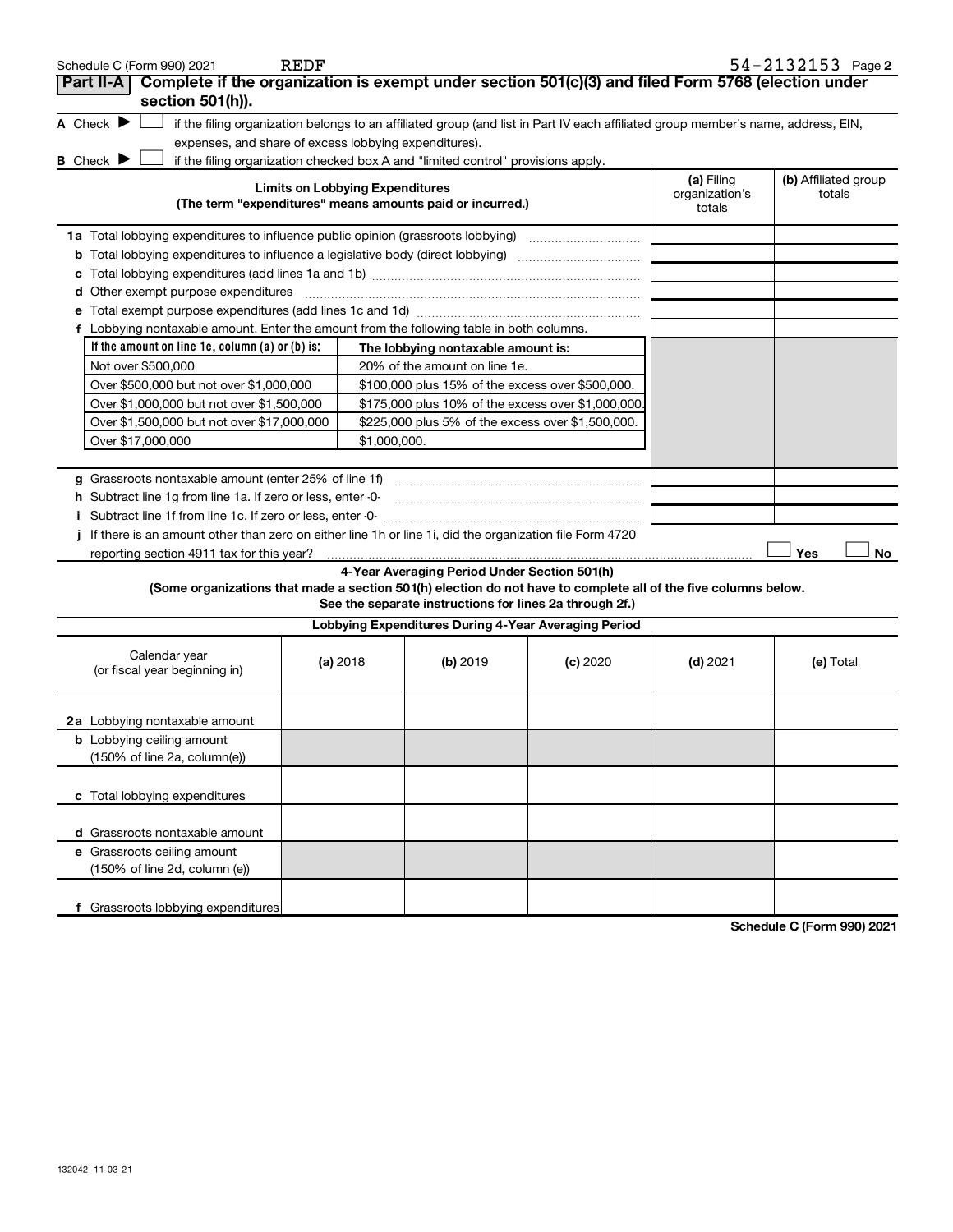### **Part II-B Complete if the organization is exempt under section 501(c)(3) and has NOT filed Form 5768 (election under section 501(h)).**

|                | For each "Yes" response on lines 1a through 1i below, provide in Part IV a detailed description                                                                                                                                      |     | (a)                     | (b)    |         |
|----------------|--------------------------------------------------------------------------------------------------------------------------------------------------------------------------------------------------------------------------------------|-----|-------------------------|--------|---------|
|                | of the lobbying activity.                                                                                                                                                                                                            | Yes | No                      | Amount |         |
| 1              | During the year, did the filing organization attempt to influence foreign, national, state, or<br>local legislation, including any attempt to influence public opinion on a legislative matter<br>or referendum, through the use of: |     | х                       |        |         |
|                | <b>b</b> Paid staff or management (include compensation in expenses reported on lines 1c through 1i)?                                                                                                                                | x   |                         |        |         |
|                |                                                                                                                                                                                                                                      |     | х                       |        |         |
|                |                                                                                                                                                                                                                                      |     | х                       |        |         |
|                |                                                                                                                                                                                                                                      |     | х                       |        |         |
|                |                                                                                                                                                                                                                                      |     | х                       |        |         |
|                | g Direct contact with legislators, their staffs, government officials, or a legislative body?                                                                                                                                        | х   |                         |        | 94,017. |
|                | h Rallies, demonstrations, seminars, conventions, speeches, lectures, or any similar means?                                                                                                                                          |     | $\overline{\textbf{x}}$ |        |         |
|                | <i>i</i> Other activities?                                                                                                                                                                                                           |     | $\overline{\textbf{x}}$ |        |         |
|                |                                                                                                                                                                                                                                      |     |                         |        | 94,017. |
|                | 2a Did the activities in line 1 cause the organization to be not described in section 501(c)(3)?                                                                                                                                     |     | х                       |        |         |
|                |                                                                                                                                                                                                                                      |     |                         |        |         |
|                | c If "Yes," enter the amount of any tax incurred by organization managers under section 4912                                                                                                                                         |     |                         |        |         |
|                | d If the filing organization incurred a section 4912 tax, did it file Form 4720 for this year?<br>Complete if the organization is exempt under section 501(c)(4), section 501(c)(5), or section                                      |     |                         |        |         |
|                | Part III-A <br>$501(c)(6)$ .                                                                                                                                                                                                         |     |                         |        |         |
|                |                                                                                                                                                                                                                                      |     |                         | Yes    | No      |
| 1              |                                                                                                                                                                                                                                      |     | 1                       |        |         |
| 2              |                                                                                                                                                                                                                                      |     | $\mathbf{2}$            |        |         |
| 3              | Did the organization agree to carry over lobbying and political campaign activity expenditures from the prior year?                                                                                                                  |     | 3                       |        |         |
|                | Part III-B Complete if the organization is exempt under section 501(c)(4), section 501(c)(5), or section                                                                                                                             |     |                         |        |         |
|                | 501(c)(6) and if either (a) BOTH Part III-A, lines 1 and 2, are answered "No" OR (b) Part III-A, line 3, is                                                                                                                          |     |                         |        |         |
|                | answered "Yes."                                                                                                                                                                                                                      |     |                         |        |         |
| 1.             | Dues, assessments and similar amounts from members [111] matter contracts as a series and similar amounts from members [11] matter contracts and similar amounts from members [11] matter contracts and similar amounts from m       |     | 1                       |        |         |
| 2              | Section 162(e) nondeductible lobbying and political expenditures (do not include amounts of political                                                                                                                                |     |                         |        |         |
|                | expenses for which the section 527(f) tax was paid).                                                                                                                                                                                 |     |                         |        |         |
|                |                                                                                                                                                                                                                                      |     | 2a                      |        |         |
|                | b Carryover from last year manufactured and content to content the content of the content of the content of the content of the content of the content of the content of the content of the content of the content of the conte       |     | 2b                      |        |         |
|                |                                                                                                                                                                                                                                      |     | 2c                      |        |         |
|                |                                                                                                                                                                                                                                      |     | 3                       |        |         |
| 4              | If notices were sent and the amount on line 2c exceeds the amount on line 3, what portion of the excess                                                                                                                              |     |                         |        |         |
|                | does the organization agree to carryover to the reasonable estimate of nondeductible lobbying and political                                                                                                                          |     |                         |        |         |
|                | expenditure next year?<br>5 Taxable amount of lobbying and political expenditures. See instructions                                                                                                                                  |     | 4<br>5                  |        |         |
| <b>Part IV</b> | <b>Supplemental Information</b>                                                                                                                                                                                                      |     |                         |        |         |
|                | Provide the descriptions required for Part I-A, line 1; Part I-B, line 4; Part I-C, line 5; Part II-A (affiliated group list); Part II-A, lines 1 and 2 (See                                                                         |     |                         |        |         |
|                | instructions); and Part II-B, line 1. Also, complete this part for any additional information.                                                                                                                                       |     |                         |        |         |
|                | Part II-B, Line 1, Lobbying Activities:                                                                                                                                                                                              |     |                         |        |         |
|                |                                                                                                                                                                                                                                      |     |                         |        |         |
|                | REDF informs and influences federal, state, and local policymakers to                                                                                                                                                                |     |                         |        |         |
|                |                                                                                                                                                                                                                                      |     |                         |        |         |
|                | promote the growth of Employment Social Enterprises (ESEs) and to                                                                                                                                                                    |     |                         |        |         |
|                | increase economic opportunity for enterprise employees. In 2021 REDF                                                                                                                                                                 |     |                         |        |         |
|                | co-sponsored CA Senate Bill 779 which includes ESEs and worker                                                                                                                                                                       |     |                         |        |         |
|                | cooperatives as examples of "earn and learn" programs. REDF also                                                                                                                                                                     |     |                         |        |         |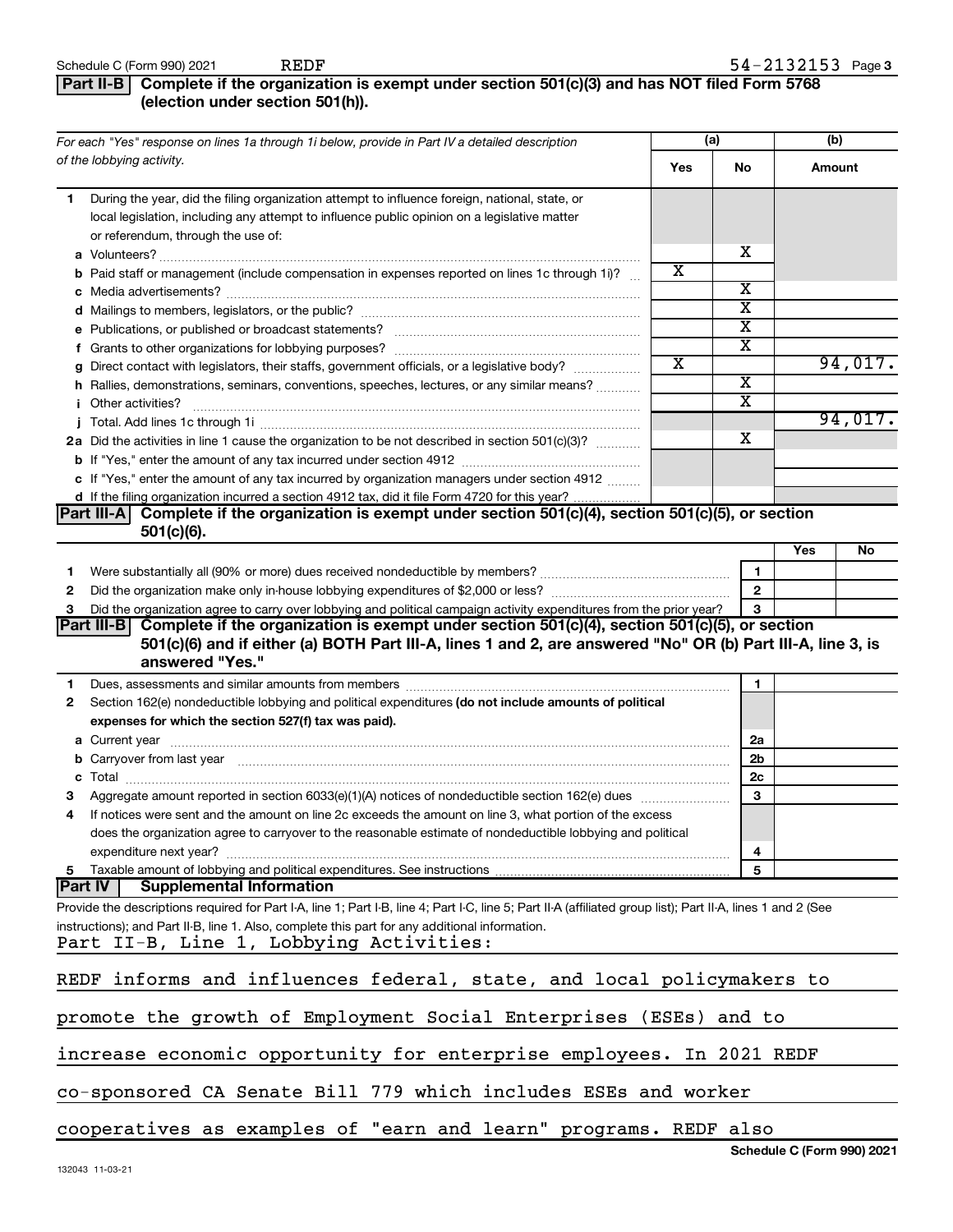| 54-2132153 Page<br>Schedule C (Form 990) 2021<br>REDF                   |  |
|-------------------------------------------------------------------------|--|
| <b>Supplemental Information (continued)</b><br>Part IV                  |  |
| supported CA Assembly Bill 628 which will renew and expand the Breaking |  |
| Barriers to Employment Initiative and specifically naming ESEs in the   |  |
| list of partnerships that can receive grant funding. At the federal     |  |
| level, REDF achieved major policy wins both by getting ESEs named and   |  |
| included in legislation (the Jobs for Economic Recovery Act and the     |  |
| Long-Term Unemployment Elimination Act) and continuously increasing ESE |  |
| socialization and education among federal policymakers, including       |  |
| through the congressional testimonies made by ESE leaders and REDF's    |  |
| participation in a House Education & Labor roundtable.                  |  |
|                                                                         |  |
|                                                                         |  |
|                                                                         |  |
|                                                                         |  |
|                                                                         |  |
|                                                                         |  |
|                                                                         |  |
|                                                                         |  |
|                                                                         |  |
|                                                                         |  |
|                                                                         |  |
|                                                                         |  |
|                                                                         |  |

 $\overline{\phantom{0}}$ 

 $\overline{\phantom{0}}$ 

 $\overline{a}$ 

 $\overline{\phantom{0}}$ 

 $\overline{\phantom{a}}$ 

 $\overline{\phantom{a}}$ 

 $\overline{a}$ 

 $\overline{\phantom{0}}$ 

 $\overline{\phantom{a}}$ 

 $\overline{\phantom{0}}$ 

 $\overline{\phantom{a}}$ 

 $\overline{\phantom{a}}$ 

 $\overline{\phantom{0}}$ 

 $\overline{\phantom{a}}$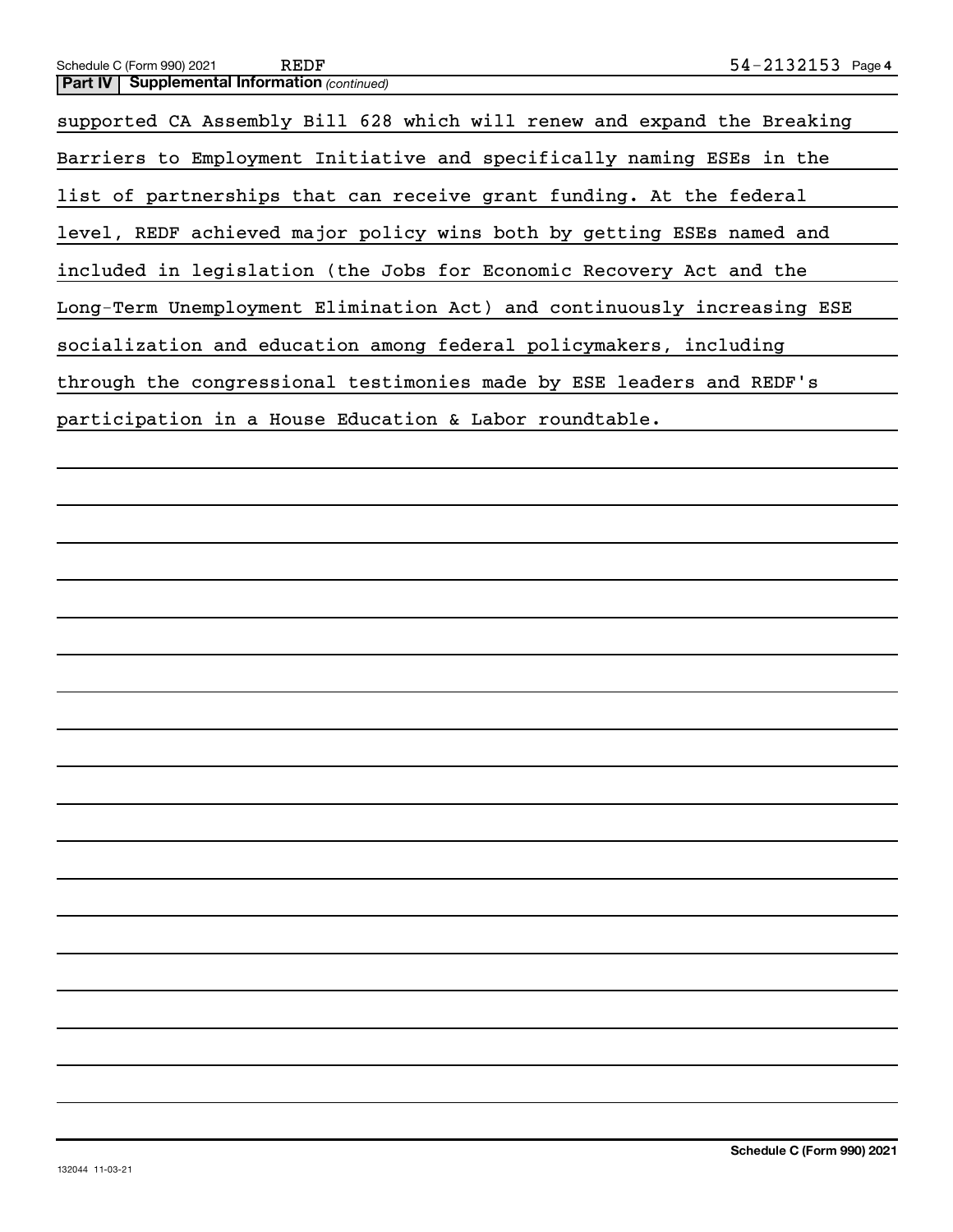| <b>SCHEDULE D</b> |  |
|-------------------|--|
|-------------------|--|

Department of the Treasury Internal Revenue Service

| (Form 990) |  |
|------------|--|
|------------|--|

**| Complete if the organization answered "Yes" on Form 990, Part IV, line 6, 7, 8, 9, 10, 11a, 11b, 11c, 11d, 11e, 11f, 12a, or 12b. | Attach to Form 990. SCHEDULE D Supplemental Financial Statements**<br> **Form 990 Example 5 2021**<br>
Part IV. line 6, 7, 8, 9, 10, 11a, 11b, 11c, 11d, 11e, 11f, 12a, or 12b.

**|Go to www.irs.gov/Form990 for instructions and the latest information.**

| OMB No. 1545-0047     |
|-----------------------|
|                       |
| 2021                  |
|                       |
| <b>Open to Public</b> |
| Inspection            |

**Name of the organization Employer identification number**

|         | <b>REDF</b>                                                                                                                                    |                         | 54-2132153                                         |
|---------|------------------------------------------------------------------------------------------------------------------------------------------------|-------------------------|----------------------------------------------------|
| Part I  | Organizations Maintaining Donor Advised Funds or Other Similar Funds or Accounts. Complete if the                                              |                         |                                                    |
|         | organization answered "Yes" on Form 990, Part IV, line 6.                                                                                      |                         |                                                    |
|         |                                                                                                                                                | (a) Donor advised funds | (b) Funds and other accounts                       |
| 1.      |                                                                                                                                                |                         |                                                    |
| 2       | Aggregate value of contributions to (during year)                                                                                              |                         |                                                    |
| З       |                                                                                                                                                |                         |                                                    |
| 4       |                                                                                                                                                |                         |                                                    |
| 5       | Did the organization inform all donors and donor advisors in writing that the assets held in donor advised funds                               |                         |                                                    |
|         |                                                                                                                                                |                         | Yes<br>No                                          |
| 6       | Did the organization inform all grantees, donors, and donor advisors in writing that grant funds can be used only                              |                         |                                                    |
|         |                                                                                                                                                |                         |                                                    |
|         | for charitable purposes and not for the benefit of the donor or donor advisor, or for any other purpose conferring                             |                         |                                                    |
| Part II |                                                                                                                                                |                         | Yes<br>No                                          |
|         | Conservation Easements. Complete if the organization answered "Yes" on Form 990, Part IV, line 7.                                              |                         |                                                    |
|         | Purpose(s) of conservation easements held by the organization (check all that apply).                                                          |                         |                                                    |
|         | Preservation of land for public use (for example, recreation or education)                                                                     |                         | Preservation of a historically important land area |
|         | Protection of natural habitat                                                                                                                  |                         | Preservation of a certified historic structure     |
|         | Preservation of open space                                                                                                                     |                         |                                                    |
| 2       | Complete lines 2a through 2d if the organization held a qualified conservation contribution in the form of a conservation easement on the last |                         |                                                    |
|         | day of the tax year.                                                                                                                           |                         | Held at the End of the Tax Year                    |
| а       |                                                                                                                                                |                         | 2a                                                 |
| b       |                                                                                                                                                |                         | 2 <sub>b</sub>                                     |
|         |                                                                                                                                                |                         | 2c                                                 |
| d       | Number of conservation easements included in (c) acquired after 7/25/06, and not on a historic structure                                       |                         |                                                    |
|         |                                                                                                                                                |                         | 2d                                                 |
| З       | Number of conservation easements modified, transferred, released, extinguished, or terminated by the organization during the tax               |                         |                                                    |
|         | vear                                                                                                                                           |                         |                                                    |
| 4       | Number of states where property subject to conservation easement is located >                                                                  |                         |                                                    |
| 5       | Does the organization have a written policy regarding the periodic monitoring, inspection, handling of                                         |                         |                                                    |
|         | violations, and enforcement of the conservation easements it holds?                                                                            |                         | Yes<br><b>No</b>                                   |
| 6       | Staff and volunteer hours devoted to monitoring, inspecting, handling of violations, and enforcing conservation easements during the year      |                         |                                                    |
|         |                                                                                                                                                |                         |                                                    |
| 7       | Amount of expenses incurred in monitoring, inspecting, handling of violations, and enforcing conservation easements during the year            |                         |                                                    |
|         | $\blacktriangleright$ s                                                                                                                        |                         |                                                    |
| 8       | Does each conservation easement reported on line 2(d) above satisfy the requirements of section 170(h)(4)(B)(i)                                |                         |                                                    |
|         |                                                                                                                                                |                         | Yes<br>No                                          |
| 9       | In Part XIII, describe how the organization reports conservation easements in its revenue and expense statement and                            |                         |                                                    |
|         | balance sheet, and include, if applicable, the text of the footnote to the organization's financial statements that describes the              |                         |                                                    |
|         | organization's accounting for conservation easements.                                                                                          |                         |                                                    |
|         | Organizations Maintaining Collections of Art, Historical Treasures, or Other Similar Assets.<br>Part III                                       |                         |                                                    |
|         | Complete if the organization answered "Yes" on Form 990, Part IV, line 8.                                                                      |                         |                                                    |
|         | 1a If the organization elected, as permitted under FASB ASC 958, not to report in its revenue statement and balance sheet works                |                         |                                                    |
|         | of art, historical treasures, or other similar assets held for public exhibition, education, or research in furtherance of public              |                         |                                                    |
|         | service, provide in Part XIII the text of the footnote to its financial statements that describes these items.                                 |                         |                                                    |
| b       | If the organization elected, as permitted under FASB ASC 958, to report in its revenue statement and balance sheet works of                    |                         |                                                    |
|         | art, historical treasures, or other similar assets held for public exhibition, education, or research in furtherance of public service,        |                         |                                                    |
|         | provide the following amounts relating to these items:                                                                                         |                         |                                                    |
|         |                                                                                                                                                |                         | $\sim$                                             |
|         |                                                                                                                                                |                         | $\blacktriangleright$ \$                           |
|         | (ii) Assets included in Form 990, Part X                                                                                                       |                         |                                                    |
| 2       | If the organization received or held works of art, historical treasures, or other similar assets for financial gain, provide                   |                         |                                                    |
|         | the following amounts required to be reported under FASB ASC 958 relating to these items:                                                      |                         |                                                    |
| а       |                                                                                                                                                |                         | - \$<br>▶                                          |
|         |                                                                                                                                                |                         | $\blacktriangleright$ s                            |

132051 10-28-21 **For Paperwork Reduction Act Notice, see the Instructions for Form 990. Schedule D (Form 990) 2021** LHA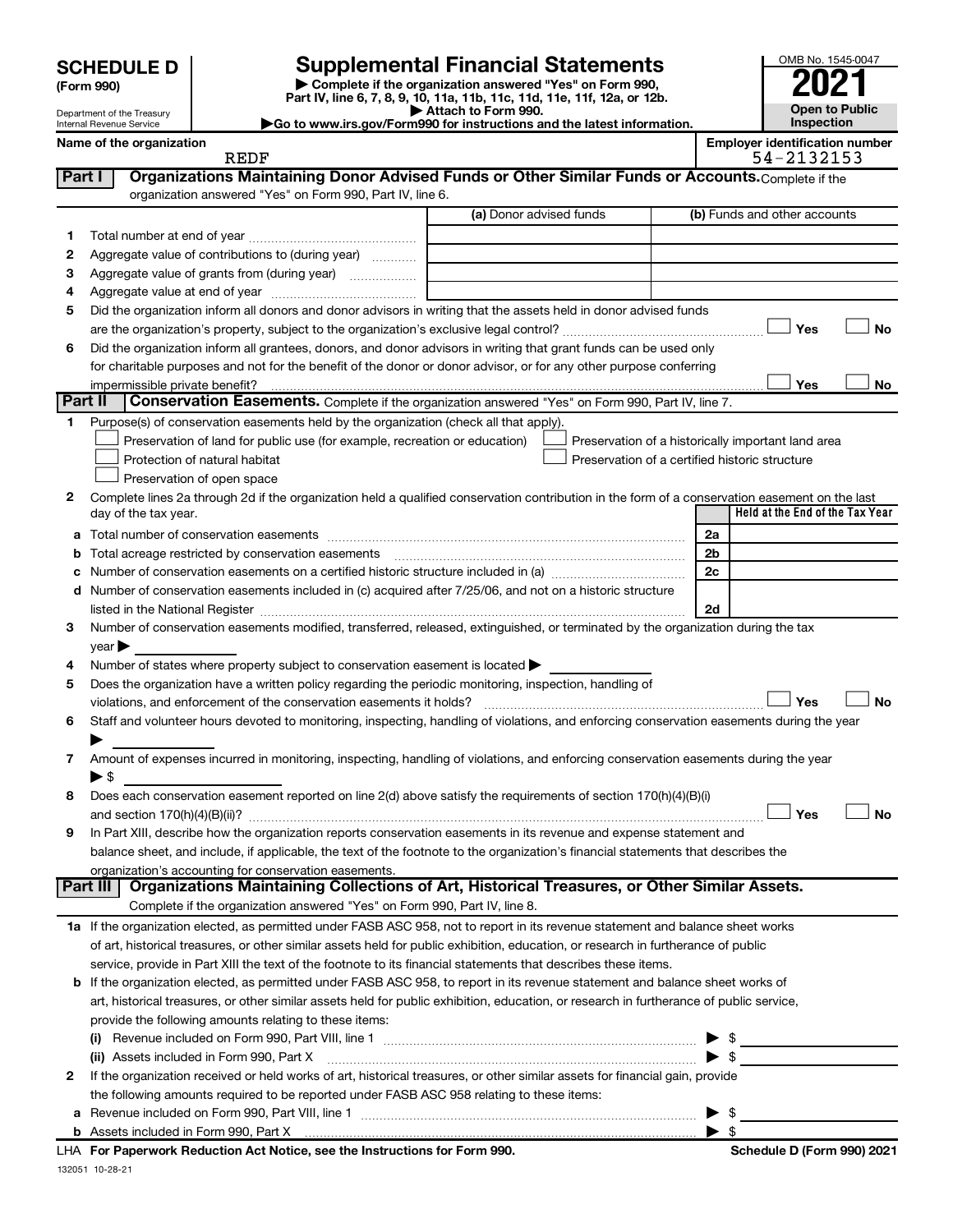|               | REDF<br>Schedule D (Form 990) 2021                                                                                                                                                                                             |                    |   |                |                                                                                                                                                                                                                                |                 |                | $54 - 2132153$ Page 2 |
|---------------|--------------------------------------------------------------------------------------------------------------------------------------------------------------------------------------------------------------------------------|--------------------|---|----------------|--------------------------------------------------------------------------------------------------------------------------------------------------------------------------------------------------------------------------------|-----------------|----------------|-----------------------|
|               | Organizations Maintaining Collections of Art, Historical Treasures, or Other Similar Assets(continued)<br>Part III                                                                                                             |                    |   |                |                                                                                                                                                                                                                                |                 |                |                       |
| 3             | Using the organization's acquisition, accession, and other records, check any of the following that make significant use of its                                                                                                |                    |   |                |                                                                                                                                                                                                                                |                 |                |                       |
|               | collection items (check all that apply):                                                                                                                                                                                       |                    |   |                |                                                                                                                                                                                                                                |                 |                |                       |
| a             | Public exhibition                                                                                                                                                                                                              | d                  |   |                | Loan or exchange program                                                                                                                                                                                                       |                 |                |                       |
| b             | Scholarly research                                                                                                                                                                                                             | е                  |   |                | Other and the control of the control of the control of the control of the control of the control of the control of the control of the control of the control of the control of the control of the control of the control of th |                 |                |                       |
| c             | Preservation for future generations                                                                                                                                                                                            |                    |   |                |                                                                                                                                                                                                                                |                 |                |                       |
| 4             | Provide a description of the organization's collections and explain how they further the organization's exempt purpose in Part XIII.                                                                                           |                    |   |                |                                                                                                                                                                                                                                |                 |                |                       |
| 5             | During the year, did the organization solicit or receive donations of art, historical treasures, or other similar assets                                                                                                       |                    |   |                |                                                                                                                                                                                                                                |                 |                |                       |
|               |                                                                                                                                                                                                                                |                    |   |                |                                                                                                                                                                                                                                |                 | Yes            | No                    |
|               | <b>Part IV</b><br>Escrow and Custodial Arrangements. Complete if the organization answered "Yes" on Form 990, Part IV, line 9, or                                                                                              |                    |   |                |                                                                                                                                                                                                                                |                 |                |                       |
|               | reported an amount on Form 990, Part X, line 21.                                                                                                                                                                               |                    |   |                |                                                                                                                                                                                                                                |                 |                |                       |
|               | 1a Is the organization an agent, trustee, custodian or other intermediary for contributions or other assets not included                                                                                                       |                    |   |                |                                                                                                                                                                                                                                |                 |                |                       |
|               |                                                                                                                                                                                                                                |                    |   |                |                                                                                                                                                                                                                                |                 | Yes            | <b>No</b>             |
|               | b If "Yes," explain the arrangement in Part XIII and complete the following table:                                                                                                                                             |                    |   |                |                                                                                                                                                                                                                                |                 |                |                       |
|               |                                                                                                                                                                                                                                |                    |   |                |                                                                                                                                                                                                                                |                 | Amount         |                       |
|               |                                                                                                                                                                                                                                |                    |   |                |                                                                                                                                                                                                                                | 1c              |                |                       |
|               |                                                                                                                                                                                                                                |                    |   |                |                                                                                                                                                                                                                                | 1d              |                |                       |
|               | e Distributions during the year manufactured and contain an account of the year manufactured and the year manufactured and the year manufactured and the year manufactured and the year manufactured and the year manufactured |                    |   |                |                                                                                                                                                                                                                                | 1e              |                |                       |
|               |                                                                                                                                                                                                                                |                    |   |                |                                                                                                                                                                                                                                | 1f              |                |                       |
|               | 2a Did the organization include an amount on Form 990, Part X, line 21, for escrow or custodial account liability?                                                                                                             |                    |   |                |                                                                                                                                                                                                                                |                 | Yes            | No                    |
|               | b If "Yes," explain the arrangement in Part XIII. Check here if the explanation has been provided on Part XIII                                                                                                                 |                    |   |                |                                                                                                                                                                                                                                |                 |                |                       |
| <b>Part V</b> | <b>Endowment Funds.</b> Complete if the organization answered "Yes" on Form 990, Part IV, line 10.                                                                                                                             |                    |   |                |                                                                                                                                                                                                                                |                 |                |                       |
|               |                                                                                                                                                                                                                                | (a) Current year   |   | (b) Prior year | (c) Two years back (d) Three years back (e) Four years back                                                                                                                                                                    |                 |                |                       |
|               | 1a Beginning of year balance                                                                                                                                                                                                   |                    |   |                |                                                                                                                                                                                                                                |                 |                |                       |
| b             |                                                                                                                                                                                                                                |                    |   |                |                                                                                                                                                                                                                                |                 |                |                       |
|               | Net investment earnings, gains, and losses                                                                                                                                                                                     |                    |   |                |                                                                                                                                                                                                                                |                 |                |                       |
|               |                                                                                                                                                                                                                                |                    |   |                |                                                                                                                                                                                                                                |                 |                |                       |
|               | e Other expenditures for facilities                                                                                                                                                                                            |                    |   |                |                                                                                                                                                                                                                                |                 |                |                       |
|               | and programs                                                                                                                                                                                                                   |                    |   |                |                                                                                                                                                                                                                                |                 |                |                       |
|               | Administrative expenses                                                                                                                                                                                                        |                    |   |                |                                                                                                                                                                                                                                |                 |                |                       |
| g             | End of year balance                                                                                                                                                                                                            |                    |   |                |                                                                                                                                                                                                                                |                 |                |                       |
| 2             | Provide the estimated percentage of the current year end balance (line 1g, column (a)) held as:                                                                                                                                |                    |   |                |                                                                                                                                                                                                                                |                 |                |                       |
|               | Board designated or quasi-endowment                                                                                                                                                                                            |                    | % |                |                                                                                                                                                                                                                                |                 |                |                       |
|               | Permanent endowment                                                                                                                                                                                                            | %                  |   |                |                                                                                                                                                                                                                                |                 |                |                       |
|               | Term endowment $\blacktriangleright$                                                                                                                                                                                           | $\frac{0}{0}$      |   |                |                                                                                                                                                                                                                                |                 |                |                       |
|               | The percentages on lines 2a, 2b, and 2c should equal 100%.                                                                                                                                                                     |                    |   |                |                                                                                                                                                                                                                                |                 |                |                       |
|               | 3a Are there endowment funds not in the possession of the organization that are held and administered for the organization                                                                                                     |                    |   |                |                                                                                                                                                                                                                                |                 |                |                       |
|               | by:                                                                                                                                                                                                                            |                    |   |                |                                                                                                                                                                                                                                |                 |                | Yes<br>No             |
|               | (i)                                                                                                                                                                                                                            |                    |   |                |                                                                                                                                                                                                                                |                 | 3a(i)          |                       |
|               |                                                                                                                                                                                                                                |                    |   |                |                                                                                                                                                                                                                                |                 | 3a(ii)         |                       |
|               |                                                                                                                                                                                                                                |                    |   |                |                                                                                                                                                                                                                                |                 | 3b             |                       |
|               | Describe in Part XIII the intended uses of the organization's endowment funds.                                                                                                                                                 |                    |   |                |                                                                                                                                                                                                                                |                 |                |                       |
|               | Land, Buildings, and Equipment.<br><b>Part VI</b>                                                                                                                                                                              |                    |   |                |                                                                                                                                                                                                                                |                 |                |                       |
|               | Complete if the organization answered "Yes" on Form 990, Part IV, line 11a. See Form 990, Part X, line 10.                                                                                                                     |                    |   |                |                                                                                                                                                                                                                                |                 |                |                       |
|               | Description of property                                                                                                                                                                                                        | (a) Cost or other  |   |                | (b) Cost or other                                                                                                                                                                                                              | (c) Accumulated | (d) Book value |                       |
|               |                                                                                                                                                                                                                                | basis (investment) |   |                | basis (other)                                                                                                                                                                                                                  | depreciation    |                |                       |
|               |                                                                                                                                                                                                                                |                    |   |                |                                                                                                                                                                                                                                |                 |                |                       |
|               |                                                                                                                                                                                                                                |                    |   |                |                                                                                                                                                                                                                                |                 |                |                       |
|               |                                                                                                                                                                                                                                |                    |   |                | 166,655.                                                                                                                                                                                                                       | 10,049.         |                | 156,606.              |
|               |                                                                                                                                                                                                                                |                    |   |                | 362,697.                                                                                                                                                                                                                       | 305, 597.       |                | 57,100.               |
|               |                                                                                                                                                                                                                                |                    |   |                | 592,404.                                                                                                                                                                                                                       | 547,709.        |                | 44,695.               |
|               | Total. Add lines 1a through 1e. (Column (d) must equal Form 990, Part X, column (B), line 10c.)                                                                                                                                |                    |   |                |                                                                                                                                                                                                                                |                 |                | 258,401.              |

**Schedule D (Form 990) 2021**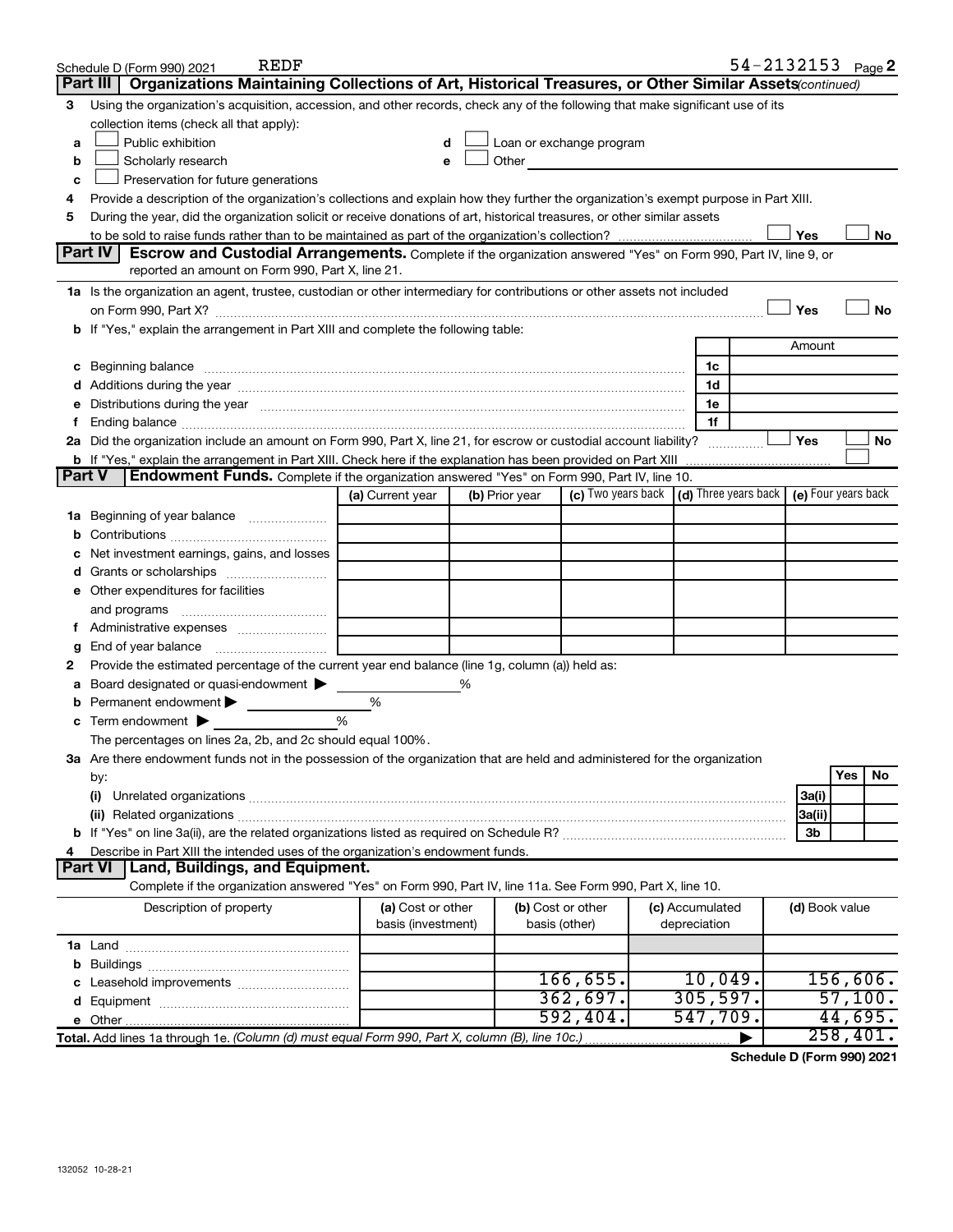|                                    | Complete if the organization answered "Yes" on Form 990, Part IV, line 11b. See Form 990, Part X, line 12.                                             |                 |                                                           |                |
|------------------------------------|--------------------------------------------------------------------------------------------------------------------------------------------------------|-----------------|-----------------------------------------------------------|----------------|
|                                    | (a) Description of security or category (including name of security)                                                                                   | (b) Book value  | (c) Method of valuation: Cost or end-of-year market value |                |
|                                    |                                                                                                                                                        |                 |                                                           |                |
|                                    |                                                                                                                                                        |                 |                                                           |                |
| $(3)$ Other                        |                                                                                                                                                        |                 |                                                           |                |
| (A)                                |                                                                                                                                                        |                 |                                                           |                |
| (B)                                |                                                                                                                                                        |                 |                                                           |                |
| (C)                                |                                                                                                                                                        |                 |                                                           |                |
| (D)                                |                                                                                                                                                        |                 |                                                           |                |
| (E)                                |                                                                                                                                                        |                 |                                                           |                |
| (F)                                |                                                                                                                                                        |                 |                                                           |                |
| (G)                                |                                                                                                                                                        |                 |                                                           |                |
| (H)                                |                                                                                                                                                        |                 |                                                           |                |
|                                    | Total. (Col. (b) must equal Form 990, Part X, col. (B) line 12.)                                                                                       |                 |                                                           |                |
|                                    | Part VIII Investments - Program Related.<br>Complete if the organization answered "Yes" on Form 990, Part IV, line 11c. See Form 990, Part X, line 13. |                 |                                                           |                |
|                                    | (a) Description of investment                                                                                                                          | (b) Book value  | (c) Method of valuation: Cost or end-of-year market value |                |
|                                    |                                                                                                                                                        |                 |                                                           |                |
| (1)                                |                                                                                                                                                        |                 |                                                           |                |
| (2)                                |                                                                                                                                                        |                 |                                                           |                |
| (3)<br>(4)                         |                                                                                                                                                        |                 |                                                           |                |
| (5)                                |                                                                                                                                                        |                 |                                                           |                |
| (6)                                |                                                                                                                                                        |                 |                                                           |                |
| (7)                                |                                                                                                                                                        |                 |                                                           |                |
| (8)                                |                                                                                                                                                        |                 |                                                           |                |
| (9)                                |                                                                                                                                                        |                 |                                                           |                |
|                                    | Total. (Col. (b) must equal Form 990, Part X, col. (B) line 13.)                                                                                       |                 |                                                           |                |
| Part IX                            | <b>Other Assets.</b>                                                                                                                                   |                 |                                                           |                |
|                                    | Complete if the organization answered "Yes" on Form 990, Part IV, line 11d. See Form 990, Part X, line 15.                                             |                 |                                                           |                |
|                                    |                                                                                                                                                        | (a) Description |                                                           | (b) Book value |
| (1)                                |                                                                                                                                                        |                 |                                                           |                |
| (2)                                |                                                                                                                                                        |                 |                                                           |                |
| (3)                                |                                                                                                                                                        |                 |                                                           |                |
| (4)                                |                                                                                                                                                        |                 |                                                           |                |
| (5)                                |                                                                                                                                                        |                 |                                                           |                |
| (6)                                |                                                                                                                                                        |                 |                                                           |                |
|                                    |                                                                                                                                                        |                 |                                                           |                |
| (7)                                |                                                                                                                                                        |                 |                                                           |                |
|                                    |                                                                                                                                                        |                 |                                                           |                |
|                                    |                                                                                                                                                        |                 |                                                           |                |
|                                    | Total. (Column (b) must equal Form 990, Part X, col. (B) line 15.)                                                                                     |                 |                                                           |                |
|                                    | <b>Other Liabilities.</b>                                                                                                                              |                 |                                                           |                |
|                                    | Complete if the organization answered "Yes" on Form 990, Part IV, line 11e or 11f. See Form 990, Part X, line 25.                                      |                 |                                                           |                |
|                                    | (a) Description of liability                                                                                                                           |                 |                                                           | (b) Book value |
| (1)                                | Federal income taxes                                                                                                                                   |                 |                                                           |                |
| (2)                                |                                                                                                                                                        |                 |                                                           |                |
| (3)                                |                                                                                                                                                        |                 |                                                           |                |
|                                    |                                                                                                                                                        |                 |                                                           |                |
| (8)<br>(9)<br>Part X<br>(4)<br>(5) |                                                                                                                                                        |                 |                                                           |                |
|                                    |                                                                                                                                                        |                 |                                                           |                |
| (6)<br>(7)                         |                                                                                                                                                        |                 |                                                           |                |
|                                    |                                                                                                                                                        |                 |                                                           |                |
| (8)<br>(9)                         |                                                                                                                                                        |                 |                                                           |                |

Schedule D (Form 990) 2021 REDF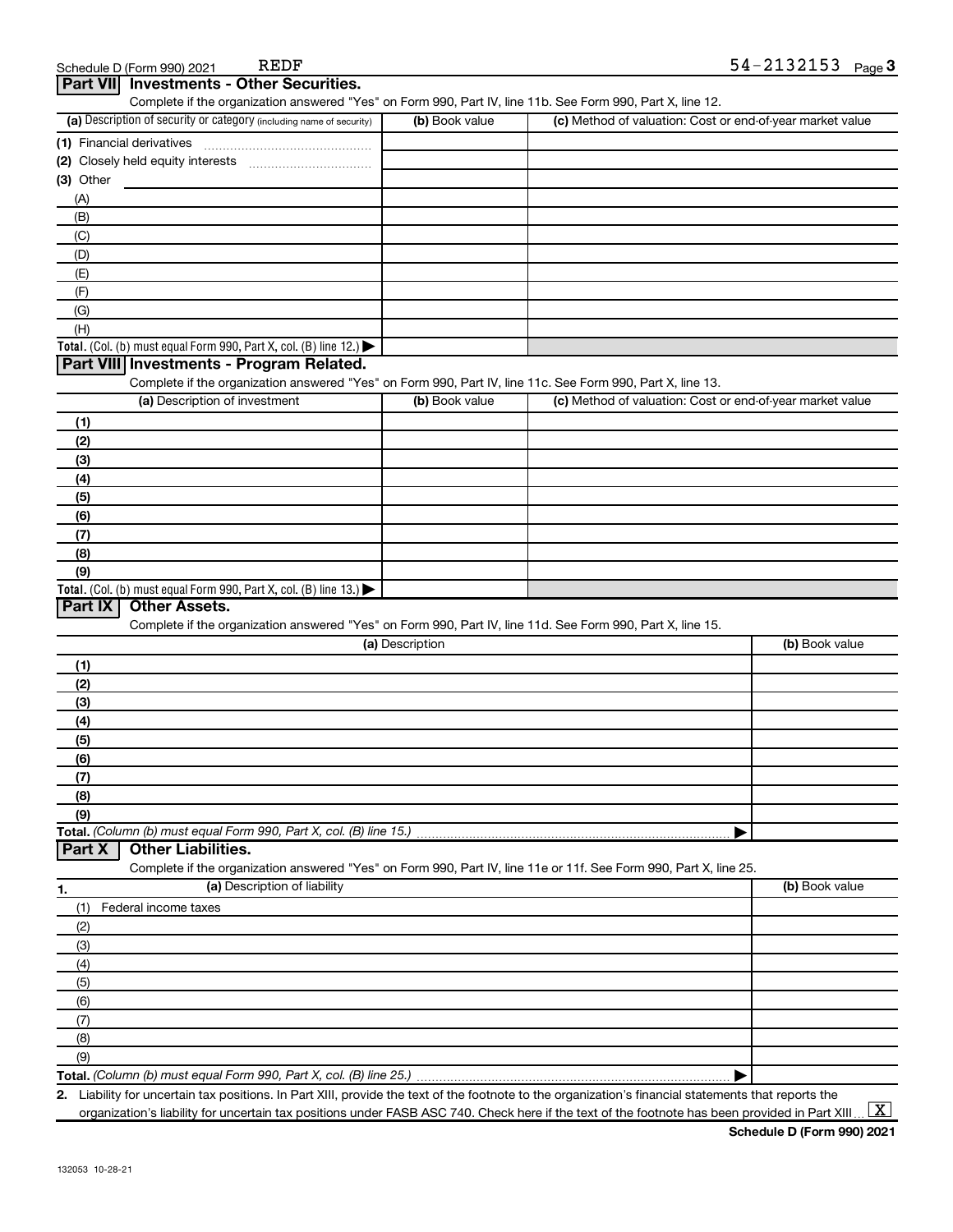|    | REDF<br>Schedule D (Form 990) 2021                                                                                                                                                                                                  |                | 54-2132153 $_{Page 4}$ |
|----|-------------------------------------------------------------------------------------------------------------------------------------------------------------------------------------------------------------------------------------|----------------|------------------------|
|    | Reconciliation of Revenue per Audited Financial Statements With Revenue per Return.<br>Part XI                                                                                                                                      |                |                        |
|    | Complete if the organization answered "Yes" on Form 990, Part IV, line 12a.                                                                                                                                                         |                |                        |
| 1  | Total revenue, gains, and other support per audited financial statements [111] [11] Total revenue, gains, and other support per audited financial statements                                                                        |                | $\blacksquare$         |
| 2  | Amounts included on line 1 but not on Form 990, Part VIII, line 12:                                                                                                                                                                 |                |                        |
| a  |                                                                                                                                                                                                                                     | 2a             |                        |
|    |                                                                                                                                                                                                                                     | 2 <sub>b</sub> |                        |
| c  |                                                                                                                                                                                                                                     | 2 <sub>c</sub> |                        |
| d  |                                                                                                                                                                                                                                     | 2d             |                        |
| е  | Add lines 2a through 2d                                                                                                                                                                                                             |                | 2е                     |
| З  |                                                                                                                                                                                                                                     |                | 3                      |
| 4  | Amounts included on Form 990, Part VIII, line 12, but not on line 1:                                                                                                                                                                |                |                        |
|    |                                                                                                                                                                                                                                     | 4a             |                        |
| b  |                                                                                                                                                                                                                                     | 4 <sub>b</sub> |                        |
| c. | Add lines 4a and 4b                                                                                                                                                                                                                 |                | 4с                     |
|    |                                                                                                                                                                                                                                     |                | 5                      |
|    | Part XII   Reconciliation of Expenses per Audited Financial Statements With Expenses per Return.                                                                                                                                    |                |                        |
|    | Complete if the organization answered "Yes" on Form 990, Part IV, line 12a.                                                                                                                                                         |                |                        |
| 1  |                                                                                                                                                                                                                                     |                | $\mathbf{1}$           |
| 2  | Amounts included on line 1 but not on Form 990, Part IX, line 25:                                                                                                                                                                   |                |                        |
| a  |                                                                                                                                                                                                                                     | 2a             |                        |
| b  |                                                                                                                                                                                                                                     | 2 <sub>b</sub> |                        |
| c  |                                                                                                                                                                                                                                     | 2 <sub>c</sub> |                        |
| d  |                                                                                                                                                                                                                                     | 2d             |                        |
| е  | Add lines 2a through 2d <b>contained a contained a contained a contained a</b> contained a contained a contained a contained a contained a contained a contained a contained a contained a contained a contained a contained a cont |                | 2e                     |
| з  |                                                                                                                                                                                                                                     |                | 3                      |
| 4  | Amounts included on Form 990, Part IX, line 25, but not on line 1:                                                                                                                                                                  |                |                        |
| а  | Investment expenses not included on Form 990, Part VIII, line 7b [                                                                                                                                                                  | 4a             |                        |
| b  |                                                                                                                                                                                                                                     | 4 <sub>h</sub> |                        |
| c. | Add lines 4a and 4b                                                                                                                                                                                                                 |                | 4с                     |
|    |                                                                                                                                                                                                                                     |                | 5                      |
|    | Part XIII Supplemental Information.                                                                                                                                                                                                 |                |                        |

Provide the descriptions required for Part II, lines 3, 5, and 9; Part III, lines 1a and 4; Part IV, lines 1b and 2b; Part V, line 4; Part X, line 2; Part XI, lines 2d and 4b; and Part XII, lines 2d and 4b. Also complete this part to provide any additional information.

Part X, Line 2:

REDF is exempt from taxation under Internal Revenue Code Section 501(c)(3)

and California Revenue and Taxation Code Section 23701d.

Generally accepted accounting principles provide accounting and disclosure

guidance about positions taken by an organization in its tax returns that

might be uncertain. Management has considered its tax positions and

believes that all of the positions taken by REDF in its federal and state

exempt organization tax returns are more likely than not to be sustained

upon examination. REDF's returns are subject to examination by federal and

state taxing authorities, generally for three and four years,

respectively, after they are filed.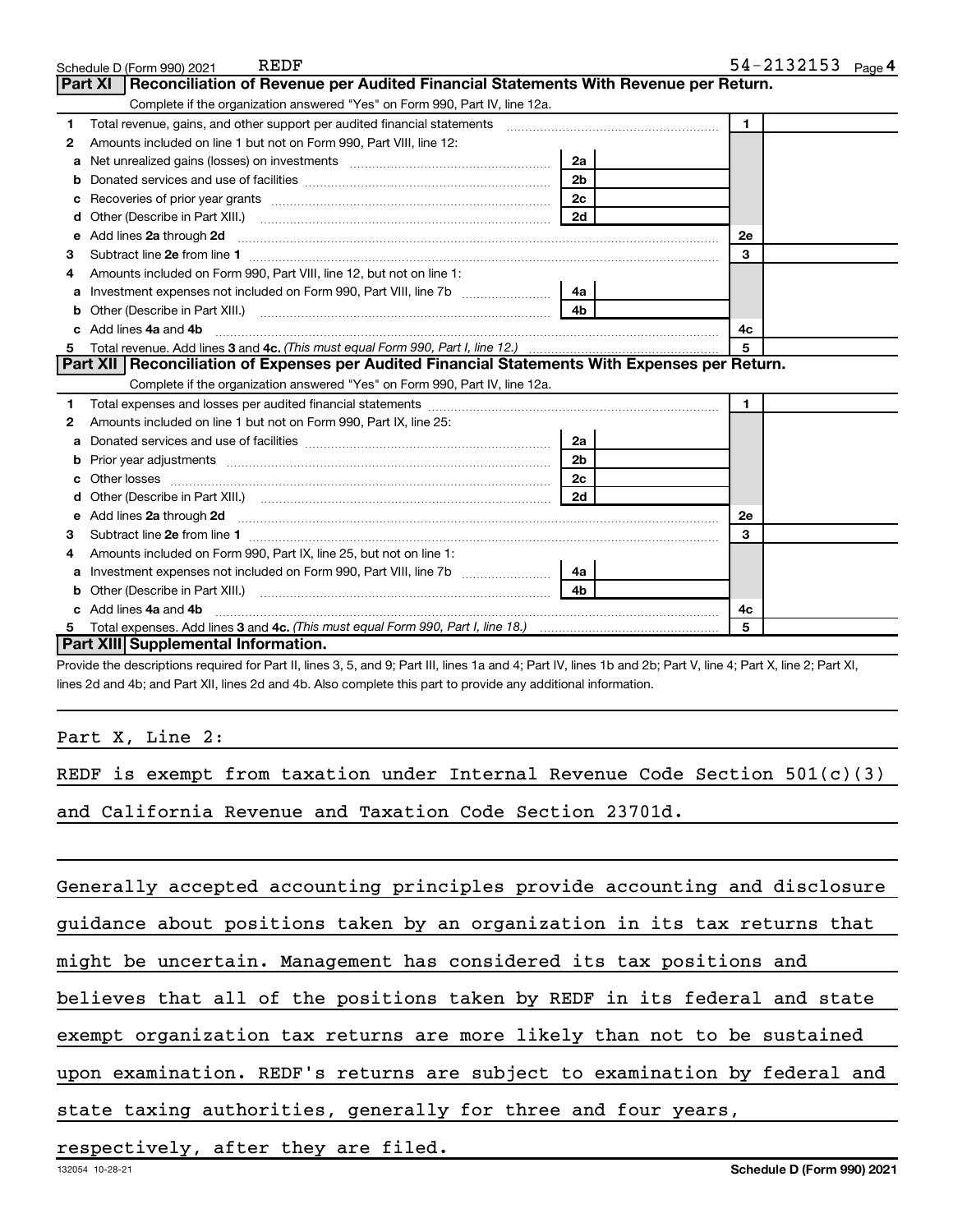| <b>Part XIII Supplemental Information (continued)</b> |  |  |  |  |  |  |  |  |  |  |
|-------------------------------------------------------|--|--|--|--|--|--|--|--|--|--|
|                                                       |  |  |  |  |  |  |  |  |  |  |
|                                                       |  |  |  |  |  |  |  |  |  |  |
|                                                       |  |  |  |  |  |  |  |  |  |  |
|                                                       |  |  |  |  |  |  |  |  |  |  |
|                                                       |  |  |  |  |  |  |  |  |  |  |
|                                                       |  |  |  |  |  |  |  |  |  |  |
|                                                       |  |  |  |  |  |  |  |  |  |  |
|                                                       |  |  |  |  |  |  |  |  |  |  |
|                                                       |  |  |  |  |  |  |  |  |  |  |
|                                                       |  |  |  |  |  |  |  |  |  |  |
|                                                       |  |  |  |  |  |  |  |  |  |  |
|                                                       |  |  |  |  |  |  |  |  |  |  |
|                                                       |  |  |  |  |  |  |  |  |  |  |
|                                                       |  |  |  |  |  |  |  |  |  |  |
|                                                       |  |  |  |  |  |  |  |  |  |  |
|                                                       |  |  |  |  |  |  |  |  |  |  |
|                                                       |  |  |  |  |  |  |  |  |  |  |
|                                                       |  |  |  |  |  |  |  |  |  |  |
|                                                       |  |  |  |  |  |  |  |  |  |  |
|                                                       |  |  |  |  |  |  |  |  |  |  |
|                                                       |  |  |  |  |  |  |  |  |  |  |
|                                                       |  |  |  |  |  |  |  |  |  |  |
|                                                       |  |  |  |  |  |  |  |  |  |  |
|                                                       |  |  |  |  |  |  |  |  |  |  |
|                                                       |  |  |  |  |  |  |  |  |  |  |
|                                                       |  |  |  |  |  |  |  |  |  |  |
|                                                       |  |  |  |  |  |  |  |  |  |  |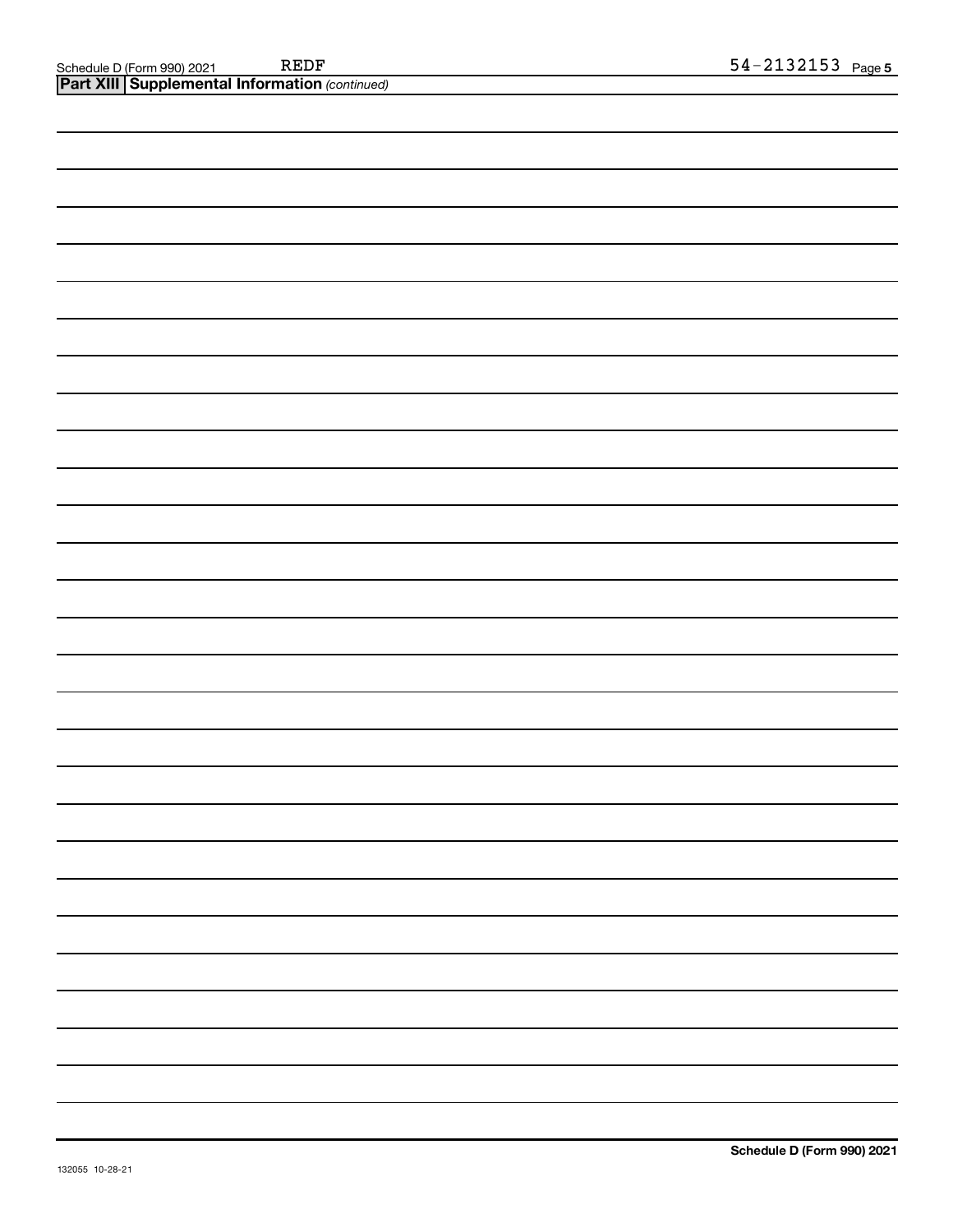| <b>SCHEDULE I</b><br>(Form 990)<br>Department of the Treasury                                                                                                                                                                                                                                     |                | <b>Grants and Other Assistance to Organizations,</b><br>Governments, and Individuals in the United States<br>Complete if the organization answered "Yes" on Form 990, Part IV, line 21 or 22. | Attach to Form 990.                                   |                                        |                                                                |                                          | OMB No. 1545-0047<br><b>Open to Public</b>          |
|---------------------------------------------------------------------------------------------------------------------------------------------------------------------------------------------------------------------------------------------------------------------------------------------------|----------------|-----------------------------------------------------------------------------------------------------------------------------------------------------------------------------------------------|-------------------------------------------------------|----------------------------------------|----------------------------------------------------------------|------------------------------------------|-----------------------------------------------------|
| Internal Revenue Service                                                                                                                                                                                                                                                                          |                |                                                                                                                                                                                               | Go to www.irs.gov/Form990 for the latest information. |                                        |                                                                |                                          | Inspection                                          |
| Name of the organization<br><b>REDF</b>                                                                                                                                                                                                                                                           |                |                                                                                                                                                                                               |                                                       |                                        |                                                                |                                          | <b>Employer identification number</b><br>54-2132153 |
| Part I<br><b>General Information on Grants and Assistance</b>                                                                                                                                                                                                                                     |                |                                                                                                                                                                                               |                                                       |                                        |                                                                |                                          |                                                     |
| Does the organization maintain records to substantiate the amount of the grants or assistance, the grantees' eligibility for the grants or assistance, and the selection<br>1.<br>2 Describe in Part IV the organization's procedures for monitoring the use of grant funds in the United States. |                |                                                                                                                                                                                               |                                                       |                                        |                                                                |                                          | $\boxed{\text{X}}$ Yes<br>l No                      |
| Part II<br>Grants and Other Assistance to Domestic Organizations and Domestic Governments. Complete if the organization answered "Yes" on Form 990, Part IV, line 21, for any<br>recipient that received more than \$5,000. Part II can be duplicated if additional space is needed.              |                |                                                                                                                                                                                               |                                                       |                                        |                                                                |                                          |                                                     |
| 1 (a) Name and address of organization<br>or government                                                                                                                                                                                                                                           | $(b)$ EIN      | (c) IRC section<br>(if applicable)                                                                                                                                                            | (d) Amount of<br>cash grant                           | (e) Amount of<br>noncash<br>assistance | (f) Method of<br>valuation (book,<br>FMV, appraisal,<br>other) | (g) Description of<br>noncash assistance | (h) Purpose of grant<br>or assistance               |
| Bikes Not Bombs Inc.                                                                                                                                                                                                                                                                              |                |                                                                                                                                                                                               |                                                       |                                        |                                                                |                                          |                                                     |
| 284 Amory St.                                                                                                                                                                                                                                                                                     |                |                                                                                                                                                                                               |                                                       |                                        |                                                                |                                          |                                                     |
| Boston, MA 02130                                                                                                                                                                                                                                                                                  | $04 - 3138753$ | 501(c)(3)                                                                                                                                                                                     | 20,000,                                               | $\mathbf 0$ .                          |                                                                |                                          | Accelerator                                         |
| Blue Jacket Staffing, Inc.<br>2826 S. Calhoun St.                                                                                                                                                                                                                                                 |                |                                                                                                                                                                                               |                                                       |                                        |                                                                |                                          |                                                     |
| Fort Wayne, IN 46807                                                                                                                                                                                                                                                                              | $35 - 2210669$ | 501(c)(3)                                                                                                                                                                                     | 20,000                                                | 0.                                     |                                                                |                                          | Accelerator                                         |
| Civic Works Baltimore Center for<br>Green Careers - 2701 St. Lo Dr. -<br>Baltimore, MD 21213                                                                                                                                                                                                      | 52-1925614     | 501(c)(3)                                                                                                                                                                                     | 100,000                                               | 0.                                     |                                                                |                                          | Growth Portfolio                                    |
|                                                                                                                                                                                                                                                                                                   |                |                                                                                                                                                                                               |                                                       |                                        |                                                                |                                          |                                                     |
| Clean Decisions<br>3315 Alden Pl. NE                                                                                                                                                                                                                                                              |                |                                                                                                                                                                                               |                                                       |                                        |                                                                |                                          |                                                     |
| Washington, DC 20019                                                                                                                                                                                                                                                                              | 47-2187741     |                                                                                                                                                                                               | 100,000                                               | 0.                                     |                                                                |                                          | Growth Portfolio                                    |
| ConBody Inc<br>121 Ludlow St.                                                                                                                                                                                                                                                                     |                |                                                                                                                                                                                               |                                                       |                                        |                                                                |                                          |                                                     |
| New York, NY 10002                                                                                                                                                                                                                                                                                | 83-2845087     |                                                                                                                                                                                               | 20,000                                                | 0.                                     |                                                                |                                          | Accelerator                                         |
| Conservation Corps of Long Beach<br>340 Nieto Ave.                                                                                                                                                                                                                                                |                |                                                                                                                                                                                               |                                                       |                                        |                                                                |                                          |                                                     |
| Long Beach, CA 90803                                                                                                                                                                                                                                                                              | 33-0293393     | 501(c)(3)                                                                                                                                                                                     | 20,000,                                               | 0.                                     |                                                                |                                          | Accelerator                                         |
| Enter total number of other organizations listed in the line 1 table<br>3                                                                                                                                                                                                                         |                |                                                                                                                                                                                               |                                                       |                                        |                                                                |                                          | $\overline{22}$ .<br>7.                             |
|                                                                                                                                                                                                                                                                                                   |                |                                                                                                                                                                                               |                                                       |                                        |                                                                |                                          |                                                     |

**For Paperwork Reduction Act Notice, see the Instructions for Form 990. Schedule I (Form 990) 2021** LHA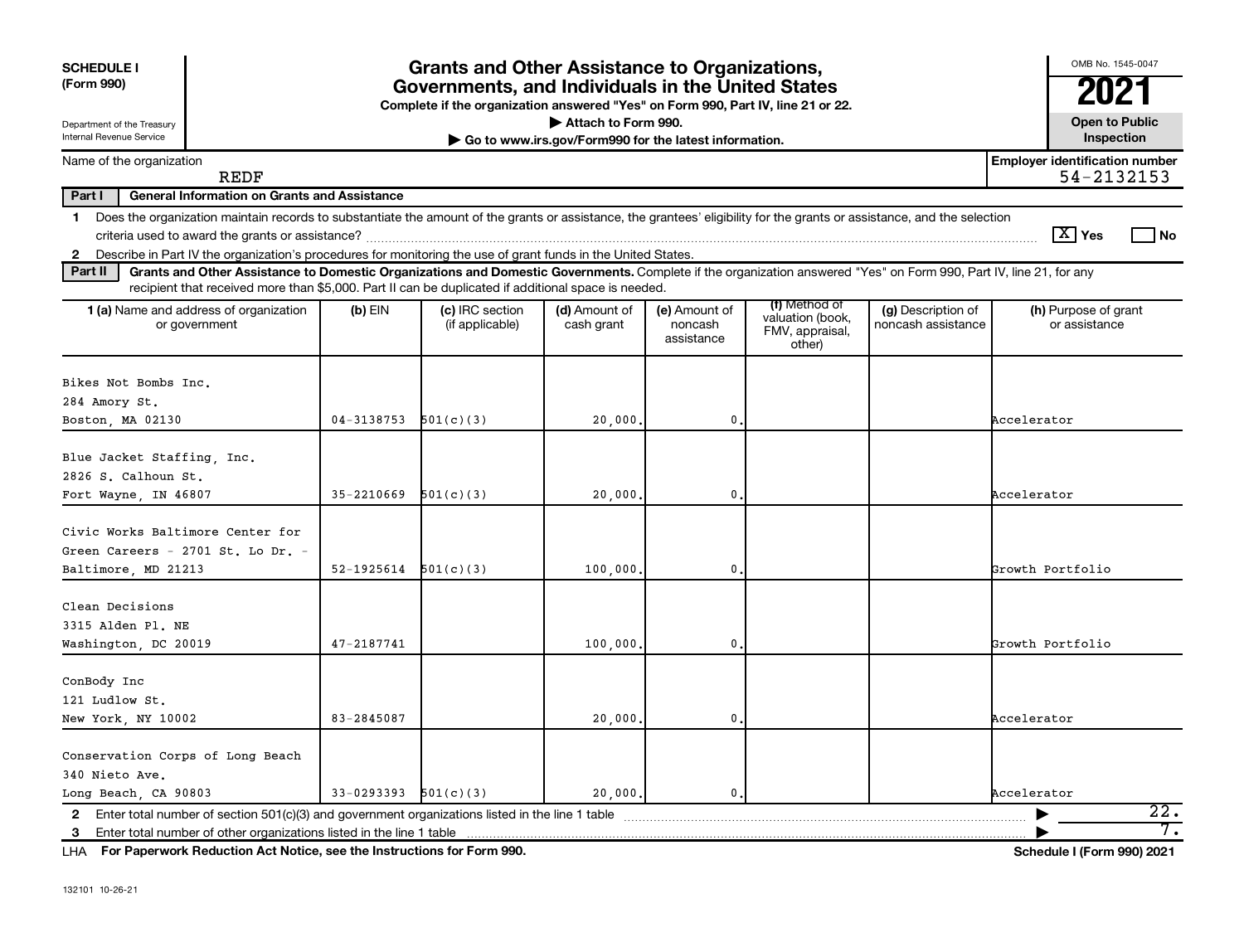| Part II<br>Continuation of Grants and Other Assistance to Domestic Organizations and Domestic Governments (Schedule I (Form 990), Part II.) |                          |                                  |                             |                                        |                                                                |                                           |                                       |
|---------------------------------------------------------------------------------------------------------------------------------------------|--------------------------|----------------------------------|-----------------------------|----------------------------------------|----------------------------------------------------------------|-------------------------------------------|---------------------------------------|
| (a) Name and address of<br>organization or government                                                                                       | $(b)$ EIN                | (c) IRC section<br>if applicable | (d) Amount of<br>cash grant | (e) Amount of<br>noncash<br>assistance | (f) Method of<br>valuation<br>(book, FMV,<br>appraisal, other) | (g) Description of<br>non-cash assistance | (h) Purpose of grant<br>or assistance |
| FogHill, Inc<br>4402 Dubois Pl. SE                                                                                                          |                          |                                  |                             |                                        |                                                                |                                           |                                       |
| Washington, DC 20019                                                                                                                        | 82-3499962               |                                  | 20,000                      | 0.                                     |                                                                |                                           | Accelerator                           |
| GLIDE<br>330 Ellis St. 4th Floor<br>San Francisco, CA 94102                                                                                 | 94-1156481               | 501(c)(3)                        | 20,000                      | 0                                      |                                                                |                                           | Accelerator                           |
| GRID Alternatives<br>1338 S. Flower St.<br>Los Angeles, CA 90015                                                                            | 46-1652604               | 501(c)(3)                        | 100,000                     | 0.                                     |                                                                |                                           | Growth Portfolio                      |
| Homeward Bound of Marin<br>1385 Hamilton Pkwy.<br>Novato, CA 94949                                                                          | 68-0011405               | 501(c)(3)                        | 100,000                     | $\mathbf 0$ .                          |                                                                |                                           | Growth Portfolio                      |
| Hopeworks 'N Camden<br>808 Market St., Fl 3<br>Camden, NJ 08102                                                                             | 31-1660671               | 501(c)(3)                        | 100,000                     | 0                                      |                                                                |                                           | Growth Portfolio                      |
| Jobs Foundation<br>860 Vandalia St.<br>Saint Paul, MN 55114                                                                                 | 27-2295466               | 501(c)(3)                        | 100,000                     | $\mathbf{0}$                           |                                                                |                                           | Growth Portfolio                      |
| Lancaster Works<br>100 S. Queen St.<br>Lancaster, PA 17603                                                                                  | 82-1294121               |                                  | 20,000                      | 0.                                     |                                                                |                                           | Accelerator                           |
| MAKE Projects<br>3421 Herman Ave.<br>San Diego, CA 92104                                                                                    | 27-2938491               | 501(c)(3)                        | 20,000                      | 0.                                     |                                                                |                                           | Accelerator                           |
| Multicultural Refugee Coalition<br>P.O. Box 41566<br>Austin, TX 78704                                                                       | $26-3636863$ $501(c)(3)$ |                                  | 20,000.                     | 0.                                     |                                                                |                                           | Accelerator                           |

Schedule I (Form 990) REDF Page 1

**Schedule I (Form 990)**

REDF 54-2132153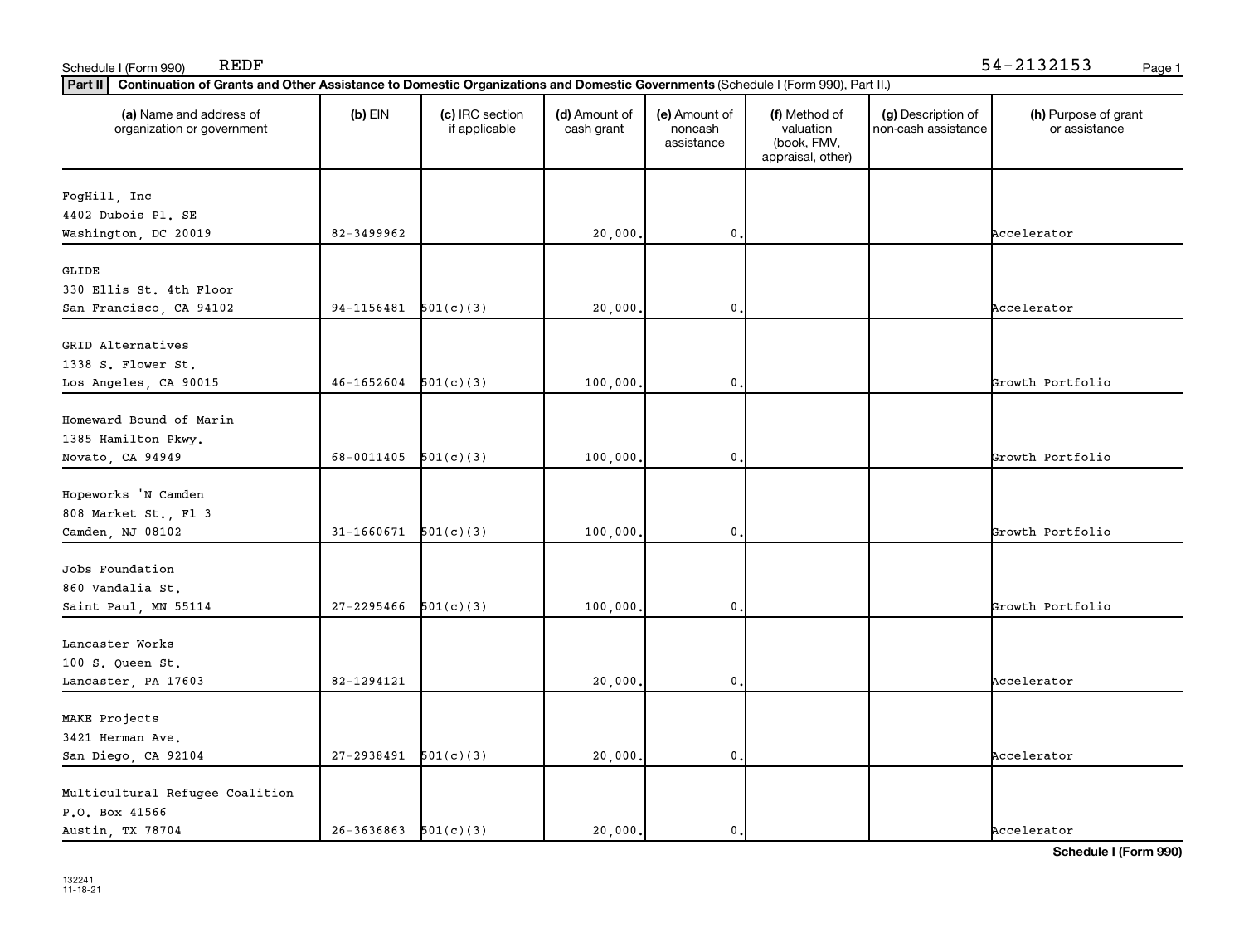| Part II<br>Continuation of Grants and Other Assistance to Domestic Organizations and Domestic Governments (Schedule I (Form 990), Part II.) |            |                                  |                             |                                        |                                                                |                                           |                                       |
|---------------------------------------------------------------------------------------------------------------------------------------------|------------|----------------------------------|-----------------------------|----------------------------------------|----------------------------------------------------------------|-------------------------------------------|---------------------------------------|
| (a) Name and address of<br>organization or government                                                                                       | $(b)$ EIN  | (c) IRC section<br>if applicable | (d) Amount of<br>cash grant | (e) Amount of<br>noncash<br>assistance | (f) Method of<br>valuation<br>(book, FMV,<br>appraisal, other) | (g) Description of<br>non-cash assistance | (h) Purpose of grant<br>or assistance |
| Neighborhood Industries                                                                                                                     |            |                                  |                             |                                        |                                                                |                                           |                                       |
| 353 E. Olive Ave.                                                                                                                           |            |                                  |                             |                                        |                                                                |                                           |                                       |
| Fresno, CA 93728                                                                                                                            | 74-3252737 | 501(c)(3)                        | 100,000                     | 0.                                     |                                                                |                                           | Growth Portfolio                      |
|                                                                                                                                             |            |                                  |                             |                                        |                                                                |                                           |                                       |
| Opportunity Construction                                                                                                                    |            |                                  |                             |                                        |                                                                |                                           |                                       |
| 325 Frank S. Brown Blvd.                                                                                                                    |            |                                  |                             |                                        |                                                                |                                           |                                       |
| Steelton, PA 17113                                                                                                                          | 45-5382987 |                                  | 100,000                     | $\mathbf{0}$                           |                                                                |                                           | Growth Portfolio                      |
| Piikup LLC                                                                                                                                  |            |                                  |                             |                                        |                                                                |                                           |                                       |
| 2323 Broadway                                                                                                                               |            |                                  |                             |                                        |                                                                |                                           |                                       |
|                                                                                                                                             | 82-0761342 |                                  | 20,000                      | $\mathbf{0}$ .                         |                                                                |                                           | Accelerator                           |
| Oakland, CA 94612                                                                                                                           |            |                                  |                             |                                        |                                                                |                                           |                                       |
| Pioneer Human Services                                                                                                                      |            |                                  |                             |                                        |                                                                |                                           |                                       |
| 7440 W. Marginal Way S.                                                                                                                     |            |                                  |                             |                                        |                                                                |                                           |                                       |
| Seattle, WA 98108                                                                                                                           | 91-0791552 | 501(c)(3)                        | 100,000                     | $\mathbf{0}$ .                         |                                                                |                                           | Growth Portfolio                      |
|                                                                                                                                             |            |                                  |                             |                                        |                                                                |                                           |                                       |
| Presbyterian Night Shelter                                                                                                                  |            |                                  |                             |                                        |                                                                |                                           |                                       |
| P.O. Box 2645                                                                                                                               |            |                                  |                             |                                        |                                                                |                                           |                                       |
| Fort Worth, TX 76113                                                                                                                        | 75-1985591 | 501(c)(3)                        | 100,000                     | $\mathbf{0}$                           |                                                                |                                           | Growth Portfolio                      |
|                                                                                                                                             |            |                                  |                             |                                        |                                                                |                                           |                                       |
| Project Return                                                                                                                              |            |                                  |                             |                                        |                                                                |                                           |                                       |
| 109 Lafayette St.                                                                                                                           |            |                                  |                             |                                        |                                                                |                                           |                                       |
| Nashville, TN 37210                                                                                                                         | 62-1058325 | 501(c)(3)                        | 100,000                     | $\mathbf{0}$ .                         |                                                                |                                           | Growth Portfolio                      |
| Rise Up Industries                                                                                                                          |            |                                  |                             |                                        |                                                                |                                           |                                       |
| 8530 Roland Acres Rd.                                                                                                                       |            |                                  |                             |                                        |                                                                |                                           |                                       |
| Santee, CA 92071                                                                                                                            | 80-0908912 | 501(c)(3)                        | 20,000,                     | $\mathbf{0}$ .                         |                                                                |                                           | Accelerator                           |
|                                                                                                                                             |            |                                  |                             |                                        |                                                                |                                           |                                       |
| The Challenge Program                                                                                                                       |            |                                  |                             |                                        |                                                                |                                           |                                       |
| 1124 E. 7th St.                                                                                                                             |            |                                  |                             |                                        |                                                                |                                           |                                       |
| Wilmington, DE 19801                                                                                                                        | 51-0386369 | 501(c)(3)                        | 100,000                     | $\mathbf 0$ .                          |                                                                |                                           | Growth Portfolio                      |
|                                                                                                                                             |            |                                  |                             |                                        |                                                                |                                           |                                       |
| The NetWork for Better Futures                                                                                                              |            |                                  |                             |                                        |                                                                |                                           |                                       |
| 813 N. 5th St.                                                                                                                              |            |                                  |                             |                                        |                                                                |                                           |                                       |
| Minneapolis, MN 55401                                                                                                                       | 45-0550557 | 501(c)(3)                        | 100,000.                    | $\mathbf{0}$ .                         |                                                                |                                           | Growth Portfolio                      |

Schedule I (Form 990) REDF Page 1

**Schedule I (Form 990)**

REDF 54-2132153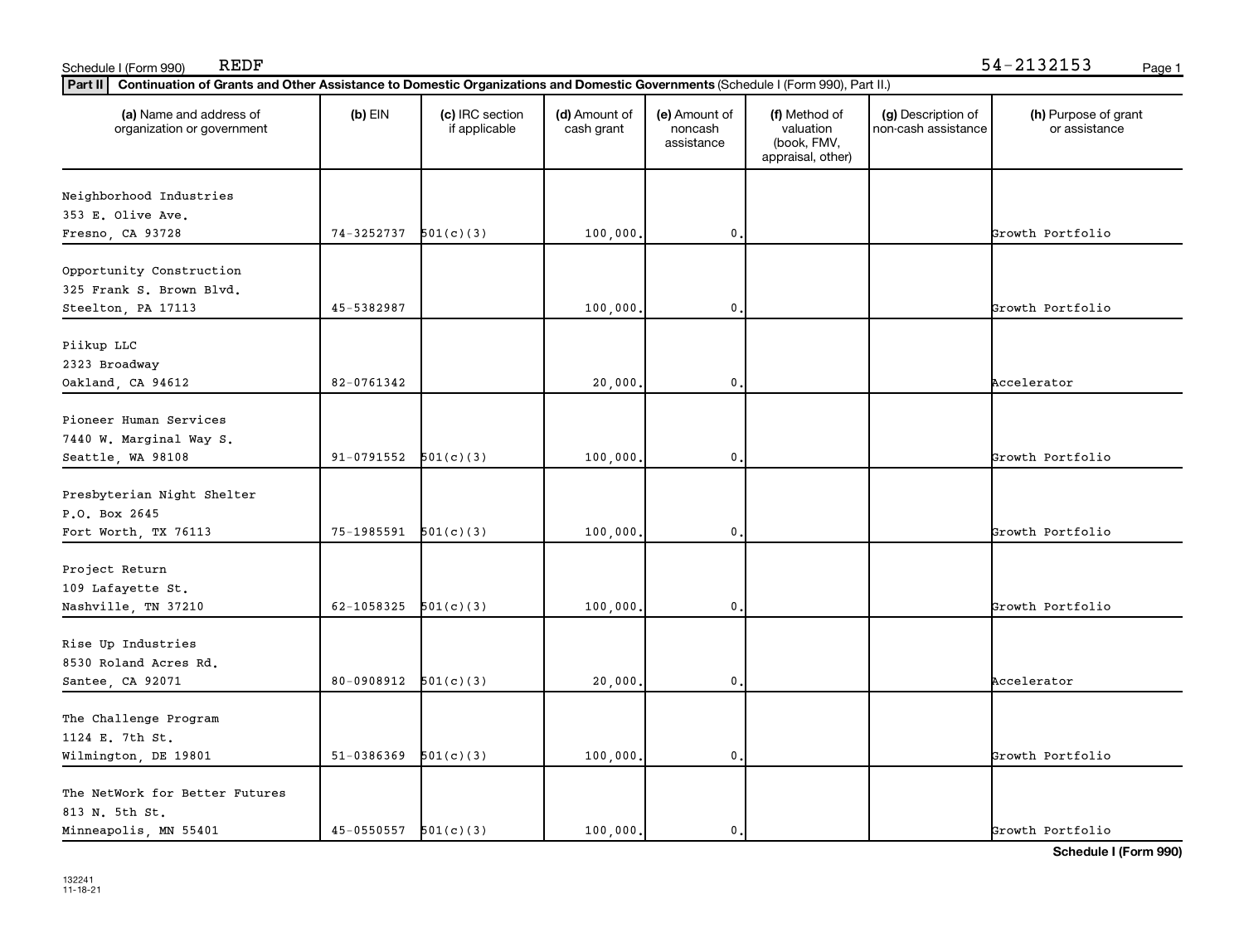| The Urban Wild Inc.                    |            |           |         | assistance      | (book, FMV,<br>appraisal, other) | non-cash assistance | or assistance |
|----------------------------------------|------------|-----------|---------|-----------------|----------------------------------|---------------------|---------------|
|                                        |            |           |         |                 |                                  |                     |               |
| 1765 Prospect Pl., #4N                 |            |           |         |                 |                                  |                     |               |
| Brooklyn, NY 11233                     | 83-4562851 | 501(c)(3) | 20,000  | $\mathbf{0}$ .  |                                  |                     | Accelerator   |
|                                        |            |           |         |                 |                                  |                     |               |
| Unibody Fitness NYC, LLC               |            |           |         |                 |                                  |                     |               |
| 33 W. 19th St.                         |            |           |         |                 |                                  |                     |               |
| New York, NY 10011                     | 37-1949379 |           | 20,000  | $\mathbf{0}$ .  |                                  |                     | Accelerator   |
| Urban Association of Forestry and      |            |           |         |                 |                                  |                     |               |
| Fire Professionals DBA Forestry        |            |           |         |                 |                                  |                     |               |
| and Fire $-$ 110 W. 6th St. $-$ Azusa, |            |           |         |                 |                                  |                     |               |
| CA 91702                               | 83-0806426 | 501(c)(3) | 20,000, | $\mathfrak o$ . |                                  |                     | Accelerator   |
|                                        |            |           |         |                 |                                  |                     |               |
| Valeo Vocation                         |            |           |         |                 |                                  |                     |               |
| 603 Tacoma Ave. S.                     |            |           |         |                 |                                  |                     |               |
| Tacoma, WA 98402                       | 82-4092268 | 501(c)(3) | 20,000  | $\mathbf{0}$ .  |                                  |                     | Accelerator   |
|                                        |            |           |         |                 |                                  |                     |               |
| Weld Seattle                           |            |           |         |                 |                                  |                     |               |
| 1426 S. Jackson St.                    |            |           |         |                 |                                  |                     |               |
| Seattle, WA 98144                      | 81-3922645 | 501(c)(3) |         | $\mathbf{0}$    |                                  |                     | Accelerator   |
|                                        |            |           | 20,000  |                 |                                  |                     |               |
|                                        |            |           |         |                 |                                  |                     |               |
|                                        |            |           |         |                 |                                  |                     |               |
|                                        |            |           |         |                 |                                  |                     |               |
|                                        |            |           |         |                 |                                  |                     |               |
|                                        |            |           |         |                 |                                  |                     |               |
|                                        |            |           |         |                 |                                  |                     |               |
|                                        |            |           |         |                 |                                  |                     |               |
|                                        |            |           |         |                 |                                  |                     |               |
|                                        |            |           |         |                 |                                  |                     |               |
|                                        |            |           |         |                 |                                  |                     |               |
|                                        |            |           |         |                 |                                  |                     |               |
|                                        |            |           |         |                 |                                  |                     |               |
|                                        |            |           |         |                 |                                  |                     |               |
|                                        |            |           |         |                 |                                  |                     |               |
|                                        |            |           |         |                 |                                  |                     |               |

Schedule I (Form 990) REDF Page 1

REDF 54-2132153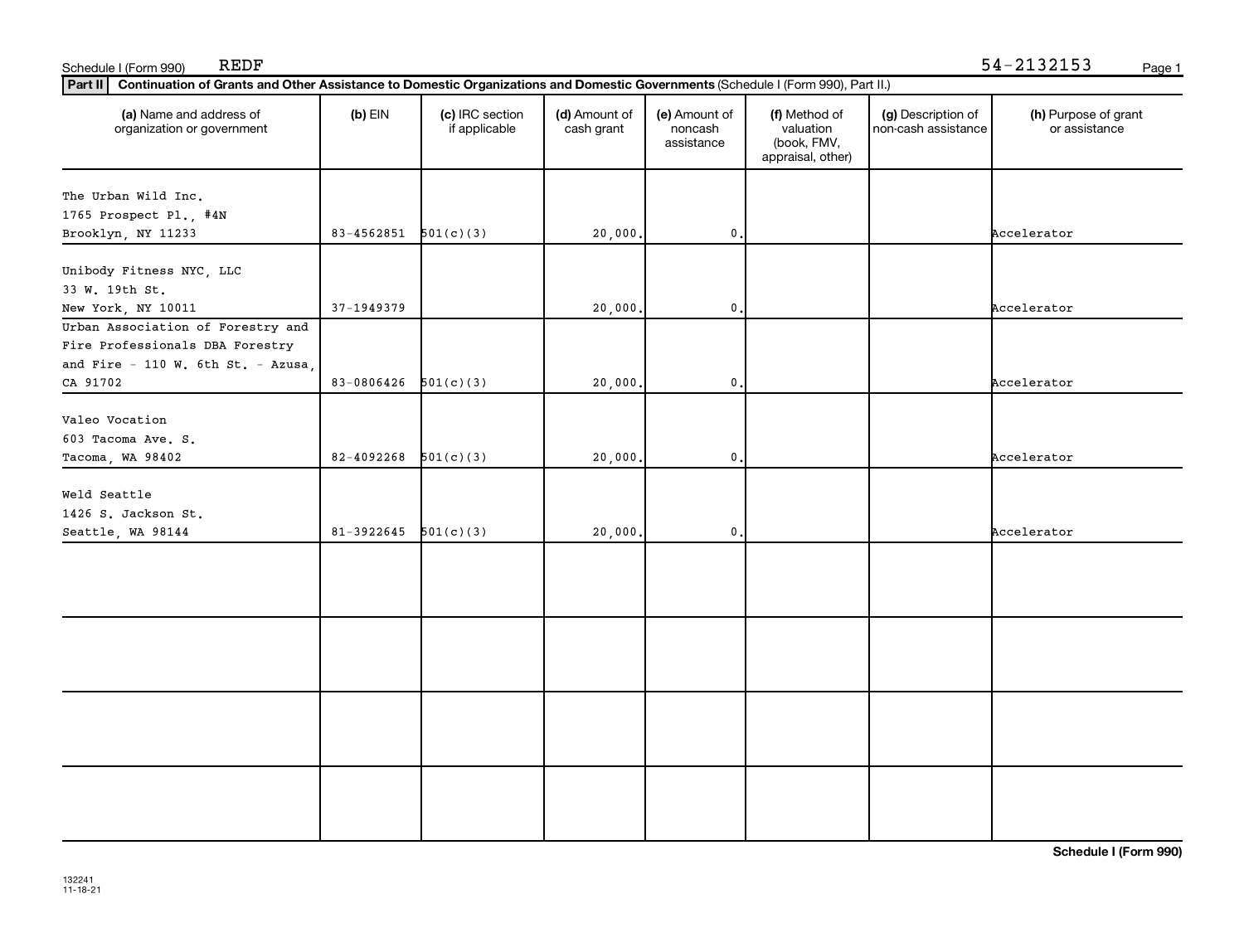Schedule I (Form 990) 2021 REDF

**Part III | Grants and Other Assistance to Domestic Individuals.** Complete if the organization answered "Yes" on Form 990, Part IV, line 22. Part III can be duplicated if additional space is needed.

| (a) Type of grant or assistance                                                                                                                      | (b) Number of<br>recipients | (c) Amount of<br>cash grant | (d) Amount of non-<br>cash assistance | (e) Method of valuation<br>(book, FMV, appraisal, other) | (f) Description of noncash assistance |
|------------------------------------------------------------------------------------------------------------------------------------------------------|-----------------------------|-----------------------------|---------------------------------------|----------------------------------------------------------|---------------------------------------|
|                                                                                                                                                      |                             |                             |                                       |                                                          |                                       |
|                                                                                                                                                      |                             |                             |                                       |                                                          |                                       |
|                                                                                                                                                      |                             |                             |                                       |                                                          |                                       |
|                                                                                                                                                      |                             |                             |                                       |                                                          |                                       |
|                                                                                                                                                      |                             |                             |                                       |                                                          |                                       |
|                                                                                                                                                      |                             |                             |                                       |                                                          |                                       |
|                                                                                                                                                      |                             |                             |                                       |                                                          |                                       |
|                                                                                                                                                      |                             |                             |                                       |                                                          |                                       |
|                                                                                                                                                      |                             |                             |                                       |                                                          |                                       |
|                                                                                                                                                      |                             |                             |                                       |                                                          |                                       |
| Supplemental Information. Provide the information required in Part I, line 2; Part III, column (b); and any other additional information.<br>Part IV |                             |                             |                                       |                                                          |                                       |
| Part I, Line 2:                                                                                                                                      |                             |                             |                                       |                                                          |                                       |
| REDF maintains a close relationship with the organizations we fund. We have                                                                          |                             |                             |                                       |                                                          |                                       |

a team of program, fiscal and compliance personnel who work closely with

the organizations to monitor progress towards goals. In addition and as

appropriate, we restrict the use of funds to particular projects and

require evidence that the funds have been spent in alignment with the

restrictions.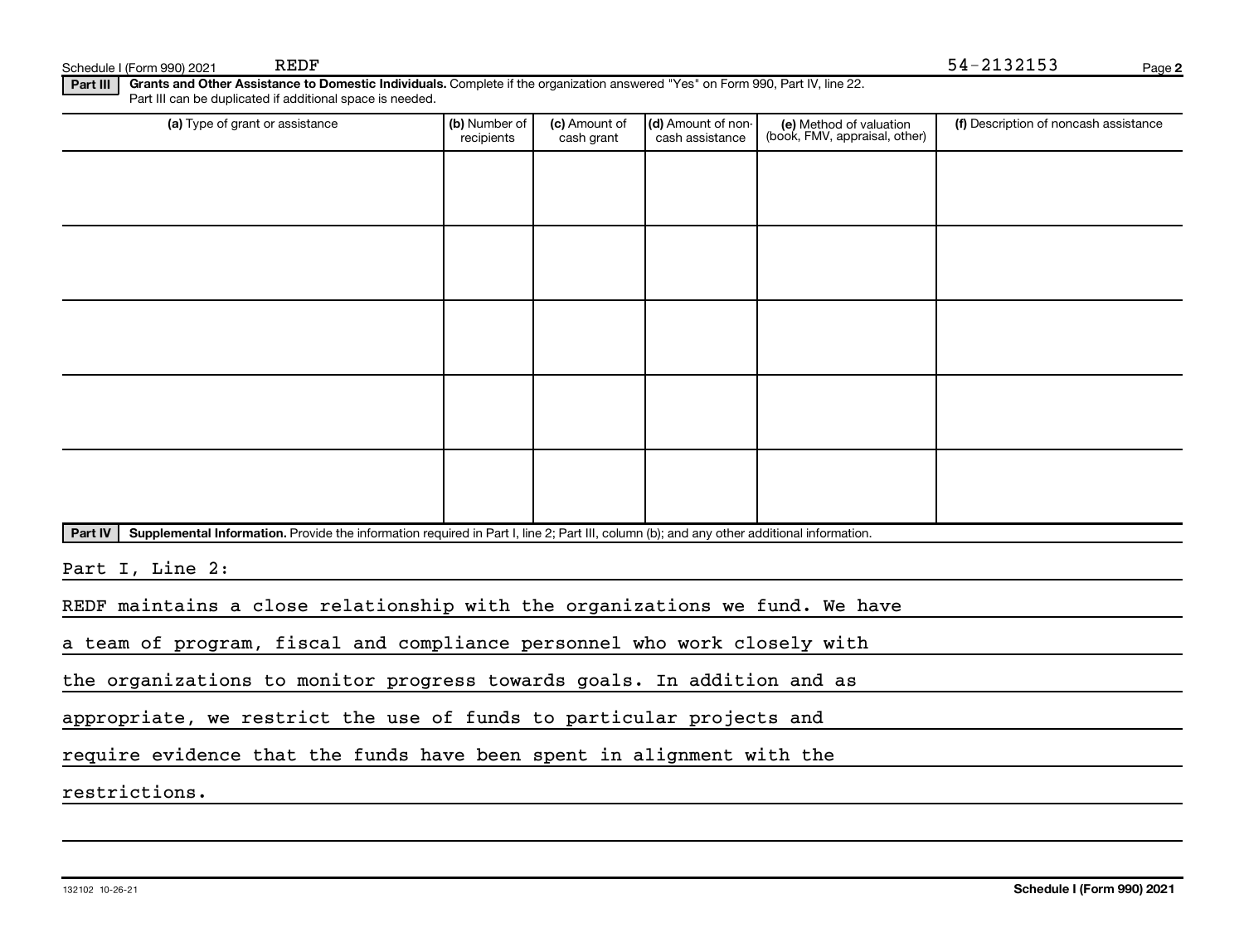|        | <b>SCHEDULE J</b>                                      | <b>Compensation Information</b>                                                                                                  |                                       | OMB No. 1545-0047     |     |                         |  |  |
|--------|--------------------------------------------------------|----------------------------------------------------------------------------------------------------------------------------------|---------------------------------------|-----------------------|-----|-------------------------|--|--|
|        | (Form 990)                                             | For certain Officers, Directors, Trustees, Key Employees, and Highest                                                            |                                       |                       |     |                         |  |  |
|        |                                                        | <b>Compensated Employees</b>                                                                                                     |                                       | 2021                  |     |                         |  |  |
|        |                                                        | Complete if the organization answered "Yes" on Form 990, Part IV, line 23.                                                       |                                       | <b>Open to Public</b> |     |                         |  |  |
|        | Department of the Treasury<br>Internal Revenue Service | Attach to Form 990.<br>► Go to www.irs.gov/Form990 for instructions and the latest information.                                  |                                       | Inspection            |     |                         |  |  |
|        | Name of the organization                               |                                                                                                                                  | <b>Employer identification number</b> |                       |     |                         |  |  |
|        |                                                        | <b>REDF</b>                                                                                                                      | 54-2132153                            |                       |     |                         |  |  |
| Part I |                                                        | <b>Questions Regarding Compensation</b>                                                                                          |                                       |                       |     |                         |  |  |
|        |                                                        |                                                                                                                                  |                                       |                       | Yes | No                      |  |  |
|        |                                                        | <b>1a</b> Check the appropriate box(es) if the organization provided any of the following to or for a person listed on Form 990, |                                       |                       |     |                         |  |  |
|        |                                                        | Part VII, Section A, line 1a. Complete Part III to provide any relevant information regarding these items.                       |                                       |                       |     |                         |  |  |
|        | First-class or charter travel                          | Housing allowance or residence for personal use                                                                                  |                                       |                       |     |                         |  |  |
|        | Travel for companions                                  | Payments for business use of personal residence                                                                                  |                                       |                       |     |                         |  |  |
|        |                                                        | Health or social club dues or initiation fees<br>Tax indemnification and gross-up payments                                       |                                       |                       |     |                         |  |  |
|        |                                                        | Discretionary spending account<br>Personal services (such as maid, chauffeur, chef)                                              |                                       |                       |     |                         |  |  |
|        |                                                        |                                                                                                                                  |                                       |                       |     |                         |  |  |
|        |                                                        | <b>b</b> If any of the boxes on line 1a are checked, did the organization follow a written policy regarding payment or           |                                       |                       |     |                         |  |  |
|        |                                                        | reimbursement or provision of all of the expenses described above? If "No," complete Part III to explain                         |                                       | 1b                    |     |                         |  |  |
| 2      |                                                        | Did the organization require substantiation prior to reimbursing or allowing expenses incurred by all directors,                 |                                       |                       |     |                         |  |  |
|        |                                                        |                                                                                                                                  |                                       | $\mathbf{2}$          |     |                         |  |  |
|        |                                                        |                                                                                                                                  |                                       |                       |     |                         |  |  |
| з      |                                                        | Indicate which, if any, of the following the organization used to establish the compensation of the organization's               |                                       |                       |     |                         |  |  |
|        |                                                        | CEO/Executive Director. Check all that apply. Do not check any boxes for methods used by a related organization to               |                                       |                       |     |                         |  |  |
|        |                                                        | establish compensation of the CEO/Executive Director, but explain in Part III.                                                   |                                       |                       |     |                         |  |  |
|        | Compensation committee                                 | Written employment contract                                                                                                      |                                       |                       |     |                         |  |  |
|        |                                                        | $ \mathbf{X} $ Compensation survey or study<br>Independent compensation consultant                                               |                                       |                       |     |                         |  |  |
|        |                                                        | $ \mathbf{X} $ Approval by the board or compensation committee<br>Form 990 of other organizations                                |                                       |                       |     |                         |  |  |
|        |                                                        |                                                                                                                                  |                                       |                       |     |                         |  |  |
| 4      |                                                        | During the year, did any person listed on Form 990, Part VII, Section A, line 1a, with respect to the filing                     |                                       |                       |     |                         |  |  |
|        | organization or a related organization:                |                                                                                                                                  |                                       |                       |     |                         |  |  |
| а      |                                                        | Receive a severance payment or change-of-control payment?                                                                        |                                       | 4a                    |     | х                       |  |  |
| b      |                                                        |                                                                                                                                  |                                       | 4 <sub>b</sub>        |     | $\overline{\mathbf{X}}$ |  |  |
| с      |                                                        |                                                                                                                                  |                                       | 4 <sub>c</sub>        |     | X                       |  |  |
|        |                                                        | If "Yes" to any of lines 4a-c, list the persons and provide the applicable amounts for each item in Part III.                    |                                       |                       |     |                         |  |  |
|        |                                                        |                                                                                                                                  |                                       |                       |     |                         |  |  |
|        |                                                        | Only section 501(c)(3), 501(c)(4), and 501(c)(29) organizations must complete lines 5-9.                                         |                                       |                       |     |                         |  |  |
|        |                                                        | For persons listed on Form 990, Part VII, Section A, line 1a, did the organization pay or accrue any compensation                |                                       |                       |     |                         |  |  |
|        | contingent on the revenues of:                         |                                                                                                                                  |                                       |                       |     |                         |  |  |
|        |                                                        |                                                                                                                                  |                                       | 5a                    |     | х                       |  |  |
|        |                                                        |                                                                                                                                  |                                       | 5 <sub>b</sub>        |     | $\overline{\mathbf{x}}$ |  |  |
|        |                                                        | If "Yes" on line 5a or 5b, describe in Part III.                                                                                 |                                       |                       |     |                         |  |  |
| 6.     |                                                        | For persons listed on Form 990, Part VII, Section A, line 1a, did the organization pay or accrue any compensation                |                                       |                       |     |                         |  |  |
|        | contingent on the net earnings of:                     |                                                                                                                                  |                                       |                       |     |                         |  |  |
|        |                                                        |                                                                                                                                  |                                       | 6a                    |     | х                       |  |  |
|        |                                                        |                                                                                                                                  |                                       | 6b                    |     | $\overline{\texttt{x}}$ |  |  |
|        |                                                        | If "Yes" on line 6a or 6b, describe in Part III.                                                                                 |                                       |                       |     |                         |  |  |
|        |                                                        | 7 For persons listed on Form 990, Part VII, Section A, line 1a, did the organization provide any nonfixed payments               |                                       |                       |     |                         |  |  |
|        |                                                        |                                                                                                                                  |                                       | $\overline{7}$        |     | х                       |  |  |
| 8      |                                                        | Were any amounts reported on Form 990, Part VII, paid or accrued pursuant to a contract that was subject to the                  |                                       |                       |     |                         |  |  |
|        |                                                        |                                                                                                                                  |                                       | 8                     |     | х                       |  |  |
| 9      |                                                        | If "Yes" on line 8, did the organization also follow the rebuttable presumption procedure described in                           |                                       |                       |     |                         |  |  |
|        |                                                        |                                                                                                                                  |                                       | 9                     |     |                         |  |  |
|        |                                                        | LHA For Paperwork Reduction Act Notice, see the Instructions for Form 990.                                                       | Schedule J (Form 990) 2021            |                       |     |                         |  |  |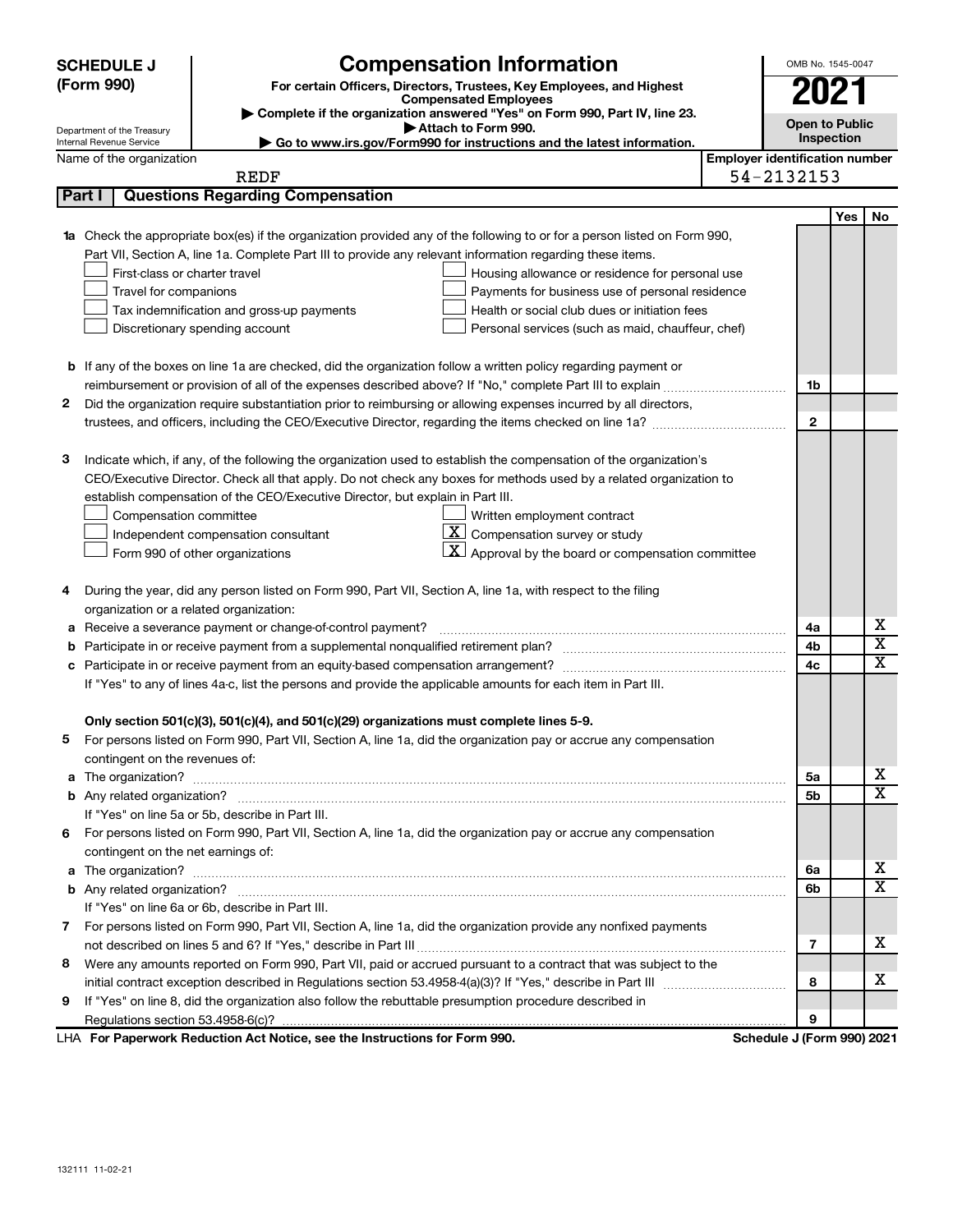### Part II | Officers, Directors, Trustees, Key Employees, and Highest Compensated Employees. Use duplicate copies if additional space is needed.

For each individual whose compensation must be reported on Schedule J, report compensation from the organization on row (i) and from related organizations, described in the instructions, on row (ii). Do not list any individuals that aren't listed on Form 990, Part VII.

54-2132153

Note: The sum of columns (B)(i)-(iii) for each listed individual must equal the total amount of Form 990, Part VII, Section A, line 1a, applicable column (D) and (E) amounts for that individual.

|                                           |      |                           | compensation                              | (B) Breakdown of W-2 and/or 1099-MISC and/or 1099-NEC | (C) Retirement and<br>other deferred | (D) Nontaxable<br>benefits | (E) Total of columns<br>$(B)(i)-(D)$ | (F) Compensation<br>in column (B)         |
|-------------------------------------------|------|---------------------------|-------------------------------------------|-------------------------------------------------------|--------------------------------------|----------------------------|--------------------------------------|-------------------------------------------|
| (A) Name and Title                        |      | (i) Base<br>compensation  | (ii) Bonus &<br>incentive<br>compensation | (iii) Other<br>reportable<br>compensation             | compensation                         |                            |                                      | reported as deferred<br>on prior Form 990 |
| (1) David Samuels                         | (i)  | 220, 218.                 | 0.                                        | 0.                                                    | 8,976.                               | 33,118.                    | 262, 312.                            | 0.                                        |
| Chief Financial & Admin. Officer          | (i)  | 0.                        | 0.                                        | 0.                                                    | 0.                                   | 0.                         | 0.                                   | $\overline{0}$ .                          |
| Carrie McKellogg<br>(2)                   | (i)  | 219,569.                  | 0.                                        | 0.                                                    | 8,976.                               | 33,561.                    | 262, 106.                            | $\overline{0}$ .                          |
| Chief Program Officer                     | (ii) | Ω.                        | $\overline{0}$ .                          | 0.                                                    | 0.                                   | 0                          | <sup>0</sup>                         | σ.                                        |
| Jo'Vion Greer<br>(3)                      | (i)  | 230, 456.                 | σ.                                        | 0.                                                    | 9,180                                | 14,257.                    | 253,893.                             | $\overline{0}$ .                          |
| VP, Dev. and Marketing Communication (ii) |      | 0.                        | σ.                                        | 0.                                                    | 0                                    | 0.                         | 0                                    | $\overline{0}$ .                          |
| Carla I. Javits<br>(4)                    | (i)  | 207,596.                  | $\overline{0}$ .                          | 0.                                                    | 6,153.                               | 28,579                     | 242,328.                             | $\overline{0}$ .                          |
| Pres. & CEO/CEO (transition 6/21)         | (ii) | 0.                        | 0.                                        | 0.                                                    | 0.                                   | 0.                         | 0.                                   | 0.                                        |
| Brian Williams<br>(5)                     | (i)  | 168, 180.                 | 0.                                        | 0.                                                    | 6,856.                               | 28,565.                    | 203,601.                             | $\overline{0}$ .                          |
| Director of Talent                        | (i)  | 0.                        | 0.                                        | 0.                                                    | 0.                                   | 0.                         | $\Omega$ .                           | $\overline{0}$ .                          |
| (6) Peter A. Lippman                      | (i)  | 173,706.                  | $\overline{0}$ .                          | Ο.                                                    | 0                                    | 25,844                     | 199,550.                             | $\overline{0}$ .                          |
| Director of Finance                       | (i)  | 0.                        | 0.                                        | 0.                                                    | 0                                    | Ω.                         | $\Omega$ .                           | $\overline{0}$ .                          |
| Emilie Linick<br>(7)                      | (i)  | 170, 466.                 | σ.                                        | 0.                                                    | 6,790.                               | 13,601                     | 190, 857.                            | $\overline{0}$ .                          |
| Director, Impact Lending                  | (ii) | 0.                        | σ.                                        | $\overline{0}$ .                                      | 0.                                   | 0.                         | $\Omega$ .                           | $\overline{0}$ .                          |
| (8) Lori Warren                           | (i)  | 148,387.                  | $\overline{0}$ .                          | $\overline{0}$ .                                      | 5,999.                               | 33,929.                    | 188,315.                             | $\overline{0}$ .                          |
| Director, Marketing & Communications (ii) |      | 0.                        | $\mathbf{0}$ .                            | 0.                                                    | 0                                    | 0.                         | $\Omega$ .                           | $\overline{0}$ .                          |
| (9) Karen Chern Zangle                    | (i)  | 156, 967.                 | $\overline{0}$ .                          | $\overline{0}$ .                                      | 5,629.                               | 1,385.                     | 163,981                              | $\overline{0}$ .                          |
| Director, Growth Portfolio                | (ii) | 0.                        | $\overline{0}$ .                          | $\overline{0}$ .                                      | 0.                                   | Ο.                         | $\mathbf 0$ .                        | $\overline{0}$ .                          |
| (10) Maria Kim                            | (i)  | 138, 320.                 | $\overline{0}$ .                          | $\overline{0}$ .                                      | 5,492.                               | 7,720.                     | 151, 532.                            | $\overline{0}$ .                          |
| President (term start 6/21)               | (ii) | $\overline{\mathbf{0}}$ . | $\overline{0}$ .                          | 0.                                                    | 0.                                   | 0.                         | 0.                                   | $\overline{0}$ .                          |
|                                           | (i)  |                           |                                           |                                                       |                                      |                            |                                      |                                           |
|                                           | (i)  |                           |                                           |                                                       |                                      |                            |                                      |                                           |
|                                           | (i)  |                           |                                           |                                                       |                                      |                            |                                      |                                           |
|                                           | (ii) |                           |                                           |                                                       |                                      |                            |                                      |                                           |
|                                           | (i)  |                           |                                           |                                                       |                                      |                            |                                      |                                           |
|                                           | (ii) |                           |                                           |                                                       |                                      |                            |                                      |                                           |
|                                           | (i)  |                           |                                           |                                                       |                                      |                            |                                      |                                           |
|                                           | (ii) |                           |                                           |                                                       |                                      |                            |                                      |                                           |
|                                           | (i)  |                           |                                           |                                                       |                                      |                            |                                      |                                           |
|                                           | (ii) |                           |                                           |                                                       |                                      |                            |                                      |                                           |
|                                           | (i)  |                           |                                           |                                                       |                                      |                            |                                      |                                           |
|                                           | (ii) |                           |                                           |                                                       |                                      |                            |                                      |                                           |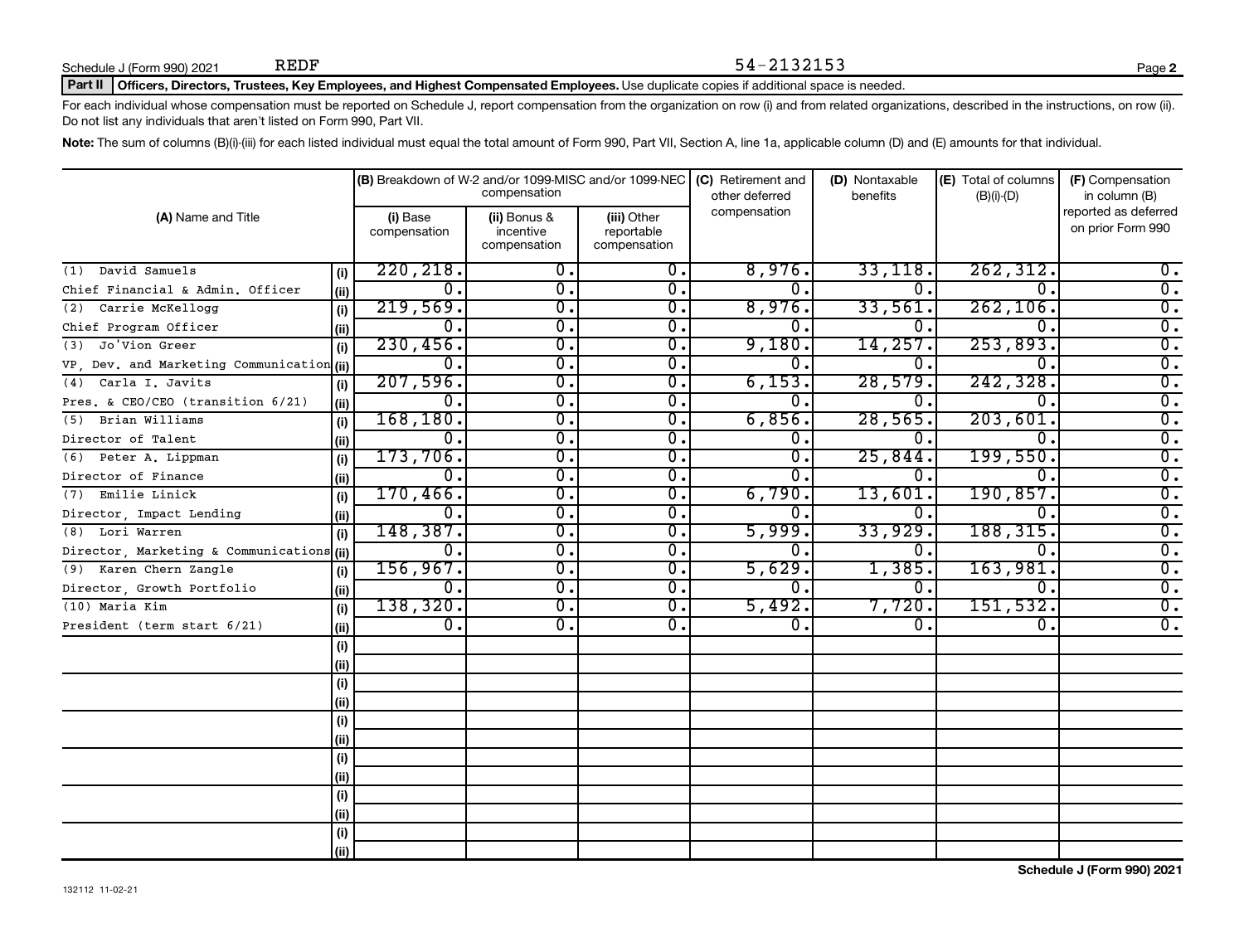**Part III Supplemental Information**

Provide the information, explanation, or descriptions required for Part I, lines 1a, 1b, 3, 4a, 4b, 4c, 5a, 5b, 6a, 6b, 7, and 8, and for Part II. Also complete this part for any additional information.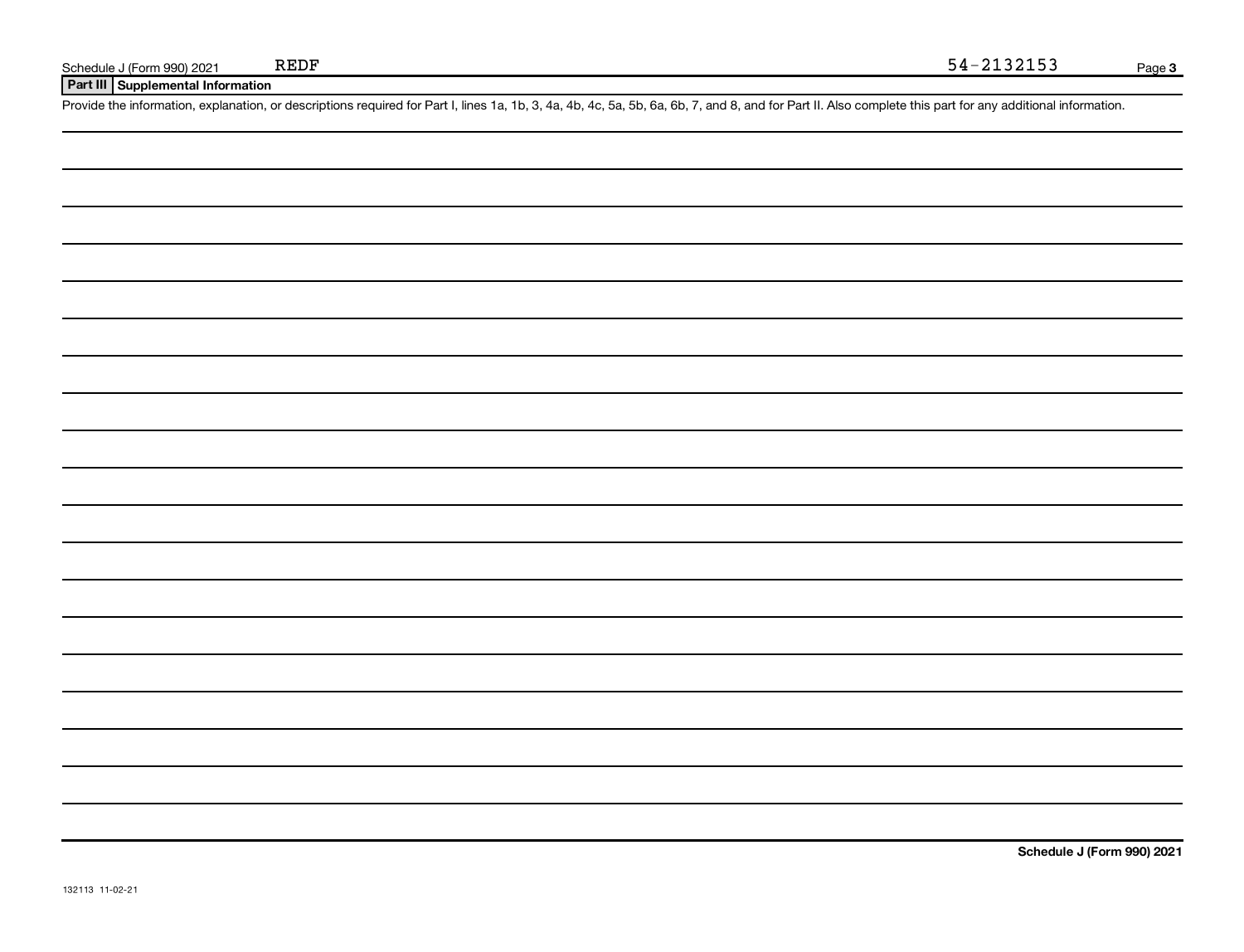### **SCHEDULE M (Form 990)**

# **Noncash Contributions**

OMB No. 1545-0047

| Department of the Treasury |  |
|----------------------------|--|
| Internal Revenue Service   |  |

**Complete if the organizations answered "Yes" on Form 990, Part IV, lines 29 or 30. Attach to Form 990. Go to www.irs.gov/Form990 for instructions and the latest information.** →<br>**→** Complete if the organizations answered "Yes" on Form 990, Part IV, lines 29 or 30.<br>→ Complete if the organizations answered "Yes" on Form 990, Part IV, lines 29 or 30.  $\blacktriangleright$ 

**Open to Public Inspection**

|  | Name of the organization |
|--|--------------------------|
|  |                          |

 $\blacktriangleright$ 

| <b>Employer identification number</b> |
|---------------------------------------|
| --------                              |

|      | <u>Employer identification nul</u> |
|------|------------------------------------|
| REDF | 54-2132153                         |

| Part I | <b>Types of Property</b>                                                                                                       |                               |                                      |                                                                                                      |                                                              |            |     |    |
|--------|--------------------------------------------------------------------------------------------------------------------------------|-------------------------------|--------------------------------------|------------------------------------------------------------------------------------------------------|--------------------------------------------------------------|------------|-----|----|
|        |                                                                                                                                | (a)<br>Check if<br>applicable | (b)<br>Number of<br>contributions or | (c)<br>Noncash contribution<br>amounts reported on<br>items contributed Form 990, Part VIII, line 1g | (d)<br>Method of determining<br>noncash contribution amounts |            |     |    |
| 1.     |                                                                                                                                |                               |                                      |                                                                                                      |                                                              |            |     |    |
| 2      | Art - Historical treasures                                                                                                     |                               |                                      |                                                                                                      |                                                              |            |     |    |
| 3      | Art - Fractional interests                                                                                                     |                               |                                      |                                                                                                      |                                                              |            |     |    |
| 4      | Books and publications                                                                                                         |                               |                                      |                                                                                                      |                                                              |            |     |    |
| 5      | Clothing and household goods                                                                                                   |                               |                                      |                                                                                                      |                                                              |            |     |    |
| 6      |                                                                                                                                |                               |                                      |                                                                                                      |                                                              |            |     |    |
| 7      |                                                                                                                                |                               |                                      |                                                                                                      |                                                              |            |     |    |
| 8      |                                                                                                                                |                               |                                      |                                                                                                      |                                                              |            |     |    |
| 9      | Securities - Publicly traded                                                                                                   | $\overline{\text{x}}$         | 3                                    |                                                                                                      | 100,806. Value, time of trade                                |            |     |    |
| 10     | Securities - Closely held stock                                                                                                |                               |                                      |                                                                                                      |                                                              |            |     |    |
| 11     | Securities - Partnership, LLC, or                                                                                              |                               |                                      |                                                                                                      |                                                              |            |     |    |
|        |                                                                                                                                |                               |                                      |                                                                                                      |                                                              |            |     |    |
| 12     | Securities - Miscellaneous                                                                                                     |                               |                                      |                                                                                                      |                                                              |            |     |    |
| 13     | Qualified conservation contribution -                                                                                          |                               |                                      |                                                                                                      |                                                              |            |     |    |
|        |                                                                                                                                |                               |                                      |                                                                                                      |                                                              |            |     |    |
| 14     | Qualified conservation contribution - Other                                                                                    |                               |                                      |                                                                                                      |                                                              |            |     |    |
| 15     |                                                                                                                                |                               |                                      |                                                                                                      |                                                              |            |     |    |
| 16     | Real estate - Commercial                                                                                                       |                               |                                      |                                                                                                      |                                                              |            |     |    |
| 17     |                                                                                                                                |                               |                                      |                                                                                                      |                                                              |            |     |    |
| 18     |                                                                                                                                |                               |                                      |                                                                                                      |                                                              |            |     |    |
|        |                                                                                                                                |                               |                                      |                                                                                                      |                                                              |            |     |    |
| 19     |                                                                                                                                |                               |                                      |                                                                                                      |                                                              |            |     |    |
| 20     | Drugs and medical supplies                                                                                                     |                               |                                      |                                                                                                      |                                                              |            |     |    |
| 21     |                                                                                                                                |                               |                                      |                                                                                                      |                                                              |            |     |    |
| 22     |                                                                                                                                |                               |                                      |                                                                                                      |                                                              |            |     |    |
| 23     |                                                                                                                                |                               |                                      |                                                                                                      |                                                              |            |     |    |
| 24     |                                                                                                                                |                               |                                      |                                                                                                      |                                                              |            |     |    |
| 25     | Other $\blacktriangleright$                                                                                                    |                               |                                      |                                                                                                      |                                                              |            |     |    |
| 26     | Other $\blacktriangleright$                                                                                                    |                               |                                      |                                                                                                      |                                                              |            |     |    |
| 27     | Other $\blacktriangleright$<br><u> 1990 - Johann Barbara, martin a</u>                                                         |                               |                                      |                                                                                                      |                                                              |            |     |    |
| 28     | Other $\blacktriangleright$                                                                                                    |                               |                                      |                                                                                                      |                                                              |            |     |    |
| 29     | Number of Forms 8283 received by the organization during the tax year for contributions                                        |                               |                                      |                                                                                                      |                                                              |            |     |    |
|        | for which the organization completed Form 8283, Part V, Donee Acknowledgement                                                  |                               |                                      | 29                                                                                                   |                                                              |            |     |    |
|        |                                                                                                                                |                               |                                      |                                                                                                      |                                                              |            | Yes | No |
|        | 30a During the year, did the organization receive by contribution any property reported in Part I, lines 1 through 28, that it |                               |                                      |                                                                                                      |                                                              |            |     |    |
|        | must hold for at least three years from the date of the initial contribution, and which isn't required to be used for          |                               |                                      |                                                                                                      |                                                              |            |     |    |
|        |                                                                                                                                |                               |                                      |                                                                                                      |                                                              | <b>30a</b> |     | х  |
|        | <b>b</b> If "Yes," describe the arrangement in Part II.                                                                        |                               |                                      |                                                                                                      |                                                              |            |     |    |
| 31     | Does the organization have a gift acceptance policy that requires the review of any nonstandard contributions?                 |                               |                                      |                                                                                                      |                                                              | 31         |     | х  |
|        | 32a Does the organization hire or use third parties or related organizations to solicit, process, or sell noncash              |                               |                                      |                                                                                                      |                                                              |            |     |    |
|        |                                                                                                                                |                               |                                      |                                                                                                      |                                                              | 32a        |     | х  |
|        | <b>b</b> If "Yes," describe in Part II.                                                                                        |                               |                                      |                                                                                                      |                                                              |            |     |    |
| 33     | If the organization didn't report an amount in column (c) for a type of property for which column (a) is checked,              |                               |                                      |                                                                                                      |                                                              |            |     |    |
|        | describe in Part II.                                                                                                           |                               |                                      |                                                                                                      |                                                              |            |     |    |
| LHA    | For Paperwork Reduction Act Notice, see the Instructions for Form 990.                                                         |                               |                                      |                                                                                                      | Schedule M (Form 990) 2021                                   |            |     |    |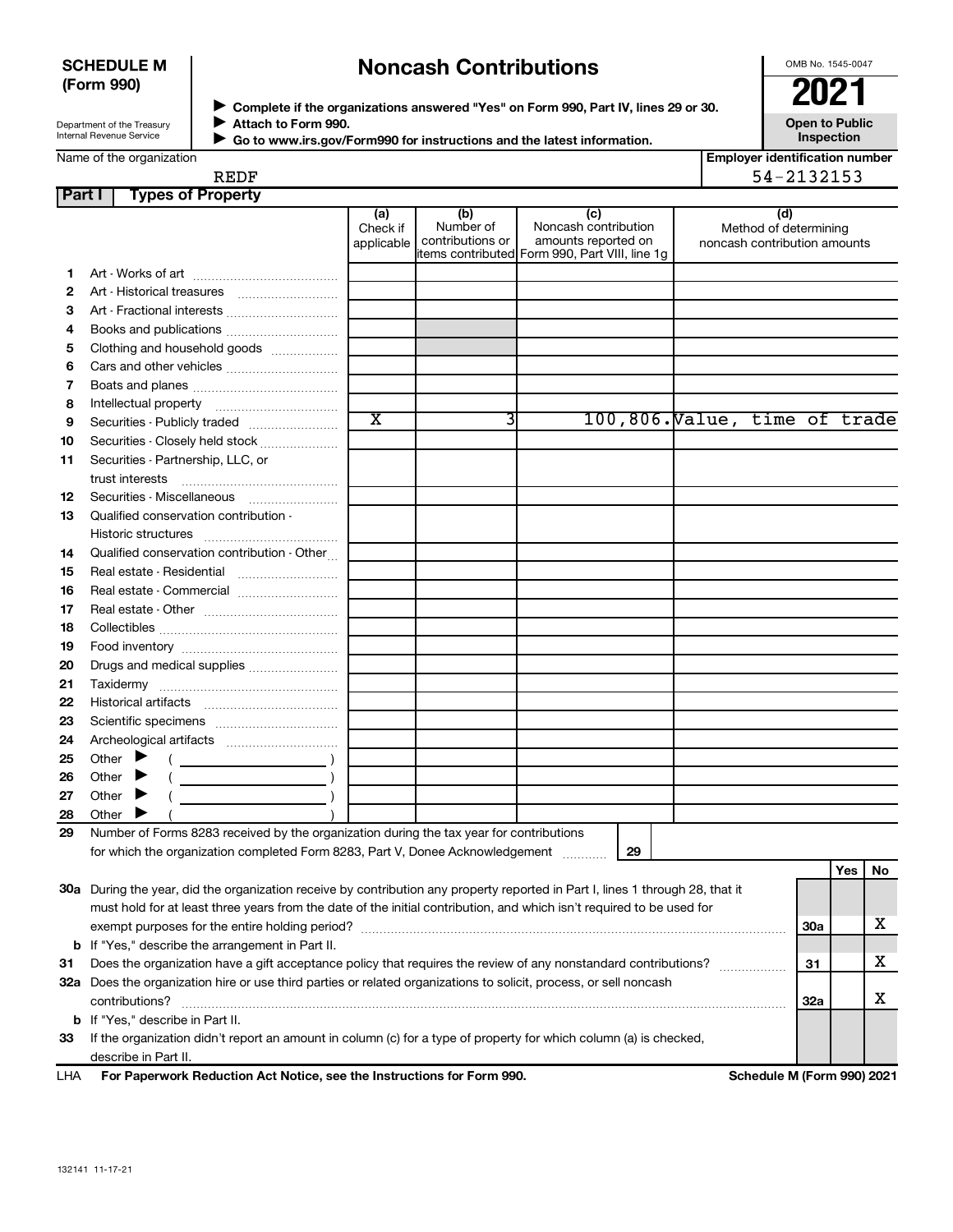| Schedule M (Form 990) 2021 |  | REDF | -2132153<br>$54-$ | Page |  |
|----------------------------|--|------|-------------------|------|--|
|----------------------------|--|------|-------------------|------|--|

Provide the information required by Part I, lines 30b, 32b, and 33, and whether the organization is reporting in Part I, column (b), the number of contributions, the number of items received, or a combination of both. Also complete this part for any additional information. **Part II Supplemental Information.** 

Schedule M, Part I, Column (b):

The number of contributions reported is based on the number of donors.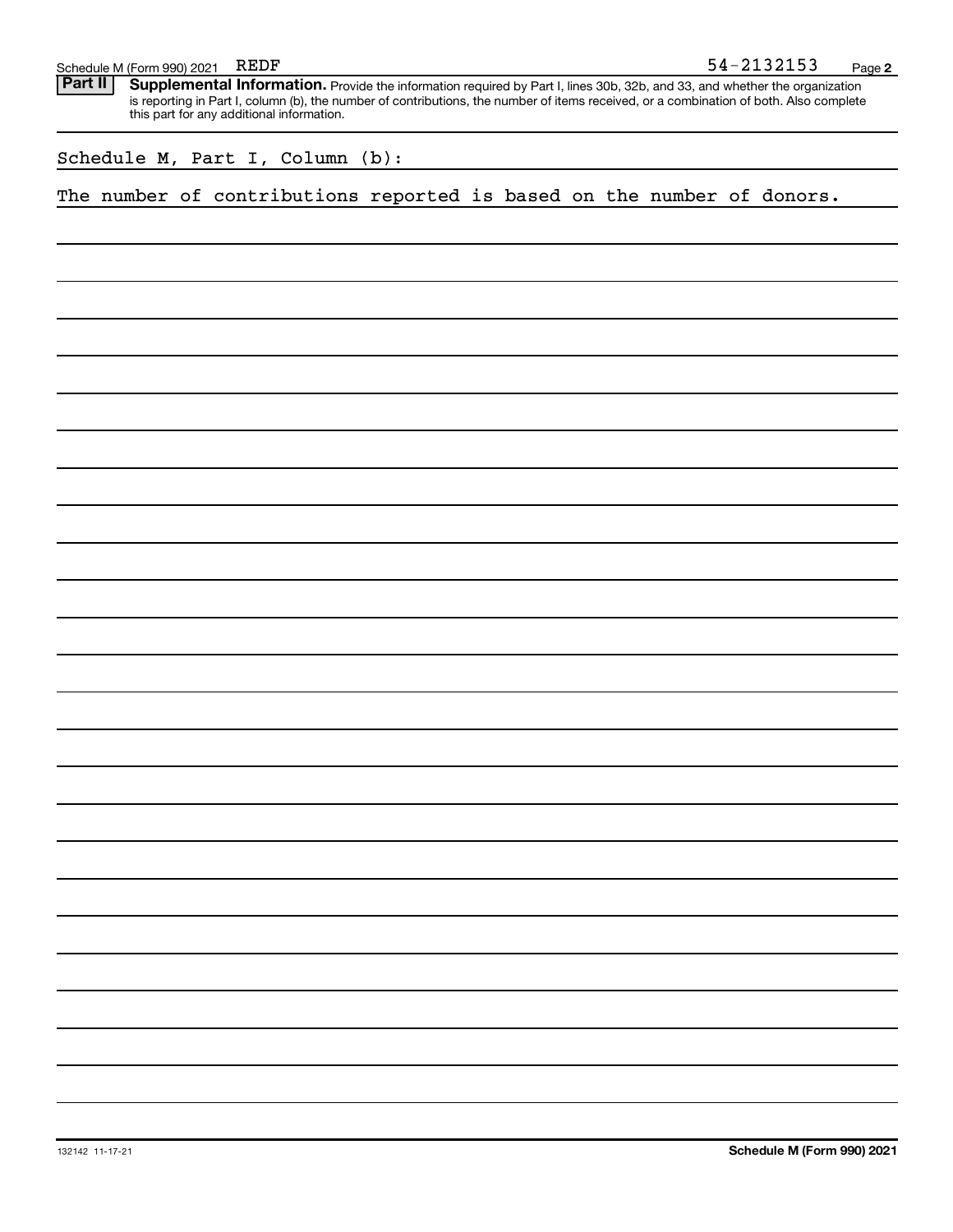**(Form 990)**



REDF 54-2132153

to employment.

Form 990, Part III, Line 1, Description of Organization Mission:

people.

Form 990, Part III, Line 4d, Other Program Services:

Other Program services include Community, Impact Lending, Advocacy,

Strategic Implementation, Farber Internship, and Outreach.

Expenses \$ 4,146,864. including grants of \$ 0. Revenue \$ 0.

Form 990, Part VI, Section B, line 11b:

REDF's Form 990 is initially reviewed by the Director of Finance, Chief

Financial and Administrative Officer, and President & CEO, followed by a

review by REDF's audit committee. The audit committee includes two members

of the Board of Directors who act on behalf of the Board. Upon approval by

the audit committee, the Form 990 is provided to the full Board of

Directors prior to filing.

Form 990, Part VI, Section B, Line 12c:

REDF regularly enforces compliance with our conflict of interest policy for all employees and requires the Organizations' Board of Directors to annually sign a Conflict of Interest Statement.

Form 990, Part VI, Section B, Line 15:

132211 11-11-21 LHA For Paperwork Reduction Act Notice, see the Instructions for Form 990 or 990-EZ. Schedule O (Form 990) 2021 A compensation study is performed for all roles in the organization. Goals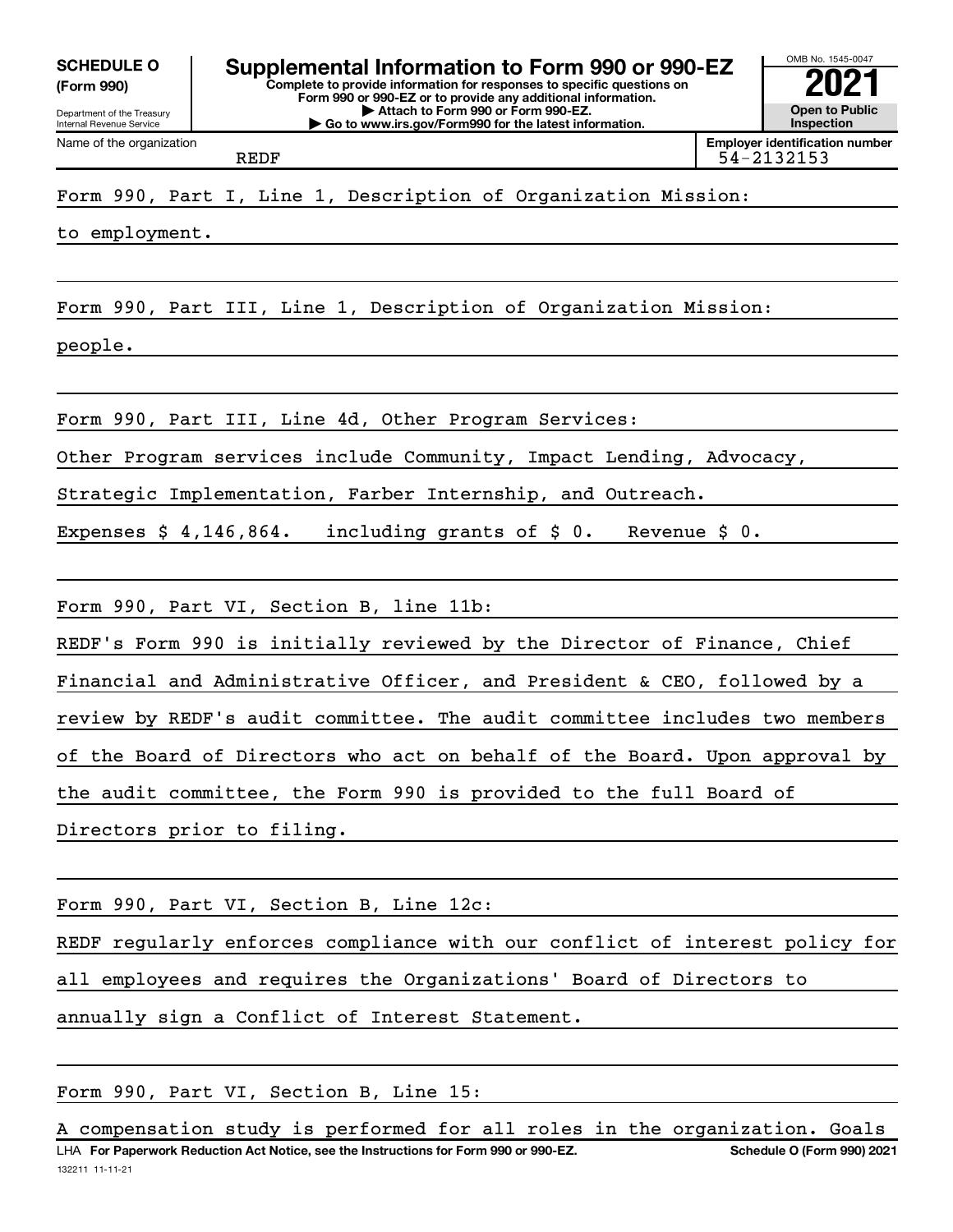| Schedule O (Form 990) 2021                                                  | Page 2                                              |
|-----------------------------------------------------------------------------|-----------------------------------------------------|
| Name of the organization<br>REDF                                            | <b>Employer identification number</b><br>54-2132153 |
| and compensation levels are set annually for all employees and reviewed and |                                                     |
| approved by the Executive Committee (President & CEO, Chief Financial and   |                                                     |
| Administrative Officer, Chief Program Officer, and VP of Development and    |                                                     |
| Marketing Communications). Compensation levels are set within the           |                                                     |
| boundaries of the annual Board approved organizational budget.              |                                                     |
|                                                                             |                                                     |
| Form 990, Part VI, Section C, Line 19:                                      |                                                     |
| REDF makes its governing documents, conflict of interest policy and         |                                                     |
| financial statements available to the public upon request via hard or       |                                                     |
| electronic copy. REDFs Financial Statements are also made available on      |                                                     |
| www.redf.org and REDFs Form 990 available on www.redf.org and on            |                                                     |
| www.guidestar.org.                                                          |                                                     |
|                                                                             |                                                     |
| Form 990, Part IX, Line 11g, Other Fees:                                    |                                                     |
| Payroll service fees:                                                       |                                                     |
| Program service expenses                                                    | $0$ .                                               |
| Management and general expenses                                             | 155, 559.                                           |
| Fundraising expenses                                                        | 0.                                                  |
| Total expenses                                                              | 155, 559.                                           |
|                                                                             |                                                     |
| Consultants:                                                                |                                                     |
| Program service expenses                                                    | 2,090,270.                                          |
| Management and general expenses                                             | 265,632.                                            |
| Fundraising expenses                                                        | 207,550.                                            |
| Total expenses                                                              | 2,563,452.                                          |
| Total Other Fees on Form 990, Part IX, line 11g, Col A                      | 2,719,011.                                          |
|                                                                             |                                                     |

Form 990, Part XI, line 9, Changes in Net Assets: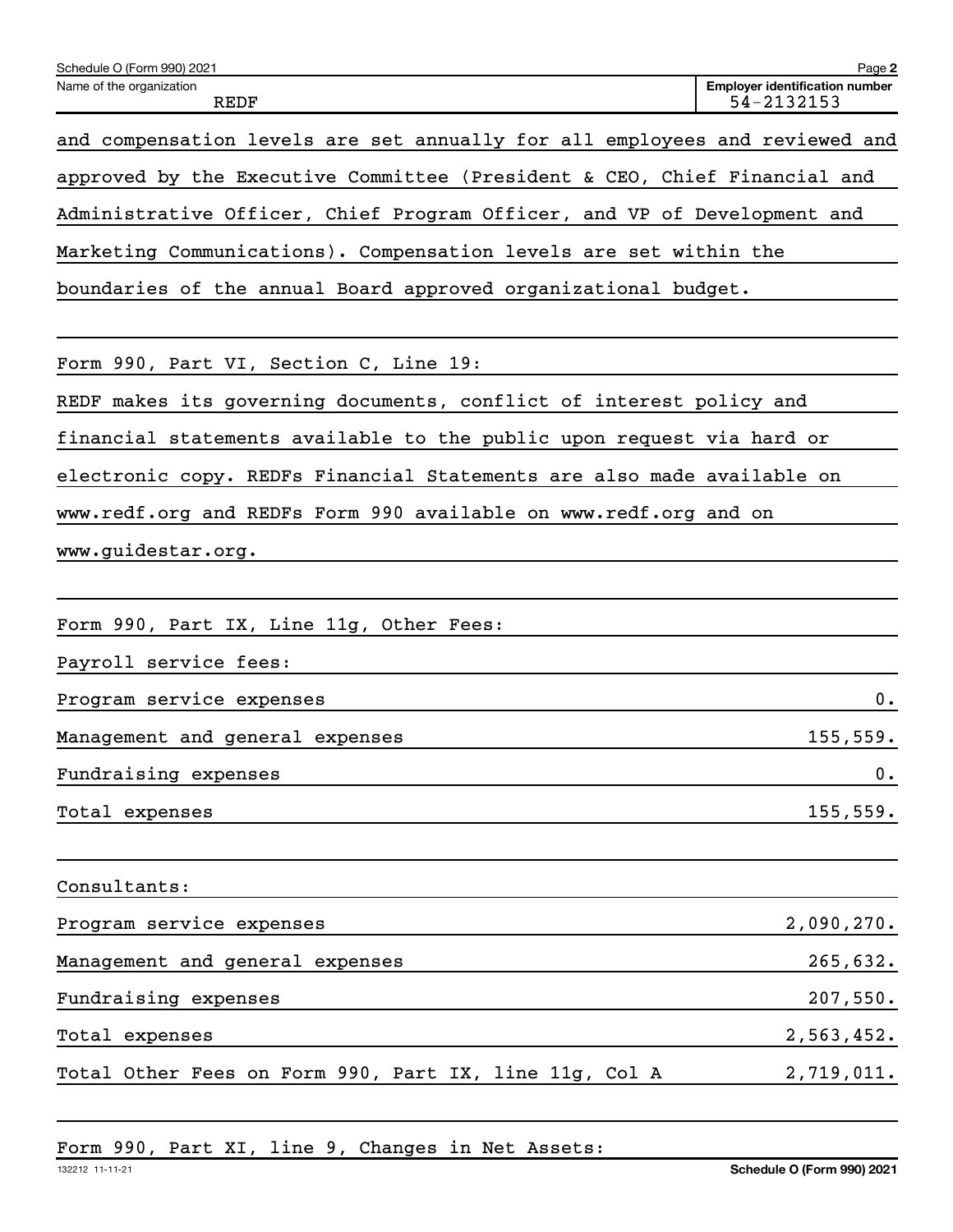| Schedule O (Form 990) 2021       | Page 2                                           |
|----------------------------------|--------------------------------------------------|
| Name of the organization<br>REDF | Employer identification number<br>$54 - 2132153$ |
| Fiscal sponsorship activity      | $-2,399.$                                        |
|                                  |                                                  |
|                                  |                                                  |
|                                  |                                                  |
|                                  |                                                  |
|                                  |                                                  |
|                                  |                                                  |
|                                  |                                                  |
|                                  |                                                  |
|                                  |                                                  |
|                                  |                                                  |
|                                  |                                                  |
|                                  |                                                  |
|                                  |                                                  |
|                                  |                                                  |
|                                  |                                                  |
|                                  |                                                  |
|                                  |                                                  |
|                                  |                                                  |
|                                  |                                                  |
|                                  |                                                  |
|                                  |                                                  |
|                                  |                                                  |
|                                  |                                                  |
|                                  |                                                  |
|                                  |                                                  |
|                                  |                                                  |
|                                  |                                                  |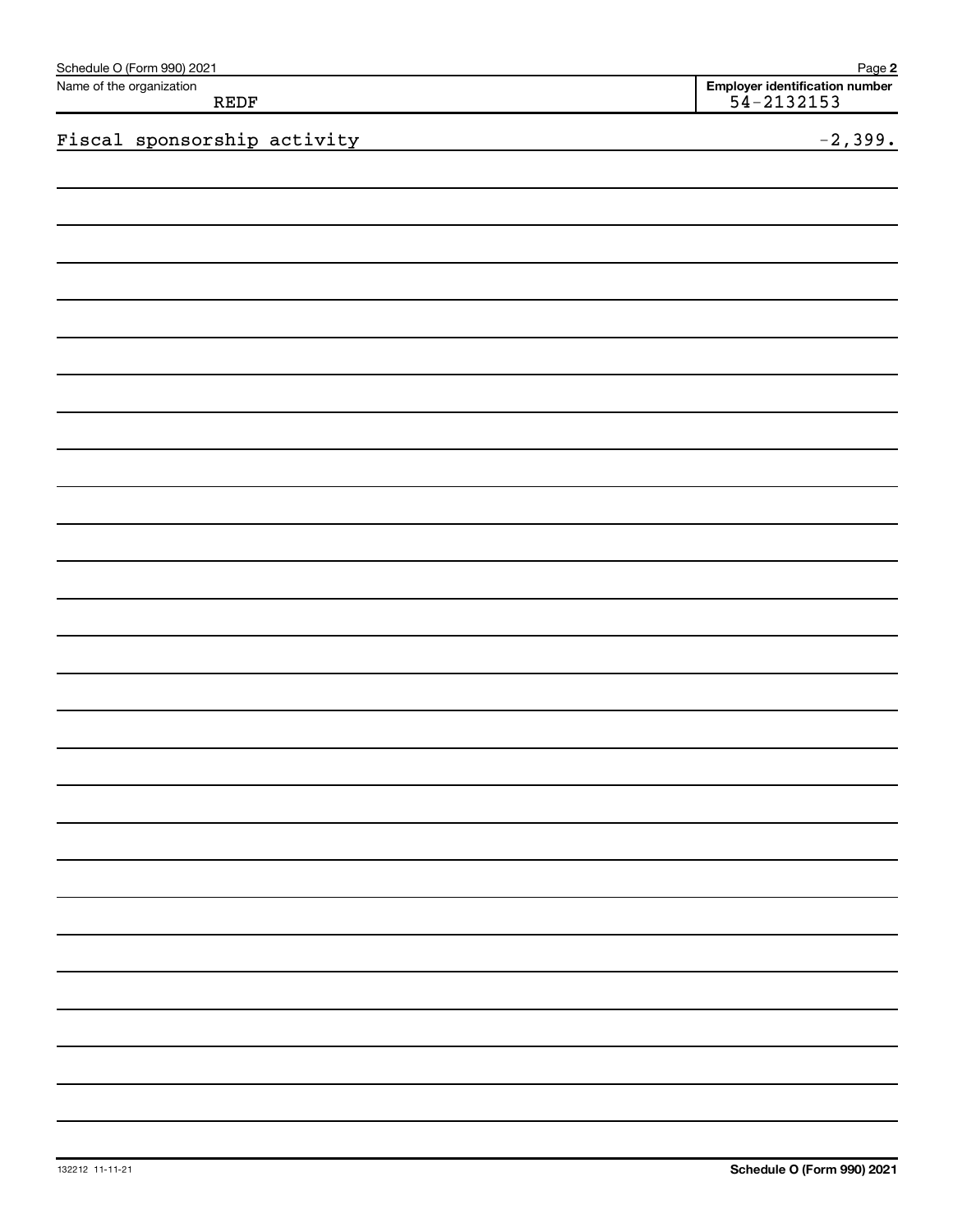| <b>Related Organizations and Unrelated Partnerships</b><br><b>SCHEDULE R</b><br>(Form 990)<br>Complete if the organization answered "Yes" on Form 990, Part IV, line 33, 34, 35b, 36, or 37.<br>Attach to Form 990.<br>Department of the Treasury<br>Internal Revenue Service<br>Go to www.irs.gov/Form990 for instructions and the latest information. |                                                                                                                                                                                                                    |                                                                                |                                                     |                                                                                           |                           |      |                                                     |                                     |                                                      |
|---------------------------------------------------------------------------------------------------------------------------------------------------------------------------------------------------------------------------------------------------------------------------------------------------------------------------------------------------------|--------------------------------------------------------------------------------------------------------------------------------------------------------------------------------------------------------------------|--------------------------------------------------------------------------------|-----------------------------------------------------|-------------------------------------------------------------------------------------------|---------------------------|------|-----------------------------------------------------|-------------------------------------|------------------------------------------------------|
| Name of the organization                                                                                                                                                                                                                                                                                                                                | <b>REDF</b>                                                                                                                                                                                                        |                                                                                |                                                     |                                                                                           |                           |      | <b>Employer identification number</b><br>54-2132153 |                                     |                                                      |
| Part I                                                                                                                                                                                                                                                                                                                                                  | Identification of Disregarded Entities. Complete if the organization answered "Yes" on Form 990, Part IV, line 33.                                                                                                 |                                                                                |                                                     |                                                                                           |                           |      |                                                     |                                     |                                                      |
|                                                                                                                                                                                                                                                                                                                                                         | (a)<br>Name, address, and EIN (if applicable)<br>of disregarded entity                                                                                                                                             | (b)<br>(c)<br>Legal domicile (state or<br>Primary activity<br>foreign country) |                                                     | (d)<br>Total income                                                                       | (e)<br>End-of-year assets |      |                                                     | (f)<br>Direct controlling<br>entity |                                                      |
|                                                                                                                                                                                                                                                                                                                                                         |                                                                                                                                                                                                                    |                                                                                |                                                     |                                                                                           |                           |      |                                                     |                                     |                                                      |
|                                                                                                                                                                                                                                                                                                                                                         |                                                                                                                                                                                                                    |                                                                                |                                                     |                                                                                           |                           |      |                                                     |                                     |                                                      |
| Part II                                                                                                                                                                                                                                                                                                                                                 | Identification of Related Tax-Exempt Organizations. Complete if the organization answered "Yes" on Form 990, Part IV, line 34, because it had one or more related tax-exempt<br>organizations during the tax year. |                                                                                |                                                     |                                                                                           |                           |      |                                                     |                                     |                                                      |
|                                                                                                                                                                                                                                                                                                                                                         | (a)<br>Name, address, and EIN<br>of related organization                                                                                                                                                           | (b)<br>Primary activity                                                        | (c)<br>Legal domicile (state or<br>foreign country) | (d)<br>(e)<br>Exempt Code<br>Public charity<br>status (if section<br>section<br>501(c)(3) |                           |      | (f)<br>Direct controlling<br>entity                 |                                     | $(g)$<br>Section 512(b)(13)<br>controlled<br>entity? |
| San Francisco, CA 94103                                                                                                                                                                                                                                                                                                                                 | REDF Impact Investing Fund - 84-2301234<br>785 Market Street, Suite 1200                                                                                                                                           | Impact Lending                                                                 | California                                          | 501(c)                                                                                    | Line 7                    | REDF |                                                     | Yes                                 | No<br>$\mathbf X$                                    |
|                                                                                                                                                                                                                                                                                                                                                         |                                                                                                                                                                                                                    |                                                                                |                                                     |                                                                                           |                           |      |                                                     |                                     |                                                      |
|                                                                                                                                                                                                                                                                                                                                                         |                                                                                                                                                                                                                    |                                                                                |                                                     |                                                                                           |                           |      |                                                     |                                     |                                                      |
|                                                                                                                                                                                                                                                                                                                                                         | For Paperwork Reduction Act Notice, see the Instructions for Form 990.                                                                                                                                             |                                                                                |                                                     |                                                                                           |                           |      | Schedule R (Form 990) 2021                          |                                     |                                                      |

132161 11-17-21 LHA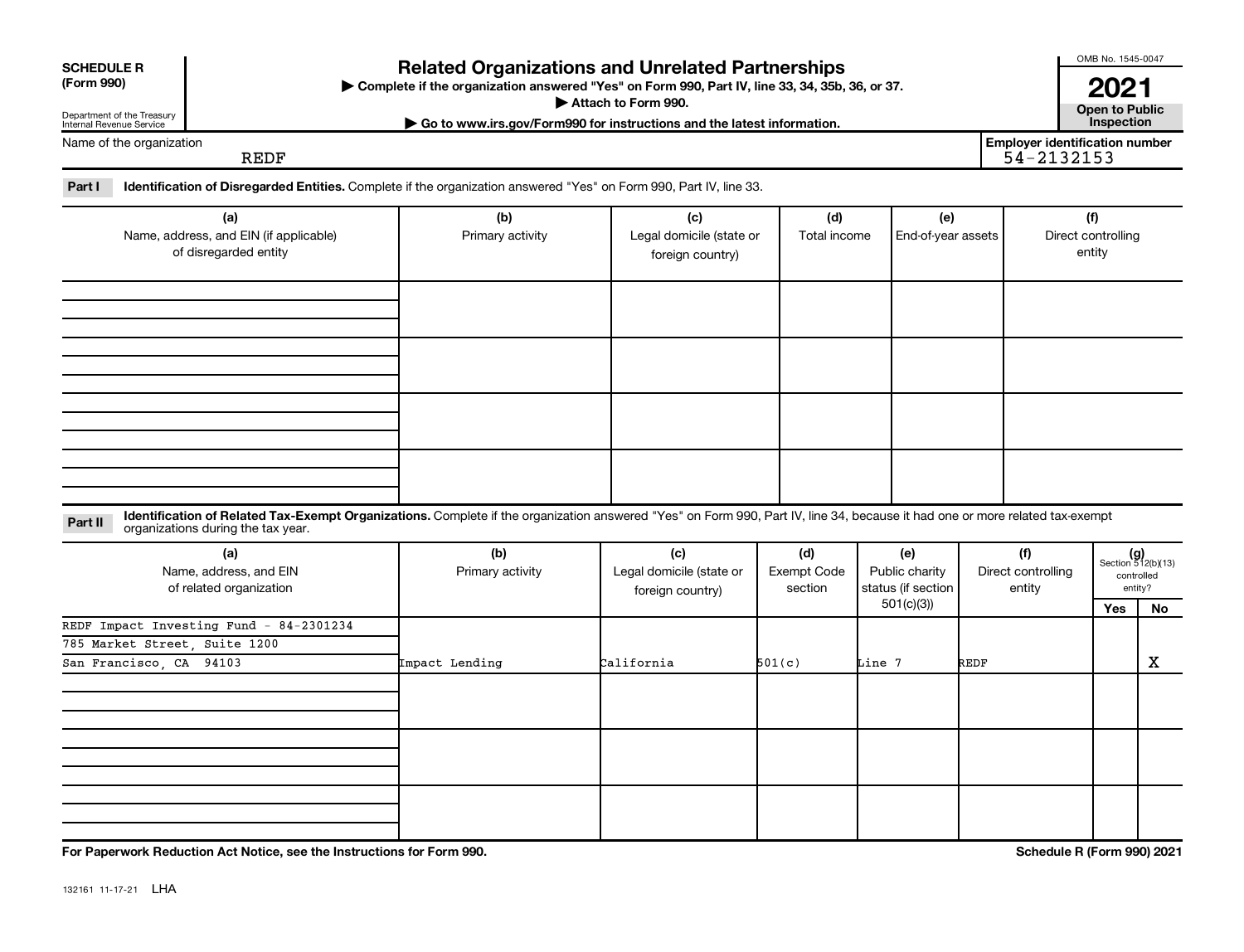### Schedule R (Form 990) 2021 REDF

| Identification of Related Organizations Taxable as a Partnership. Complete if the organization answered "Yes" on Form 990, Part IV, line 34, because it had one or more related<br>Part III<br>organizations treated as a partnership during the tax year.                  |                         |                                       |                                     |                                    |                                                   |                              |                                 |                                           |                                 |     |                                         |                                          |                                                      |                                                                                                                          |    |
|-----------------------------------------------------------------------------------------------------------------------------------------------------------------------------------------------------------------------------------------------------------------------------|-------------------------|---------------------------------------|-------------------------------------|------------------------------------|---------------------------------------------------|------------------------------|---------------------------------|-------------------------------------------|---------------------------------|-----|-----------------------------------------|------------------------------------------|------------------------------------------------------|--------------------------------------------------------------------------------------------------------------------------|----|
| (a)<br>Name, address, and EIN<br>of related organization                                                                                                                                                                                                                    | (b)<br>Primary activity | (c)<br>Legal<br>domicile<br>(state or | (d)<br>Direct controlling<br>entity |                                    | (e)<br>Predominant income<br>(related, unrelated, |                              | (f)<br>Share of total<br>income |                                           | (g)<br>Share of<br>end-of-year  |     | (h)<br>Disproportionate<br>allocations? | (i)<br>Code V-UBI<br>amount in box       | (j)<br>General or Percentage<br>managing<br>partner? | (k)<br>ownership                                                                                                         |    |
|                                                                                                                                                                                                                                                                             |                         | foreign<br>country)                   |                                     |                                    | excluded from tax under<br>sections 512-514)      |                              |                                 |                                           | assets                          | Yes | No                                      | 20 of Schedule<br>K-1 (Form 1065) Yes No |                                                      |                                                                                                                          |    |
|                                                                                                                                                                                                                                                                             |                         |                                       |                                     |                                    |                                                   |                              |                                 |                                           |                                 |     |                                         |                                          |                                                      |                                                                                                                          |    |
|                                                                                                                                                                                                                                                                             |                         |                                       |                                     |                                    |                                                   |                              |                                 |                                           |                                 |     |                                         |                                          |                                                      |                                                                                                                          |    |
|                                                                                                                                                                                                                                                                             |                         |                                       |                                     |                                    |                                                   |                              |                                 |                                           |                                 |     |                                         |                                          |                                                      |                                                                                                                          |    |
|                                                                                                                                                                                                                                                                             |                         |                                       |                                     |                                    |                                                   |                              |                                 |                                           |                                 |     |                                         |                                          |                                                      |                                                                                                                          |    |
| Identification of Related Organizations Taxable as a Corporation or Trust. Complete if the organization answered "Yes" on Form 990, Part IV, line 34, because it had one or more related<br>Part IV<br>organizations treated as a corporation or trust during the tax year. |                         |                                       |                                     |                                    |                                                   |                              |                                 |                                           |                                 |     |                                         |                                          |                                                      |                                                                                                                          |    |
| (a)<br>Name, address, and EIN<br>of related organization                                                                                                                                                                                                                    |                         | (b)<br>Primary activity               |                                     | (c)<br>Legal domicile<br>(state or | (d)                                               | Direct controlling<br>entity |                                 | (e)<br>Type of entity<br>(C corp, S corp, | (f)<br>Share of total<br>income |     |                                         | (g)<br>Share of<br>end-of-year           | (h)<br>Percentage<br>ownership                       | $\begin{array}{c} \textbf{(i)}\\ \text{Section}\\ 512 \text{(b)} \text{(13)}\\ \text{controlled} \end{array}$<br>entity? |    |
|                                                                                                                                                                                                                                                                             |                         |                                       |                                     | foreign<br>country)                |                                                   |                              | or trust)                       |                                           |                                 |     |                                         | assets                                   |                                                      | Yes l                                                                                                                    | No |
|                                                                                                                                                                                                                                                                             |                         |                                       |                                     |                                    |                                                   |                              |                                 |                                           |                                 |     |                                         |                                          |                                                      |                                                                                                                          |    |
|                                                                                                                                                                                                                                                                             |                         |                                       |                                     |                                    |                                                   |                              |                                 |                                           |                                 |     |                                         |                                          |                                                      |                                                                                                                          |    |
|                                                                                                                                                                                                                                                                             |                         |                                       |                                     |                                    |                                                   |                              |                                 |                                           |                                 |     |                                         |                                          |                                                      |                                                                                                                          |    |
|                                                                                                                                                                                                                                                                             |                         |                                       |                                     |                                    |                                                   |                              |                                 |                                           |                                 |     |                                         |                                          |                                                      |                                                                                                                          |    |
|                                                                                                                                                                                                                                                                             |                         |                                       |                                     |                                    |                                                   |                              |                                 |                                           |                                 |     |                                         |                                          |                                                      |                                                                                                                          |    |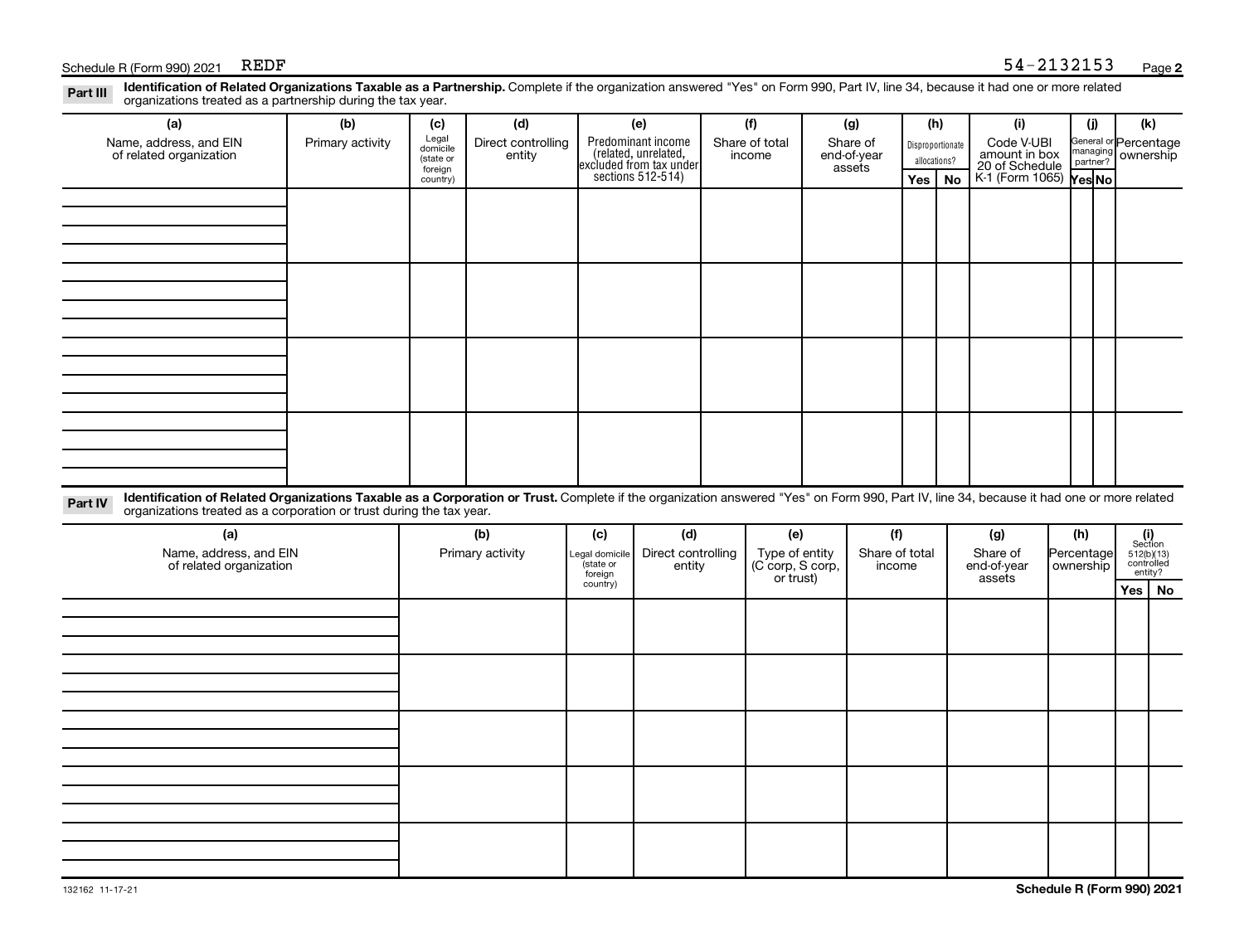### Schedule R (Form 990) 2021 REDF

|  |  | Part V Transactions With Related Organizations. Complete if the organization answered "Yes" on Form 990, Part IV, line 34, 35b, or 36. |
|--|--|----------------------------------------------------------------------------------------------------------------------------------------|
|  |  |                                                                                                                                        |

|   | Note: Complete line 1 if any entity is listed in Parts II, III, or IV of this schedule.                                                                                                                                        |                 |                         | Yes   No                    |
|---|--------------------------------------------------------------------------------------------------------------------------------------------------------------------------------------------------------------------------------|-----------------|-------------------------|-----------------------------|
|   | During the tax year, did the organization engage in any of the following transactions with one or more related organizations listed in Parts II-IV?                                                                            |                 |                         |                             |
|   |                                                                                                                                                                                                                                | 1a              |                         | $\overline{\textnormal{x}}$ |
|   |                                                                                                                                                                                                                                | 1b              |                         | $\mathbf{x}$                |
|   | c Gift, grant, or capital contribution from related organization(s) manufaction contains and content and contribution from related organization(s) manufaction contains and contribution from related organization(s) manufact | 1 <sub>c</sub>  |                         | $\overline{\textnormal{x}}$ |
|   | d Loans or loan guarantees to or for related organization(s) mature content to the content of the content of the content of the content of the content of the content of the content of the content of the content of the cont | 1 <sub>d</sub>  |                         | $\overline{\textnormal{x}}$ |
|   |                                                                                                                                                                                                                                | 1e              |                         | $\overline{\textbf{x}}$     |
|   |                                                                                                                                                                                                                                |                 |                         |                             |
|   | Dividends from related organization(s) machinesis and contract and contract and contract and contract and contract and contract and contract and contract and contract and contract and contract and contract and contract and | 1f              |                         | х                           |
| a | Sale of assets to related organization(s) www.communicallycommunicallycommunicallycommunicallycommunicallycommunicallycommunicallycommunicallycommunicallycommunicallycommunicallycommunicallycommunicallycommunicallycommunic | 1g              |                         | $\overline{\mathbf{x}}$     |
|   | h Purchase of assets from related organization(s) manufactured content to content the content of the content of the content of the content of the content of the content of the content of the content of the content of the c | 1 <sub>h</sub>  |                         | х                           |
|   | Exchange of assets with related organization(s) macrocommutation control and account of the control of the control of the control of the control of the control of the control of the control of the control of the control of | 1i.             |                         | $\overline{\mathbf{x}}$     |
|   |                                                                                                                                                                                                                                | 1i              |                         | $\overline{\textnormal{x}}$ |
|   |                                                                                                                                                                                                                                |                 |                         |                             |
|   |                                                                                                                                                                                                                                | 1k              |                         | х                           |
|   |                                                                                                                                                                                                                                | 11              | $\overline{\text{x}}$   |                             |
|   |                                                                                                                                                                                                                                | 1 <sub>m</sub>  |                         | $\mathbf{x}$                |
|   | n Sharing of facilities, equipment, mailing lists, or other assets with related organization(s) marror manufactured material contents and the state of facilities, equipment, mailing lists, or other assets with related orga | 1n              |                         | $\mathbf{x}$                |
|   | <b>o</b> Sharing of paid employees with related organization(s)                                                                                                                                                                | 10 <sub>o</sub> |                         | $\mathbf{x}$                |
|   |                                                                                                                                                                                                                                |                 |                         |                             |
|   |                                                                                                                                                                                                                                | 1p              |                         | X                           |
|   |                                                                                                                                                                                                                                | 1q              | $\overline{\textbf{x}}$ |                             |
|   |                                                                                                                                                                                                                                |                 |                         |                             |
|   | Other transfer of cash or property to related organization(s) CONCORRECT DESCRIPTION CONTENTS OF DETAILS AND RE                                                                                                                | 1r              |                         | х                           |
|   |                                                                                                                                                                                                                                | 1s              |                         | X                           |
|   | 2 If the answer to any of the above is "Yes," see the instructions for information on who must complete this line, including covered relationships and transaction thresholds.                                                 |                 |                         |                             |

| (a)<br>Name of related organization | (b)<br>Transaction<br>type (a-s) | (c)<br>Amount involved | (d)<br>Method of determining amount involved |
|-------------------------------------|----------------------------------|------------------------|----------------------------------------------|
| (1) REDF Impact Investing Fund      | L.                               | $449,905$ . Cost       |                                              |
| (2) REDF Impact Investing Fund      | S                                | $67,856$ . Cost        |                                              |
| (3)                                 |                                  |                        |                                              |
| (4)                                 |                                  |                        |                                              |
| (5)                                 |                                  |                        |                                              |
| (6)                                 |                                  |                        |                                              |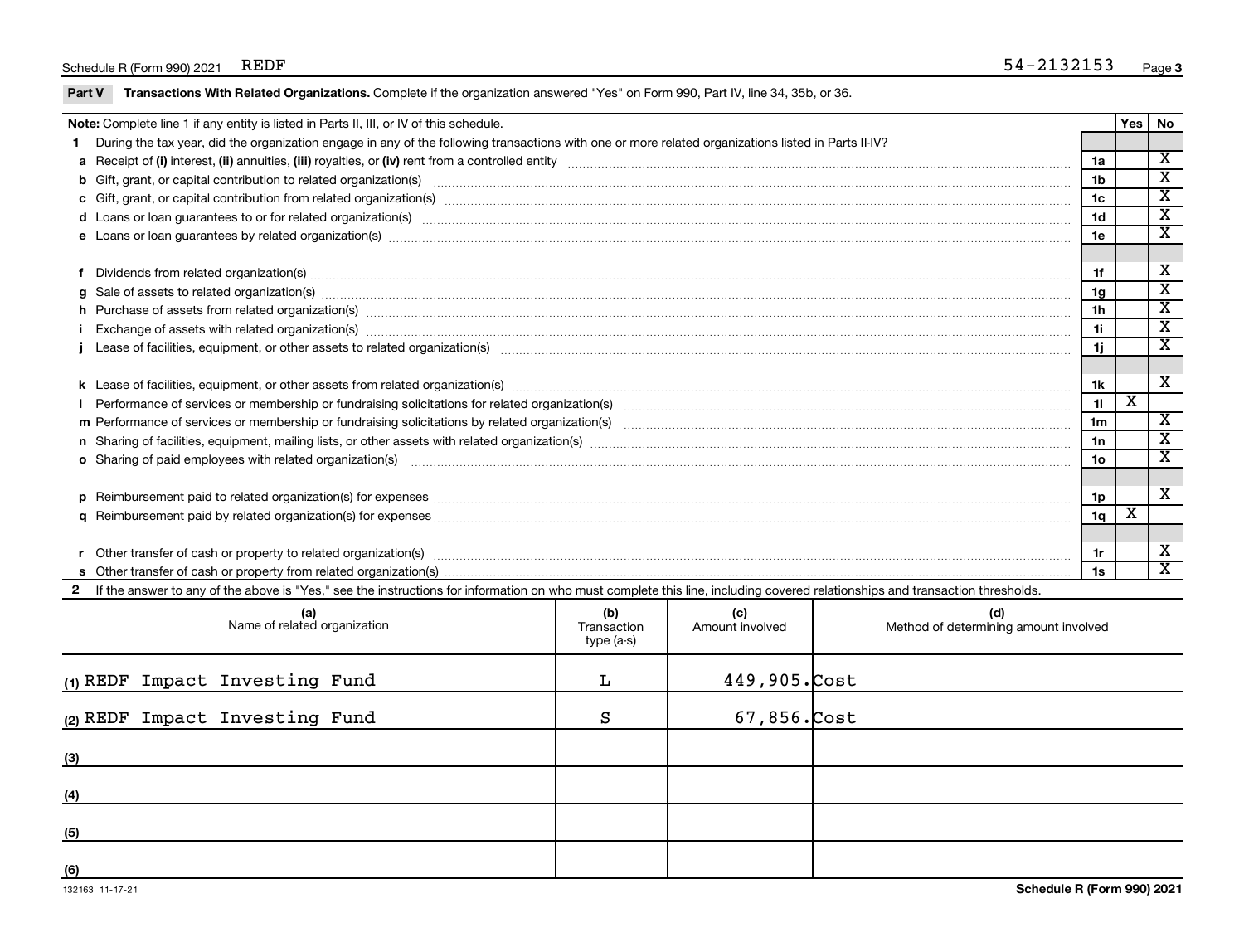### $S$ chedule R (Form 990) 2021 REDF

Part VI Unrelated Organizations Taxable as a Partnership. Complete if the organization answered "Yes" on Form 990, Part IV, line 37.

Provide the following information for each entity taxed as a partnership through which the organization conducted more than five percent of its activities (measured by total assets or gross revenue) that was not a related organization. See instructions regarding exclusion for certain investment partnerships.

| $\sim$<br>(a)<br>Name, address, and EIN<br>of entity | - ت<br>(b)<br>Primary activity | (c)<br>Legal domicile<br>(state or foreign<br>country) | - - - - <sub>1</sub> - - 1<br>(d)<br>Predominant income<br>(related, unrelated,<br>excluded from tax under<br>sections 512-514) | (e)<br>Are all<br>partners sec.<br>$\frac{501(c)(3)}{0rgs?}$<br>Yes No | (f)<br>Share of<br>total<br>income | (g)<br>Share of<br>end-of-year<br>assets | Yes No | (h)<br>Dispropor-<br>tionate<br>allocations? | (i)<br>Code V-UBI<br>  amount in box 20<br>! of Schedule K-1<br>  (Form 1065) | (i)<br>Yes NO | (k)<br>General or Percentage<br>managing<br>partner? Ownership |
|------------------------------------------------------|--------------------------------|--------------------------------------------------------|---------------------------------------------------------------------------------------------------------------------------------|------------------------------------------------------------------------|------------------------------------|------------------------------------------|--------|----------------------------------------------|-------------------------------------------------------------------------------|---------------|----------------------------------------------------------------|
|                                                      |                                |                                                        |                                                                                                                                 |                                                                        |                                    |                                          |        |                                              |                                                                               |               |                                                                |
|                                                      |                                |                                                        |                                                                                                                                 |                                                                        |                                    |                                          |        |                                              |                                                                               |               |                                                                |
|                                                      |                                |                                                        |                                                                                                                                 |                                                                        |                                    |                                          |        |                                              |                                                                               |               |                                                                |
|                                                      |                                |                                                        |                                                                                                                                 |                                                                        |                                    |                                          |        |                                              |                                                                               |               |                                                                |
|                                                      |                                |                                                        |                                                                                                                                 |                                                                        |                                    |                                          |        |                                              |                                                                               |               |                                                                |
|                                                      |                                |                                                        |                                                                                                                                 |                                                                        |                                    |                                          |        |                                              |                                                                               |               |                                                                |
|                                                      |                                |                                                        |                                                                                                                                 |                                                                        |                                    |                                          |        |                                              |                                                                               |               |                                                                |
|                                                      |                                |                                                        |                                                                                                                                 |                                                                        |                                    |                                          |        |                                              |                                                                               |               |                                                                |

**Schedule R (Form 990) 2021**